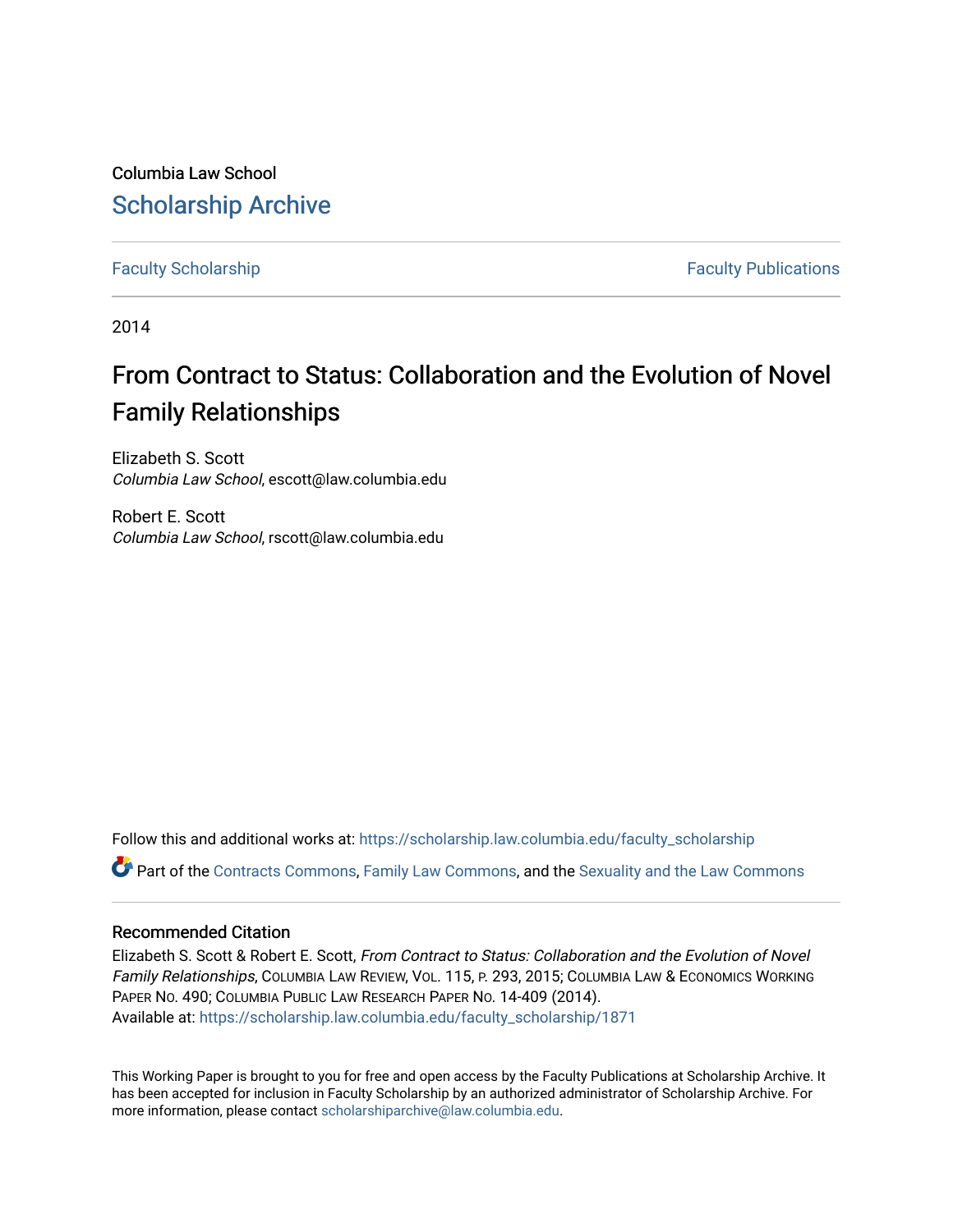# **COLUMBIA LAW SCHOOL**

PUBLIC LAW & LEGAL THEORY WORKING PAPER GROUP



PAPER NUMBER 14-409

# FROM CONTRACT TO STATUS: COLLABORATION AND THE EVOLUTION OF NOVEL FAMILY RELATIONSHIPS

ELIZABETH S. SCOTT ROBERT E. SCOTT

AUGUST 2014

Electronic copy available at: http://ssrn.com/abstract=2483430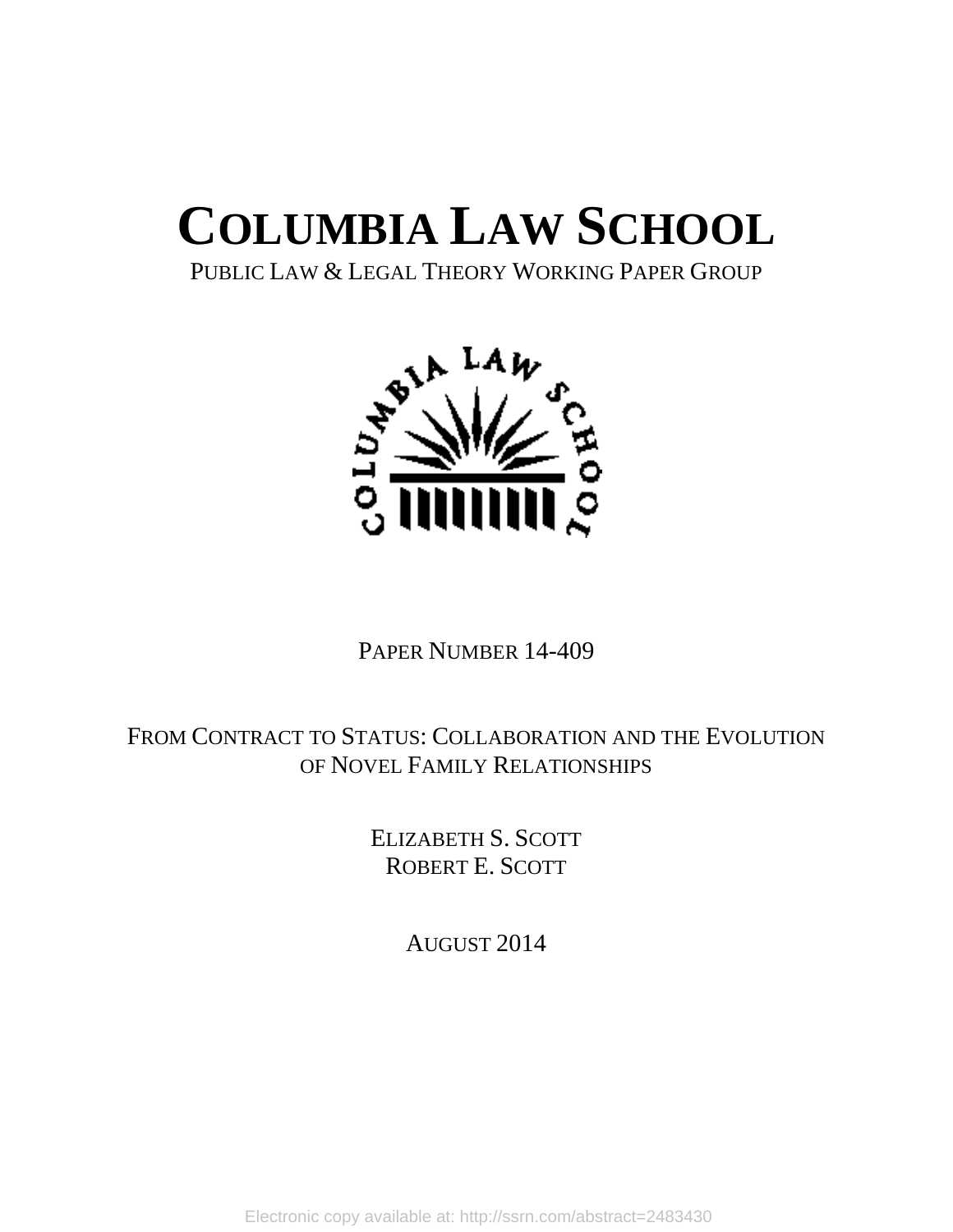# **FROM CONTRACT TO STATUS: COLLABORATION AND THE EVOLUTION OF NOVEL FAMILY RELATIONSHIPS**

*Elizabeth S. Scott\* & Robert E. Scott \*\**

*The past decade has witnessed dramatic changes in public attitudes and legal status for same-sex couples who wish to marry. These changes demonstrate that the legal conception of the family is no longer limited to traditional marriage. They also raise the possibility that other relationships—cohabiting couples and their children, voluntary kin groups, multigenerational groups and polygamists—might gain legal recognition as families. This Article probes the challenges faced by aspiring families and the means by which they could attain their goal. It builds on the premise that the state remains committed to social welfare criteria for granting family status, recognizing as families only those categories of relationships that embody a longterm commitment to mutual care and interdependence and, on that basis, function well to satisfy members' dependency needs. Groups aspiring to legal recognition as families must overcome substantial uncertainties as to whether they meet these criteria if they are to obtain the rights and obligations of legally recognized families. Uncertainty contributes to a lack of confidence in the durability and effectiveness of novel relationships on the part of the aspiring family members themselves, the larger social community and, ultimately, the state. We develop an informal model to illustrate the nature of these uncertainties, as well as the solutions to the possible obstacles they create. Using a hypothetical group consisting of two adult men and two adult women in a polyamorous relationship, we show how legal family status for novel groups can result from an evolutionary process for overcoming uncertainties that uses collaborative techniques to build trust and confidence. Collaborative processes have been shown in other settings to be effective mechanisms for creating trust incrementally and thus appear to offer a way forward for novel families. We show that the successful movement to achieve marriage rights for LBGT couples has roughly conformed to the collaborative processes we propose, and the absence of meaningful collaboration is one factor explaining the stasis that characterizes the status of unmarried cohabitants. This evidence supports the prediction that the future progress of other aspiring family groups toward attaining legal status may depend on how well they are able to engage the collaborative mechanisms that smooth the path from contract to status.*

 $\overline{a}$ 

 $<sup>±</sup>$  The title, draws on (and challenges) Henry Maine's famous statement that "the movement of progressive societies</sup> has...been a movement from Status to Contract." HENRY SUMNER MAINE, ANCIENT LAW 174 (J. Murray, 10<sup>th</sup> Ed) See Brian Bix, *Private Ordering in Family Law,* 23 Hofstra L. Rev. 249, n. 30 (discussing domestic relations context of Maine's statement).

<sup>\*</sup> Harold R. Medina Professor of Law, Columbia Law School.

<sup>\*\*</sup> Alfred McCormack Professor of Law, Columbia Law School.

For helpful comments on an early draft, we thank Erez Aloni, Brian Bix, Peg Brinig, Hanoch Dagan, Max Eichner, Liz Emens, Katherine Franke, Ron Gilson, Bert Huang, Clare Huntington, Doug NeJaime, Chuck Sabel, and George Triantis. For outstanding research assistance, we are grateful to Grace Davis, John Knight, Gatsby Miller and Sarah Sloan. For financial support, we thank the Marc and Eva Stern Faculty Research Fund.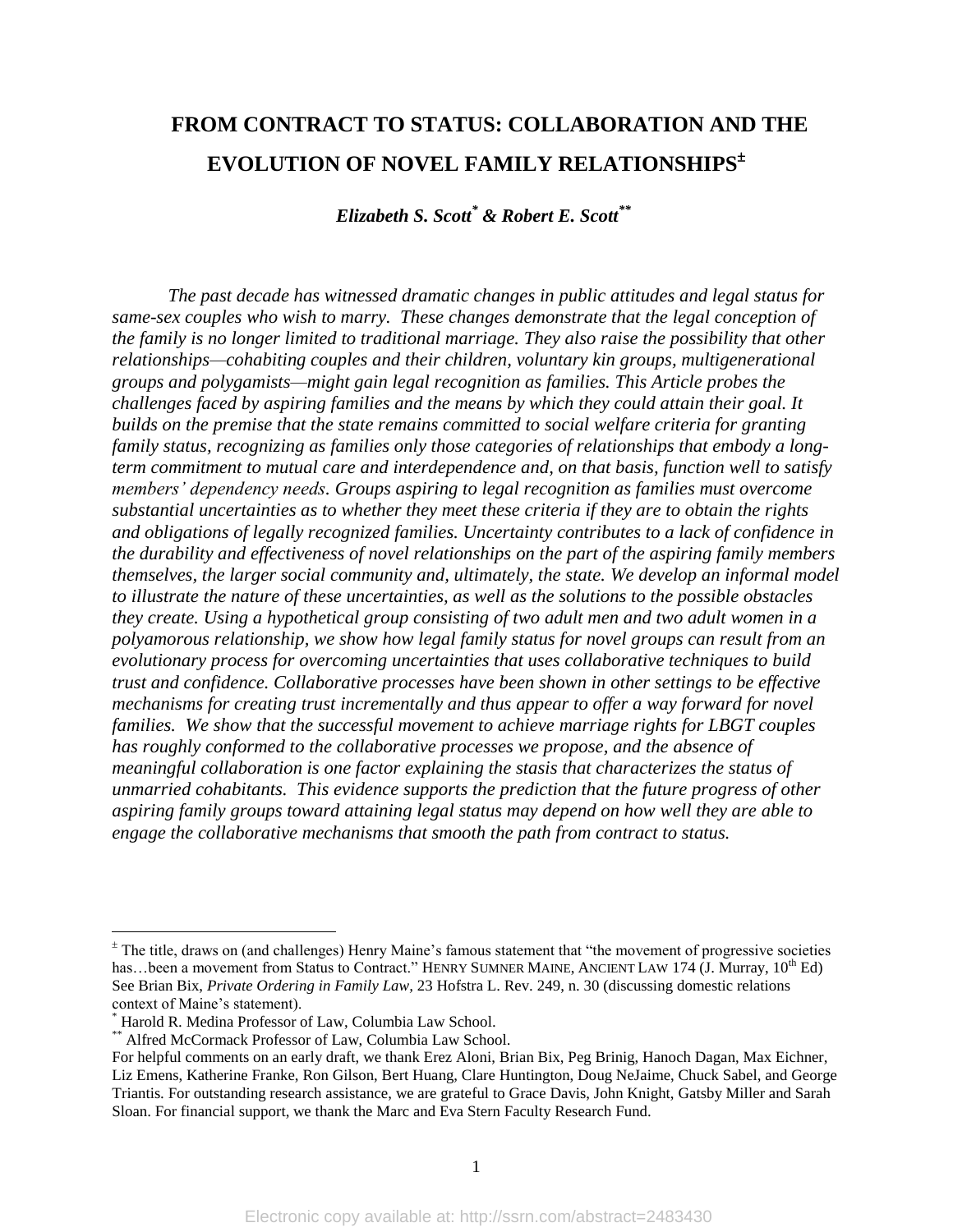#### **INTRODUCTION**

Many contemporary scholars and policy advocates challenge the privileged status of marriage, arguing that the state should recognize and support other family relationships.<sup>1</sup> Historically, this challenge has been based on a feminist critique of marriage as a patriarchal institution that oppresses women. But the trend toward greater gender equality in the formal status of husbands and wives has led recently to a more generalized claim that the elevated status of marriage demeans and unfairly disadvantages other families.<sup>2</sup> These arguments have been influential in the successful movement toward recognition of the marriage rights of same-sex couples. They apply as well to the (as yet unsatisfied) demands by scholars and advocates that other family categories based on adult relationships<sup>3</sup> – cohabiting couples and their children, voluntary kin groups,<sup>4</sup> polygamists, and multi-generational family groups raising children deserve the legal recognition enjoyed by married couples.<sup>5</sup>

The view that heterosexual marriage should be an exclusive legal status was grounded traditionally in conventional moral and religious norms. Cohabiting, polygamous and same-sex

 $1$  Often critics argue for the abolition of legal marriage. See MARTHA FINEMAN, THE NEUTERED MOTHER, THE SEXUAL FAMILY AND OTHER TWENTIETH CENTURY TRAGEDIES (1996) (challenging the privileged status of marriage and arguing that marital privilege should be transferred to families based on caretaker and dependent); NANCY POLIKOFF, BEYOND (STRAIGHT AND GAY) MARRIAGE: VALUING ALL FAMILIES UNDER THE LAW (2008) (arguing that privileging marriage harms other families); JUDITH STACEY, UNHITCHED: LOVE, MARRIAGE AND FAMILY VALUES FROM WEST HOLLYWOOD TO WESTERN CHINA (2011)(arguing that marriage should be abolished and a diverse range of families recognized because marriage is declining and family diversity dominates ). See also Mark Goldfeder, *It's Time to Reconsider Polygamy*, CNN Opinion, 12\16\2013 at http://cnn.com/2013/12/16/opinion/goldfederpolygamy-laws (advocating legalization). A Canadian commission argued for legal protection of a broad range of families. Law Commission of Canada, Beyond Conjugality ; Recognizing and Supporting Close Personal Adult Relationships (2001).

<sup>2</sup> Suzanne Goldberg, *Why Marriage?,* in MARRIAGE AT THE CROSSROADS: THE BRAVE NEW WORLD OF TWENTI-FIRST CENTURY FAMILIES 224 (M. GARRISON & E. SCOTT, EDS. 2012) (arguing that the argument against marriage as a privileged legal status has shifted to one focused on the harm to non-marital families; Judith Stacey, supra note 1 at 8-15. (advocating diversity and challenging feminist opposition to polygamy).

<sup>&</sup>lt;sup>3</sup> We assume that a parent raising a child alone constitutes a family that warrants societal support and resources, but our focus is on families based on adult relationships: For our purposes, "families" are relationships that warrant a special legal status based on their perceived social value in satisfying dependency needs. See text accompanying notes to infra. The qualities of family relationships is discussed in Part I infra at

<sup>&</sup>lt;sup>4</sup> Voluntary kin groups are often described as families of choice; family relationships developed by parties without blood or legal ties, Dawn Braithwaite, et al., *Constructing Family: A Typology of Voluntary Kin*, 27 (3) J. Soc. & Pers. Rel. 388 (2010)(describing types and functions of voluntary kin relationships). See discussion in Part IIIC2 infra.

<sup>&</sup>lt;sup>5</sup> See note 1 supra.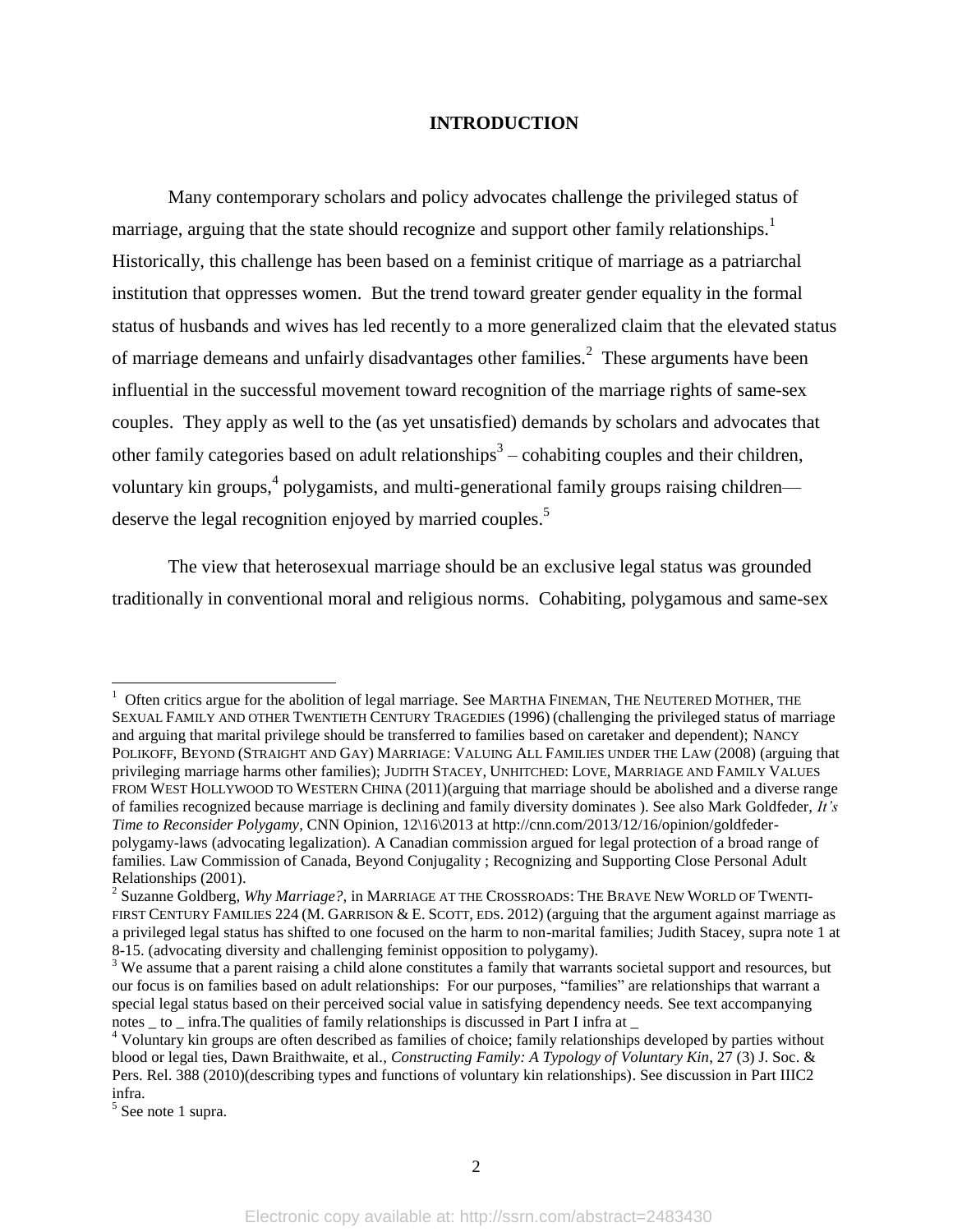unions were considered illicit and therefore undeserving of legal protection.<sup>6</sup> As contemporary moral norms have evolved, however, the historic justification for this exclusive legal status has weakened. Recent surveys by the Pew Foundation and other polling organizations show growing public acceptance of cohabitation relationships as well as same-sex unions.<sup>7</sup> Some observers suggest that even polygamous relationships are becoming "normalized," pointing to the popularity of the television series' *Big Love* and *Sister Wives.*<sup>8</sup> Although social acceptance of a broader range of intimate relationships need not result in their recognition by the state as legal families, it is clear that religious and moral sanctioning of non-traditional families has diminished, lowering a barrier to societal recognition of novel family groups.

The transformation in social attitudes creates the possibility of a legal regime that fosters pluralism, allowing individuals to pursue their own vision of the good life in forming family relationships. On this view, fundamental notions of autonomy and fairness support the claim that the liberal state should offer individuals the freedom to undertake whatever family relationships maximize their utility and then should support those families equally. <sup>9</sup> From a social welfare perspective, however, personal satisfaction is not the sole basis for conferring family status.<sup>10</sup> Families serve the critically important functions of raising children, caring for elderly persons and otherwise satisfying society's dependency needs. Only relationships that fulfill those functions adequately are likely to attain legal status as families. But a puzzle that remains: Why, in an era of social tolerance, have novel family categories,  $11$  with the exception of gays and

<sup>&</sup>lt;sup>6</sup> See discussion of this trend in *Marvin v Marvin*, 557 P2d. 106 (Cal. 1976)(holding contracts between cohabitants enforceable). See also *Lawrence v. Texas*, 539 U.S. 558 (2003)(striking down criminal sodomy law). However, moral norms against illicit sexual relationships do not explain why non-conjugal relationships failed to qualify as family relationships. See discussion in Part IIIC2, infra at ---.

<sup>7</sup> Pew Research Center, *The Decline of Marriage and Rise of New Families*, at 1.

<http://www.pewresearch.org/pubs/1802/decline-marriage-rise-new-families> (hereinafter *The Decline of Marriage*). <sup>8</sup> Goldfeder, supra note 1. Adrienne Davis, *Regulating Polygamy: Intimacy, Default Rules and Bargaining for Equality*, 110 Colum. L. Rev. 1955 (2010) (suggesting how regulation based on a partnership model could normalize polygamous relationships). *Big Love*, which ran for 5 seasons from 2006-201, was nominated for Emmy and Golden Globe awards. [http://www.hbo.com/big-love#/big-love/about/index.html.](http://www.hbo.com/big-love#/big-love/about/index.html) See discussion of polygamy in Part IIIC1, infra.

 $9$  The autonomy norm suggests, for example, that the state might provide a menu of family forms from which individuals could choose the option best suited to their needs. Shahar Lifschitz, Married *Against their Will? Toward a Pluralist Regulation of Spousal Relationships,* 66 Wash. & Lee L. Rev. 1535 (2010)(arguing for family pluralism as an intrinsic value and challenging the imposition of mandatory obligations on cohabitants)(discussing the intrinsic value of pluralism as allowing individuals to make life choices ); William Eskridge Jr., *Family Law Pluralism: The Guided Choice Regime of Menus, Default Rules and Override Rules*, 100 Geo. L.J. 1881 (2012).  $10$  See discussion in Part I infra at.

<sup>&</sup>lt;sup>11</sup> Our analysis of the path to legal recognition focuses on novel family *categories* (not individual novel families) primarily because we predict this is the course regulators are likely to take. As with marriage, once a category is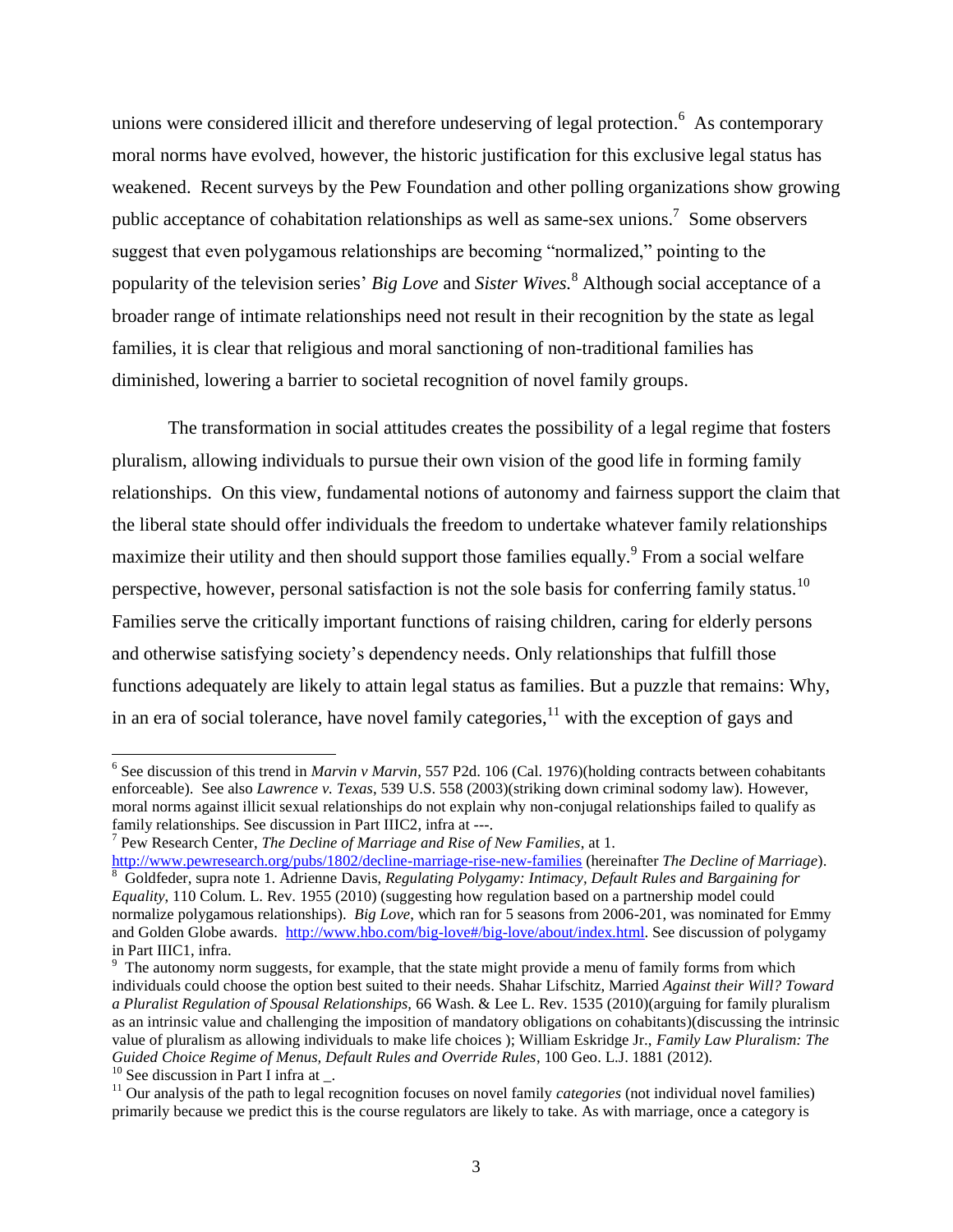lesbians seeking marriage rights, failed to attain legal recognition? The answer to this question turns on the effects of substantial uncertainties that impede the pathway to legal status for novel family forms.

This Article develops an informal model to illustrate those uncertainties as well as solutions to the possible obstacles they create. The uncertainties begin with questions the parties themselves will have about the viability of their novel relationship, but also including public ambivalence and the skepticism of lawmakers about the quality of the novel group's relationships. The discrete challenges facing an aspiring family are a function of three conditions that we label novelty, social isolation and non-verifiability. We describe a hypothetical group consisting of two adult men and two adult women in a polyamorous relationship who are initially uncertain whether their family form can succeed in maintaining a long-term commitment to mutual care, interdependency and formal equality. In addition, even as a few such successful families evolve, at first they are likely to be socially isolated, lacking the necessary affiliations with each other to form a mutually supportive normative community and to pursue their goals of public acceptance and legal recognition. Finally, our aspiring families face regulatory uncertainty: the state will lack the information needed to verify the acceptable functioning of the novel class as a precondition to licensing individual families.

Uncertainty in each of these dimensions contributes to a lack of confidence in the durability and effectiveness of novel relationships to adequately fulfill family functions on the part of the aspiring family members themselves, the larger social community and, ultimately, the state. Yet, high levels of uncertainty have been resolved successfully in other contexts through a process of collaboration in which trust in the relationship and confidence in a successful outcome develops incrementally. This raises the question whether collaborative processes can also address the conditions that impede the legal recognition of aspiring families. Here we draw on successful collaborations in commercial settings to describe in a stylized manner an evolutionary, multi-stage process through which the novel group can obtain the rights and obligations of legally recognized families.<sup>12</sup> Initially, by forming collaborative agreements, the

recognized, individuals seeking to register their relationships may be subject to administrative requirements, but not to inquiry about whether their *relationship* satisfies the criteria discussed in the text.

 $12$  The stages are presented as distinct but, as we discuss in Part IIIA, they are likely to overlap substantially.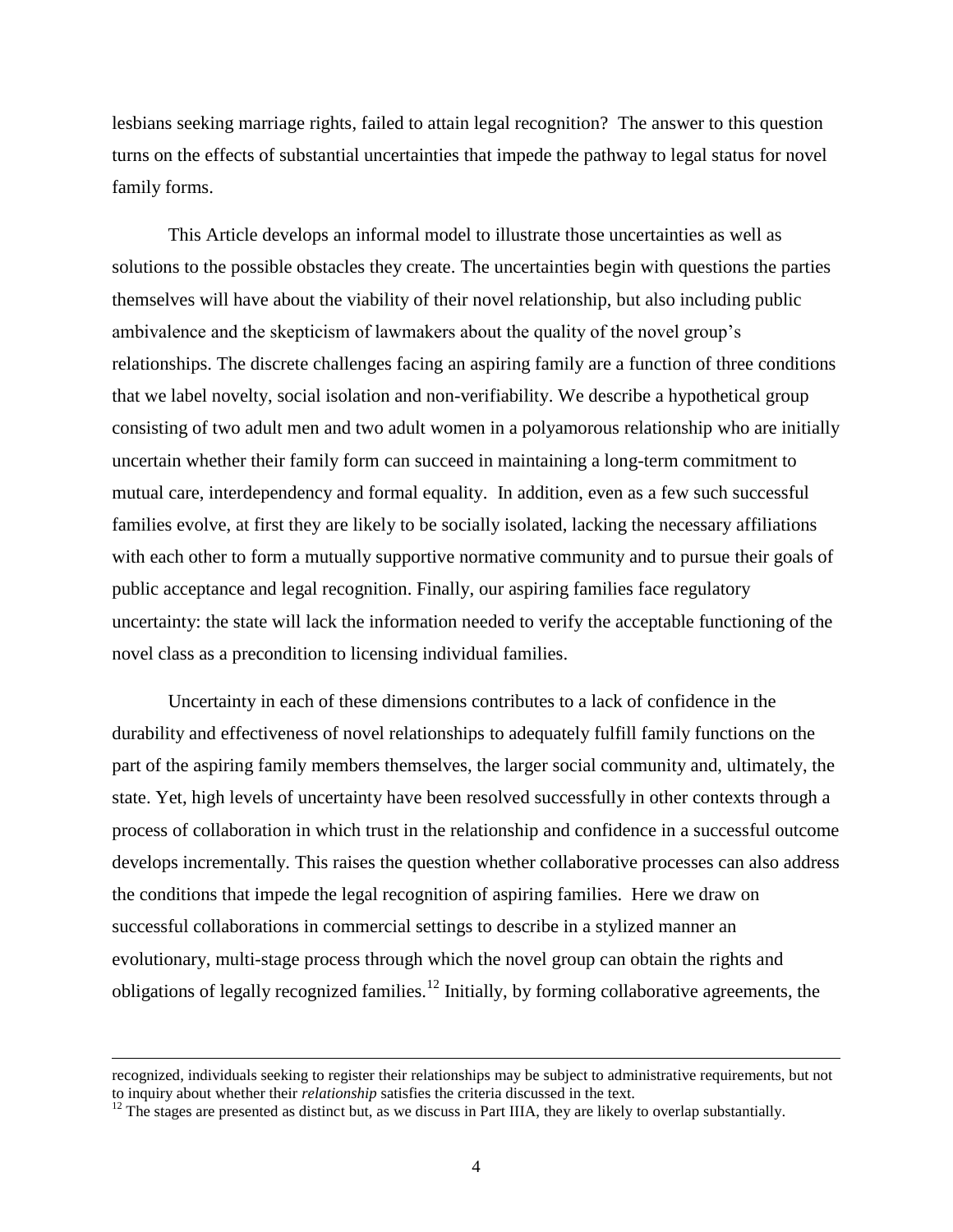parties can build trust and confidence in both the quality and durability of their relationships.<sup>13</sup> Further, by affiliating in networks, isolated novel families can build a normative community that can provide support, facilitate social awareness and acceptance, and overcome political obstacles to attaining their legal objective.<sup>14</sup> Finally, through an iterative process, the state can develop confidence in the capacities of the novel family category to fulfill family functions.<sup>15</sup>

The model sheds light on both the success and failure of two contemporary aspiring family groups in securing legal protection for their relationships. First, it illuminates the process through which same-sex couples have attained marriage rights.<sup>16</sup> We show how these couples seeking official recognition of their families faced the uncertainties we describe and argue that the movement toward marriage equality has roughly tracked the evolutionary process we model. In the early period, despite public opprobrium, same-sex couples entered committed relationships, that were often maintained secretly.<sup>17</sup> But the AIDS crisis and the lesbian baby boom clarified the vulnerability of these family relationships,  $^{18}$  spurring the formation of a powerful normative community and a network of advocacy groups aimed at gaining public acceptance and legal protection.<sup>19</sup> Legal recognition of family status has then proceeded through an iterative process as regulators and the public have gained confidence in the quality of committed same-sex relationships. Second, the model suggests why cohabitation relationships as a class have failed to attain protected family status.<sup>20</sup> Here the sorting problem is acute because cohabiting couples are a heterogeneous category with diverse goals and expectations for

<sup>13</sup> See Ronald J. Gilson, Charles F. Sabel & Robert E. Scott, *Braiding: The Interaction of Formal and Informal Contracting in Theory, Practice, and Doctrine*, 110 Colum. L. Rev. 1377, 1405–10 (2010) and discussion in Part IIB(2) infra.

<sup>&</sup>lt;sup>14</sup> See Walter W. Powell, *Neither Market nor Hierarchy: Network Forms of Organization*, 12 Res. Org. Beh. 2905 (1990) and discussion in Part IIB (3) infra.

<sup>15</sup> See Ronald J. Gilson, Charles F. Sabel & Robert E. Scott, *Contract and Innovation: The Limited Role of Generalist Courts in the Evolution of Novel Contractual Forms,* 88 N.Y.U. L. Rev. 170 (2013) and discussion in Part IIB (4) infra.

<sup>&</sup>lt;sup>16</sup> See discussion in Part IIIA infra.

<sup>17</sup> William N. Eskridge, Jr., *Democracy, Kulturkampf, and the Apartheid of the Closet*, 50 Vand. L. Rev. 419, 441 (1997).

<sup>&</sup>lt;sup>18</sup> GEORGE CHAUNCEY, WHY MARRIAGE? THE HISTORY SHAPING TODAY'S DEBATE OVER GAY EQUALITY 96-111 (2004) (arguing for significance of HIV/AIDS and assisted reproductive technology as key factors in push for samesex marriage).

<sup>&</sup>lt;sup>19</sup> This movement included an effective strategy of signaling to the broader society the marriage-like nature of the gay and lesbian affiliations. See discussion in Part IIIA infra.

 $^{20}$  See discussion in Part IIIB infra. Cohabitants have struggled to establish claims for support and property rights despite law reform efforts. See Marvin, supra note 5; ALI, PRINCIPLES OF THE LAW OF FAMILY DISSOLUTION, Domestic Partners, 907-944 (2000)(creating and enforcing financial obligations between unmarried cohabitants).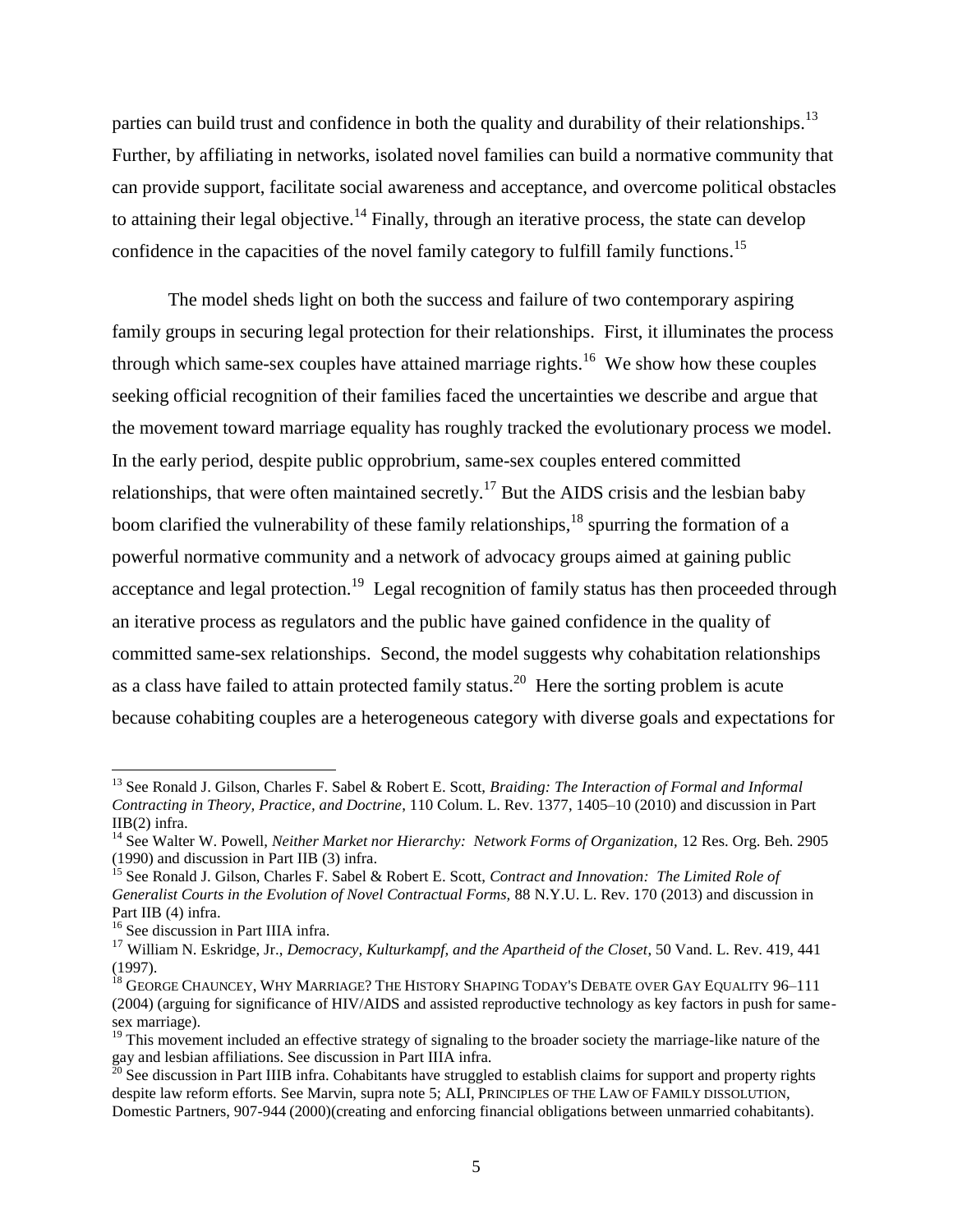their relationships. This heterogeneity, together with the defining decision not to marry, impedes the creation of networks and sends a confusing signal about the nature of cohabiting unions.<sup>21</sup> Moreover, the state has not found an effective means of distinguishing those cohabiting partners who are committed to assuming long term family obligations from others who are not.

Finally, the model predicts the course (though not the success) of other novel families seeking legal recognition. Individuals in polyamorous, multigenerational, and voluntary kin groups may perform family functions and aspire to the legal status of established families.<sup>22</sup> In our society, these groups are truly novel in the sense that they are not dyadic unions modeled on marriage. They face the uncertainties of novelty, isolation and non-verifiability to varying degrees and, in order to succeed, each group must overcome its own set of challenges. For example, like same-sex couples, polyamorous groups are likely to confront public hostility, but they also face the challenge of creating and enforcing understandings among multiple parties sufficient to sustain well-functioning families. Voluntary kin groups are diverse and face the challenges created by heterogeneity. In each case, the model suggests the impediments to legal recognition and how they might overcome through the various collaborative processes we describe.

At the outset, it may be helpful to make a few clarifying points. Our approach to the issues we address in the Article is primarily descriptive and predictive, rather than normative. We recognize that American law places primary responsibility for satisfying dependency needs on private families and assume that this "neo-liberal" approach is likely to continue.<sup>23</sup> On our view, the assumption of greater responsibility for dependency by the state would enhance social welfare, but the Article does not directly address this important policy issue. We also assume that families based on marriage likely will continue to enjoy broad public support and a privileged legal status, and to be viewed as embodying qualities associated with satisfactory

 $21$  Some cohabitants are in marriage-like unions while others cohabit specifically to avoid family obligations. See discussion in Part IIIB infra.

<sup>22</sup> See discussion in Part IIIC infra.

<sup>23</sup> Anne Alstott, *Neo-Liberalism in U.S. Family Law: Negative Liberty and Laissez Faire Markets in the Minimal State*, at http://papers.ssrn.com/sol3/Papers.cfm?abstract\_id=2459972 , June 2014 (challenging this approach); *See generally* MARTHA FINEMAN, THE AUTONOMY MYTH: A THEORY OF DEPENDENCY (2004) (arguing for collective responsibility for dependency); MAXINE EICHNER, THE SUPPORTIVE STATE: FAMILIES , GOVERNMENT AND AMERICA'S POLITICAL IDEALS (2010)(arguing that modern liberal theory discounts families and offers too narrow a conception of the government's responsibility for dependency).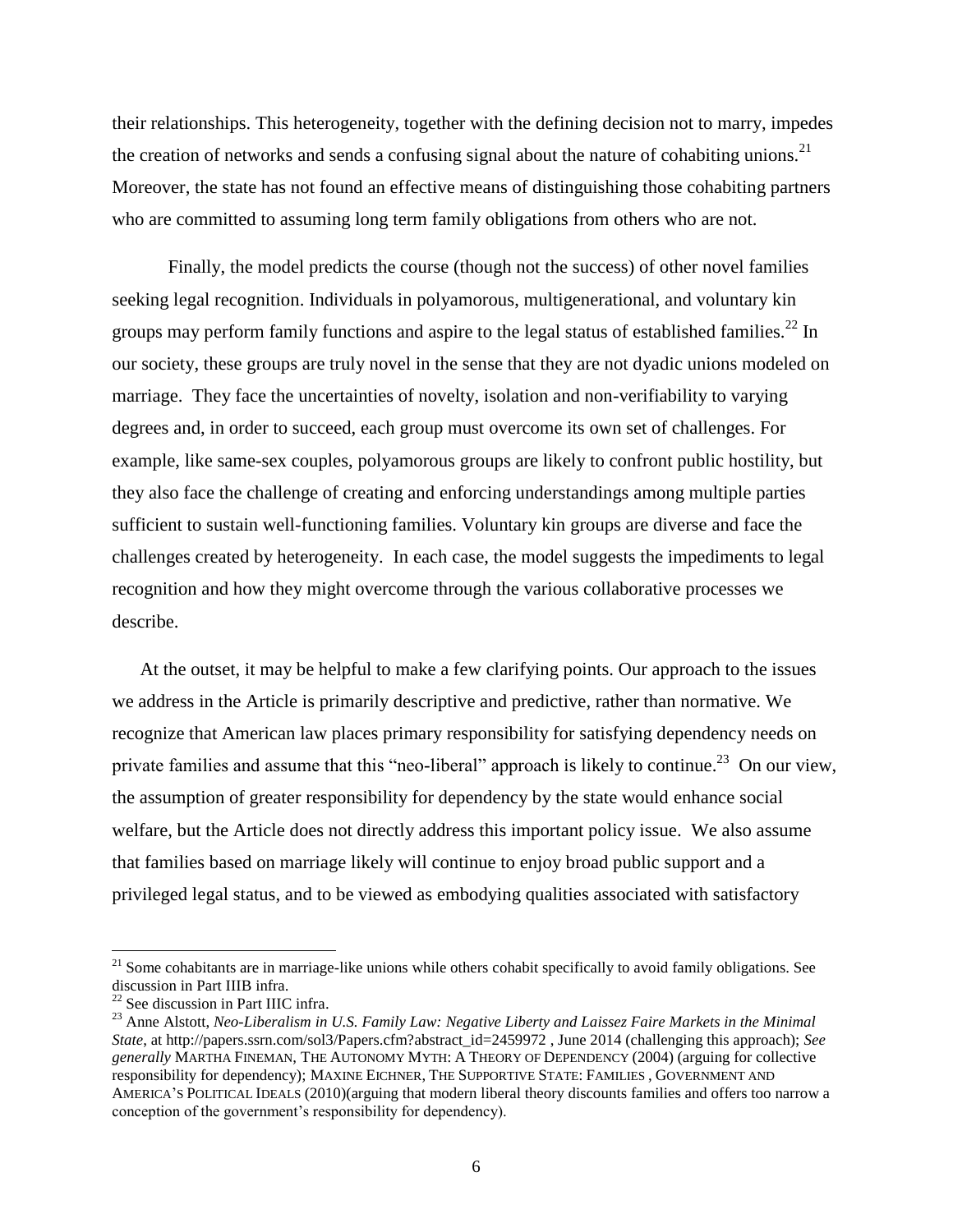family functioning. Our goal is to explore under what conditions and through what mechanisms other family categories that embody those qualities could attain a similar status.

The Article proceeds as follows. Part I describes demographic changes in American families and in public attitudes over the past half century that have created the possibility that other family forms could be accorded the legal status and resources that marriage enjoys. After describing the useful social functions of families, we argue that marriage is likely to continue to qualify for special treatment, but that other groups successfully performing family functions can also aspire to similar recognition.

Part II develops an informal model that describes predictable obstacles to legal recognition and a multi-stage collaborative process by which a hypothetical aspiring family might overcome these obstacles. Successful collaborations mature into contracts for mutual care and support with enforceable obligations that define relationships in terms of the maintenance of family functions. As these commitments become widely observable, a collaborative network forms among aspiring families: A set of emerging social norms reinforces the stability of those relationships and the families and their leaders signal the quality of their relationships to the larger society, increasing awareness and acceptance. Ultimately, the state verifies that family functions are performed adequately and extends formal recognition through a collaborative process that certifies the novel family category.

In Part III, we first show that the still-evolving process that has led a growing number of states to grant marriage rights to gays and lesbians is consistent with the predictions of the collaborative approach. We then turn to cohabitation and explain how the model developed in Part II sheds light on the failure of cohabitants to gain substantial legal protection. Finally, we examine the unique uncertainties facing other novel families including polygamous and voluntary kin relationships, and briefly address the question of legal recognition for groups assuming more limited family obligations. We conclude that collaborative processes designed to build confidence and trust between the family members and with others (including the state) offers these and other aspiring families the means to resolve uncertainty and ultimately attain legal recognition**.**

7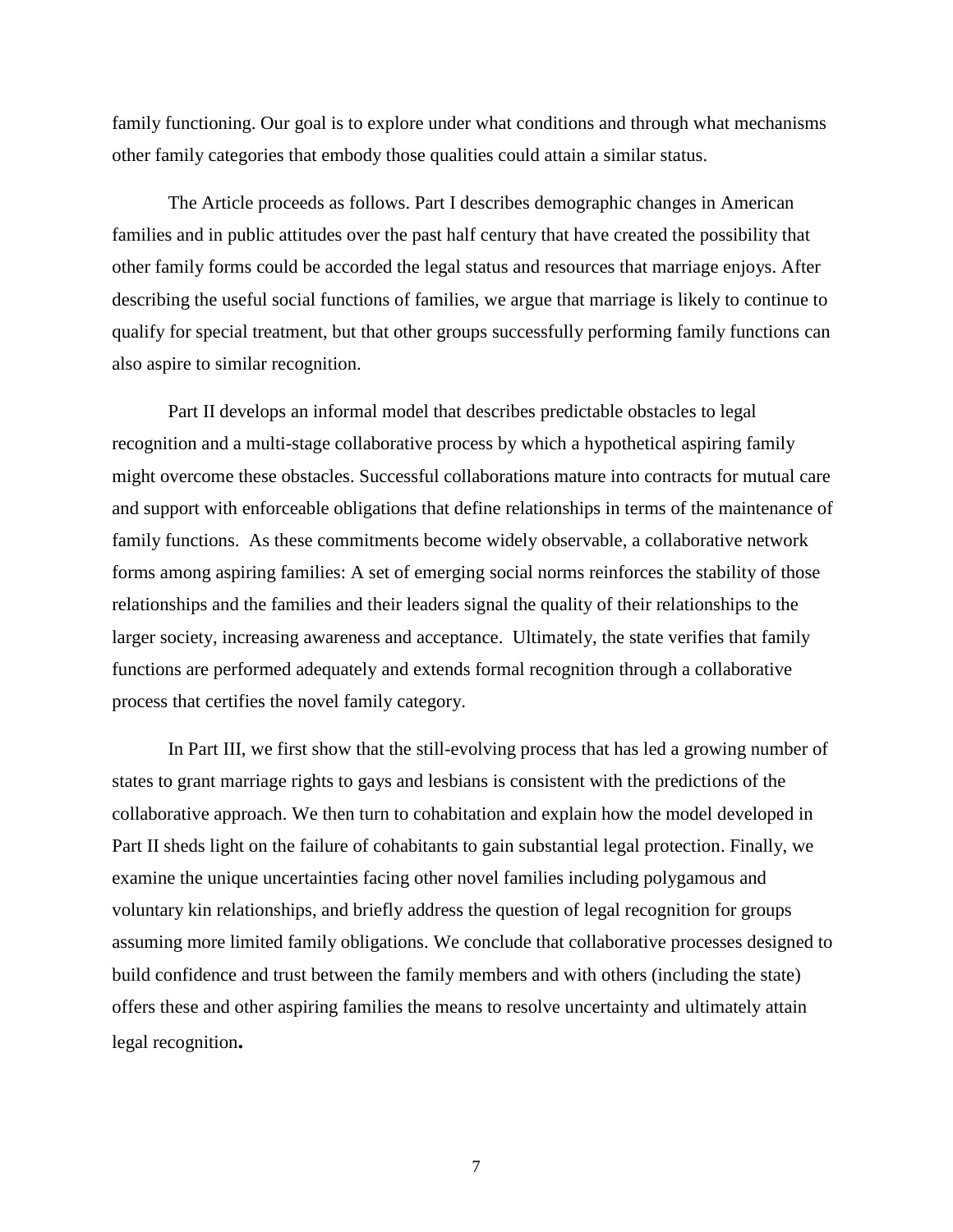#### **I. MARRIAGE AND THE SPECIAL LEGAL STATUS OF FAMILIES**

As the public has increasingly come to accept non-marital families, the claim of marriage critics that the law should recognize and support a broader range of families has become more compelling. In this Part, we briefly sketch these social changes, and then explore the key social functions of families and the qualities of relationships that perform these functions well and are likely to qualify for legal recognition. We examine privileges, benefits and obligations that currently are assigned to marriage, and predict that, although many contemporary marriages fall short, marriage as a category is likely to continue to provide the template for well-functioning families for the public and lawmakers alike. Our analysis also leads us to conclude that other relationship categories that function satisfactorily to fulfill family functions qualify to receive the same level of support and societal resources.

#### **A. FAMILY CHANGE AND THE EVOLUTION OF SOCIAL ATTITUDES**

The question that our article addresses-- under what conditions and through what means might the law recognize novel families-- is the subject of serious discussion only because of dramatic changes in family demographics and social attitudes over the past half century. Until the 1960s, both the law and entrenched social norms prescribed heterosexual marriage defined by ascribed gender roles as the only acceptable family form.<sup>24</sup> Much has changed since that time. To begin, the proportion of families based on marriage has declined. A recent Pew survey found that barely 50% of American adults were married, the lowest rate ever reported.<sup>25</sup> Meanwhile, the percentage of couples living together in non-marital unions has increased steadily, as have the number of children born to unmarried mothers, often cohabiting (at birth) with their children's fathers.<sup>26</sup> As a result of the increase in non-marital families and their relative instability (and also higher divorce rates among married couples), more children live in families that include their mothers, new partners and step and half siblings. Gay and lesbian couples also

l

<sup>25</sup> Pew Research Center, *Barely Half of U.S. Adults are Married-A New Low* (2011), at <http://www.pewsocialtrends.org/2011/12/14/barely-half-of-us-adults-are-married-arecord-low/?src=prc-headline>*.*

<sup>24</sup> See generally Marsha Garrison & Elizabeth Scott. *Legal Regulation of Twenty-First Century Families*, in GARRISON AND SCOTT, MARRIAGE AT THE CROSSROADS, supra note 2 at 303.

 $\frac{26}{26}$  The most comprehensive research on children in unmarried families is the ongoing longitudinal Fragile Families Study, conducted by Sara McLanahan and her colleagues. See e.g. Sara McLanahan and Christine Percheski, *Family Structure and the Reproduction of Inequality,* 34 Annual Rev. Sociology 257 (2008) (reporting 50% of nonmarital parents living together at child's birth); Sara McLanahan and Irwin Garfinkel, *Fragile Families: Debates, Facts and Solutions*, IN GARRISON AND SCOTT, MARRIAGE AT THE CROSSROADS, at 151.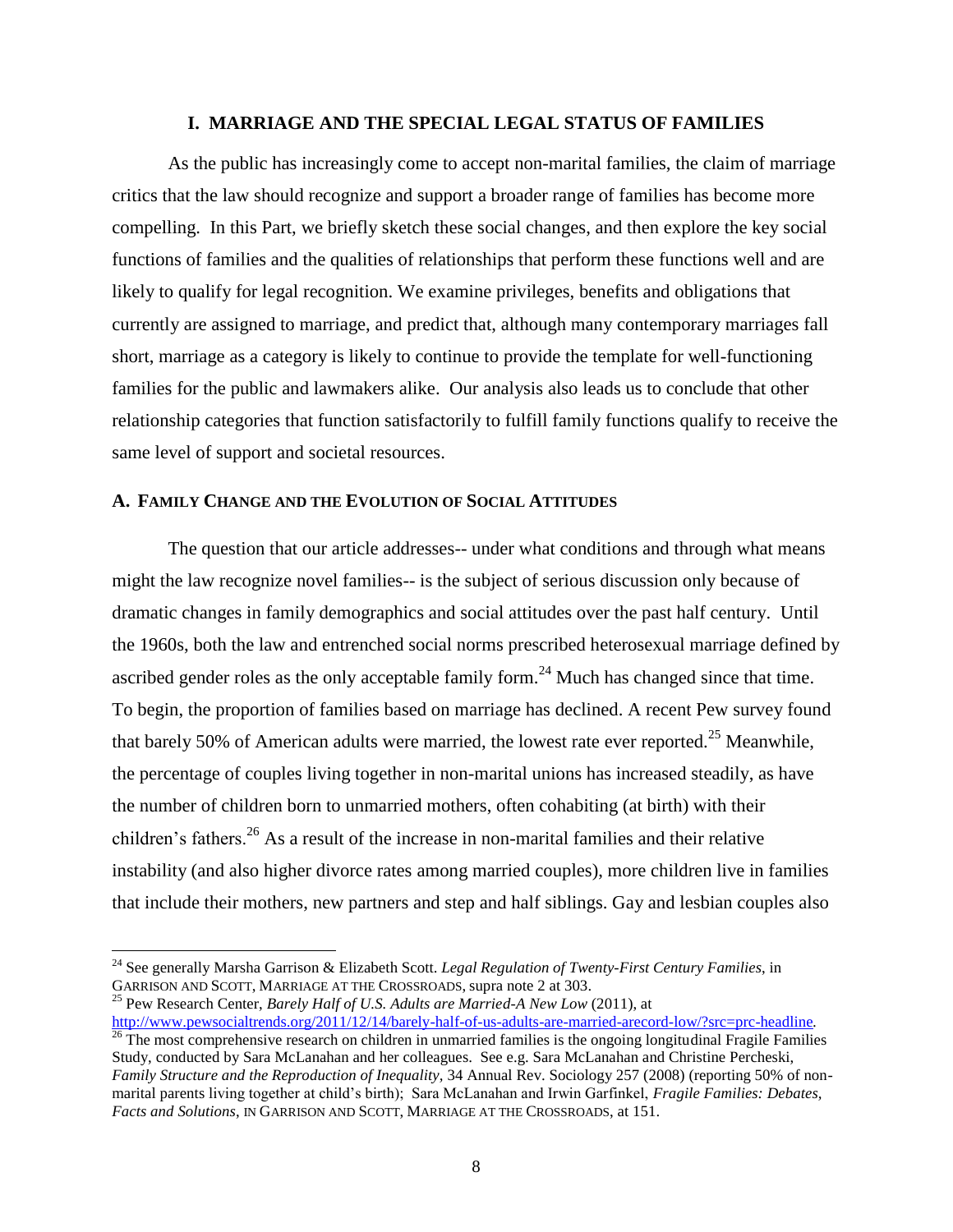live together and raise children in a way that was uncommon fifty years ago. And as the traditional nuclear family has become less prevalent, multi-generational groups in which grandparents assist with childcare and adult children care for their parents have taken on new importance.<sup>27</sup> Less often highlighted but also a part of the picture of family diversity in the early 21<sup>st</sup> century are other non-conjugal families made up of relatives or groups of unrelated adults, sometimes called voluntary kin.<sup>28</sup>

The factors contributing to these demographic changes have been much discussed and are not of central importance to our analysis.<sup>29</sup> What is important is the generally tolerant public response to these social developments. Recent polls indicate that most adults in this country have positive or at least neutral views about a broad range of families, expressing accepting attitudes toward non-marital couples with (and without) children and same sex couples.<sup>30</sup> In many states, a majority of citizens endorse same-sex marriage. $31$  Younger adults are more accepting of nonmarital families than their elders, $32$  suggesting that attitudes may become increasingly tolerant over time. In a 2010 poll, only unmarried women having children without a partner met with respondents' disapproval.<sup>33</sup>

This account oversimplifies somewhat how the public views novel intimate relationships. To be sure, tolerance does not extend to all relationships. Polygamy, for example, continues to be subject to public censure; fundamentalist Mormons and other religious-based groups practicing polygamy have generally been viewed as pathological, arousing public alarm about

 $\overline{a}$ 

 $^{27}$  The Supreme Court has acknowledged the importance of grandparents in children's lives. Troxel v. Granville, 530 U.S. 57 (2000)(holding that parents' objection to grandparent visitation must be given substantial weight, but declining to hold grandparent visitation statute unconstitutional).

<sup>28</sup> For a general discussion of the diversity of modern American families, see Natalie Angier, *The Changing American Family*, N.Y.Times, 11/26/2013 at http://www.nytimes.com/2013/11/26/health/families.html?\_r=0 t. See also Braithwaite, et.al., *supra* note 4\_(study of voluntary kin).

<sup>&</sup>lt;sup>29</sup> See discussion in Angier, *id*. Contributing factors to family change include the sexual revolution, availability of birth control, the decline in religious observance, the women's equality movement, etc.

<sup>30</sup> Pew, *The Decline of Marriage*, *supra* note ---.

<sup>31</sup> Pew Research Center*, Changing Attitudes on Gay Marriage*, March 12, 2014, at 4.

http://www.pewforum.org/topics/gay-marriage-and-homosexuality. A large minority of states recognize same sex marriage (hereinafter *Changing Attitudes*). See National Center of State Legislatures, Defending Marriage: State Defense of Marriage Laws and Same Sex Marriage at http://www.ncsl.org/research/human-services/same-sexmarriage-overview.aspx#.

<sup>32</sup> Pew, *Changing Attitudes*, id. at 6.

<sup>33</sup> Pew, *The Decline of Marriage*, supra note ---.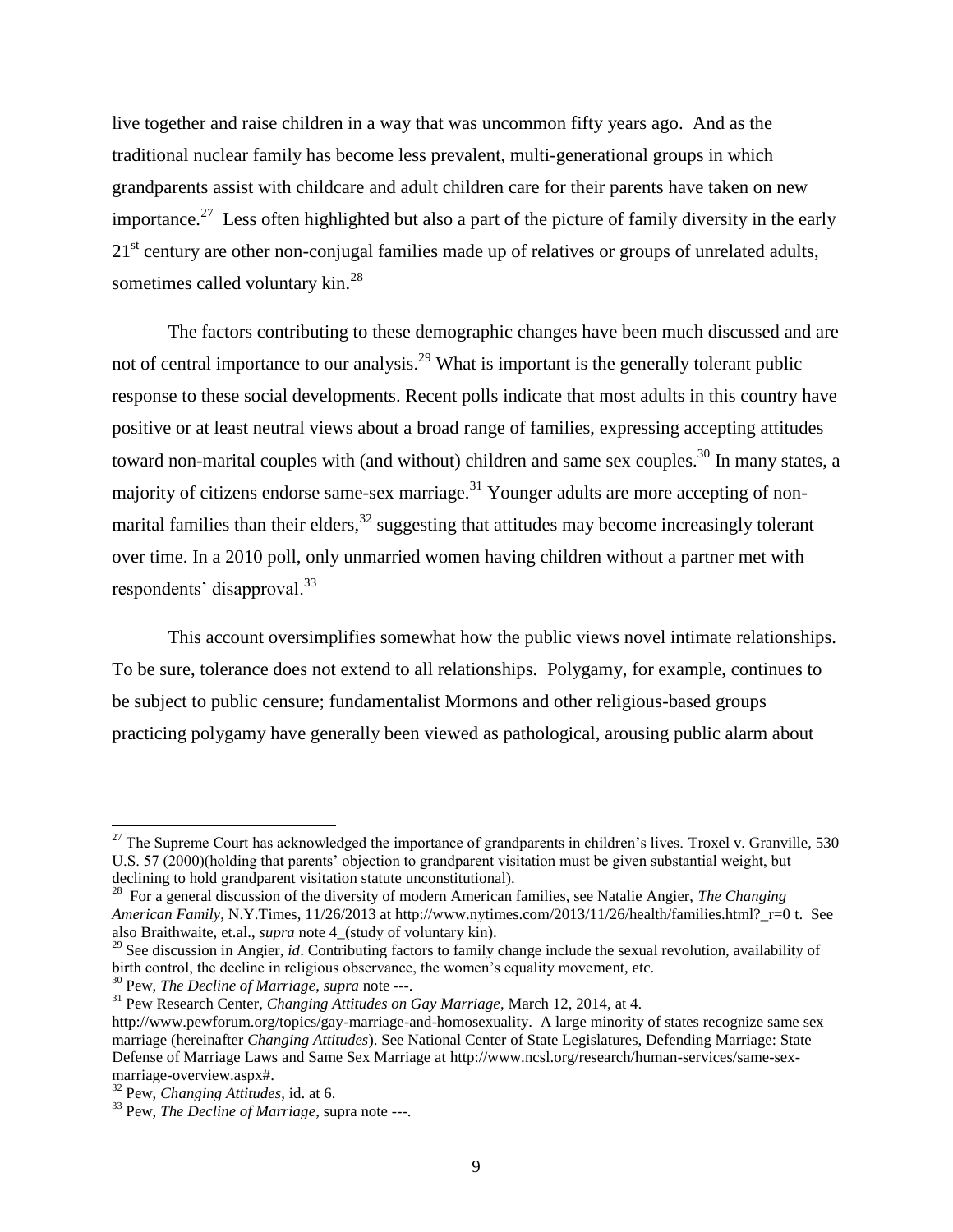the sexual coercion of young girls.<sup>34</sup> Certainly less controversial, but also less familiar, are nonconjugal voluntary kin groups, which thus far have attracted little public or political attention.<sup>35</sup> Nonetheless, the recent demographic changes, together with more accepting public attitudes toward a range of families, raise the possibility that other groups besides married couples might gain legal recognition as families.

# **B. THE QUALITIES OF WELL-FUNCTIONING FAMILIES**

Given that our project is to explore whether novel family categories might attain legal recognition, we must answer a threshold question: Why are families so special and what are the qualities of adult relationships that are likely to function adequately as families?

We start with the observation that in contemporary society, a broad public consensus supports the proposition that (at least some) family relationships have substantial social value and should enjoy a special legal status. The reasons for this consensus are straightforward. As many scholars have noted, families do the important work of satisfying society's dependency needs.<sup>36</sup> Families care for dependent children, prepare them for citizenship and educate them to be productive members of society.<sup>37</sup> Families also assume responsibility for responding to members' physical and emotional needs created by illnesses, disabilities, old age and the ordinary stresses of life.<sup>38</sup> Not every family provides necessary or adequate care to its dependent members, of course, but collectively families perform an extraordinarily valuable social function. The state assists families in performing these functions by providing key services and financial

<sup>&</sup>lt;sup>34</sup> A recent Gallup poll found that 86% found polygamy to be morally wrong. Frank Newport and Igor Himelfarb, In U.S., *Record High Say Gay, Lesbian Relations Morally Oka*y, Gallup Politics at 2.

http://www.gallup.com/poll/162689/record-high-say-gay-lesbian-relations-morally.aspx. Elizabeth Emens describes the hostility to polygamy generated by opponents to gay marriage, Elizabeth Emens, *Monogamy's Law, Compulsory Monogamy and Polyamorous Existence*, 29 N.Y.U Rev. L. & Soc. Change 277, 277-284 (2004-05) (hereinafter *Monogamy's Law)*. For discussion of public attitudes toward polygamy, see text accompanying notes – to -- infra. <sup>35</sup> Scholars and law reform groups have shown some interest. See Law Commission of Canada, supra note 1. See

also text accompanying notes  $-$  to  $-$  infra.

<sup>&</sup>lt;sup>36</sup> See FINEMAN, THE NEUTERED MOTHER, supra note 1.

<sup>37</sup> See Elizabeth Scott, *Parental Autonomy and Children's Welfare*, 11 Wm & Mary Bill of Rts. J. 1071 (2003). In an earlier article, we described the valuable societal service parents provide and argued that autonomy and state support of parenting is a quid pro quo for parents' assuming responsibilities for raising and educating their children—functions that would otherwise be borne collectively. See Elizabeth Scott & Robert Scott, *Parents as Fiduciaries* 81 V. L. Rev. 2401(1995). See also Linda McClain, *Care as a Public Value: Linking Responsibility, Resources and Republicanism*, 76 Chi-Kent L. Rev. 1673, 1677 (2001).

<sup>&</sup>lt;sup>38</sup> FINEMAN, THE AUTONOMY MYTH, supra note 24 at 15-19. In some families, of course, adult members may undertake specialized roles in performing these functions, with some performing direct caretaking services and others providing financial resources that indirectly support caretaking.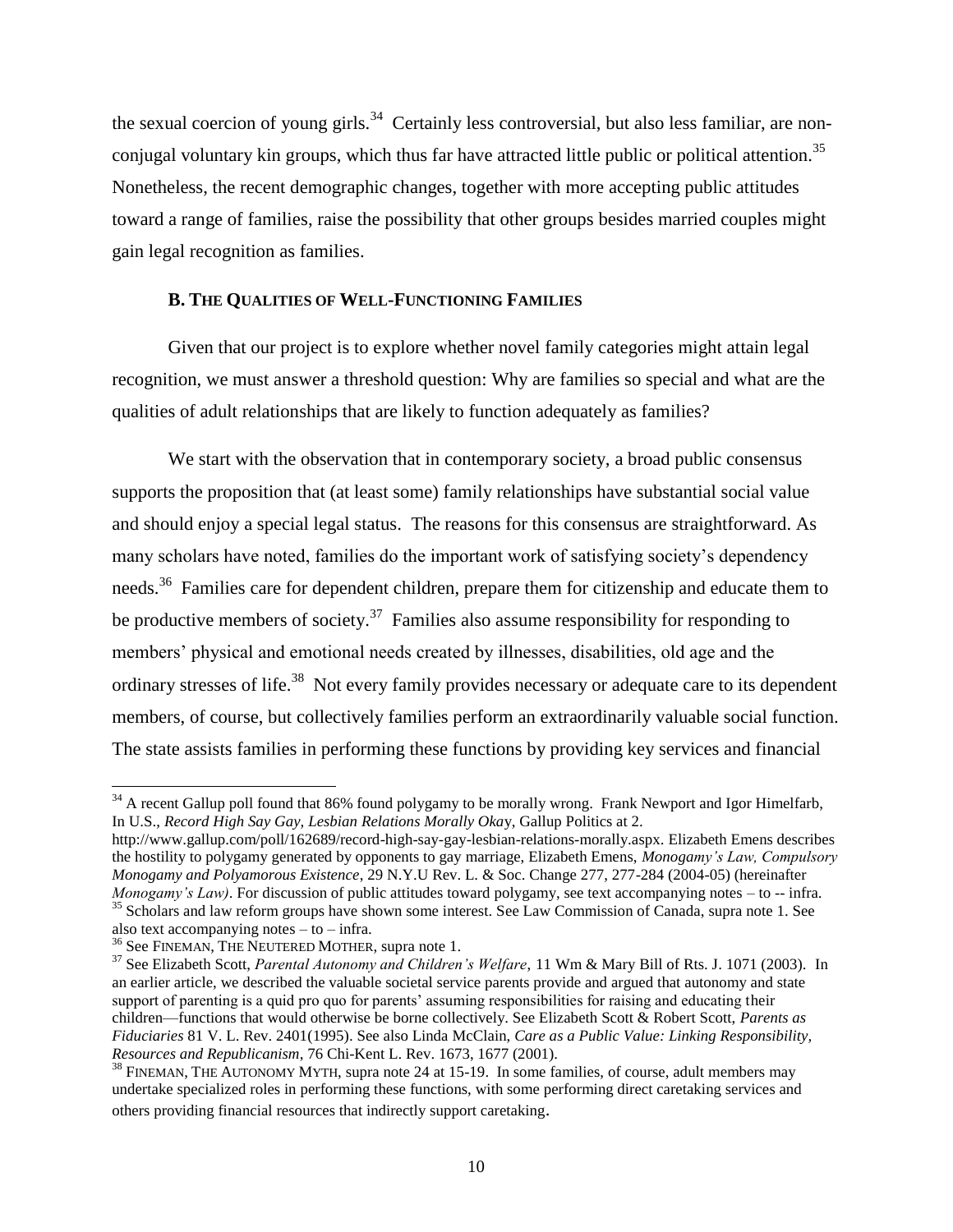subsidies,<sup>39</sup> by recognizing intimate family bonds, and by defining family rights and obligations.<sup>40</sup> Family members performing their roles responsibly save societal resources that otherwise would be expended in providing adequate care for children and for elderly and disabled persons.<sup>41</sup> Even if the state were to assume a far greater responsibility for satisfying society's dependency needs as many reformers have advocated, families would continue to play a critical role.<sup>42</sup>

Many individuals and groups may assume the burden of caring for others, but not all will attain legal recognition as families. Biological relationship is neither a necessary nor a sufficient condition for protected legal status.<sup>43</sup> The nephew who resides with his aunt and uncle while attending college and assists with babysitting is not in a "family" relationship that is acknowledged by law—though his co-residents are. $44$  What then are the qualities that identify adult affiliations as family relationships? On our view, a contemporary family that is based on adult relationships embodies several key attributes: a demonstrated commitment to a long-term emotionally intimate affiliation in which the parties usually live together in a relationship of relative equality, the assumption of responsibility for mutual care (and the care of children or other dependent family members), financial interdependence, and the understanding that members' welfare is prioritized above that of others.<sup>45</sup> Family bonds are built on trust that enables each member to rely on others to fulfill their roles and to "be there" in good times and

l <sup>39</sup> Government services that assist families in raising children and caring for dependency includes free public schools, subsidized day care, TANF subsidies, nutrition programs, Medicaid and social security spousal and survivor benefits. See CURRIE, supra note \_ (discussing safety net programs). See also CLARE HUNTINGTON, FLOURISHING FAMILIES: HOW LAW UNDERMINES FAMILY RELATIONSHIPS (2014)(critiquing current policy as inadequate and proposing how law could fully support families).]

<sup>&</sup>lt;sup>40</sup> The state recognizes family bonds in guardianship law, in the duty to rescue children and spouses and in laws governing intestacy. Divorce regulation of property division and support define financial spousal obligations. See note -- supra.

<sup>&</sup>lt;sup>41</sup> FINEMAN, THE NEUTERED MOTHER, supra note 1 (arguing that the government should support and compensate families for their critical role in caring for dependency needs) ; FINEMAN, THE NEUTERED MOTHER *as Fiduciaries*, supra note – at -; (describing quid pro quo); see also, Collins, Leib and Markel, supra note - at 1355-56 (describing how special legal protections of families are compensation for the services families provide, thereby relieving the state of their cost).

<sup>&</sup>lt;sup>42</sup> Text accompanying note \_supra.

<sup>&</sup>lt;sup>43</sup> See Michael H. v. Gerald D., 491 U.S. 110 (1989)(upholding statute denying parental rights unmarried biological father of child born to married couple).

<sup>&</sup>lt;sup>44</sup> Similarly three young adult cousins likely would not be eligible to rent a house zoned for "single-family" residences.

 $45$  Some of these traits might be contested but we think our description is consistent with conventional understandings. Courts evaluating whether de facto relationships constitute family relationships point to these qualities. See cases discussed in note 88(?) infra.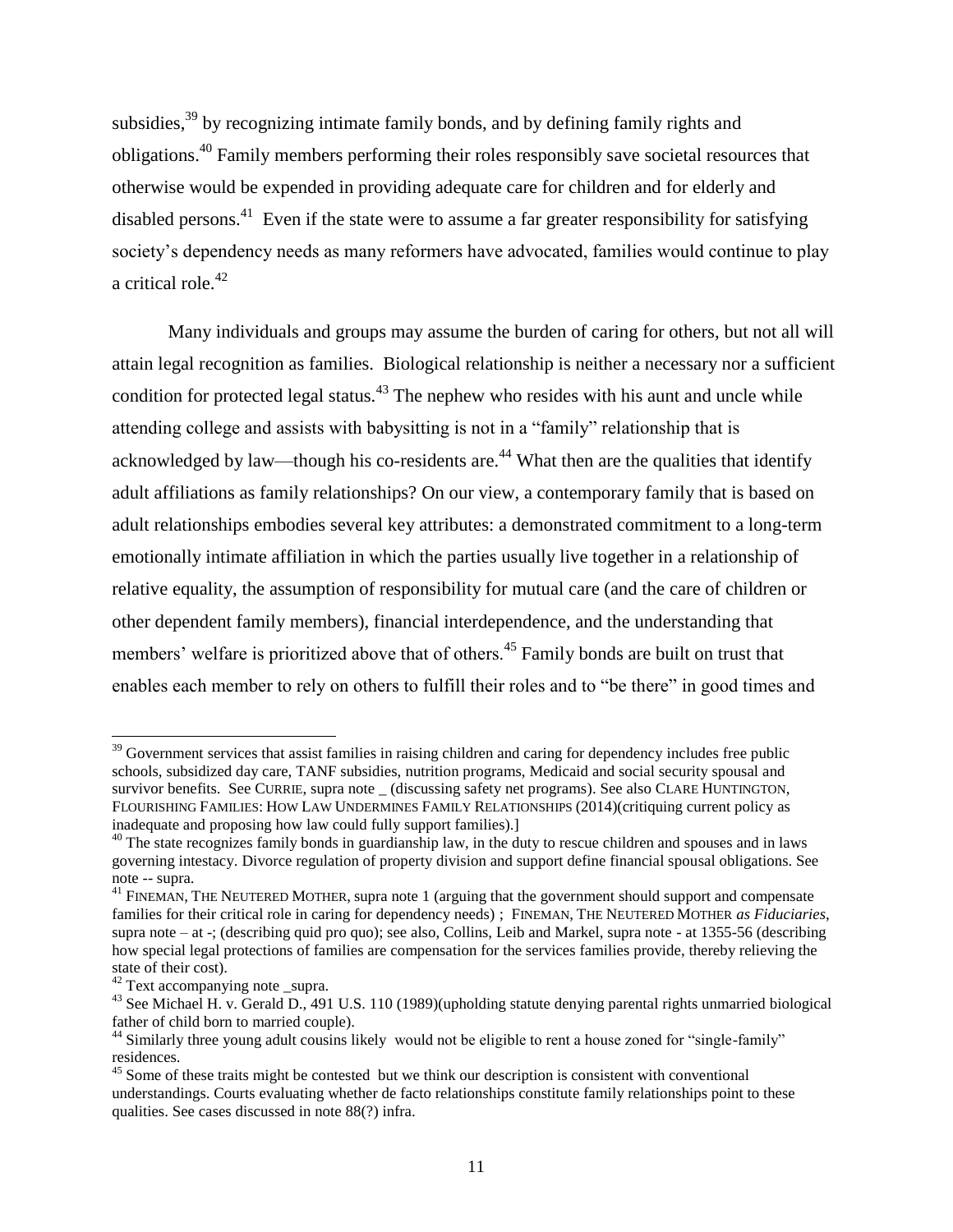bad. The nephew in our example is not in a family relationship with his aunt and uncle because the co-residency arrangement is time-limited as are any mutual obligations of the parties. The core qualities we have identified – a demonstrated, long-term commitment and the assumption of mutual care and financial responsibility -- increase the likelihood that family relationships will be stable and sustainable and can be relied on to fulfill the important functions of satisfying dependency needs.

# **C. MARRIAGE AS AN ENDURING FAMILY FORM**

l

Although it would seem that other groups that embody the qualities of well-functioning families might qualify for legal recognition and protection, marriage continues to be the sole legal family accorded full legal protection. In this section we describe the legal attributes of marriage that aspiring families do not (but might wish to) enjoy. We then briefly review the critiques of contemporary law by scholars and advocates, many of whom challenge the continued utility of marriage. We conclude that despite its deficiencies, marriage seems likely to retain its protected status; this is so because lawmakers and the public continue to view marriage as a relatively well functioning family form, a view with some empirical support.

# **1. Contemporary Marriage as a Privileged Status**

Marriage is a relationship defined by legal rights and obligations that do not apply to other families.<sup>46</sup> Marriage confers tangible financial benefits and privileges, including social security survivor benefits, estate tax exclusions, health insurance benefits for government employees, as well as special status under residential zoning laws and the opportunity to protect property from creditors.<sup>47</sup> Married couples are also granted rights and privileges based on the presumed closeness of their relationship, such as surrogate decisionmaking authority and

<sup>&</sup>lt;sup>46</sup> The General Accounting Office famously reported more than 1000 references to marital status in the United States Code, many of which conferred benefits on married couples that other families do not enjoy. U.S. Government Accounting Office, Defense of Marriage Act (Publ. No. GAO-OGG-97-16, 1/31/1996 at <http://w/archives/1997og97016.pdf>

<sup>&</sup>lt;sup>47</sup> Perhaps the most comprehensive accounts have been offered by advocates seeking marriage rights for gays and lesbians and by courts holding that their exclusion violates the principle of equal protection. See Goodrich v. Dep't of Public Health, 798 N.E.2d 941, 355-57 (2003) at \_ (cataloguing marital rights and privileges under Massachusetts law); Varnum v. Brien, 763 N.W.2d 862 (2009)(same under Iowa law). See also Nicole Berg, *Designated Beneficiary Agreements: A Step in the Right Direction for Unmarried Couples*, 2011 U. Ill. L. Rev. 267 (discussing marital benefits). See discussion in JESSE DUKEMINIER, JAMES KRIER, GREGORY ALEXANDER & MICHAEL SCHILL, PROPERTY ( $8^{TH}$  ED.) (2014) at 321 (discussing creditor protection dimensions of property acquired by spouses as tenants by the entireties.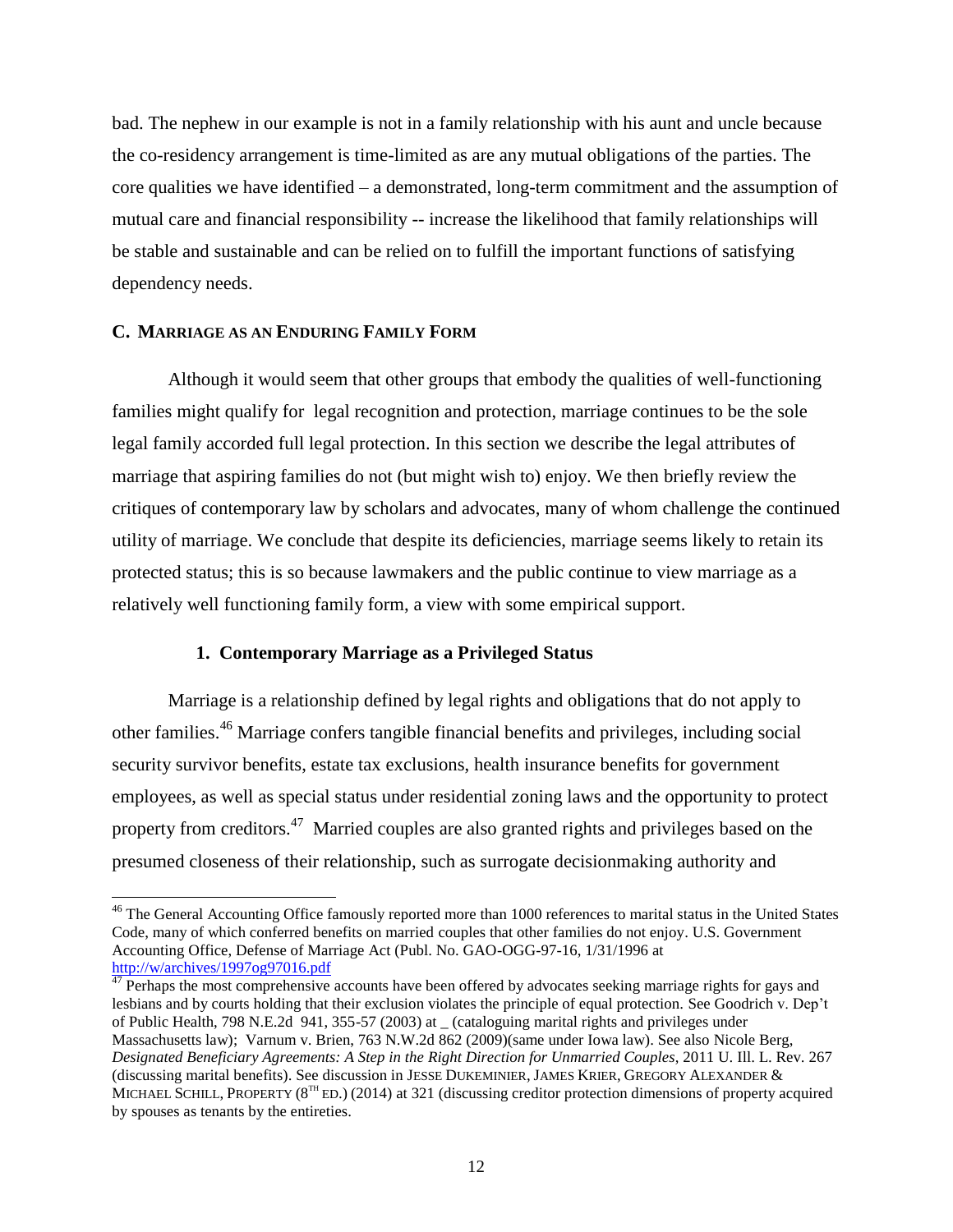inheritance rights.<sup>48</sup> Further, as LGBT advocates have argued, marriage as a legally privileged family form carries intangible value beyond its tangible benefits.<sup>49</sup> Married couples also have legal obligations to one another that are not imposed on members of non-marital families. By virtue of marital status, spouses cannot unilaterally disinherit one another,<sup>50</sup> and under property distribution laws applied at divorce,<sup>51</sup> each spouse has a right to share in earnings and property acquired during the marriage by the other.<sup>52</sup>

To be sure, non-marital families are not deprived of all legal and constitutional rights.<sup>53</sup> But these groups are disadvantaged as compared to families based on marriage in many ways that can undermine their functioning. Adults in self-identified families can contractually assume financial obligations to one another but otherwise no familial rights or duties inhere in their relationships.<sup>54</sup> Moreover, these relationships receive little support or recognition from the state; they do not receive social security spousal benefits, estate tax advantages, inheritance rights, or (usually) health insurance benefits.<sup>55</sup> Further, although the parent-child relationship receives

<sup>48</sup> See Berg*, id. at --.* .

<sup>&</sup>lt;sup>49</sup> In states that recognized civil union status for gay couples (replicating most marital rights), the emphasis shifted from tangible rights to the dignitary harm of exclusion. Perry v. Schwarzenegger, 704 F. Supp. 2d. 921 (2010) (finding Proposition 8 prohibiting same sex marriage unconstitutional, despite availability of civil unions)  $50$  See DUKEMINIER ET. AL, id. at 384-386.

<sup>&</sup>lt;sup>51</sup> See generally discussion of marital property rights and division on divorce IN IRA ELLMAN, ET. AL., FAMILY LAW: CASES, TEXTS, PROBLEMS 317-350  $(5^{TH}$  ED. 2010).

 $52$  Wage-earning spouses may also be subject to a duty to pay alimony. Id. at  $\ldots$  Spouses have a duty to rescue one another under tort law, whereas a non-marital family member faces no liability for allowing his loved one to starve. Jennifer Collins, Ethan Lieb & Dan Markel, *Punishing Family Status*, 1327 B.U. L. Rev. 1327 at 1335 (2008) (discussing special liability of parents and spouses for failure to rescue).

 $\frac{53}{3}$  Most importantly, the parent-child relationship receives substantial legal protection, regardless of the marital status of the parents. Meyer v. Nebraska, 262 U.S. 390 (1923)(parents have constitutionally protected liberty interest to guide children's education); Pierce v. Society of Sisters, 268 U.S. 510 (1925)(same); Yoder v. Wisconsin, 406 U.S. 205 (1972)(state cannot apply mandatory attendance law to Amish children). The Court has also struck down laws discriminating against children born to unmarried mothers. See *Levy v. Louisiana*, 391 U.S. 68 (1969)(striking down statute prohibiting children born to unmarried mothers to sue under the state's wrongful death statute);. Unmarried parents receive less protection than their married counterparts. *See* Michael v. Gerald D., 491 U.S. 110 (1989) (upholding California statute creating presumption of legitimacy for child born to married mother against child's biological father seeking access).

Courts, including the Supreme Court, Sometimes have accorded legal protections to other non-marital families. Moore v City of East Cleveland, 431 U.S. 494 (1977)(finding ordinance definition of family that prohibited grandson from living with grandparent unconstitutional under Due Process clause). See also Eisenstadt v. Baird, 405 U.S.  $438$  (1972)(state law prohibiting unmarried persons from having access to contraceptives violated  $14<sup>th</sup>$ Amendment).

<sup>54</sup> Marvin v. Marvin, 557 P2d. 106 (Cal. 1976)(holding contracts between cohabitants enforceable).

 $<sup>55</sup>$  It is not surprising that activists for same sex couples' relationship rights in response to the AIDS crisis: the</sup> experience of exclusion from family health benefits, medical proxy decision-making authority and guardianship priority underscored that even long-term committed gay and lesbian relationships received no legal protection. See Part IIIA, infra. Indeed, until recently, these unions were legally prohibited in many states. See *Lawrence v Texas,*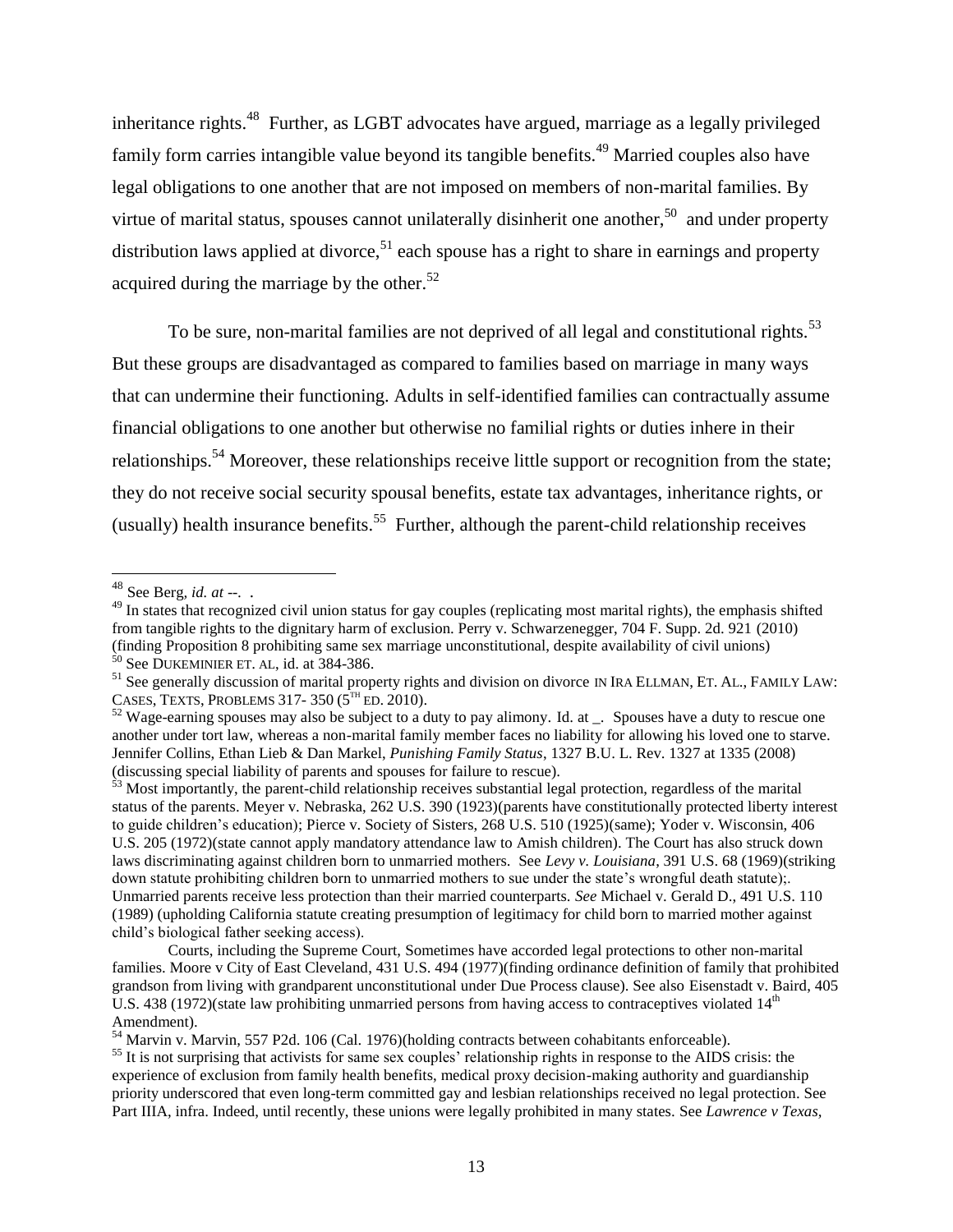substantial legal protection, <sup>56</sup> the relationship *between* unmarried parents does not.<sup>57</sup> The dependent parent has no claim to alimony or a share of her partner's property if the relationship ends even though these financial awards redound to the benefit of the children. Unmarried parents also have no inheritance rights; children in non-marital families may have to share a parents' estate with a more distant relative not living in the household.

Scholars and law reform advocates have sharply criticized the elevated legal status of traditional marriage and argued for legal protection of other family relationships. The LGBT marriage equality movement has offered the most prominent and successful challenge, of course.<sup>58</sup> But other reformers have argued that a broad range of non-marital families-- including single parent families, unmarried couples and their children and adults in non-conjugal relationships-- should be accorded legal parity with marriage.<sup>59</sup> Finally, a few scholars have explored the social and legal response to polyamory and tackled the challenge of designing a regulatory regime for polygamous relationships.<sup>60</sup>

The contemporary critique has shifted somewhat from the well-established feminist argument that marriage is a hierarchical, patriarchal institution that oppresses women to a broader challenge based on principles of liberty, equity and equality. $^{61}$  Many critics today focus

<sup>539</sup> U.S. 558 (2003) (finding criminal anti-sodomy statute unconstitutional as a violation of same-sex consenting adults' right of privacy).

<sup>&</sup>lt;sup>56</sup> See note \_ *supra* (discussing protection of parent-child relationship. Further many government programs aim to provide services to children of unmarried parents in poor families. Medicaid, SCHIP and WIN programs are federally funded. Many states also have child care programs. For a comprehensive discussion of safety net programs, see generally JANET CURRIE, THE INVISIBLE SAFETY NET: PROTECTING THE NATION'S POOR FAMILIES AND CHILDREN (2006).

<sup>57</sup> Meryl Weiner, *[Caregiver Payments and the Obligation to Give Care or Share](http://law.uoregon.edu/assets/facultydocs/mweiner/Caregiver%20Payments%20and%20the%20Obligation%20to%20Give%20Care%20or%20Share.pdf)*, 59 Vill. L. Rev. 135 (2014) (explaining that few financial obligations run between unmarried parents to the detriment of caregivers and arguing for increasing those obligations for both unmarried or married parents).

<sup>58</sup> See generally Stoddard, supra note --. WILLIAM ESKRIDGE, THE CASE FOR SAME SEX MARRIAGE (1996). *But see* Franke*, Longing for Loving*, supra note -- (arguing that after *Lawrence v Texas*, gays and lesbians should fight to protect the unregulated territory for relationships between marriage and criminality, an area endangered by marriage). For a breakdown of state laws, see National Center, supra note.

<sup>59</sup> See generally Nancy Polikoff, *Making Marriage Matter Less: The ALI Domestic Partnership Principles are one Step in the Right Direction*, 2004 U. Chi. L. Forum. 353 (expressing approval of the ALI Principles on this ground). Martha Fineman and Judith Stacy argue for the abolition of marriage. See note 1 supra. See BEYOND CONJUGALITY, id.

<sup>60</sup> See gen. Davis, supra note 7; Elizabeth Lesher, *Protecting Poly: Applying the Fourteenth Amendment to the Nonmonogamous*, 22 Law & Sexuality 127 (2013) (developing substantive due process argument for legal protection of polyamorous relationships); Emens, *Monogamy's Law*, supra note --, probes the hostility to polyamorous relationships and describes non-pathological nature of these relationships .

 $\delta$ <sup>1</sup> Of course, some feminists continue to reject marriage as harmful to women, emphasizing that married women's caretaker\homemaker role often leaves them financially vulnerable on divorce. See Weiner, supra note \_ at 135 to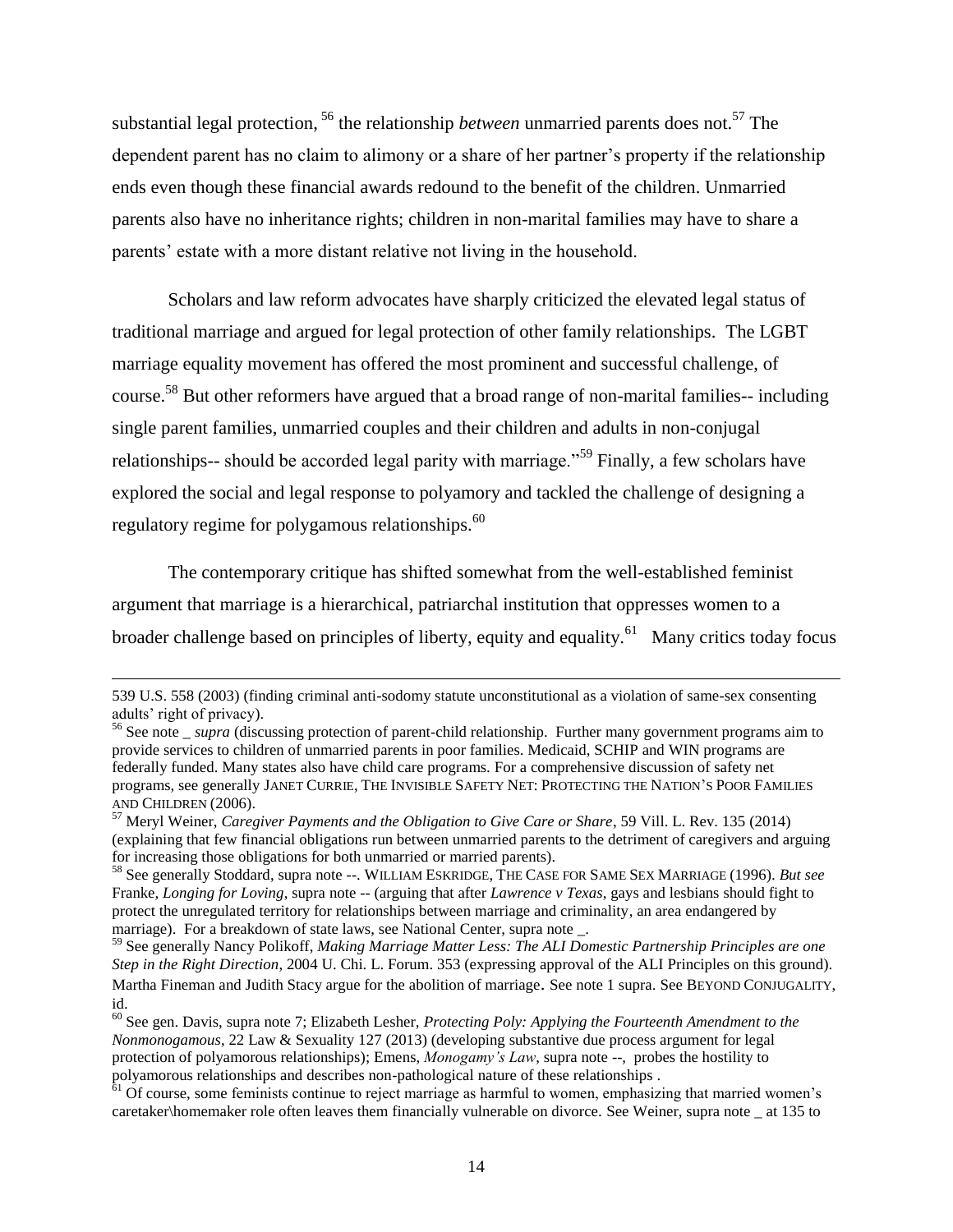primarily on the deficiencies of marriage<sup>62</sup> and on the harm to non-marital families of privileging marriage and withholding its benefits from other groups that fulfill family functions.<sup>63</sup> Other scholars argue that the liberal state should support a broad range of family options, allowing individuals to pursue their conception of the good life. $64$ 

A general theme emerges from these critiques: A wide range of diverse families function (at least) as well as (different sex) marriage and the exclusive legal privileging of marriage can no longer be justified. The various critiques accept the social value of *families,* but challenge the notion that traditional marriage warrants the special status that it has long enjoyed.<sup>65</sup>

# **2. The Durability of Marriage as a Family Form**

l

Even though many contemporary marriages do not embody qualities of stability and mutual care,<sup>66</sup> substantial evidence supports that marriage continues to be widely regarded as a

<sup>137.</sup> But see Goldberg, supra note 2 at 233-34 (pointing to legal reforms that have created formal gender equality in marriage to challenge argument that marriage by gays would transform the institution).

 $^{62}$  Judith Stacey, for example, derides marriage as a flawed and obsolete institution in an era in which almost half of marriages dissolve and many spouses (mostly husbands on her account) fail to live up to their vows. See generally Judith Stacey*, Forsaking No Others: Coming to Terms with Family Diversity*, in GARRISON AND SCOTT, MARRIAGE AT THE CROSSROADS, supra note 2 at 201

<sup>&</sup>lt;sup>63</sup> See Martha Fineman, supra note 1 (marriage is the key mechanism through which dependency is privatized in American law). See also POLIKOFF, BEYOND (STRAIGHT AND GAY) MARRIAGE, supra note --. Polikoff's book (and earlier work) comprehensively argues for protection of all families and documents the harms to non-marital families under the current regime. She argues that the legal benefits associated with marriage, such as family health insurance, social security survivor benefits and inheritance rights, are just as important to the welfare unmarried gay and straight couples, siblings, adult children living with elderly parents and other groups living in long term relationships. See also Nancy Polikoff, *Ending Marriage as We Know It*, 32 Hofstra L. Rev. 201 (2003).

<sup>64</sup> See Eskridge, *Family Law Pluralism*, supra note 8 at 1818-1725(arguing for a utilitarian approach of guided choice to family formation that supports individual flourishing and the value to family members); Shahar Lifschitz, supra note--. See also Shahar Lifschitz, supra note (arguing for family pluralism as an intrinsic value and challenging the imposition of mandatory obligations on cohabitants).

<sup>&</sup>lt;sup>65</sup> A few scholars have questioned the law's deferential treatment of families. Mary Anne Case, for example, challenges the assumption that employers, employees and taxpayers should be responsible for substantially subsidizing parents in their role of raising their children. Mary Anne Case, *How High the Apple Pie? A Few Troubling Questions about Where, Why and How the Burden of Care for Children Should be Shifted*, 76 Chi-Kent L. Rev 1753 (2001). Other scholars have challenged of benefits of family status in the criminal justice system, criticizing testimonial privilege, sentence reductions and effective immunity from prosecution for harboring a family member. See Collins, Leib and Markel, supra note --.

<sup>&</sup>lt;sup>66</sup> The relatively high divorce rate in this country varies substantially on the basis of class; it has declined substantially since the mid-1980s for educated couples, but remained high for working class couples. See JUNE CARBONE & NAOMI CAHN, MARRIAGE MARKETS: HOW INEQUALITY IS REMAKING THE AMERICAN FAMILY, at15-16 (2014). Spouses can avoid financial interdependence through separate bank accounts and (in many states) property ownership and premarital agreements. See discussion of marital property ownership in equitable distribution (vs community property jurisdictions, supra note --.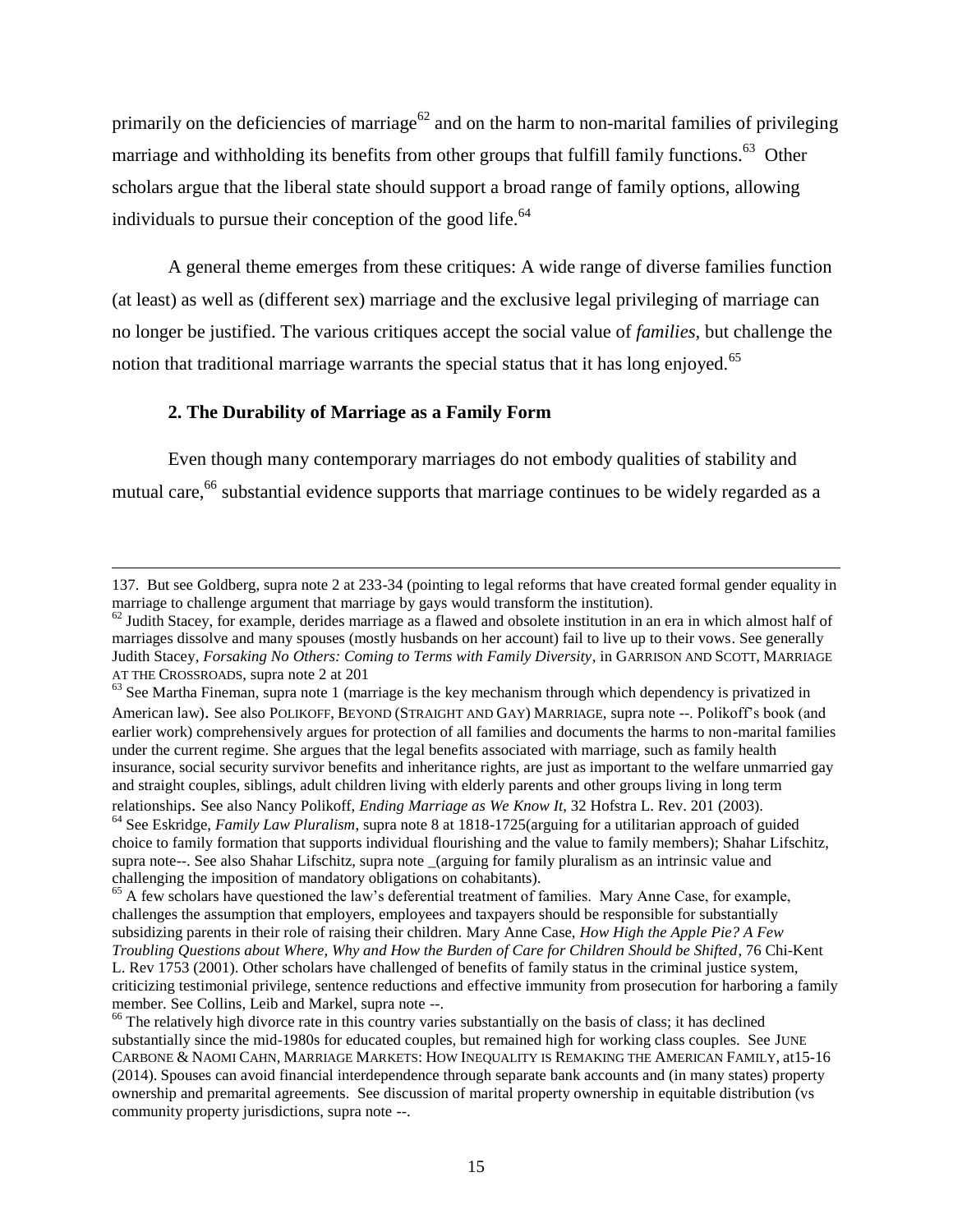well-functioning family form.<sup>67</sup> Public attitudes toward marriage are positive;<sup>68</sup> most individuals, even in non-marital families, aspire to marriage.<sup>69</sup> Moreover, courts and legislatures often have invoked marriage as the template for evaluating the claims of parties in non-marital family relationships that their affiliations should qualify for legal benefits.<sup>70</sup> It is not surprising perhaps that advocates seeking legal protection for these relationships emphasize their similarity to marriage. $71$ 

The empirical evidence as well indicates that families based on marriage, even today, tend to embody the qualities we have identified as contributing to satisfactory family functioning. In general, spouses are much more likely to share income and property than are cohabiting couples.<sup>72</sup> Moreover, despite the relatively high divorce rate, marriages tend to be more stable than informal family relationships; that stability translates into advantages for children in educational attainment, social adjustment and other measures of well-being.<sup>73</sup>

67 .

Social scientists find that marriage has become idealized as a marker of financial and personal success and is viewed as out of reach by many poor and working class individuals. Kathryn Edin has found that both women and men hold this view. KATHRYN EDIN, DOING THE BEST I CAN (2013); PROMISES I CAN KEEP (2005). See also McLanahan and Garfinkel, supra note 27 at 151; Andrew Cherlin, *The Growing Diversity of Two-Parent Families*, id. at 290  $70$  For a discussion of the use of marriage as a template for family relationships both by lawmakers and advocates in the marriage equality movement, see Part IIIA infra. Courts also have compared relationships to marriage in evaluating whether they qualify as "family" relationships. See also *Braschi v. Stahl Associates*, *supra* note \_. <sup>71</sup> See discussion in text accompanying notes \_ to \_ *infra*. The priority assigned by LGBT advocates to attaining marriage rights for same-sex couples suggests the continued importance of marriage. See Part IIIA infra. This priority has been controversial in the gay community. Paula Ettelbrick and Thomas Stoddard famously debated whether marriage should be a key political goal of the gay community. See Thomas Stoddard, *Why Gay People Should Seek the Right to Marry*, Outlook, Fall 1989, at 9; Paula Ettelbrick, *Since When is Marriage a Path to Liberation?*, Outlook, Fall 1989, at 14. See also Katherine Franke, *Longing for* Loving, 76 Fordham L. Rev. 2685 (2008)(challenging efforts to gain marriage equality by arguing that same sex relationship are marriage-like). <sup>72</sup> See Michael Pollard and Kathleen Harris, *Cohabitation and Marriage Intensity: Consolidation, Intimacy and Commitment*, RAND, Natl Instit. Child Health & Hum Devp't. (2013). These researchers compared marriage and cohabitation, using a large data set of young adults . They found that 68% of married couples had joint checking accounts v. 16% of cohabitants. Marital property is shared on divorce unless the spouses affirmatively opt out through premarital agreements, an option chosen by only a small percentage of married couples. Heather Mahar, *Why Are There So Few Prenuptial Agreements?*, Harvard John M. Olin Center for Law, Economics and Business Discussion Paper Series, Discussion paper 436, September, 2003, at http://www.harvard.edu/programs/olin\_center/ (describing studies finding 1.5%, 5%, and 5%-10% of marrying couples have prenuptial agreements).

<sup>73</sup> The recent National Survey of Family Growth found that almost half of those cohabitation unions that do not transition to marriage dissolved within three years. 40 percent of first cohabitation transitioned to marriage by 3 years, 32% remained intact and 27% dissolved. Casey Copen, Kimberley Daniels, & William Mosher, *First Premarital Cohabitation in the United States: 2006-2010 National Survey of Family Growth,* Nat'l Health Statistics

 $68$  See discussion in note \_ supra (citing survey that 78% plan to marry).

<sup>&</sup>lt;sup>69</sup> According to a 2013 Gallup poll, 78% of respondents who had never been married wanted to get married. When asked why they were not married at the present time, most respondents indicated they hadn't found the right person, they were too young/not ready, or they were waiting because of financial considerations. *Marriage*, GALLUP, http://www.gallup.com/poll/117328/marriage.aspx#1 (last updated Aug. 1, 2014).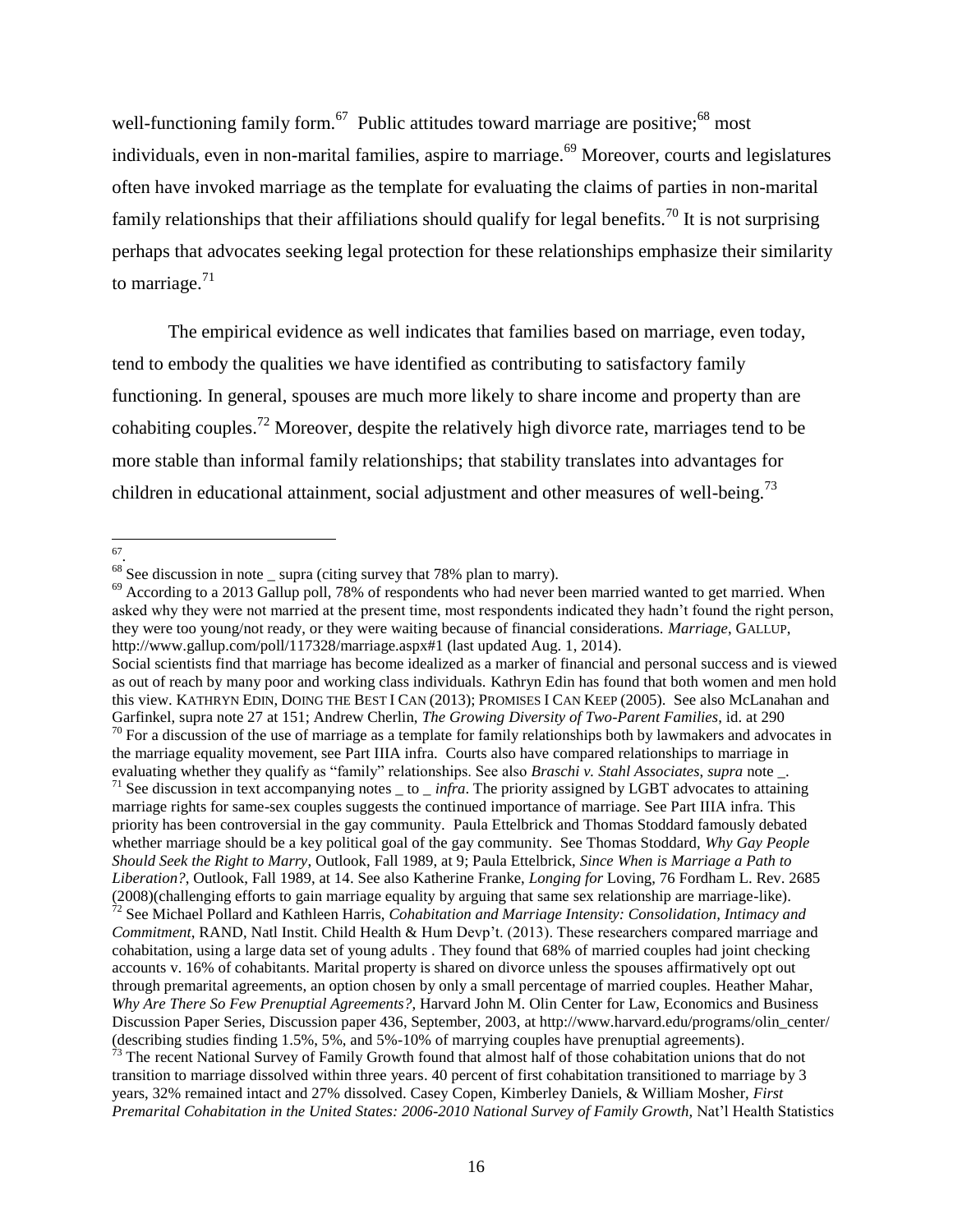Although many factors contribute to the differences, including substantial selection effects, some of the benefits accruing to marital families inhere simply in the stability of marriage itself.<sup>74</sup>

Scholars have argued that the relative stability of marital families in part is a function of legal and normative influences on the behavior of spouses that support the bond between them. The formal commitment undertaken by couples entering marriage is not casual; it is typically involves the ceremonious assumption of mutual obligations.<sup>75</sup> Marriage can be set aside only through the formal legal process of divorce, which even today carries high social and legal  $\cos(s^{76})$  But beyond its formal legal structure, marriage is embedded in informal social norms that prescribe expectations for spousal behavior and underscore its nature as a family relationship defined by long-term commitment. These norms are internalized, reinforcing trust, and are also enforced externally through informal sanctions.<sup>77</sup> Although the norms regulating marriage

l

<sup>75</sup> For a discussion of the role of wedding ceremonies and traditions such as wedding rings in reinforcing marital commitment, see Elizabeth Scott, *Social Norms and the Legal Regulation of Marriage,* 86 VA. L. REV. 1901(2000). See also Elizabeth S. Scott, *A World without Marriage*, 41 Fam. L. Q. 531 (Fall 2007).

 $76$ Economists Shelly Lundberg and Robert Pollak argue that the high cost of divorce, including the internalized sense of personal failure, defines marriage as a relationship of inter-temporal commitment and is a key distinction between marriage and cohabitation. On their view, this commitment facilitates a long term investment in children, a goal that motivates contemporary marriage. Shelly Lundberg & Robert Pollak , *Cohabitation and the Uneven Retreat from Marriage in the U.S., 1950-2010*, September 2013 at NBER Working paper 19413 at 1[4http://www.nber.org/papers/w19413.](http://www.nber.org/papers/w19413)

Rep. Center for Disease Control, April 4, 2013 at 5. Get 5 year statistics. Pollard and Harris, supra note \_, found substantially lower levels of commitment between cohabitants than between spouses.

Sara McLanahan and her colleagues n an important longitudinal study, the Fragile Families and Child Well Being Study, have found that children born to unmarried parents are far less likely to be living with both parents at age five than those born to married parents. See discussion of study, supra note –

<sup>&</sup>lt;sup>74</sup> More educated and wealthier couples marry are far higher rates than poorer, less educated couples and many of the differences in outcomes can be attributed to this selection effect. See CAHN AND CARBONE, supra note at . But not all. See Robert Emery, Erin Horn, and Christopher Beam, *Marriage and Improved Well-Being*, in Garrison & Scott, MARRIAGE AT THE CROSSROADS, supra note 2 at 126 (using twin study to confirm marital benefits). See also Deborah Carr and Kristen Springer, *Advances in Families and Health: Research in the 21st Century*, J. Marriage & Fam. 742 (2010)(review of research showing marital benefits). This does not mean, of course, that coercing unmarried couples to marry would produce stability.

Upon dissolution, the financial obligations undertaken by the spouses usually are legally enforceable. See Elizabeth Scott & Robert Scott, *Marriage as Relational Contract*, 84 Va. L. Rev. 1225 (1998)(describing through property distribution on divorce). In community property states, property and income acquired during marriage is community property. In other states, marital property is subject to equitable distribution on divorce, unless the couple opts out through a prenuptial agreements. See generally ELLMAN, ET AL., at 317-380 for a discussion of property distribution on divorce). See also text accompanying note \_ infra (discussing small portion of couples executing prenuptial agreements).

<sup>&</sup>lt;sup>77</sup> Scott, *Social Norms*, supra note -- (arguing that traditional marriage was regulated by commitment norms and gender norms, which became bundled, contributing to contemporary criticism of marriage). The couple's community sanctions violations through gossip and other expressions of disapproval. Id at 1920-1923.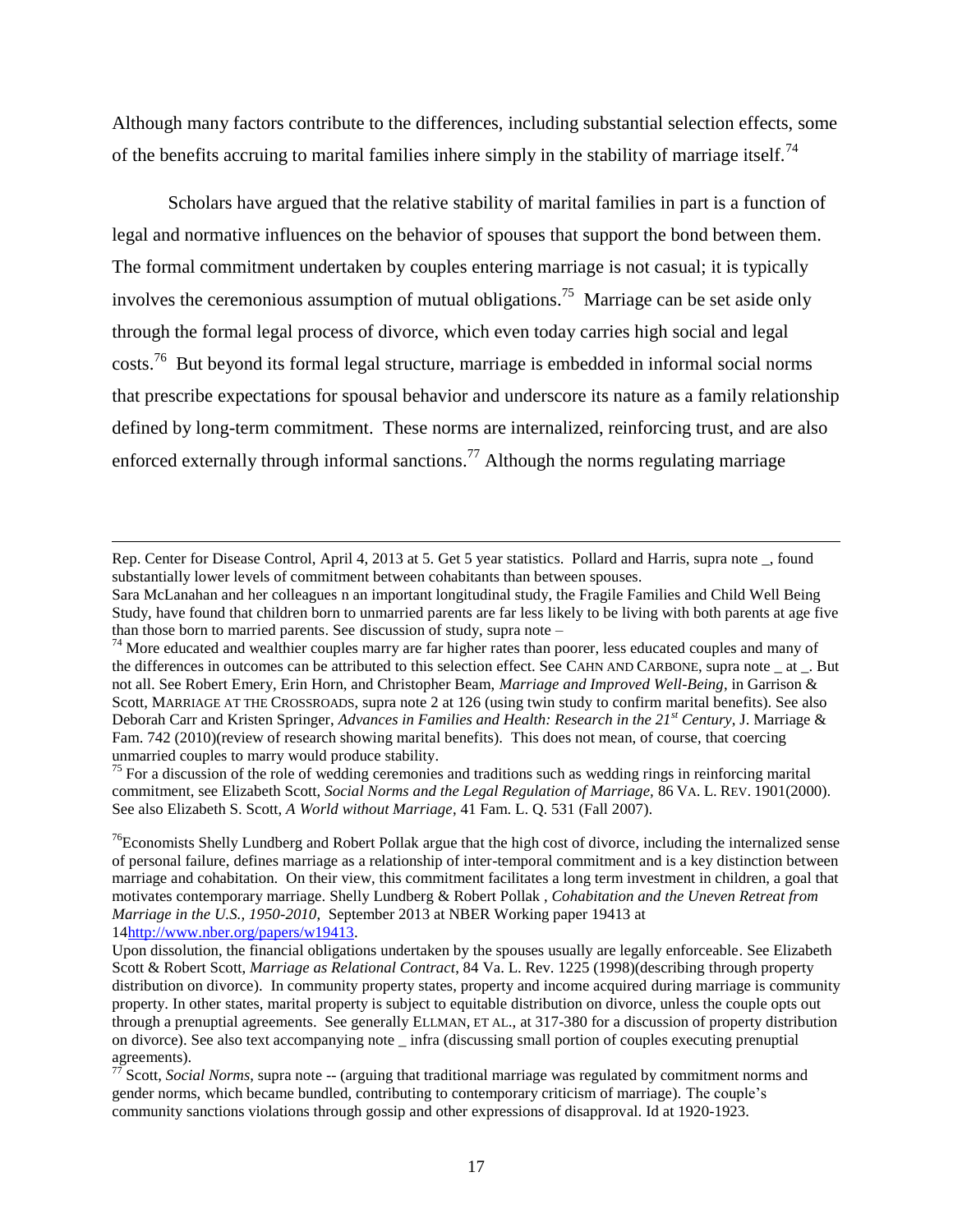function imperfectly in contemporary society,  $^{78}$  they tend to support marital commitment by guiding spouses' behavior in ways that strengthen relationships and deter behavior that may have a destabilizing effect on the relationship.

In sum, marriage occupies a secure status as a legally recognized family with broad public support. Moreover, although marriage has become both less common and less stable in modern times, the weight of the evidence is that marriage as a category continues to fulfill relatively well the functions that justify its protected legal status.

# **C. EXTENDING STATE BENEFITS TO OTHER FAMILIES**

 $\overline{a}$ 

The fact that the law confers deference and societal resources on marriage does not mean that the privileged status of this traditional family form should be *exclusive*. In a liberal society, fundamental principles of autonomy support a state policy that promotes pluralism and provides opportunities for individuals to form family relationships that bring happiness and satisfy their needs.<sup>79</sup> Moreover, the current social climate makes such a pluralist approach feasible. But while autonomy values argue for expanding choice beyond traditional legal boundaries, social welfare concerns predictably will be invoked to justify restricting family status to those relationships that predictably will fulfill the legitimate state interest in reliably satisfying dependency needs. Legal privileging of families absorbs resources that are not available for other social purposes: estate taxes not paid by surviving spouses, for example, are lost to the federal treasury. Nonetheless, this allocation of resources is justified when an aspiring family group fulfills the socially valuable functions identified above, thereby relieving the state of part of its collective obligation to care for dependency. In sum, while not all claimants warrant special family status, groups that care adequately for members' dependency needs and have the qualities of commitment, durability and emotional and financial interdependence deserve legal recognition and support.

On occasion, lawmakers have acknowledged this point. As we have discussed, legal benefits are sometimes extended to adult *de facto* relationships on the basis of their similarity to

 $78$  Id. at 1940. This is so for two reasons: first, the norms themselves are weaker and, second, the greater anonymity and mobility of urban society dilutes their effectiveness.

 $79$  A pluralist approach allows individuals to pursue their own conceptions of the good life, which for many people surely includes living in families that satisfy physical and emotional needs. Supra note – (citing articles arguing for pluralist approach.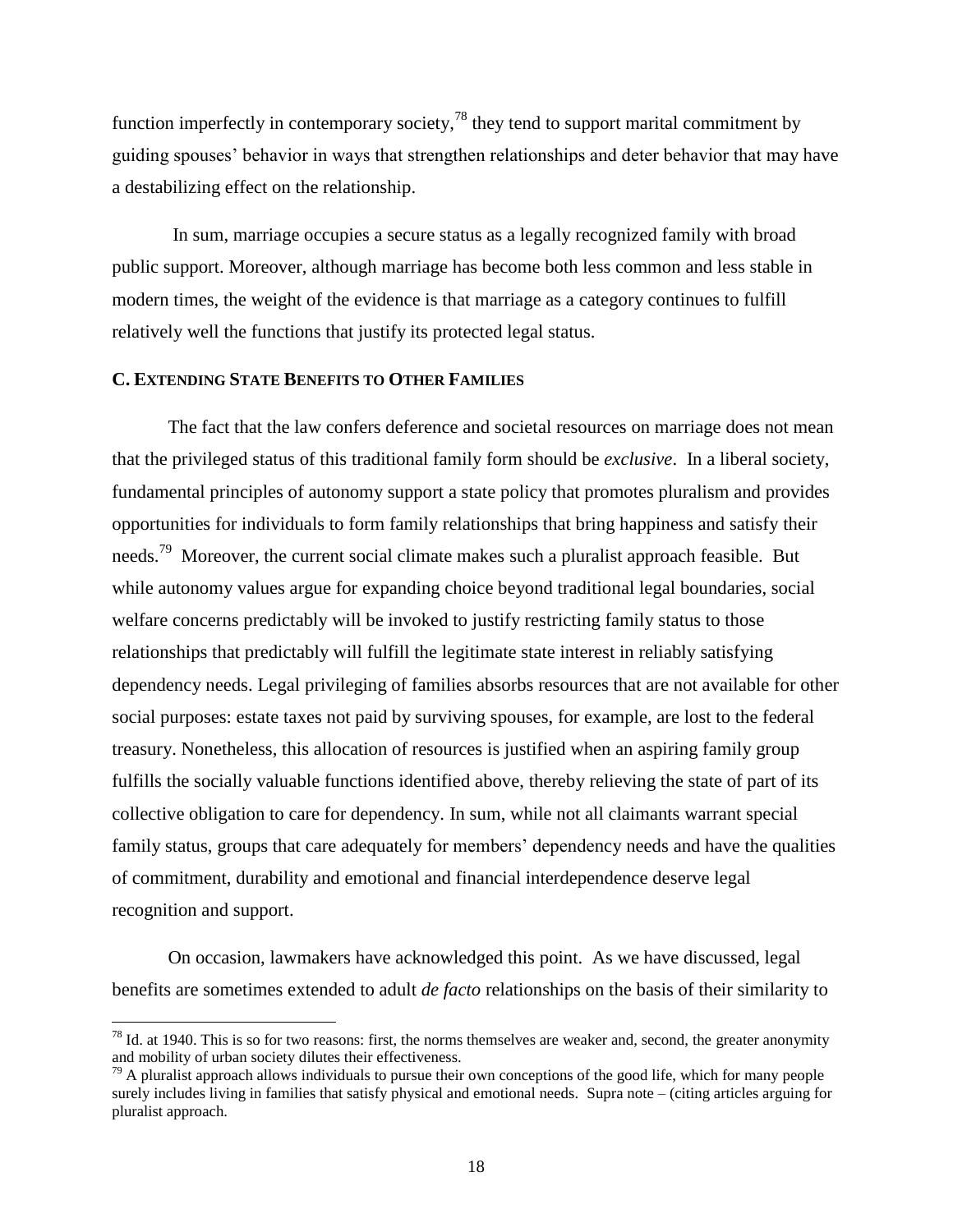marriage. <sup>80</sup> Courts have also recognized *de facto* parent-child relationships in situations in which an adult has functioned in a parental role for an extended period in a family setting.<sup>81</sup> But despite general public tolerance of a diverse range of families, the success of gays and lesbians in gaining access to marriage represents the only discernible trend toward elevating the legal status of a category of non-traditional family.

This presents a puzzle. In a society in which the public accepts family diversity, and acknowledges the importance of families to individual and collective welfare, what explains the legal inertia? Are there particular conditions that impede legal recognition of non-marital families? The answers to these questions can shed light on why some non-marital families have failed to obtain legal protection despite more tolerant social attitudes.

# **II. A COLLABORATIVE MODEL OF THE EVOLUTION OF NOVEL FAMILY FORMS**

In this Part, we seek to explain the legal inertia and to specify a process by which aspiring family groups might attain their goal. We develop an informal model that describes a multi-stage collaborative process by which novel family forms can achieve legal status as families. Our analysis begins with the premise that the state appropriately grants legal privileges and benefits to families because these groups supply important social goods for which the state would otherwise be responsible.<sup>82</sup> In Part IIA, we show that, owing to the effects of uncertainty about whether novel family groups satisfy this criterion, the parties face challenging conditions that impede their progress

<sup>&</sup>lt;sup>80</sup> Courts assessing whether some non-marital couples deserve recognition as "families" have evaluated their relationships against a metric of marital family behavior and attributes—pointing to their durability, history of financial interdependence, care during illness and intimate companionship. See Braschi v. Stahl Assoc. Co, 543 N.E.2d 49 (N.Y. 1989) (couple qualify as "family" under rent control ordinance based on marriage-like relationship). See also Connell v. Francisco, 898 P2d. 831 (Wash. 1995)(upholding equitable distribution of property between cohabitants on basis of marriage-like quality of relationship). See also Douglas NeJaime, *Before Marriage: The Unexplored History of Non-marital Recognition and its Relationship to Marriage*, 102 Cal. L. Rev. 87, 113 (2014) (explaining that California advocates for domestic partnership rights in 1990s argued that gay unions were marriage-like).

 $81$  Many cases involve lesbian de facto parents living with the child and legal (birth) mother. Courts have allowed visitation rights when petitioners can show they functioned as a parent with the agreement of the parent for an extended period of time. See e.g. V.C v. M.J.B, 748 A2d 549 (N.J. 2000) (de facto parent had standing to seek visitation). When the gay couple marries, the spouse becomes the legal parent to children born to the marriage. <sup>82</sup> We do not challenge that historically marital privilege may have had other justifications, but assume that in contemporary society, the legitimacy of marital privilege is based on its social utility as a family form.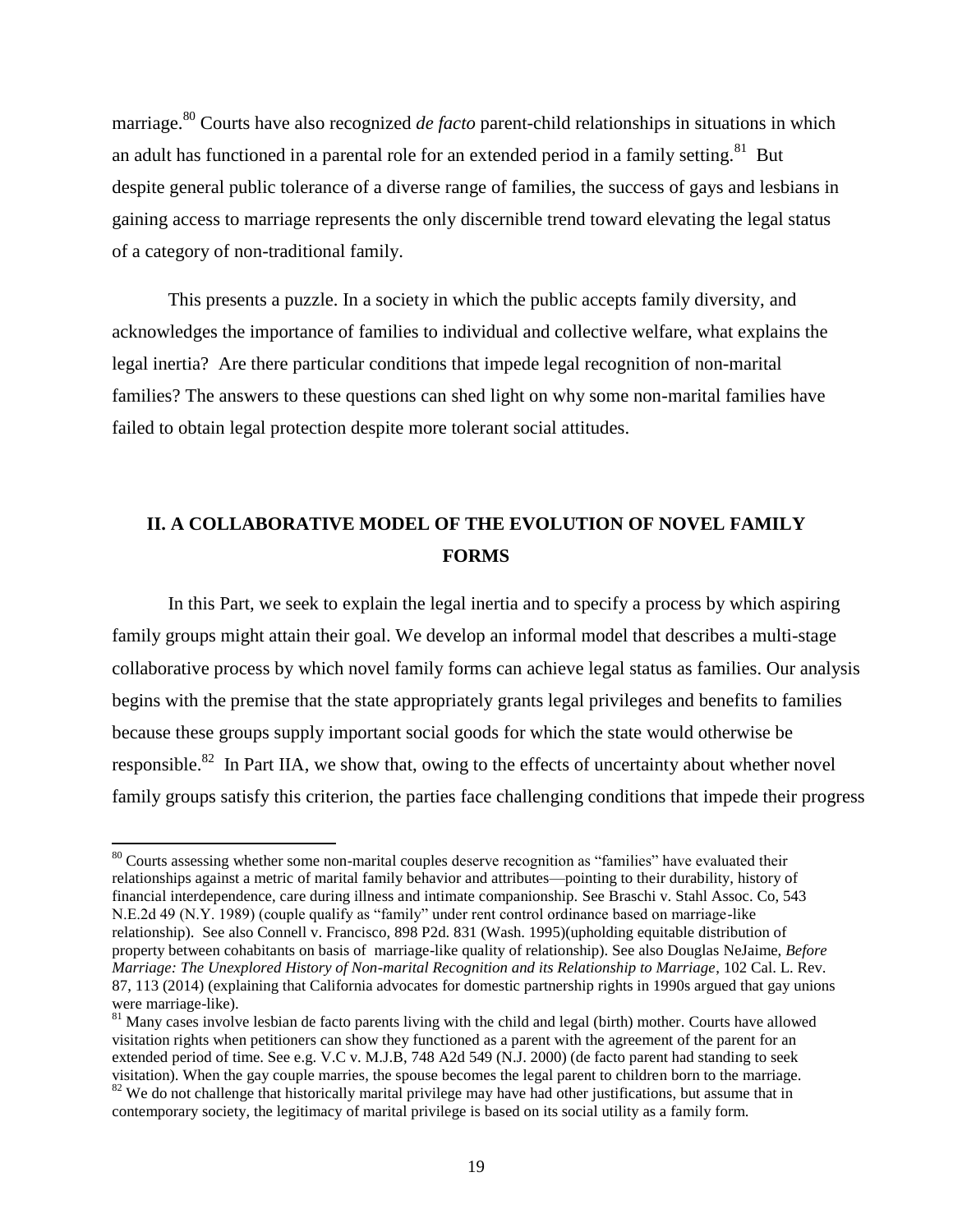toward gaining legal recognition as families. In Part IIB, the uncertainty is resolved in the model through three stages of an integrated process, each of which is defined by a form of collaboration. Collaborative engagement in the development of novel commercial relationships provides exemplars of how these impediments have been overcome in other contexts. This analysis illuminates the mechanisms parties use to make credible commitments to each other, signal those commitments to others, and engage with the state in verifying their compliance with established norms.

#### **A. CONDITIONS IMPEDING THE LEGAL RECOGNITION OF NOVEL FAMILY RELATIONSHIPS.**

We begin with a thought experiment. Consider a group composed of two men and two women, who have developed close emotional and sexually intimate relationships with one another and wish to live together as a single family bound by a long term commitment to mutual support, interdependency and equality.  $83$  They plan to pool their earnings and property and to have children and care for them collectively. Will this group face conditions that impede their efforts to secure the rights and obligations currently bestowed on marital families? Our thought experiment yields the prediction that an aspiring polygamous family<sup>84</sup> will confront three significant obstacles on the path to legal recognition.

The first challenge this group faces is relational uncertainty or novelty: family relationships such as these are experimental, and even close emotional bonds are not predictive of whether the group will function well as a family. Lacking models of similar relationships that have succeeded in forming families, the individual members of the polygamous family will be unsure whether their affiliation will be durable and whether the trust and confidence that support longterm commitment will develop. A second difficulty inheres in the fact that novelty also implies idiosyncrasy. In the initial stage, there are few other polygamous families with similar aspirations with whom to share experiences. Thus, even if they can develop the means to create the necessary trust in each other's capabilities, a polygamous family may be socially isolated, lacking a community of similar aspiring families. The nature of their relationship will also be

 $\overline{a}$ 

 $83$  The commitment of our hypothetical polygamous family to formal equality and mutual support and loyalty distinguishes this aspiring family from other polygamous groups, such as fundamentalist Mormons, that are organized hierarchically around a single dominant male figure. See Davis, supra note -- at 1.

<sup>&</sup>lt;sup>84</sup> Polygamy is defined as plural marriage with multiple spouses regardless of the gender combination. Polygyny is the familiar form of one man and multiple wives. Our group aspires to legal recognition of plural (or polygamous) marriage. See Emens, *Monogamy's Law*, supra note 300-303 (clarifying terms). Polyamorous relationships do not imply the commitment of family relationships as we have defined them; thus our family is "polygamous."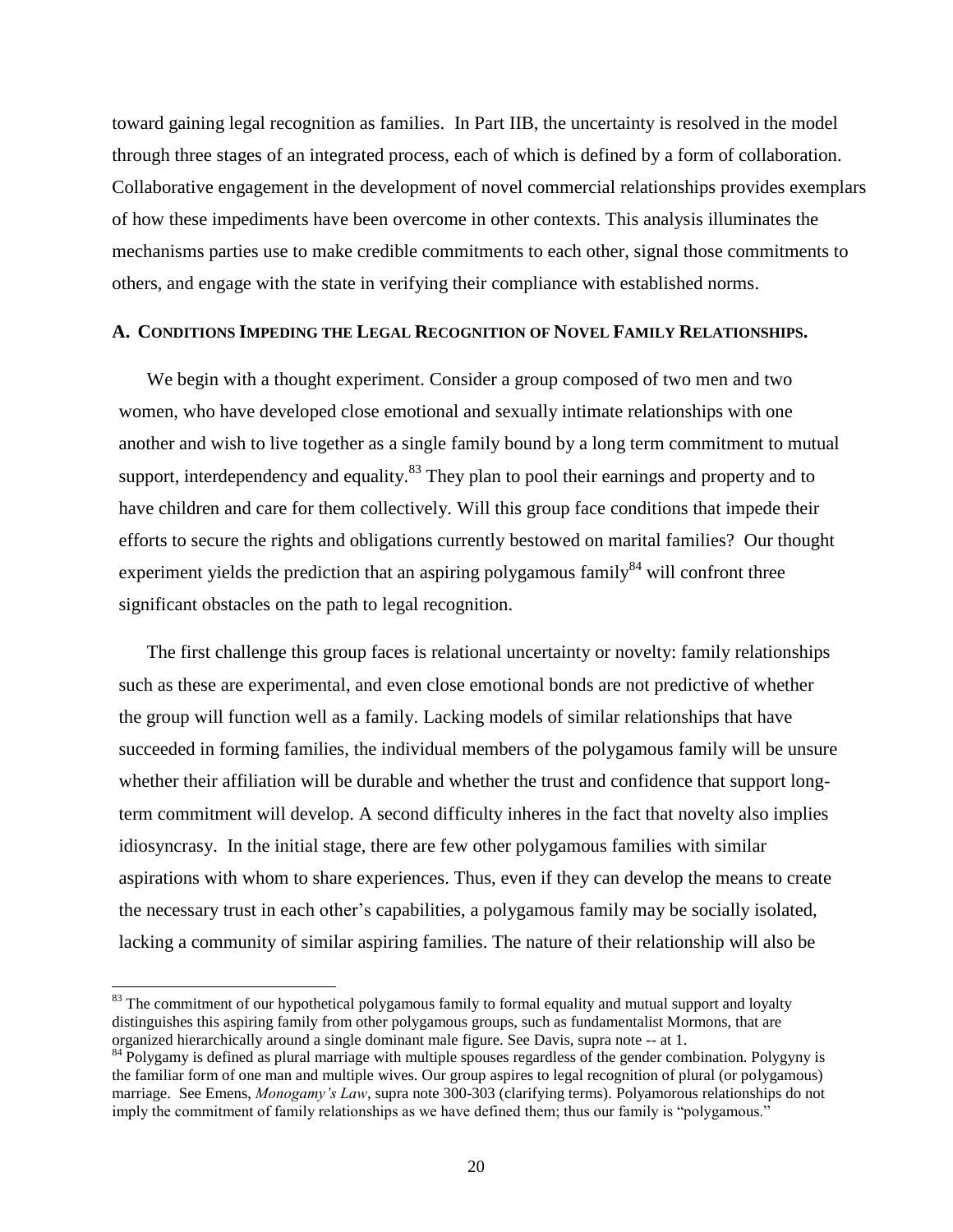unfamiliar to the public, which may view this novel family with suspicion –and perhaps hostility.<sup>85</sup> This isolation creates a daunting obstacle to recognition at the level of practical politics, of course,<sup>86</sup> but also means that aspiring polygamous families are not (or are only weakly) integrated into the larger normative community that defines expectations for family behavior.

A final problem stems from the need to persuade the state to extend legal recognition to polygamous families as a recognized family form in exchange for their readiness to assume family responsibilities. The state faces a serious information deficit in evaluating whether this new category of family has the qualities that justify special legal treatment. This is because family functioning is largely private and the durability and adequacy of the novel group may be hard to assess. Thus, state actors face informational barriers in sorting groups deserving of family status from other groups that may seek the privileges and resources allocated to families but fail to create the welfare benefits the state requires.<sup>87</sup> In the discussion that follows, we argue that in combination these conditions impose significant obstacles to efforts by a hypothetical polygamous family to secure legal family status.

#### **1. The Problem of Relational Novelty**

 $\overline{a}$ 

To some extent, the problem of novelty is almost universal when adults form family relationships. Individuals must establish trust in each other's character and have confidence in their respective abilities before they can make credible commitments to undertake the demanding roles required. Although some people report having a love-at-first-sight experience when they met their future life partners, more typically the process of finding satisfactory and lasting family relationships is one of experimentation and adjustment. Commitment is usually tentative when

 $85$  The public reaction to polyamorous groups is very likely to be hostile. See survey of public attitudes, supra note. Other novel families, such as voluntary kin, may meet skepticism but less animus. See discussion in Part IIIC.

<sup>&</sup>lt;sup>86</sup> We argue in Part IIB3 that the formation of interest group networks is likely to be an important means of pursuing the goal of legal recognition.

 $87$  A legal status (such as marriage) carrying benefits and privileges carries a moral hazard risk. See Kerry Abrams, *Marriage Fraud*, Cal. L. Rev. 1 (2012)(describing government strategies to prevent fraudulent claims to various marriage benefits). The risk will likely be (and has been) a concern when novel families seek recognition. For example, when advocates sought domestic partnership status for gay couples in California in the 1990s, insurance companies' insisted the status be defined so that only marriage-like couples qualified. The companies feared that individuals with AIDS would register with sympathetic friends, thereby qualifying for health insurance. *See, e.g.*, NeJaime, supra note – at 115 (2014) (explaining that insurance carriers "resisted adding domestic partnership coverage without assurances that this new relationship status would be characterized by a marriage-like level of commitment").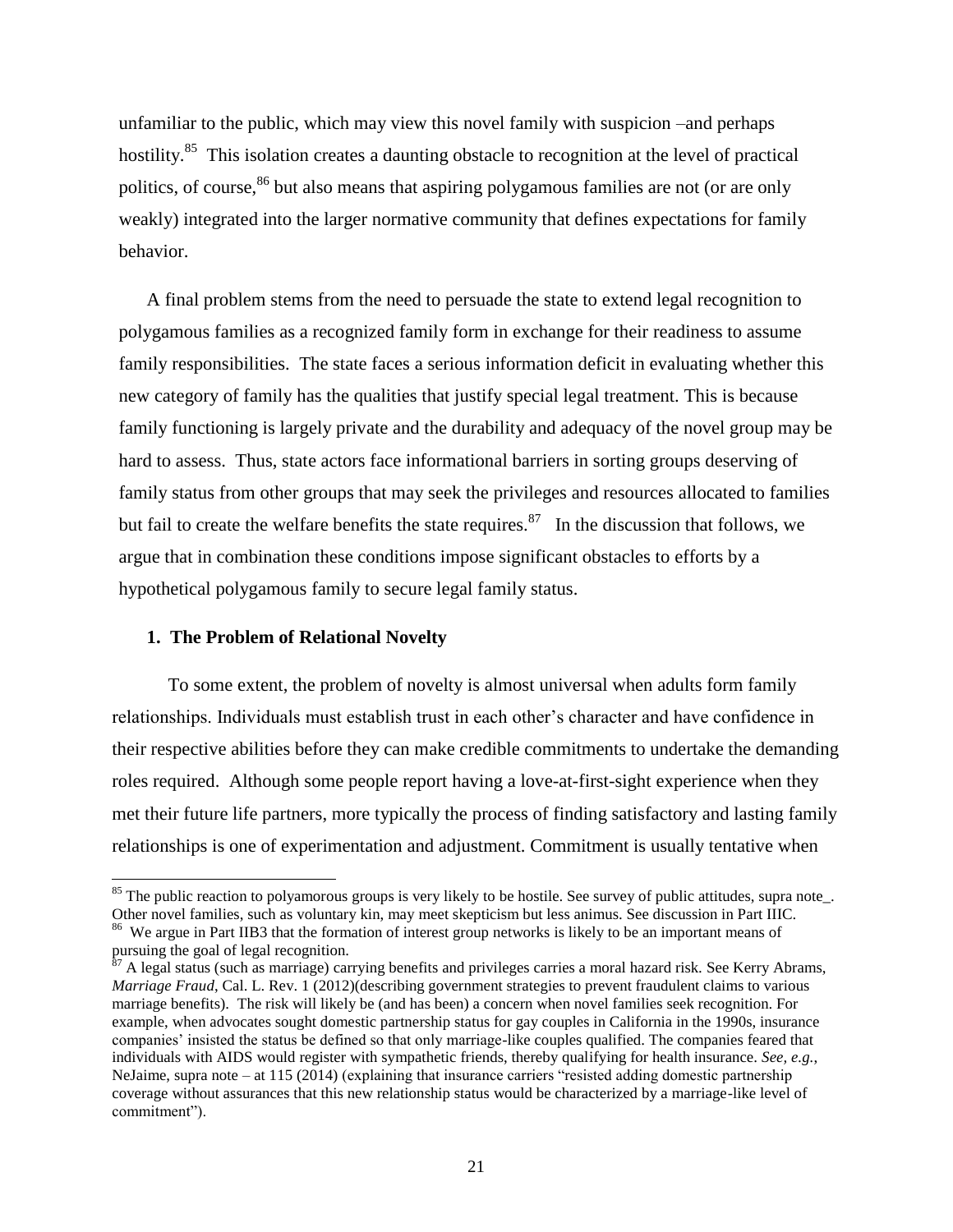relationships are new and grows over time unless or until one or both of the parties realizes that the relationship is unsuccessful. Moreover, the parties may differ in their intentions and investment in the union. Each hopes that the prospective partner will be a trustworthy and competent caretaker and that emotional attachments will mature and endure. But only through experience can parties evaluate accurately whether their relationships embody the qualities that define successful families.<sup>88</sup>

The level of uncertainty is significantly greater when individuals, such as those forming a polygamous family, experiment with novel family forms. Aspiring families are by nature experimental; the parties lack exemplars to guide them in family behavior and must adapt and adjust their roles and interactions over time as they seek to fulfill family functions in uncharted settings.<sup>89</sup> Some forms may work better than others to satisfy dependency needs reliably. The individuals forming a polygamous family, for example, will be uncertain whether multiple adults in a conjugal group will function effectively to care for one another and their children in stable committed relationships. Increasing the number of adults beyond a partnership of two individuals adds complexity to the relationship, and with complexity may come a greater potential for exploitation, conflict, or alliances within the group—all of which might contribute to instability.<sup>90</sup> Even if these risks are never realized, the evidence of whether a novel family form is viable can only be acquired through extended experience. Only when the heightened level of uncertainty is substantially resolved can the parties determine that their polygamous family has the caring qualities and the enduring character that the social welfare criterion requires.

## **2. Social Isolation: The Absence of Associational Bonds and Public Acceptance**

Even if the adult members of a polygamous family gain confidence and trust in one another as a functioning family, other challenges remain. In the early period of its evolution, the isolated novel family typically lacks a community of similar families; this creates two problems. First the polygamous family must rely solely on its own members' commitment and resources

 $88$  The evidence that almost half of cohabiting couples marry in 3 years suggests that many relationships go through the kind of experimentation we describe. Copen, et. al, supra note \_.

<sup>&</sup>lt;sup>89</sup> For example, polygamous families such as ours, cannot model their relationships on marriage. But because they are dedicated to formal equality among all adult members, they would not receive substantial normative support from those polygamist groups, such as fundamentalist Mormons, that function as male dominated hierarchies.

<sup>&</sup>lt;sup>90</sup> Fundamentalist Mormon groups may maintain stability through a rigid hierarchical structure, which we reject as unacceptable in a modern family. Adrienne Davis identifies these challenges and argues they can largely be resolved through partnership regulation. See discussion in Davis, supra note \_, 2002-2017.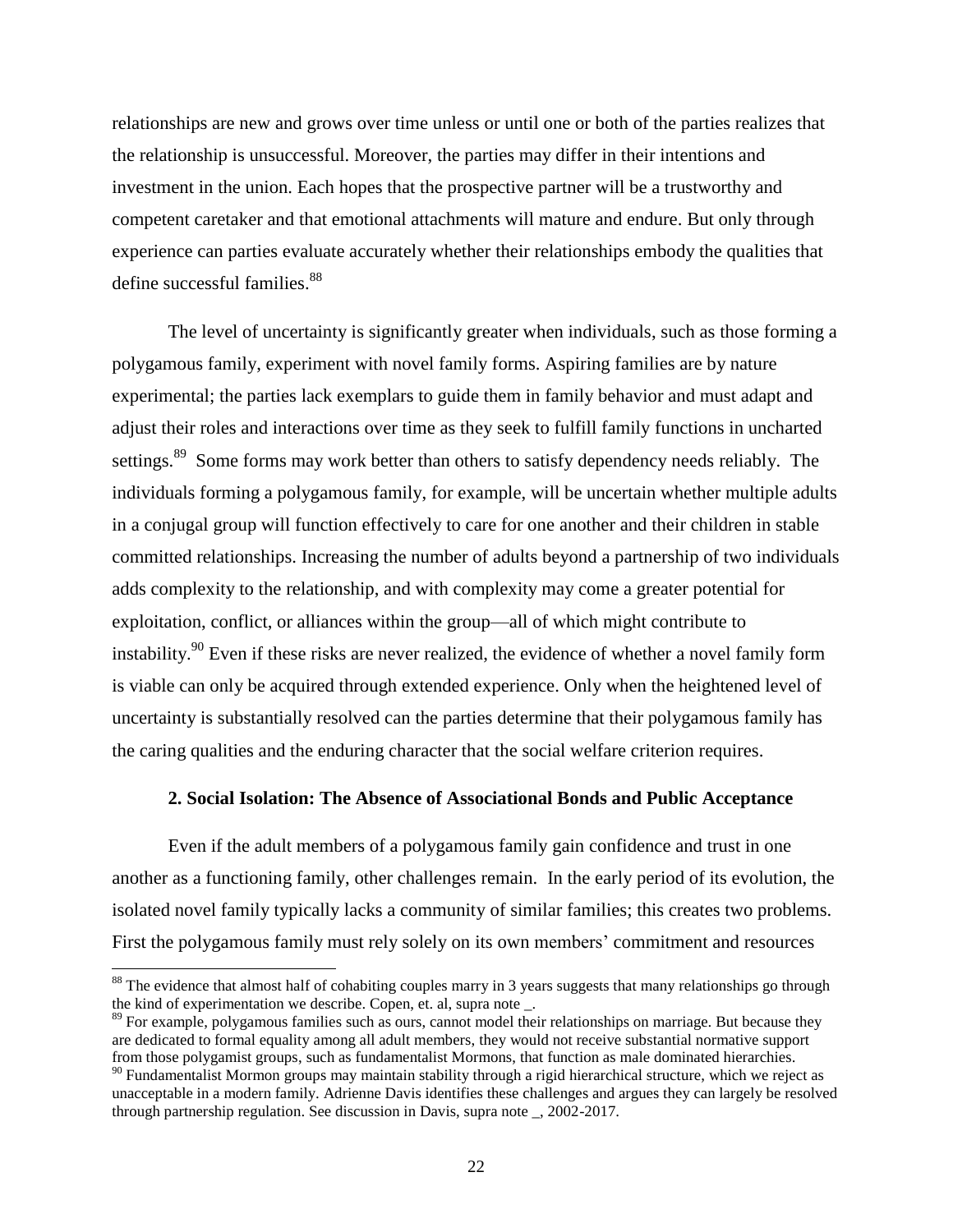for success. The absence of a broader social group leaves the polygamous family without the benefit of friends and neighbors who offer support and enforce behavioral norms, <sup>91</sup> important sources of stability for marital families. Moreover, even as their numbers increase, success in the political arena is unlikely unless polygamous families affiliate and form an interest group (or groups) dedicated to achieving their shared political goals of attaining legal recognition. Without such coordination, polygamous families may fulfill family functions well but they are still likely to retain their outsider status. In short, the novel family faces the challenge of overcoming isolation and creating a network of families capable of developing group norms and mobilizing political action to gain support for the group's legal recognition.<sup>92</sup>

Successful mobilization poses daunting challenges for novel families.<sup>93</sup> Due to polygamous families' separation from society, the public initially may be unaware of the group's existence and later may find their family relationships to be strange and unfamiliar. Public awareness is a necessary (but not sufficient) condition for legal recognition. But even in an era of more tolerant public attitudes, growing public awareness may engender skepticism or hostility based on assumptions that polygamous families will not function adequately as families, or that they may harm dependent members, or are engaging in immoral behavior.<sup>94</sup> Thus, the aspiring family category faces the challenge of demonstrating to the larger community that they are faithfully performing family roles, a difficult task given that families function largely in the private sphere. Further, the anticipation of a hostile public response may inhibit the inclination

 $91$  As we discuss below, the creation of a network of aspiring families, may be a key intermediate step in a norm formation process between a period in which small numbers of families function in isolation and one in which the novel family group attains some level of public acceptance.

<sup>&</sup>lt;sup>92</sup> Our description of the process is stylized and real isolation likely exists only in the earliest stage. *See* VERTA TAYLOR AND NANCY WHITTIER, COLLECTIVE IDENTITY IN SOCIAL MOVEMENT COMMUNITIES: LESBIAN FEMINIST MOBILIZATION, FRONTIERS IN SOCIAL MOVEMENT THEORY 104-29 (1992) ("…the purposeful and expressive disclosure to others of one's subjective feelings, desires, and experiences – or social identity – for the purpose of gaining recognition and influence is collective action").

<sup>93</sup> A substantial literature focuses on the role of social movements in advancing legal and constitutional reforms. Some scholars have analyzed the mobilization and impact of identity-based social movements. See William Eskridge, *Channeling: Identity-based Social Movements and Public Law*, 150 U. Pa. L. Rev. 419 (2001) (describing the mobilization of the gay rights movement). Lani Guinier and Gerald Torres, CITE. See text accompanying note \_infra for a discussion of social mobilization to attain family rights.

<sup>&</sup>lt;sup>94</sup> The testimony in the Congressional hearings for the Defense of Marriage Act in 1995 was replete with allegations that gay relationships were immoral, promiscuous, and harmful to children. See e.g. Congressional Rec., Statement by Cong. Sensenbrenner, July 12, 1996. Today polygamous families face a similar response. See text accompanying notes -- to -- infra.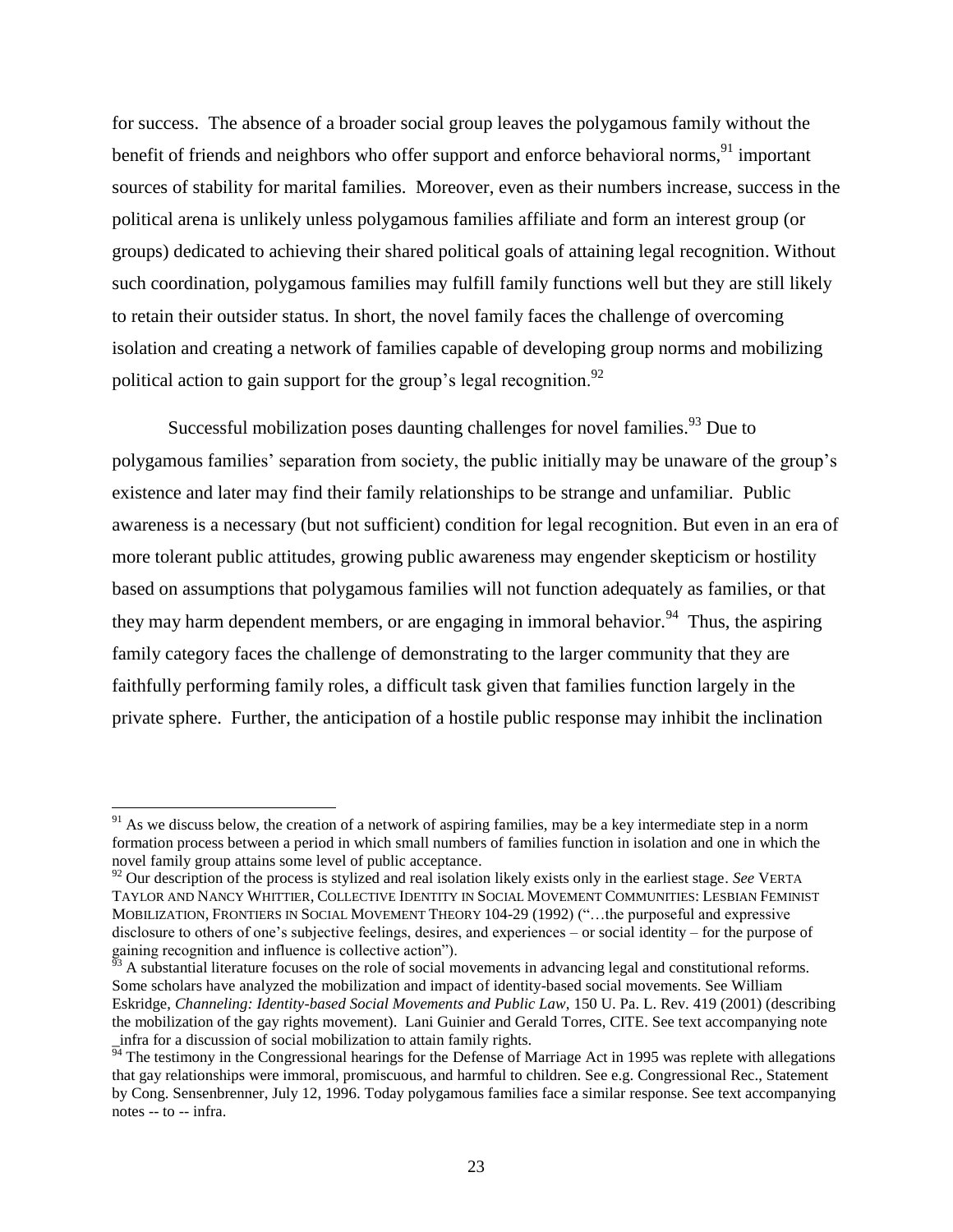of these families to publicize their family relationships.<sup>95</sup> But if they are "closeted," polygamous families will find it more difficult to gain public acceptance as well- functioning families.

Public ignorance or skepticism about the qualities of an aspiring family category undermines the prospect of legal recognition.<sup>96</sup> Although the relationship between public attitudes and legal reform in the realm of civil rights is complex,  $97$  some level of public tolerance and receptiveness is (and has been) a predicate to the willingness of political actors and courts to confer new family rights.<sup>98</sup> Moreover, a community of polygamous families that is separated from the larger society largely lacks the benefit of the normative framework regulating family behavior that generally stabilizes and supports those families that already enjoy social recognition.<sup>99</sup>

## **3. The Verifiability Problem**

l

Even after polygamous families develop the trust and confidence to sustain their mutual commitments and affiliate with similar families in pursuit of public acceptance and legal recognition, the state confronts a severe information problem in verifying the petitioning groups' family functioning. Predictably not all relationships will qualify for the legal subsidy that is conferred on families, and even groups that have attained social acceptance may have a relational

<sup>&</sup>lt;sup>95</sup> In Part IIIA, we describe how gay couples living in family relationships faced not only public animus, but criminal sanctions and loss of employment, which not surprisingly led many remain closeted. Most observers agree that the AIDS crisis and the lesbian baby boom were critically important in leading many gay couples to live openly and form networks in pursuit of the goal of legal protection of their family relationships. This in turn led to public familiarity.

<sup>&</sup>lt;sup>96</sup> See Part IIIA for discussion of the relationship between public familiarity and acceptance in the marriage equality movement. See also MICHAEL KLARMAN, FROM THE CLOSET TO THE ALTAR: COURTS, BACKLASH AND THE STRUGGLE FOR SAME-SEX MARRIAGE 197-203 (2013) (discussing relationship between changing public attitudes and legal reform).

 $97$  Michael Klarman has studied the relationship between public opinion and constitutional reform in other contexts. See MICHAEL KLARMAN, FROM JIM CROW TO CIVIL RIGHTS: THE SUPREME COURT AND THE STRUGGLE FOR RACIAL EQUALITY (2007)(discussing the public backlash to *Brown v Board of Education*). See generally, JACK CITRON, EGAN AND NATHANIEL PERSILY (EDS.) PUBLIC OPINION AND CONSTITUTIONAL CONTROVERSY (2008).

<sup>&</sup>lt;sup>98</sup> This does not mean that general acceptance is required. The early judicial opinions conferring marriage rights on gays and lesbians were criticized and not generally popular. [The Massachusetts legislature moved to amend the state constitution post-Goodridge, but reconsidered a year later.] KLARMAN, FROM THE CLOSET TO THE ALTAR, supra note at 166-169. However, it seems likely that the public was more receptive to recognizing the rights of gays and lesbians in the early  $21<sup>st</sup>$  century than it would have been a generation earlier, when the possibility of legal marriage between same sex partners would have seemed fanciful to most people. See discussion in Part IIIA infra.

<sup>99</sup> See Scott & Scott, *Marriage as Relational Contract*, supra note --at 1288-93 (describing the role of informal social norms in enforcing terms of marriage contract and promoting cooperation and stability in intact marriage). There are clearly exceptions to the statement in the text. The Amish live separately from the larger society in a community regulated by robust social norms. But the basic norms that regulate Amish family behavior are modeled on those that regulate marriage generally.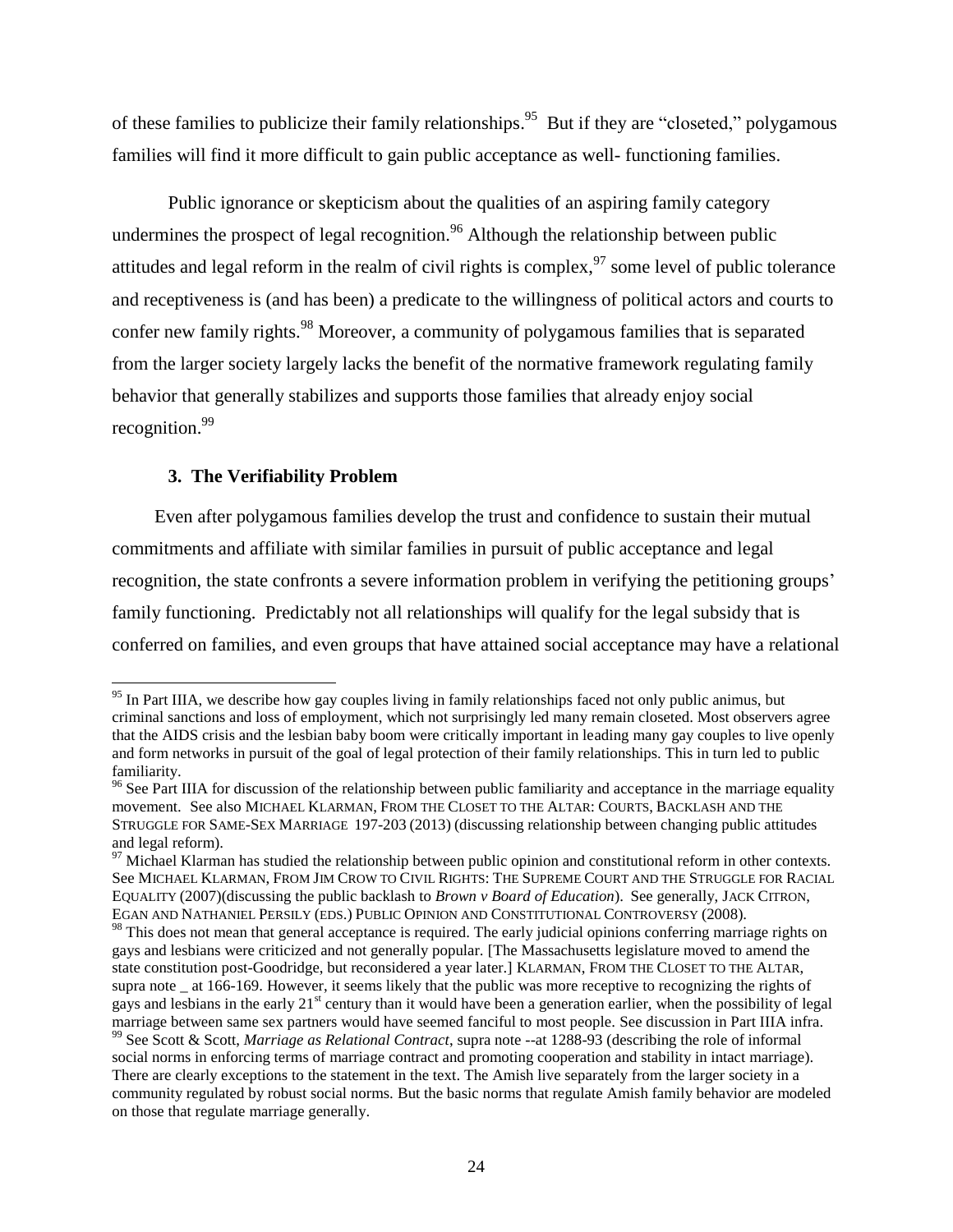form that imposes latent risks on vulnerable members. The state has an independent interest in determining whether novel family categories seeking recognition function safely and successfully for all family members, an interest that may require a greater depth of knowledge than is needed to attain public acceptance.<sup>100</sup> Accurate information is particularly important because legal recognition, once conferred, may be difficult to withdraw. But the inherent privacy of family functioning poses a classic information problem: state actors making decisions about conferring family status may have difficulty discerning whether polygamous families as a category fulfill the functions and possess the qualities that make family relationships socially valuable.<sup>101</sup> Many of the tangible qualities that characterize successful family groups such as financial interdependence and mutual care involve behaviors that are not readily observable to third parties. Moreover, intangible qualities that define families, such as long-term commitment, loyalty and equality are difficult to evaluate in the absence of express promises or reliable proxies. Thus, distinguishing well-functioning family categories from exploitative or less stable affiliations poses a challenge for state actors, who may have difficulty getting reliable evidence about the nature of claimants' relationships.

## **B. THE EVOLUTION TOWARD LEGAL RECOGNITION THROUGH COLLABORATION**

## **1. The Elements of Collaborative Behavior.**

Our social welfare premise implies that the state will limit legal recognition to those categories of aspiring families that can overcome the impediments caused by relational novelty, social isolation and non-verifiability. While the possible means of coping with these conditions are overlapping and interrelated, for analytical purposes we separate them into three, highly stylized evolutionary stages: 1) individuals (exemplars of the novel family type) form and successfully maintain families; 2) the individual exemplars form associational bonds that foster durable group norms and enable the collective to pursue the acceptance and support of the community at large; and 3) the state acquires the information about the particular context in which a novel family type functions to certify its entitlement to legal family status.

 $\overline{a}$ 

 $100$  See text accompanying footnotes 170-173 infra.

 $101$  The problem of verifiability by third party decision makers has been of great interest to contracts scholars. The problem arises when courts must evaluate contract performance that cannot be specifically described. See Robert E. Scott & George G. Triantis, *Anticipating Litigation in Contract Design*, 115 Yale L. J814, 825 (2006). See also OLIVER HART, FIRMS, CONTRACTS AND FINANCIAL STRUCTURE 35-38, n 15 (1995).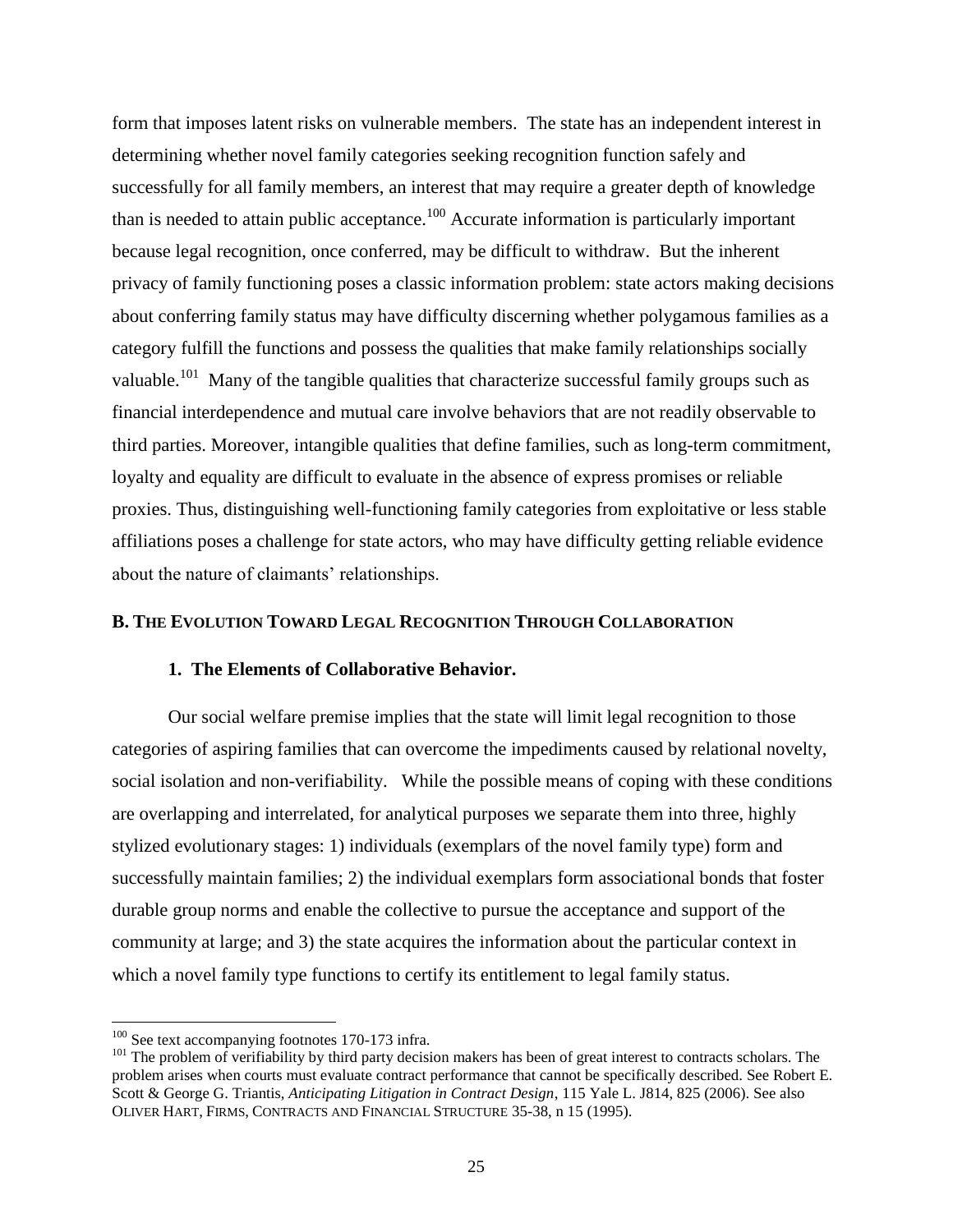Our model uses exemplars from commercial contexts to show how each of the uncertainties that impede the recognition of novel family forms can be resolved by processes that we loosely describe as *collaboration.* By collaboration we mean a set of behaviors designed to pursue a common objective that can only be achieved through the combined efforts of more than one party when the prospect of success cannot be determined until after each party makes investments in the relationship. Parties who collaborate commit to sharing private information, adjusting iteratively to the new information acquired from others, and relying on informal norms as the means of motivating each party to invest in the relationship.<sup>102</sup> This technique builds trust in each party's commitment to cooperate in pursuing substantive goals as well as confidence in the ability of the other(s) to perform their undertakings competently.<sup>103</sup>

Aspiring families, such as our polygamous family, can use collaborative techniques to respond to each of the three challenging conditions that we have identified. At the first stage, joint collaborations between (or among) individuals aspiring to form polygamous families builds the trust and confidence needed to overcome the unique uncertainty caused by relational novelty. Collaborative agreements interweave formal commitments with informal norms in ways that respond to the uncertainty inherent in the process of experimentation. At the second stage, collaboration enables isolated polygamous families to overcome collective action problems and associate with other similar families in developing group norms and forming networks in pursuit of their goals of public acceptance. Finally, at the third stage, collaboration between an aspiring category and the state facilitates joint action to mitigate the risk of harms that otherwise may impede certification of the family class. At each of these evolutionary stages, the key collaborative behaviors of information sharing, iterative adjustment and informal enforcement are common elements.

In the discussion that follows, we show how collaboration in the world of commercial contracting has facilitated effective responses to the conditions of relational novelty, social isolation, and non-verifiability. We use these analogies to develop an extended example of how a novel family form can evolve from individual aspiring families that successfully develop

 $\overline{a}$ 

<sup>102</sup> Charles F. Sabel, A Real-Time Revolution in Routines *in* The Firm as a Collaborative Community 106 (Charles Heckscher & Paul S. Adler eds., 2006); Ronald J. Gilson, Charles F. Sabel & Robert E. Scott, *Contracting for Innovation: Vertical Disintegration and Interfirm Collaboration,* 109 Colum. L. Rev. 431, 446-448 (2009). <sup>103</sup> Gilson, Sabel & Scott, *Braiding,* supra note --- at 1402-04.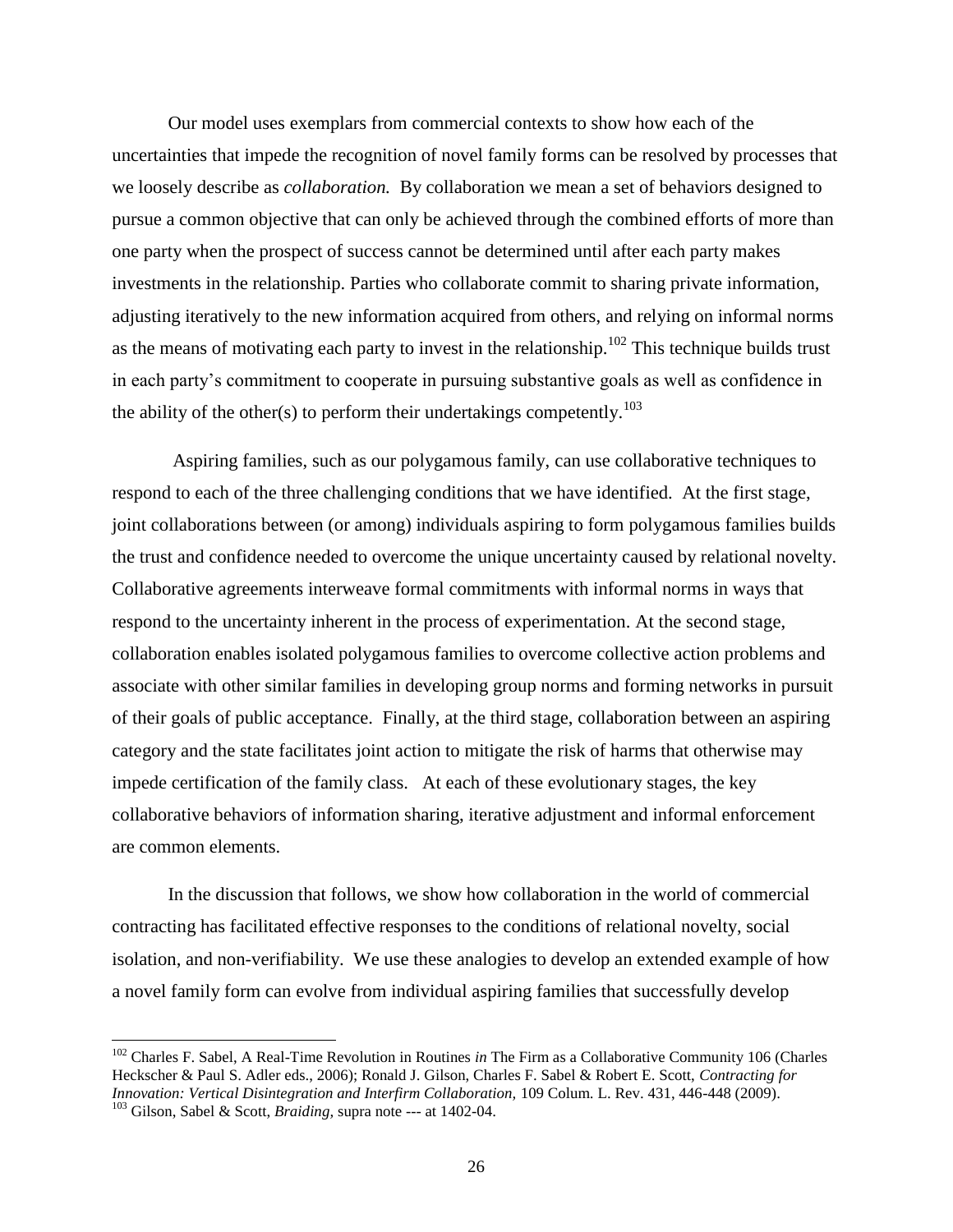mechanisms to ensure mutual care and support for their members, to an associational network that signals its identity with the larger normative community, and finally to the verification and certification by the state that members of the successful group are able reliably to fulfill family functions.

#### **2. Collaborative Contracting as a Means of Coping with Uncertainty**.

We begin with this question: How can a polygamous family (of two men and two women) form a durable family without prior experience with one another or with the family form, and without normative guidance tailored to the form?<sup>104</sup> The parties understand the functions of families and have general goals for their affiliation. But because of the novelty of their relationship and the dearth of similar family exemplars, the prospect of a durable commitment for on-going support, care and nurture is highly uncertain. At the outset none of the aspiring family members knows whether making an enduring commitment is the best means of pursuing his or her best interests. For this reason, the parties cannot specify with any confidence defined obligations that will achieve their goals for the relationship. In short, at the outset there is not only uncertainty about whether particular individuals can form these durable commitments but also uncertainty over whether the form itself is one in which the functions of families are fulfilled satisfactorily.

*a. A Commercial Analogue: Collaborative Contracting in an Uncertain World.* An analogue exists in the commercial realm to this vexing problem of relational uncertainty. Because of the increasing pace of technological development in the contemporary global environment, commercial actors sometimes need to find partners to share capabilities in pursuing a project that can only be defined and ultimately developed through their joint efforts.<sup>105</sup> Traditional modes of contracting often offer no solution to the contracting problems these parties confront. Facing these conditions of relational uncertainty, commercial actors innovate,

 $104$  Recall that our hypothetical polygamous family is committed to loyalty and equality among all adult members. Thus, this aspiring family cannot use hierarchical, male-dominated polygamous groups as a template for their relationship. See note ---supra.

<sup>&</sup>lt;sup>105</sup>Francine Lafontaine & Margaret Slade, *Vertical Integration and Firm Boundaries: The Evidence*, 45 J. Econ. Lit. 629, 649 (2008) (hold-up problem "clearly pose[s] problems for long-term contracting, and those problems are exacerbated in volatile environments").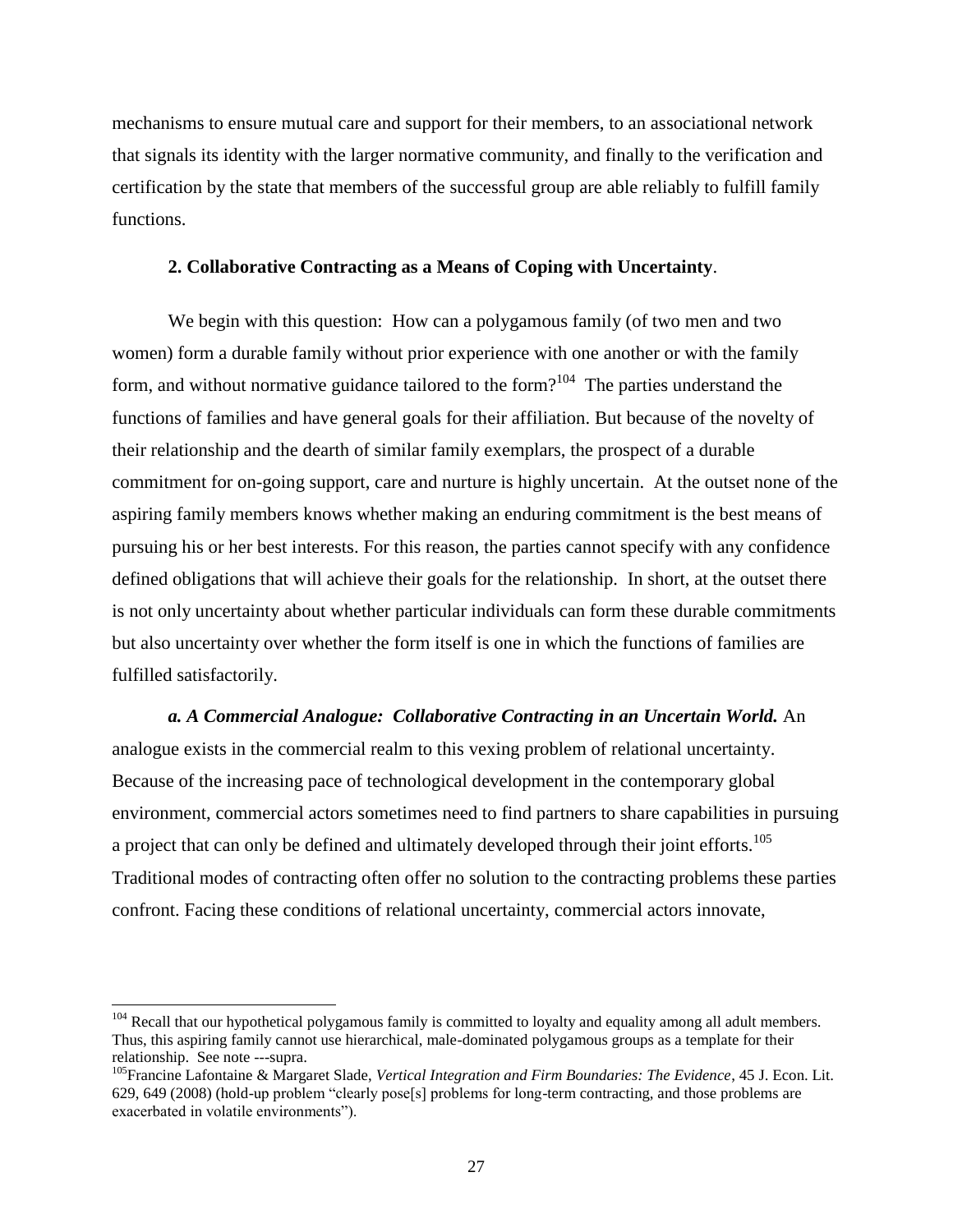searching for partners capable and willing to engage in on-going collaborations.<sup>106</sup> These innovative "collaborative agreements" have become an essential part of doing business in the contemporary commercial environment. 107

In a number of industries characterized by rapid technological development, conditions of high uncertainty have led to collaborations where both parties' skills and commitment to cooperate are necessary to achieve success.  $108$  In settings as diverse as the pharmaceutical industry and manufacturing supply chains, parties have come to realize that the feasibility of many projects can only be determined by joint investment in the production of information to evaluate whether a project is profitable to pursue.<sup>109</sup> An example is the research collaboration between a large pharmaceutical company with expertise in bringing new drugs to market and a smaller biotech firm with innovative technology. The collaborative agreement aims to explore the feasibility of jointly discovering and developing a novel pharmaceutical product.<sup>110</sup> The common feature of these regimes is a commitment to joint exploration without imposing legal consequences on the outcome of the parties' collaborative activity other than in conditions of "bare-faced cheating."<sup>111</sup> Thus, neither party has a right to demand the performance that the parties imagine may result from a successful collaboration. If the parties cannot ultimately agree on a final objective, they may abandon the collaboration.<sup>112</sup>

 $106$  For discussion of the legal mechanisms that support the search for partners capable and willing to engage in a collaboration, see Alan Schwartz & Robert E. Scott, *Precontractual Liability and Preliminary Agreements*, 120 Harv. L. Rev. 661 (2007).

 $107$  The development of and increase in the use of this new form of commercial contracting is documented in Ronald J. Gilson, Charles F. Sabel & Robert E. Scott, *Contracting for Innovation: Vertical Disintegration and Interfirm Collaboration*, 109 COLUM. L. REV.  $431, 472-89$  (2009). See text accompanying notes  $-$  to  $-$  infra. <sup>108</sup> In previous work, one of us has identified what is loosely called "the information revolution" as the exogenous

shock that marked the emergence of collaborative contracting. Id. at 441-42.

<sup>&</sup>lt;sup>109</sup> These types of collaborative arrangements sometime times take the form of preliminary agreements or "letters of intent." For discussion of the range of preliminary agreements, see RALPH B. LAKE & UGO DRAETTA, LETTERS OF INTENT AND OTHER PRECONTRACTUAL DOCUMENTS (2006). For a discussion of preliminary agreements as a form of collaborative contracting, see Gilson, Sabel & Scott*, Braiding*, supra note -- at 1439-44.

<sup>110</sup> *See, e.g.*, Research, Development, and License Agreement by and between Warner-Lambert Co. and Ligand Pharmaceuticals Inc. (Sept. 1, 1999) [hereinafter Warner-Lambert/Ligand Agreement], *available at*  http://contracts.onecle.com/ligand/warner.rd.1999.09.01.shtml (pharmaceutical research and development collaboration between "big pharma" and "little pharma").

<sup>111</sup> *See, e.g.*, Eli Lilly & Co. v. Emisphere Technologies Inc*.*, 408 F. Supp. 2d 668, 696–97 (S.D. Ind. 2006) (holding that the contractual remedy for breach of a collaborative agreement is limited to the right to terminate and retain accrued scientific information).

<sup>112</sup> Gilson, Sabel & Scott, *Contracting for Innovation,* supra note --.at 455-56; *see also* Gilson, Sabel & Scott, *Braiding*, at 1422.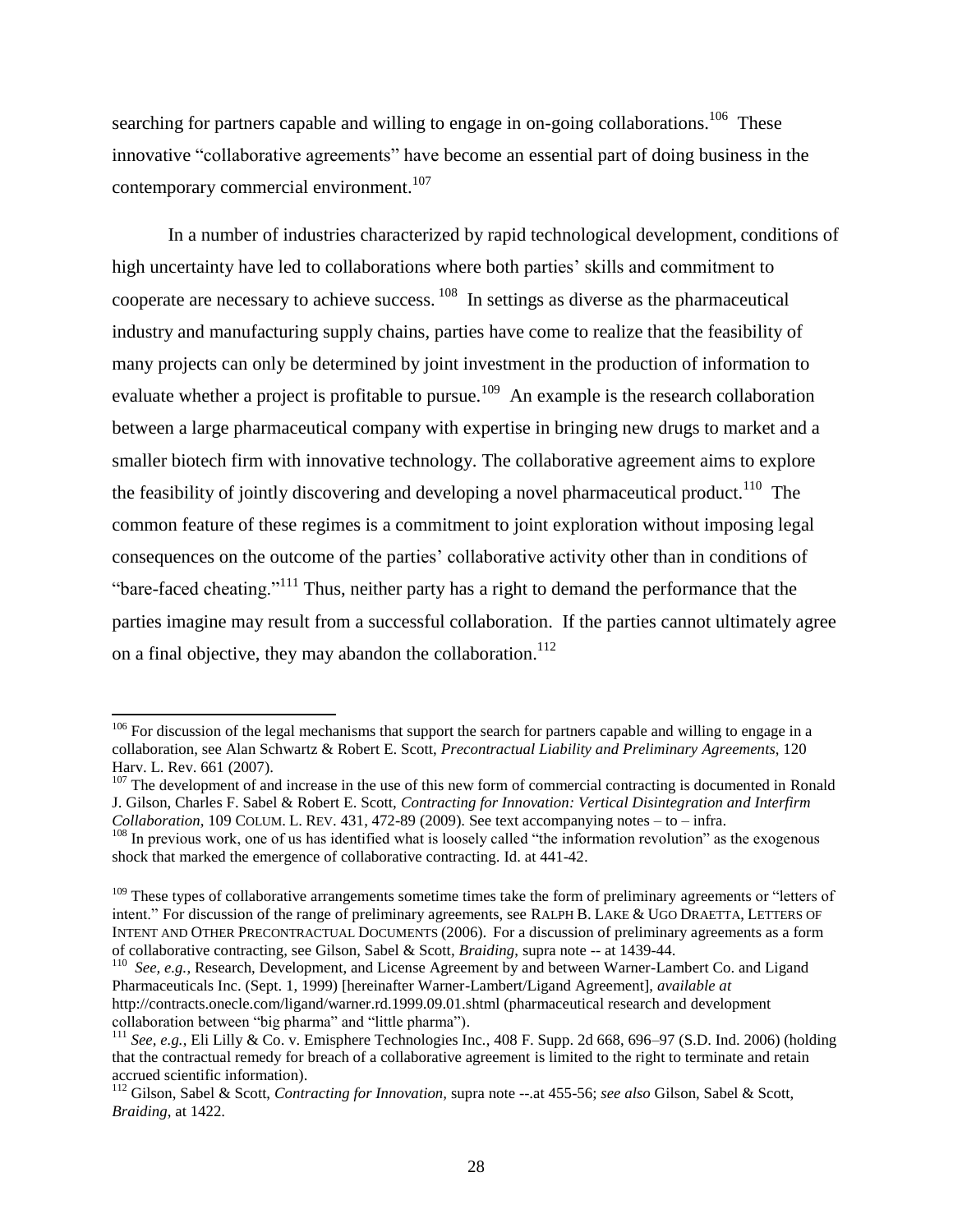*b. Key Elements of Collaborative Agreements.* The ability of any party to exit the collaboration raises a central question: What knits the collaborators efforts together? After all, unless the parties can make credible commitments to invest in the relationship, the project will never get off the ground. Studies of these commercial collaborations provide answers to this key question.<sup>113</sup> In brief, the collaboration rests on a governance structure that, over time, creates confidence in the capabilities and trust in the character of the counterparty. Trust and confidence are extremely valuable commodities: not only do they motivate each party to invest in the relationship but they also make the prospect of abandoning the relationship in order to collaborate with others much less attractive.<sup>114</sup>

The governance of these commercial collaborations shares several common elements. The first element is a commitment to an ongoing mutual exchange of private information designed to determine if a project is feasible, and if so, how best to implement the parties' joint objectives. The second component is a procedure for resolving disputes. Its key feature is a requirement that the collaborators reach unanimous agreement on crucial decisions, with persistent disagreement resolved by unanimous agreement at higher levels of management from each firm.<sup>115</sup> Together these two mechanisms make each party's character traits and substantive capabilities observable and forestall misunderstandings. Working under conditions of uncertainty, the parties can expect to encounter unanticipated problems that can only be solved jointly and that may generate occasions of disagreement. Their increasing knowledge of each other's capacities and willingness to share private information in service of their collective goals facilitates the resolution of problems and constrains opportunistic behavior.<sup>116</sup>

<sup>113</sup> Gilson, Sabel & Scott, *Braiding,* supra note – at 1405-15; *See* also, Iva Bozovic & Gillian K. Hadfield, *Scaffolding: Using Formal Contracts to Build Informal Relations in Support of Innovation* 7–10 (Univ. of S. Cal. Law & Econ. Research Paper, No. C12-3, 2012), *available at* 

http://papers.ssrn.com/sol3/papers.cfm?abstract\_id=1984915 (finding empirical support for the institutional structure of collaborative contracting in a study conducted through interviews with a group of innovative firms,).

<sup>114</sup> Gilson, Sabel & Scott, *Braiding,* supra note – at 1405–10 (2010). See discussion infra at --.

<sup>&</sup>lt;sup>115</sup> See, e.g., the Warner-Lambert/Ligand contract, supra note ---, which provides that all decisions are by unanimous vote (Art. 3.1.4) and disagreements are resolved by the CEO of Ligand and the President of Warner-Lambert's Pharmaceutical division (or their designees). Requiring unanimity for project decisions makes it easy for reasonable skeptics to require more information from enthusiasts; bumping disagreements up to impatient superiors discourages obstinacy. Gilson, Sabel & Scott, *Contracting for Innovation*, supra note -- at 479-81.

<sup>&</sup>lt;sup>116</sup> The information regime characteristic of these collaborative agreements is designed to make it easy for each party to request clarification from the other. Thus, the regime allows for the joint interpretation of ambiguity, and makes observable to the parties actions that would be opaque in an unstructured, informal exchange. This heightened, mutual observability allows the parties to learn about their respective capabilities as well as their disposition to cooperate. Under these conditions, continuing cooperation builds trust and protects each party's reliance on that trust in its substantive performance by increasing the costs of finding an alternative partner capable of reliably doing, and learning, as much as the current one. Id at 1476-88.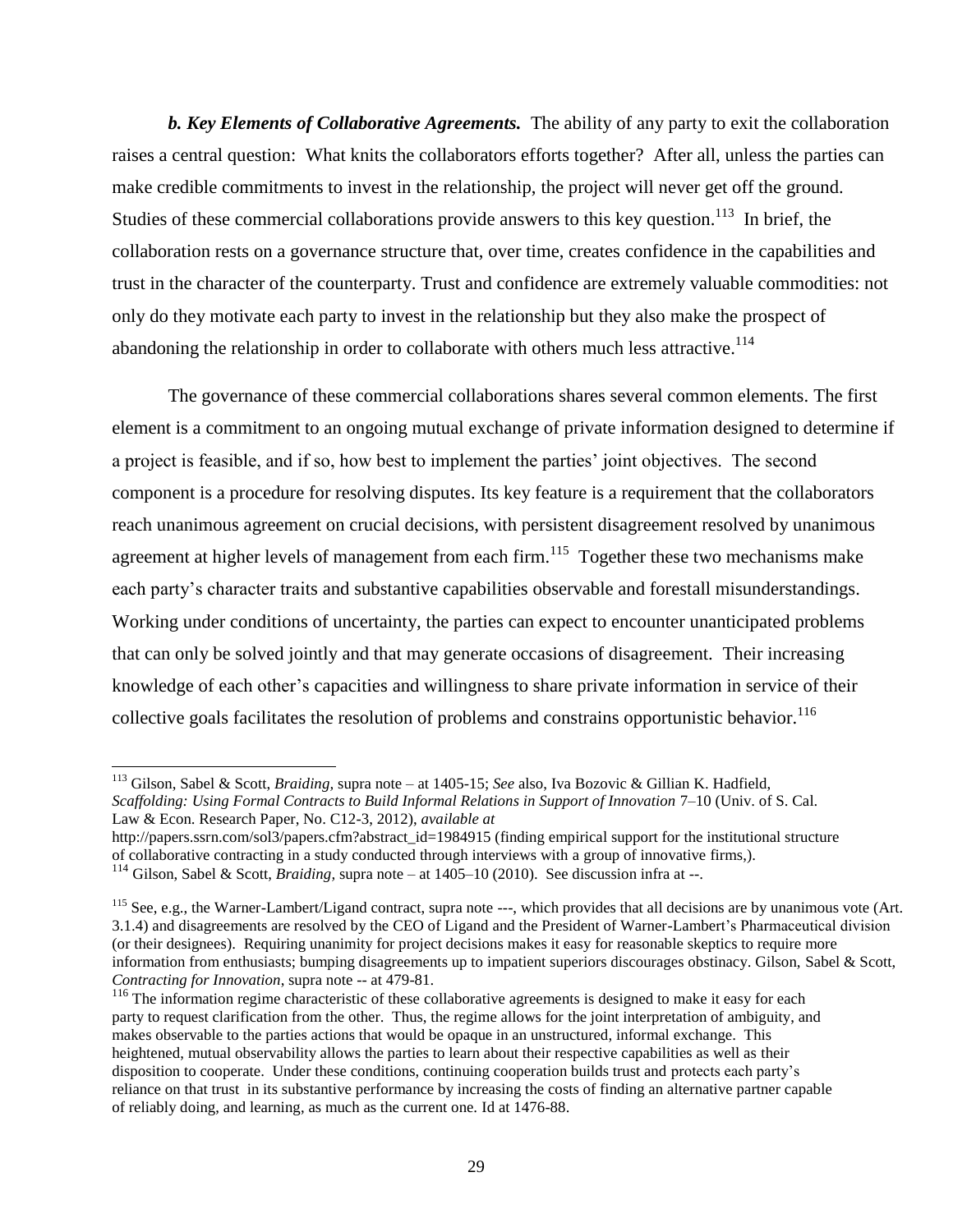This arrangement is distinctively limited in its goals, functioning only to allow the parties to learn about each other's skills and capabilities for collaborative innovation and to develop jointly the routines necessary to pursue a desired objective. But, importantly, the collaborative agreement does not commit either party to develop, supply or purchase any product or service. Rather, the object is to discover two things about the counterparty: How well does the counterparty cooperate and how capable are they at working jointly toward the ultimate goal? In this way, the governance structure provides the environment in which trust and confidence can grow: in effect, collaborative contracting endogenizes trust by formalizing a process that builds parties' confidence in one another and thereafter supports investments in their joint objectives based on the trust created. The evidence indicates that if the collaborative process is successful, the uncertainties that existed at the outset of their dealings are resolved through accrued experience, giving rise to traditional contractual statements of obligation and remedy.<sup>117</sup>

*c. Collaborative Contracting in the Family Context.* The collaborative contracting mechanism is ideal for experimentation in an effort to achieve a goal 1) that none of the parties can accomplish on his or her own; and 2) where the parties are unwilling, owing to uncertainty about the viability of the collaboration, to commit in advance to a sustained investment in the relationship. These two conditions characterize the challenge facing parties desiring to establish novel family relationships. Consider again a hypothetical polygamous family. As in the commercial context, these parties face uncertainty about the viability of the venture they aim to undertake: it is unclear whether this (or any other) polygamous family represents a stable and enduring model for fulfilling family functions satisfactorily. Moreover, novel relationships such as this are not supported by strong social norms defining behavioral expectations and encouraging long-term commitment.

Under those conditions, the goals of this aspiring family can be furthered through processes that are analogous to the kind of collaborative agreements that have proved useful in commercial contexts. To be sure, the sources of relational uncertainty are somewhat different and the form of the agreement among individuals in a novel family group is likely to differ from

 $\overline{a}$ 

<sup>&</sup>lt;sup>117</sup> Gilson, Sabel & Scott, *Braiding*, supra note -- at 1382-84. Repetition results in a learning process that reduces uncertainty, permitting a shift from a collaborative regime to a fully specified contract. Michael D. Ryall & Rachelle C. Sampson, *Do Prior Alliances Influence Alliance Contract Structure?*, *in* STRATEGIC ALLIANCES: GOVERNANCE AND CONTRACTS 206, 206–07 (Africa Ariño & Jeffrey J. Reuer eds., 2006) (finding that contracts are more complete or detailed when firms have prior alliances, whether with the same firm or other firms).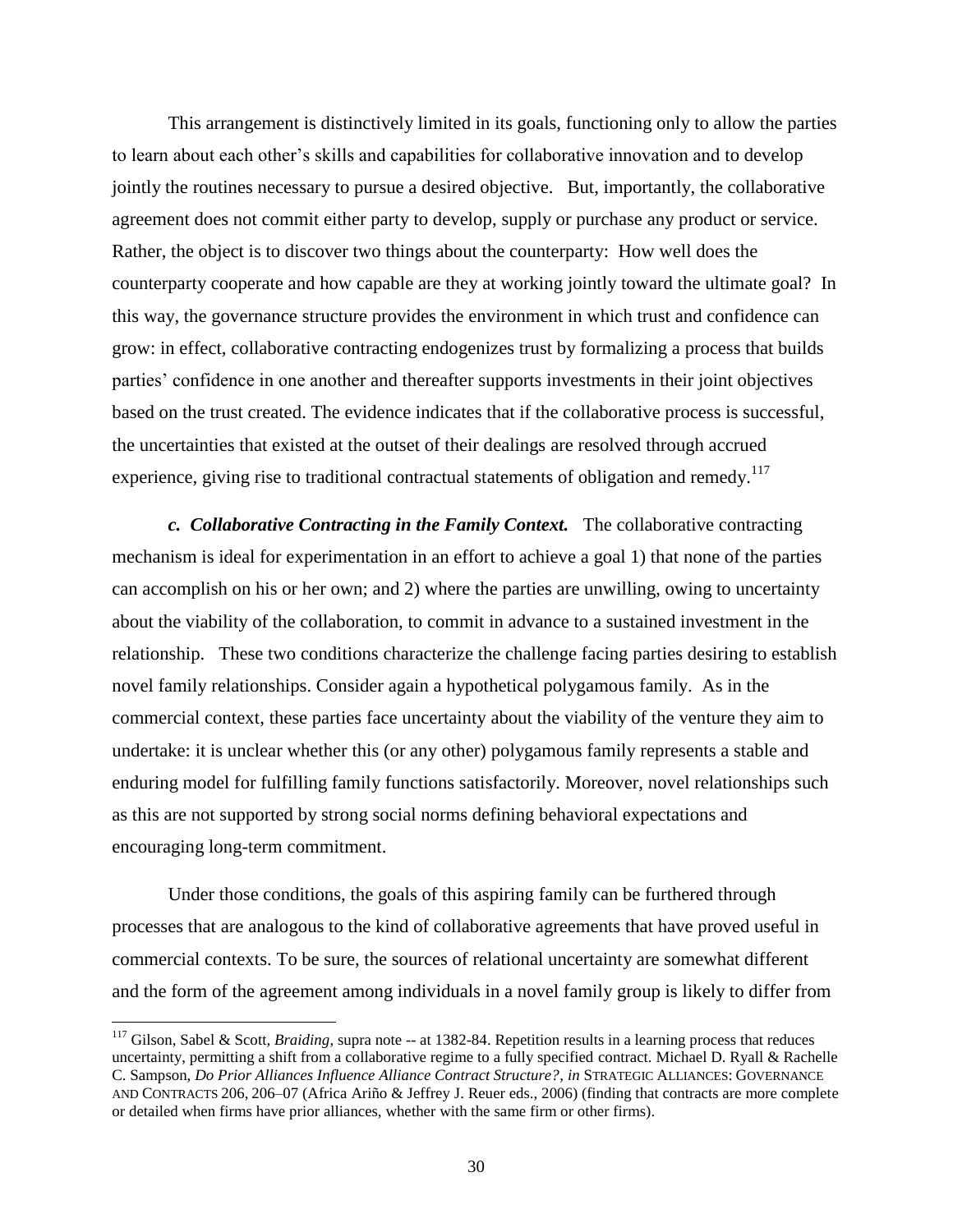the commercial counterparts. A major difference between commercial collaborative contracts and their nascent familial counterparts, for example, is the form of the governance arrangement that creates the environment within which trust and confidence can grow.<sup>118</sup> In commercial settings, these structures are specified in formal written documents, while in the familial context the governance commitments typically arise out of mutual understandings often based on the parties' conduct over time. But this distinction does not diminish the significance or utility of the commitment to collaborate by an aspiring family unit.<sup>119</sup>

In both the commercial and familial cases, however, the enforceable commitment is limited at the outset to the obligation to collaborate on efforts to pursue the parties' mutual goals.<sup>120</sup> A polygamous family commits to pursue an objective—long term mutual care and support of each other and other dependents in their household -- under circumstances where they are uncertain about the ultimate success of the relationship (or even the specific form that it may take). As noted above, the resulting agreement forms the basis for building trust as the foundation of a committed family. These collaborative agreements do not impose obligations to share property upon the dissolution of the relationship; the parties' uncertainty about the success of the collaboration makes such precise commitments infeasible. What then are the enforceable obligations of the family aspirants who do commit to collaborate? By analogy to the commercial context, each party is free to abandon the relationship at any time without facing any legal consequences. However, the initial commitment implies an enforceable obligation of family fidelity and loyalty during the period of ongoing collaboration.<sup>121</sup> On this basis, evidence that

<sup>&</sup>lt;sup>118</sup> See note ---infra.

<sup>&</sup>lt;sup>119</sup> Restatement of Contracts (Second) § 4 provides "A promise may be stated in words either oral or written, or may be inferred wholly or partly from conduct." A majority of states recognize the validity of claims based on contracts implied in fact between unmarried cohabitants. See.e.g., Marvin v. Marvin, 557 P. 2d 106 (Ca. 1976); Doe v. Burkland, 808 A. 2d 1090 (R.I. 2002); Goode v. Goode, 396 S.E. 2d 430 (W.Va. 1990); Marsha Garrison, *Non-Marital Cohabitation: Social Revolution and Legal Regulation, 42 Fam. L. Q. 309, 315-6 (2008) (noting that at* least twenty six states have approved some form of contract implied in fact claims between cohabitants). Conduct-based agreements sometimes raise difficult problems of proof, but if the conduct among members of a novel relational group is clear, this form of contracting carries the same degree of legal significance. Bailey v. West, 249 A. 2d 414 (1969); Continental Forest Prods., Inc. v. Chandler Supply Co., 518 P. 2d 1201 (Id. 1974). For discussion see ROBERT E. SCOTT & JODY S. KRAUS, CONTRACT LAW AND THEORY 9 (5<sup>TH</sup> ED. 2013). Some courts and legislatures have required that contracts between cohabitants be written. IRA MARK ELLMAN ET AL, FAMILY LAW: CASES, TEXT, PROBLEMS 943 ( $5<sup>TH</sup>$  ED. 2010) (describing the writing requirement in some states).  $120$  The unique feature of collaborative contracts is that they combine both legal and normative elements. The formal contract is limited to enforcement of the reliance investments that parties have made in the commitment to collaborate. See Gilson, Sabel & Scott, *Braiding,* supra note – at 379-82, and text accompanying notes – to -- infra. <sup>121</sup> These contracts rely on low-powered enforcement techniques that cover only the commitment to collaborate, without controlling the course or the outcome of collaboration. This means that defection from the commitment—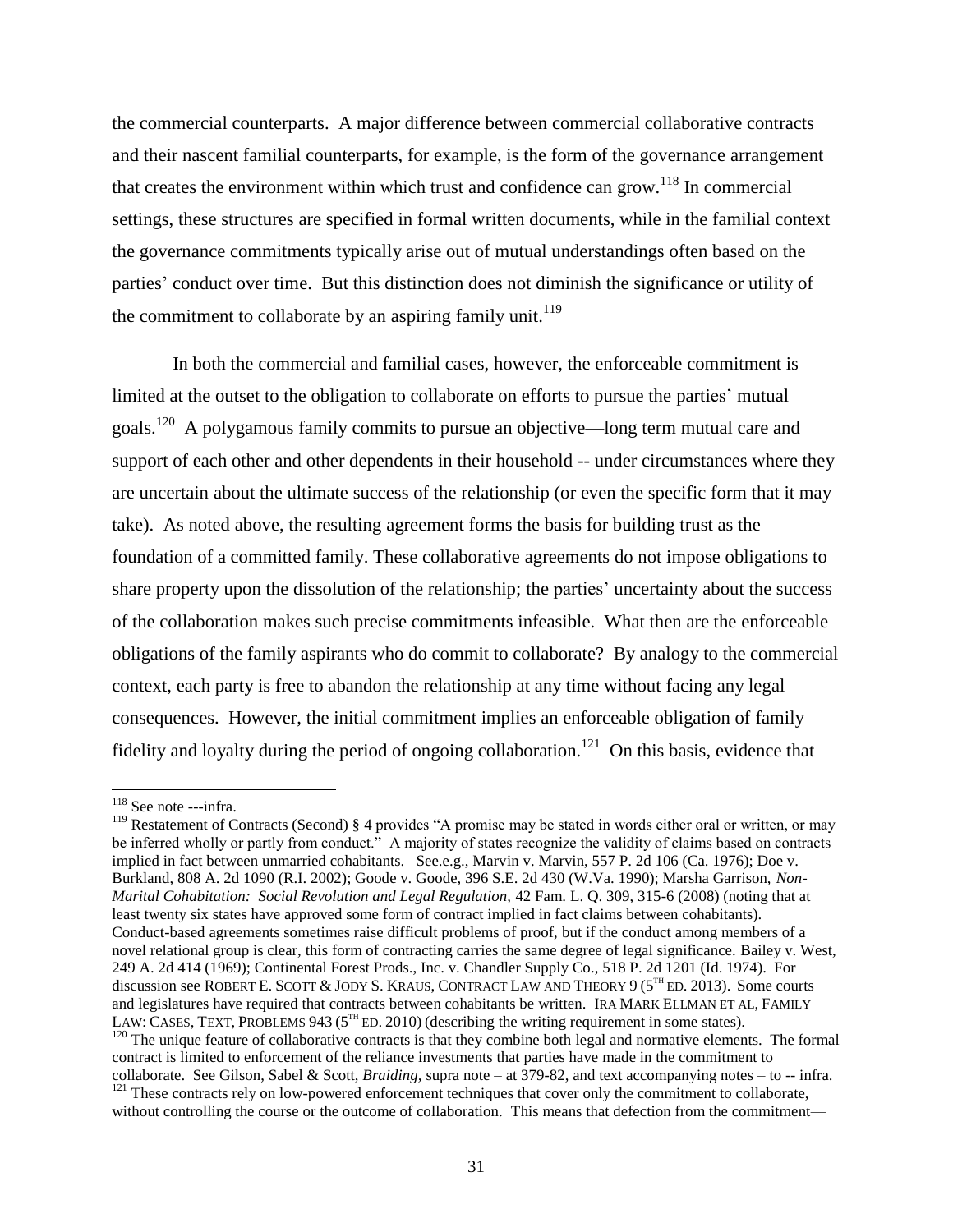one of the parties was pursuing another familial relationship during the collaboration or selfishly appropriating shared resources gives rise to an enforceable claim for the value of any investments that injured parties have made in reliance on the commitment.<sup>122</sup>

Family collaborations have both disadvantages and advantages relative to their commercial counterparts. Family relationships do not lend themselves to the kind of hierarchical structure that motivates consensus in the business setting, where higher levels of management review disputes. On the other hand, the co-residency of aspiring-family members and their ability to monitor one another closely push the parties toward consensus and reinforce the collaboration in ways that establish trust. Moreover, the personal nature of the information shared by each party creates the potential for reputational harm if that information is later disclosed, making abandonment costly.<sup>123</sup>

Not all collaborative contracts creating familial obligations will be successful; some parties' relationships, and perhaps some relationship forms, may simply not develop into stable interdependent family groups. But in those relationships that do mature, understandings among the members of the polygamous family will become more complete through accrued experience as time goes on.<sup>124</sup> In this way, the polygamous family will move beyond collaborative agreements to enforceable understandings about their performance obligations.<sup>125</sup> Thus, just as parties in the pharmaceutical industry undertake formal agreements for drug development on the basis of information attained during the collaborative contract phase, so a polygamous family in a collaborative family relationship may reach formal understandings about property sharing, financial support and obligations for child care. Again, as in the collaborative contract phase,

 $\overline{a}$ 

say, by cheating on the exclusive commitment to care for each other—would only entitle the injured party to recover her reliance costs as measured by investments to date in the collaboration and any opportunities foregone. For a commercial example of the kind of cheating on the commitment that creates liability and a discussion of the limited remedies available, see *Medinol Ltd. v. Boston Scientific Corp.*, 346 F. Supp. 2d 575 (S.D.N.Y. 2004).

<sup>&</sup>lt;sup>122</sup> This limited enforcement may be more available to some novel families than others. Courts have ordered equitable remedies such as restitution and constructive trust in cases involving financial claims by cohabitants. See Harmon v. Rogers, 510 A2d. 161 (Vt. 1986); Salzman v Bachrach, 996 P2d 1263 (Colo. 2000). See discussion in ELLMAN, ET. AL., supra note \_ at 943-44. But if aspiring families are deemed immoral (as may be the case with polygamous families), courts may decline to enforce collaborative agreements.

<sup>&</sup>lt;sup>123</sup> Personal information shared in the family setting may be embarrassing if later disclosed, creating a situation analogous to hostage exchange. Scott & Scott, *Marriage as Relational Contract*, supra note – at 1290-91.

<sup>124</sup> *See* Kyle J. Mayer & Nicholas S. Argyres, *Learning to Contract: Evidence from the Personal Computer Industry*, 15 Org. Sci. 394, 396 (2004) (finding that successive contracts between the same two contracting partners become more complex over time as the partners learn how to address contracting hazards).

<sup>&</sup>lt;sup>125</sup> See Part IIIB2 infra and discussion of commitment ceremonies among polygamous groups that aspire to legal family status.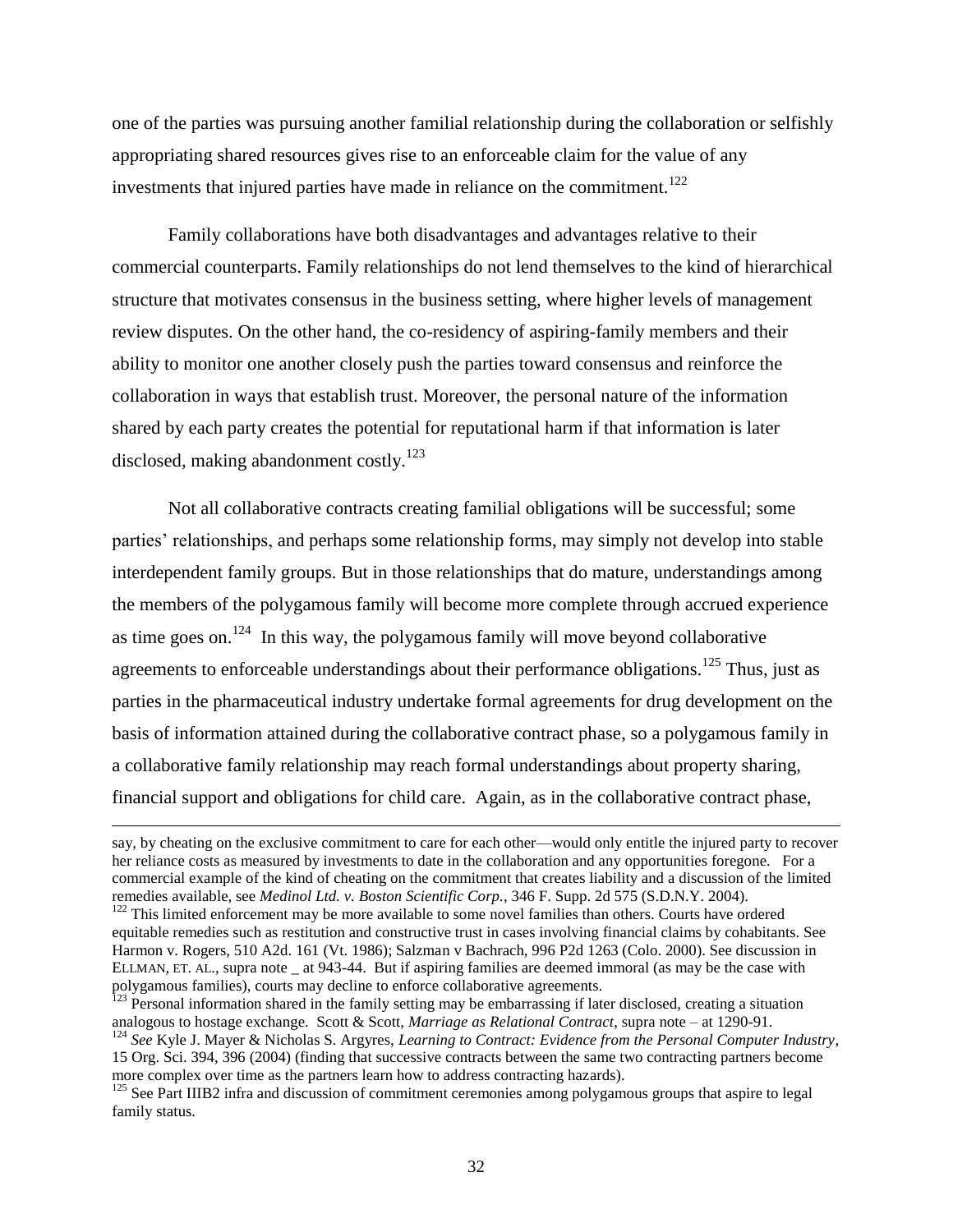these agreements may be understandings implied from conduct based on duration, shared duties and other objective proxies that arise over time in cohabitation relationships.<sup>126</sup>

In this first stage of collaboration, the evolutionary process we describe can result in an aspiring polygamous family bound by (usually implied) contract to provide each member mutual support and care with provisions for the assignment of responsibilities and for the distribution of property rights upon termination. Predictably, we would, over time, expect to find a number of aspiring polygamous families living in committed, contractually based relationships.

# **3. Moving from Isolated Collaborations to a Socially Integrated Collaborative Network.**

Even as a number of polygamous families establish stable family relationships based on contract, other challenges remain. How do isolated polygamous families coordinate to overcome collective action impediments and ultimately become integrated into the larger social community? The process that leads first to association among polygamous families and then to integration serves two functions. At a pragmatic level, coordination is necessary for the novel family to begin the process of pursuing its political goals. Isolated polygamous families are unlikely to attract public attention, gain acceptance, or effectively communicate their identity as successful families. The formation of associations among aspiring novel families also facilitates the development of shared social norms and enables these polygamous families and their agents to signal collectively their identity with the larger social community.<sup>127</sup> Integration into the

 $\overline{\phantom{a}}$ 

 $126$  As we explain in Part IIIB, this evolution to enforceable contracts together with default rules based on relationship duration can resolve the difficult problem of sorting non-marital cohabitation relationships. One response is for the state to freely enforce contracts implied in fact that provide for mutual support and shared property rights in long term unions unless parties opt out. Elizabeth S. Scott, *Domestic Partnerships, Implied Contracts and Law Reform*, in RECONCEIVING THE FAMILY (R. WILSON, ED.) (2006) (hereinafter *Implied Contracts*).

 $127$  See text accompanying notes – to – infra. To some extent, of course, even isolated polygamous families may internalize norms of established families. For a general discussion of the role of informal norms in regulating behavior through anticipation of external sanctions such as shaming or shunning, *see* JON ELSTER, THE CEMENT OF SOCIETY 101-02 (1989); Richard H. McAdams, *The Origin, Development and Regulation of Norms,* 96 Mich. L. Rev. 338, 350-51 (1997); Robert Cooter, *Decentralized Law for a Complex Economy: The Structural Approach to Adjudicating the New Law Merchant,* 144 U. Pa. L. Rev. 1643, 1656 (1996).See also Scott and Scott, *Marriage as Relational Contract*, supra note \_ at 1288-93(discussing the role of norms in reinforcing marital commitment).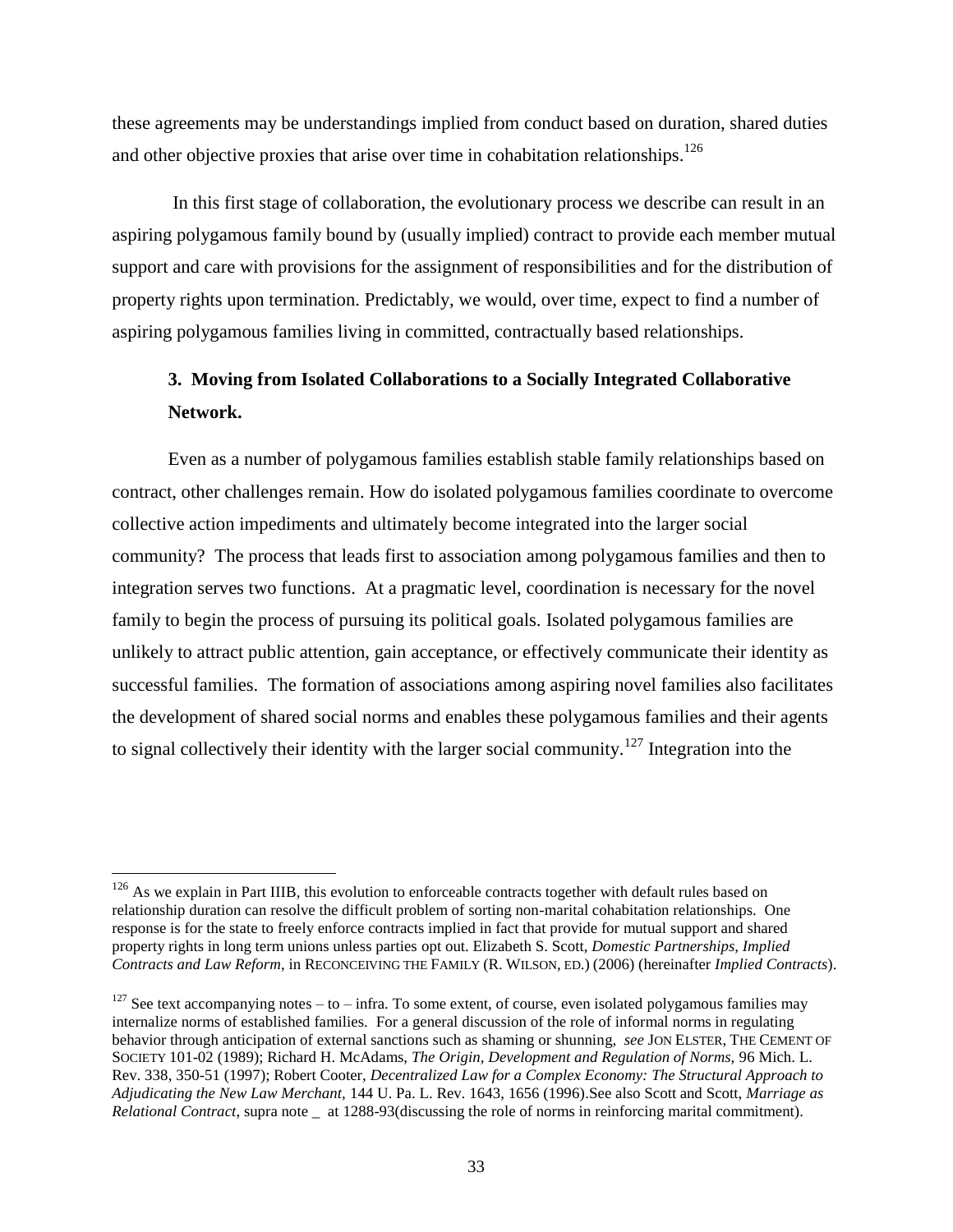broader normative community further reinforces socially approved behavior and the stability of evolving relationships.<sup>128</sup>

# *a. Normative Integration in Common Purpose Communities: The Case of*

*Collaborative Networks.* Again we turn to the commercial context to provide an analogue for how family aspirants can resolve the problem of social isolation and form a coherent community with collective goals and shared norms. Commercial parties in particular industries form networks (or informal alliances) in order to enhance mutual collaboration in an environment where multi-lateral cooperation produces gains for all members in pursuit of their *individual* business ventures.<sup>129</sup> These networks are not aided by formal association (although individual members may execute bi-lateral contracts), but are linked informally by cooperative norms. Research by organizational sociologists shows how shared norms evolve and successfully control opportunism and other non-cooperative behaviors in these networks even as new members join the network and others drop away.<sup>130</sup>

A business network consists of a number of independent firms that enter a pattern of collaboration designed to achieve the benefits of cooperation without formal integration.<sup>131</sup> Of particular interest for our example are networks consisting of a cluster of firms whose membership shifts over time. A useful exemplar is the tech transfer network consisting of a university/research entity (inventor), a number of biotech companies, large pharmaceutical firms

<sup>&</sup>lt;sup>128</sup> See Karen S. Cook & Russell Hardin, *Norms of Cooperativeness and Networks of Trust* in SOCIAL NORMS 327, 328-330 (MICHAEL HECHTER & KARL-DIETER OPP EDS 2001) (parties have a strong interest in abiding by their community's norms so as to avoid exclusion).

<sup>&</sup>lt;sup>129</sup> For discussion, see Walter W. Powell, *Neither Market nor Hierarchy: Network Forms of Organization*, 12 Res. Org. Beh. 2905 (1990); Walter W. Powell, Kenneth Koput & Laurel Smith-Doerr, *Inter-organizational Collaboration and the Locus of Innovation: Networks of Learning in Biotechnology,* 41 Admin. Sci. Q. – (1996), and text accompanying notes – to -- infra. Networks stimulate the development of norms creating behavioral expectations that are internalized by network members and enforced informally by others. Walter W. Powell, *Inter-Organizational Collaboration in the Biotechnology Industry*, 152 J. Inst. & Theoretical. Econ. 197, --- (1996), and text accompanying notes – to -- infra.

<sup>130</sup> Cook & Hardin, supra note—at 330-35; See also Michael Hechter & Karl-Dieter Opp, *What Have We Learned About the Emergence of Social Norms* in SOCIAL NORMS 394, 399-400 (MICHAEL HECHTER & KARL-DIETER OPP EDS 2001) (reviewing the literature).

<sup>&</sup>lt;sup>131</sup> GUNTHER TEUBNER & HUGH COLLINS, NETWORKS AS CONNECTED CONTRACTS 1 (HART PUB. 2011). Network forms of organization share some common elements. Parties engage in reciprocal, preferential, mutually supportive actions. The basic assumption of network relationships is that one party is dependent on actions or behaviors of the other and that there are gains to be had from pooling resources to achieve common purposes. As networks evolve, it becomes more efficient for parties to exercise voice rather than exit. For discussion, see Walter W. Powell, *Neither Markets Nor Hierarchy: Network Forms of Organization*, 12 Res. in Org. Beh. 295, 303-4 (1990).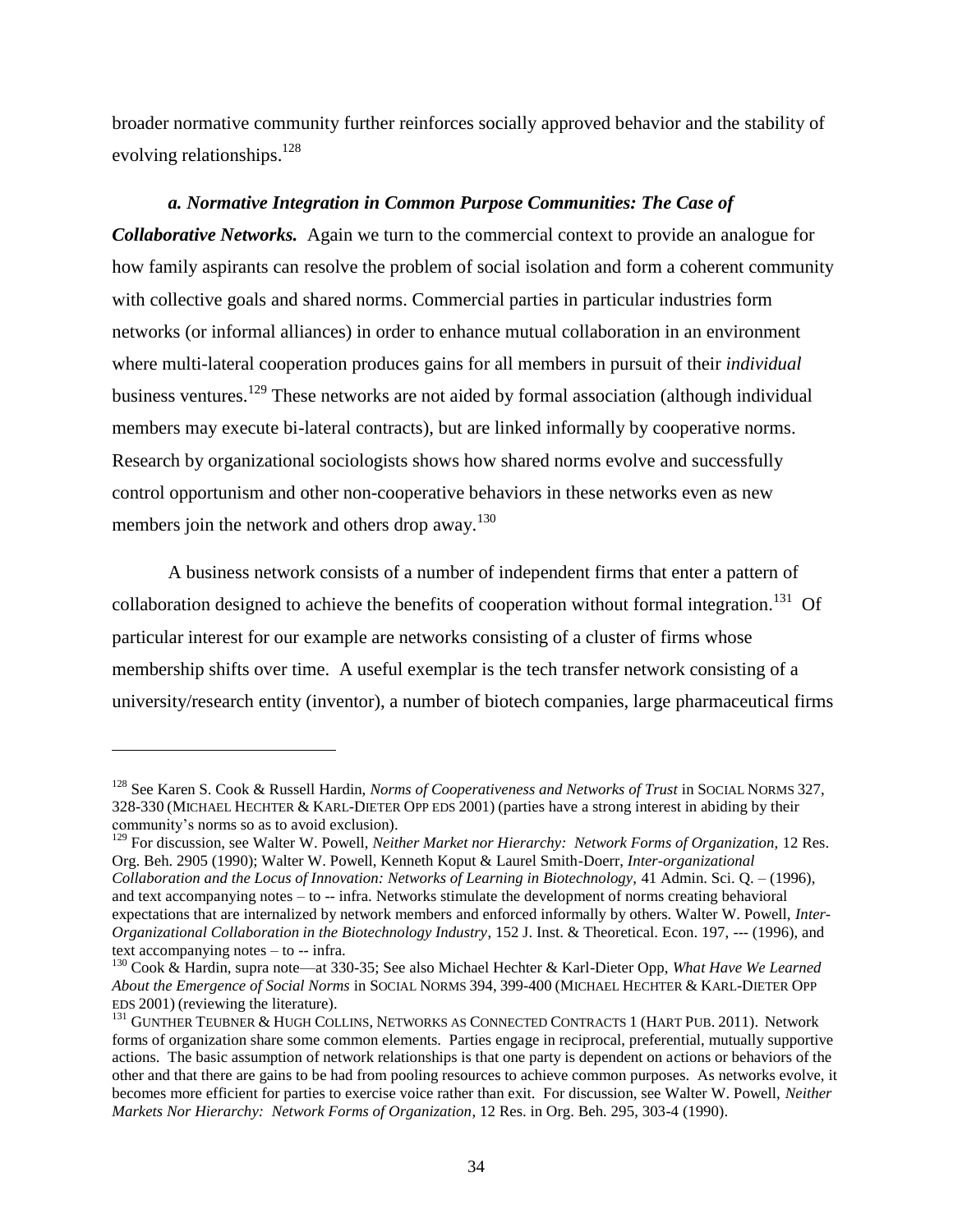and venture capital firms joined by their common interest in the development of therapeutic compounds to cure disease.<sup>132</sup> These diverse entities share a desire to resolve uncertainty over the challenges they face collectively. To a large extent, network enforcement of these inter-party understandings is purely relational, relying on a combination of reputation, repeated dealings and tit for tat reciprocity. $133$ 

What are the factors that cause these bio-tech networks to form and then sustain themselves? In the context of rapid technological development, research breakthroughs are so broadly distributed that no single firm has all the capabilities necessary for success. Research to produce further technological advances requires *collective collaboration* designed to pool the broadly dispersed information of a large number of firms.<sup>134</sup> Thus, periods of rapid change stimulate a variety of collaborative behaviors aimed at reducing the inherent uncertainties associated with novel products or markets through the sharing of private information that benefits each firm in its own pursuits.<sup>135</sup> Despite the absence of formal rights and obligations internal to members of the network, the evidence suggests that the forces that govern cooperation are durable, with trust and cooperation increasing with participation in the network. When there is a recognition of common interests and a high probability of future association, parties are more likely to cooperate and also willing to punish defectors.<sup>136</sup> Cooperation is a continuing strategy rather than a one-shot calculation; networks use a reputation for cooperation and trustworthiness as a guide to future interaction.<sup>137</sup> At the level of the network community, there is a kind of

<sup>&</sup>lt;sup>132</sup> These high tech networks have been studied extensively by organizational sociologists, see e.g., Walter W. Powell, Kenneth Koput & Laurel Smith-Doerr, *Inter-organizational Collaboration and the Locus of Innovation: Networks of Learning in Biotechnology,* 41 Admin. Sci. Q. 116 (1996); Walter W. Powell, *Inter-Organizational Collaboration in the Biotechnology Industry*, 152 J. Inst. & Theoretical. Econ. 197 (1996) and text accompanying notes – to -- infra.

<sup>&</sup>lt;sup>133</sup> See TEUBNER & COLLINS, supra note--- at 21-25 (discussing the evolution of norms of trust and cooperation that are enforced informally).

<sup>134</sup> Walter W. Powell, *Networks of Learning in Biotechnology: Opportunities and Constraints Associated with Relational Contracting in a Knowledge-Intensive Field* in EXPANDING THE BOUNDARIES OF INTELLECTUAL PROPERTY: INNOVATION POLICY FOR THE KNOWLEDGE SOCIETY 251, 252-53 (2001).

<sup>135</sup> Id. At 265-66

<sup>&</sup>lt;sup>136</sup> For discussion of ways in which routines of cooperation develop, see ROBERT AXELROD, THE EVOLUTION OF COOPERATION (1984).

<sup>137</sup> Powell, *Inter-Organizational Collaboration*, supra note – at 207-208.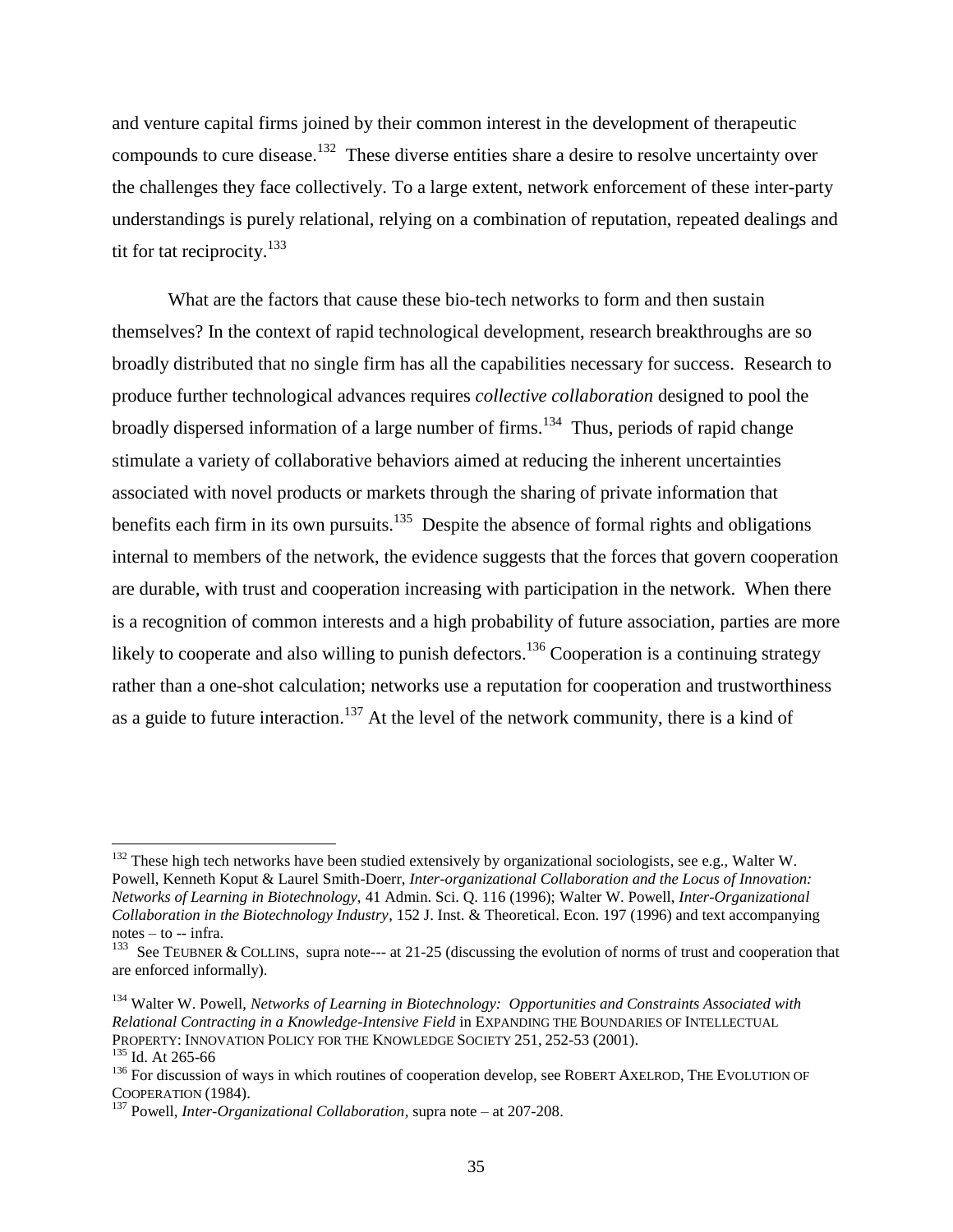mutualism or normative integration. This community level mutualism is both self-maintaining and self-enforcing.<sup>138</sup>

*b. Network Collaboration and Normative Integration of Novel Families.* The research on collaborative business networks offers lessons about how novel polygamous families can overcome their initial isolation, affiliate with similar groups with compatible norms and, over time, develop and signal their identity with the larger community. The key elements in successful network collaborations are 1) the pursuit of a shared purpose through exchange of private information; 2) collective recognition of the value of individual collaborators' performance; 3) the adherence to norms of cooperation that advance the collective purpose; and 4) the capacity of outsiders to gain membership in the network by developing a pro-social reputation.<sup>139</sup> These elements support the prediction that as polygamous families evolve, they will form social networks around their common interests to advance their purpose of attaining social and legal recognition.

In the case of novel families, these network communities predictably emerge in response to the uncertainties associated with their shared vulnerability as social and legal "outsiders."<sup>140</sup> Consider how a community of polygamous families might evolve from the collaborative contracting stage discussed above. As the number of families' increases, they become aware of similar aspiring families with common interests and relational patterns as well as a common purpose of obtaining social acceptance and legal recognition. They also understand that informal affiliation (and ultimately formal organizations) can provide social support and reinforcement of their own relationship goals and assist them in attaining their social and political goals.<sup>141</sup> Today, this process likely can be facilitated by the internet, which provides a low-cost means to connect and interact with other polygamous families.<sup>142</sup> The emerging community is reinforced

 $\overline{a}$ 

<sup>138</sup> Ranjay Gulati, *Does Familiarity Breed Trust? The Implications of Repeated Ties for Contractual Choice in Alliances,* 38 Acad. Mgmt J. 85 (1995).

<sup>&</sup>lt;sup>139</sup> Walter W. Powell, *Interorganizational Collaboration and the Locus of Innovation: Networks of Learning in Biotechnology,* 41 Admin. Sci. Q. 116, 119-124 (1996); Walter W. Powell*, Neither Market nor Hierarchy: Network Forms of Organization,* 12 Res. in Org. Beh. 295, 303-306 (1990).

<sup>&</sup>lt;sup>140</sup> See discussion in Part IIIA describing how gay and lesbian support groups developed in the struggle for legal protection of family relationships.

 $141$  The literature on social movements is also informative here. See text accompanying notes  $\_$  to  $\_$  infra.

 $142$  See e.g. [www.polygamylifestyle.com](http://www.polygamylifestyle.com/), which invites polygamist groups to find others in their locality. Websites such as this avoid the risk of public exposure in the search for similar groups.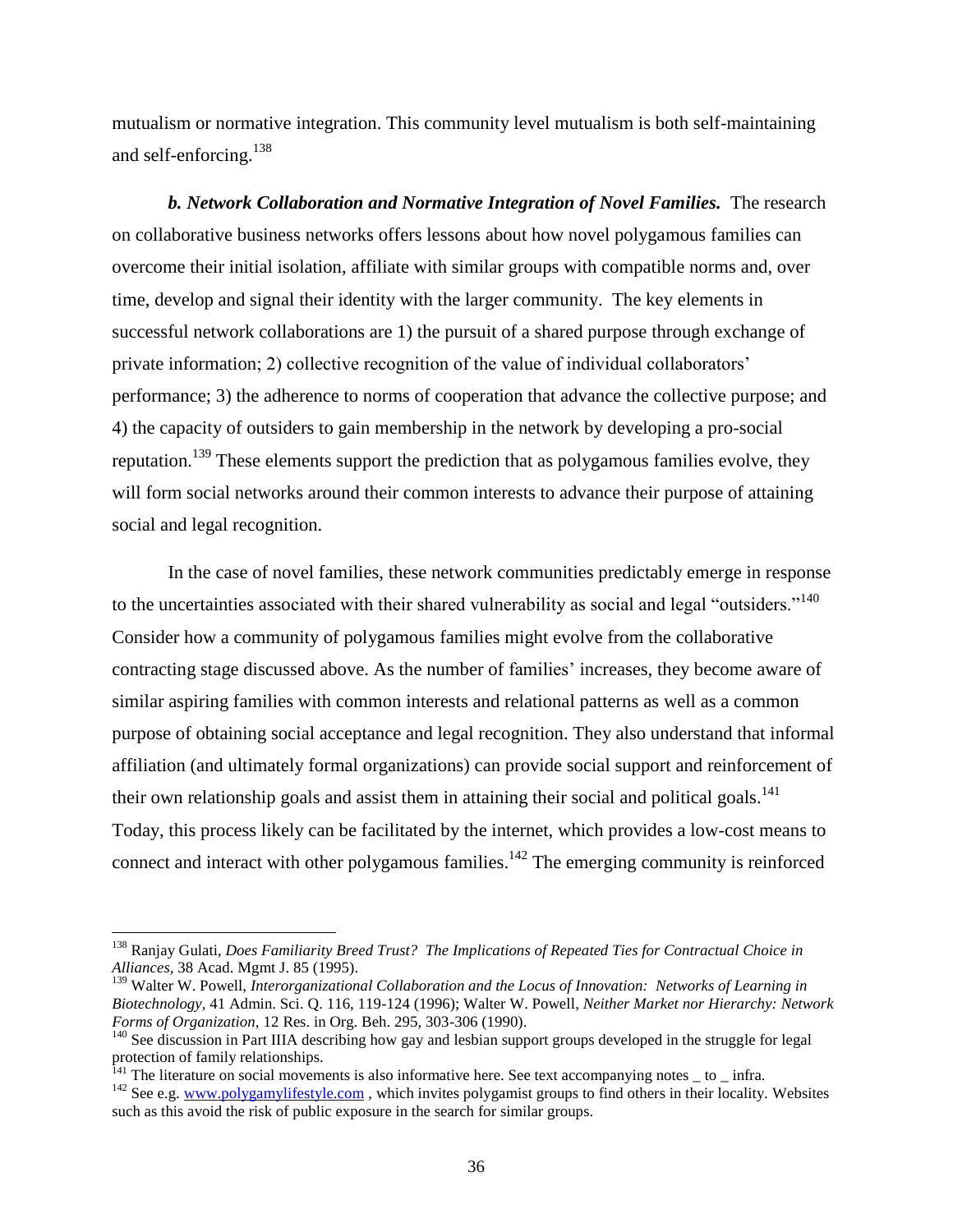by interactions and information sharing that is more extensive and frequent than interactions with others outside the community, to whom polygamous families remain outsiders.<sup>143</sup>

 Theory and evidence from other settings predict that as a network of polygamous families forms and mobilizes in pursuit of their common interests and goals, collective family commitment norms emerge, together with norms of cooperation, reciprocity and trustworthiness.<sup>144</sup> The emergence of shared norms, enforced by the network community, strengthens each polygamous family's commitment to fulfill family functions, creating a feedback effect that reinforces the norms that isolated polygamous families sought to establish through collaborative contracting.<sup>145</sup> The normative structure of the network thus serves the dual functions of stimulating the emergence of norms of cooperation in relation to one another as well as reinforcing commitment norms in individual families. These norms of family fidelity are powerful behavioral regulators, reinforced through expressions of approval and informal sanctions such as gossip, shaming and exclusion.<sup>146</sup> They are also durable because they enhance the willingness of members of the community to collaborate to achieve their common purpose.<sup>147</sup>

The final step—the normative integration of novel polygamous families into the larger social community and their acceptance as fully functioning families—is one that is less well understood. Among the theories that have been offered, the literature on social movements offers insights about this process, at least as applied to some aspiring family categories.<sup>148</sup> Prominent

<sup>&</sup>lt;sup>143</sup> Members of polygamous groups may interact with others but are less likely to share information about their family relationships, for fear of social and legal sanctions. See discussion, Part IIIA infra. See discussion at text accompanying notes – to -- infra. Samuel Bowles & Herbert Gintis, *The Moral Economy of Communities: Structured Populations and the Evolution of Pro-Social Norms,* 19 Evolution and Human Behavior 3,4 (1998). <sup>144</sup> Scott, *Social Norms*, supra note -- at 1908-1912 (describing norms of reciprocity, loyalty and fidelity in marriage as commitment norms).

<sup>&</sup>lt;sup>145</sup>Richard McAdams has developed the most comprehensive theory to explain the origin and regulation of norms. He explains the conditions for norm creation as arising from a consensus within a community of the esteemworthiness of a target behavior. If there is also a risk of detection for deviation from the consensus and a capacity to publicize the deviation--through gossip or other informal or formal means-- a norm can arise. McAdams, *The Origin of Norms,* supra note -- at 350-351 and passim. Considerable empirical evidence supports the notion that peer disapproval is an effective sanction against disfavored behavior. See, e.g., HERBERT JACOB, DETERRENT EFFECTS OF FORMAL AND INFORMAL SANCTIONS IN POLICY IMPLEMENTATION 69 (1980); Donna Bishop, *Legal and Extra-legal Barriers to Delinquency: A Panel Analysis*, Criminology (1984).

<sup>146</sup> Elizabeth S. Scott & Robert E. Scott, *Marriage as Relational Contract,* 84 Va. L. Rev. 1225, 1288-1292 (1998).  $147$  See Gulati, supra note \_.

<sup>&</sup>lt;sup>148</sup> Sociologists have long studied how citizens organize themselves to pursue often transformative social and legal goals through social movements in contexts as varied as environmental justice, access to knowledge, civil rights and animal rights. In recent years, many scholars have focused on the relationship between law and social movements.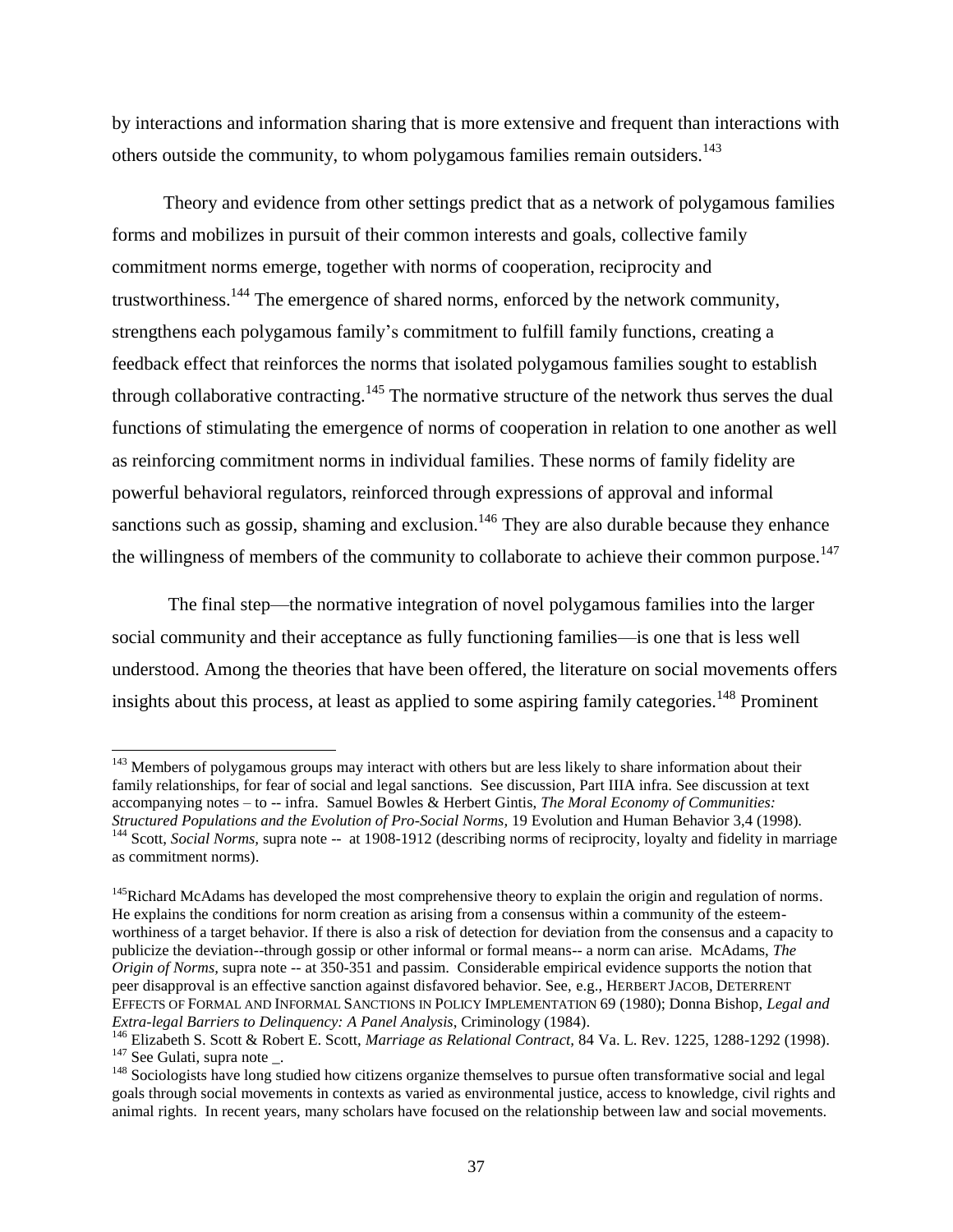legal scholars have analyzed identity-based social movements, in which individuals in legally disadvantaged groups have organized in pursuit of public acceptance, political recognition, and civil rights.<sup>149</sup> The marriage equality movement, for example, is part of a larger social movement by gays and lesbians to attain equal citizenship. As William Eskridge explains, collective action was stimulated by the designation of sexual orientation as a legally salient trait and source of discrimination.<sup>150</sup>

Although collective action by aspiring families is the foundation of their normative integration into the larger society, theory suggests that committed leaders, or norm entrepreneurs, will play a key role in mobilization to attain public acceptance.<sup>151</sup> These network leaders facilitate normative integration by creating organizational contexts for coordinating people and resources, and by developing strategies to utilize the media and other outlets to spread information about the successful functioning of polygamous families.<sup>152</sup> Given that the ultimate

*See* note 151 infra. *See also* Michael McCann, *Law and Social Movements: Contemporary Perspectives*, 2 Ann. Rev. L. & Soc. Sci. 17 (2006)(reviewing social movement theories and arguing for a legal mobilization approach). For an early article in the legal literature, see Edward Rubin*, Passing through the Door: Social Movement Literature and Legal Scholarship*, 150 U. Pa. L. Rev. 1 (2001).

<sup>&</sup>lt;sup>149</sup> Scholars have analyzed the impact of social movements on constitutional and public law reform. *See* William Eskridge, Jr., *Channeling: Identity-Based Social Movements and Public Law,* 150 U.Pa. L. Rev. 419 (2006)(analyzing the dynamic interaction between identity-based movements and law). Reva Siegel has probed the impact of social movements on constitutional culture. *Constitutional Culture, Social Movement Conflict and Constitutional Change: The Case of the de facto ERA*, 94 Cal. L. Rev. 1323 (2006. See also Jack Balkin & Reva Siegel, *Principles, Practices and Social Movements*, 154 U. Pa. L. Rev. 927 (2006)( explaining how social movements can result in challenges to the legitimacy of customary practices as inconsistent with long-standing principles); Lani Guinier & Gerald Torres, *Changing the World: Notes Toward a Demosprudence of Law and Social Movements,* 123 Yale L.J. 2340 (2014)(describing impact of social movement on statutory and constitutional civil rights reform).

<sup>&</sup>lt;sup>150</sup> Eskridge, id. at 433-434. Eskridge explains how urbanization promoted consciousness raising among gays, reducing the costs of collective action.

 $151$  Both the social movement and other sociological literatures make this point. See Rubin, supra note  $\overline{\phantom{a}}$  (describing the key role of movement leaders in mobilization and information dissemination. See also Robert C. Ellickson, *A Market Theory of Social Norms*, 3 Am. L. & Econ. Rev. 1, 10 ((2001)(describing influential opinion leaders as "moral entrepreneurs"); MALCOLM GLADWELL, THE TIPPING POINT (2000) (describing "mavens," norm entrepreneurs who learn a great deal about emerging norms and then sharing that knowledge with others, thus serving to spread the information widely at low cost). Gladwell argues that mavens play a key role in spreading fads, fashions and (by implication) norms. Id at ---. These leaders can organize mobilization, see note 154 infra. They also can generate norm cascades, a process of rapid norm change. See also Cass R. Sunstein, *The Expressive Function of Law,* 144 U. Pa. L. Rev. 2021, 2035-36 (1996); Randall C. Picker*, Simple Games in a Complex World: A Generative Approach to the Adoption of Norms,* 64 U. Chi. L. Rev. 1225 (1997). See also Cass R. Sunstein, *Social Norms and Social Roles*, 96 Colum. L. Rev. 903, 909 (1996); Lawrence Lessig, *Social Meaning and Social Norms,* 144 U. Pa. L. Rev. 2181 (1996).

<sup>&</sup>lt;sup>152</sup> See Rubin, supra note  $\pm$  at 28-34; and note 61. Rubin describes the role of committed leaders in mobilizing resources and people to create a social movement. Rubin describes resources useful in mobilization expansively to include salient events (the Stonewall riots), court cases and media coverage, as well as money and funds. The use of media to dispense information is a key strategy of social movements. See McCann, supra note \_ at 24. Today the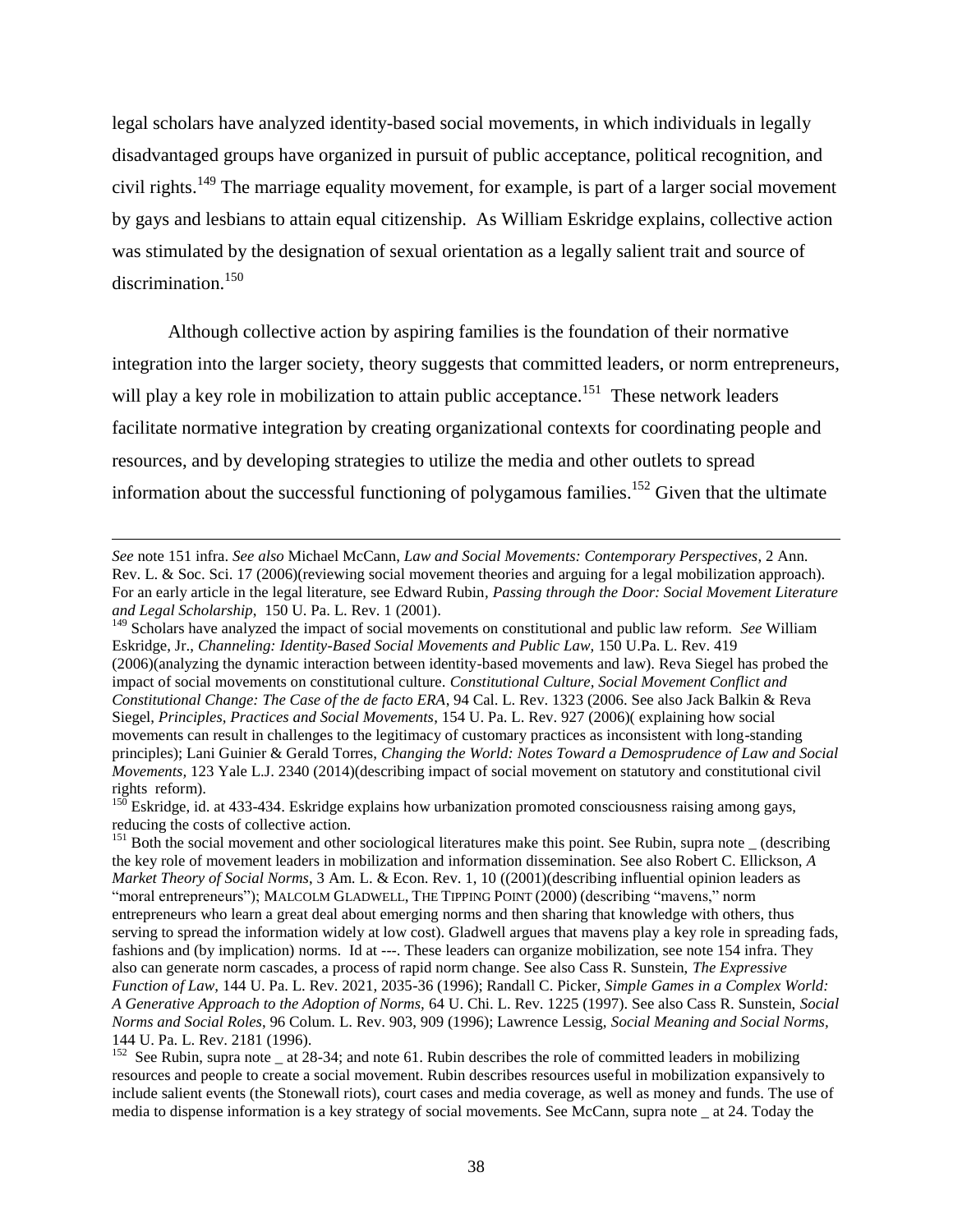goal of the polygamous family group is legal recognition, and that some level of public acceptance is a predicate to attaining that goal,  $153$  it seems likely that norm entrepreneurs in this context will organize formal interest groups and use legal tools in pursuit of the community's goals; predictably lawyers often will perform the function of norm entrepreneurs.<sup>154</sup>

Scholars studying cultural change shed further light on the social integration process, documenting how outsider groups, once affiliated, can signal their identity with and become assimilated into the larger cultural community.<sup>155</sup> The theory of identity signaling developed by economists studying changing social behaviors seems to fit the evolutionary process by which novel families become integrated into the larger society.<sup>156</sup> Researchers have studied how cultural conventions and behaviors function as symbols of identity, communicating aspects of individuals or groups to others in the social world.<sup>157</sup> Normative behaviors gain meaning, or signal value, through their association with groups or similar types of individuals. The normative identity that polygamous families or other novel families signal is based on their family relationships of long-term commitment to mutual care and support; thus the essential elements of this identity are similar to those of established families.<sup>158</sup> The society at large associates successful commitment norms with established families, and comes to recognize that polygamous families successfully perform familial functions, although their behaviors and

 $\overline{a}$ 

internet is an important source of information dissemination. See note \_ infra (describing informational web sites promoting polygamy and dispelling myths. See also Ellickson, *The Market for Social Norms*, supra note – at 18-22. <sup>153</sup> See discussion in KLARMAN, note \_ supra.

<sup>&</sup>lt;sup>154</sup> Cause- lawyers have played a key role in pursuing and implementing legal change generated by social movements aimed at advancing racial and gender equality and gay and lesbian rights. See generally Austin Sarat & Stuart Scheingold, *What Cause Lawyers do for and To Social Movements*, in CAUSE LAWYERS AND SOCIAL MOVEMENTS, Austin Sarat & Stuart Scheingold, eds. (2006). See McCann, supra note \_ at 25-26 (generally discussing role of law and legal activism in advancing social movements).

<sup>155</sup> See Berger, *Identity Signaling,* supra note – at 183 ("cultural tastes gain meaning or signal value, through their association with groups, or similar types of individuals"). The recent history of changing public attitudes toward gay and lesbian relationships provides an example of this process of norm evolution and corresponding social change. See discussion in Part IIIA, infra.

<sup>156</sup> Berger, *Identity Signaling,* supra note ---; ERIC A. POSNER, A THEORY OF SOCIAL NORMS (2000); Eric A. Posner, *Symbols, Signals and Social Norms in Politics and Law,* 27 J. Legal Stud. 765 (1998). These versions of signaling theory all draw on the work of MICHAEL A. SPENCE, MARKET SIGNALING (1974)*.*

 $^{157}$  M. DOUGLAS & B. ISHERWOOD, THE WORLD OF GOODS: TOWARD AN ANTHROPOLOGY OF CONSUMPTION (1978); M.R. Solomon, *The Role of Products as Social Stimuli: A Symbolic Interactionism Perspective*, 10 J. Cons. Res. 319 (1983).

<sup>&</sup>lt;sup>158</sup> William Eskridge describes a politics of recognition through which an identity group signals to the majority that the legally stigmatized trait is simply a benign variation and should not be the basis of legal discrimination. Eskridge, supra note \_ at 467-77. This equality- based claim (that novel families are similar to established families) is inherently integrative. Id at 487.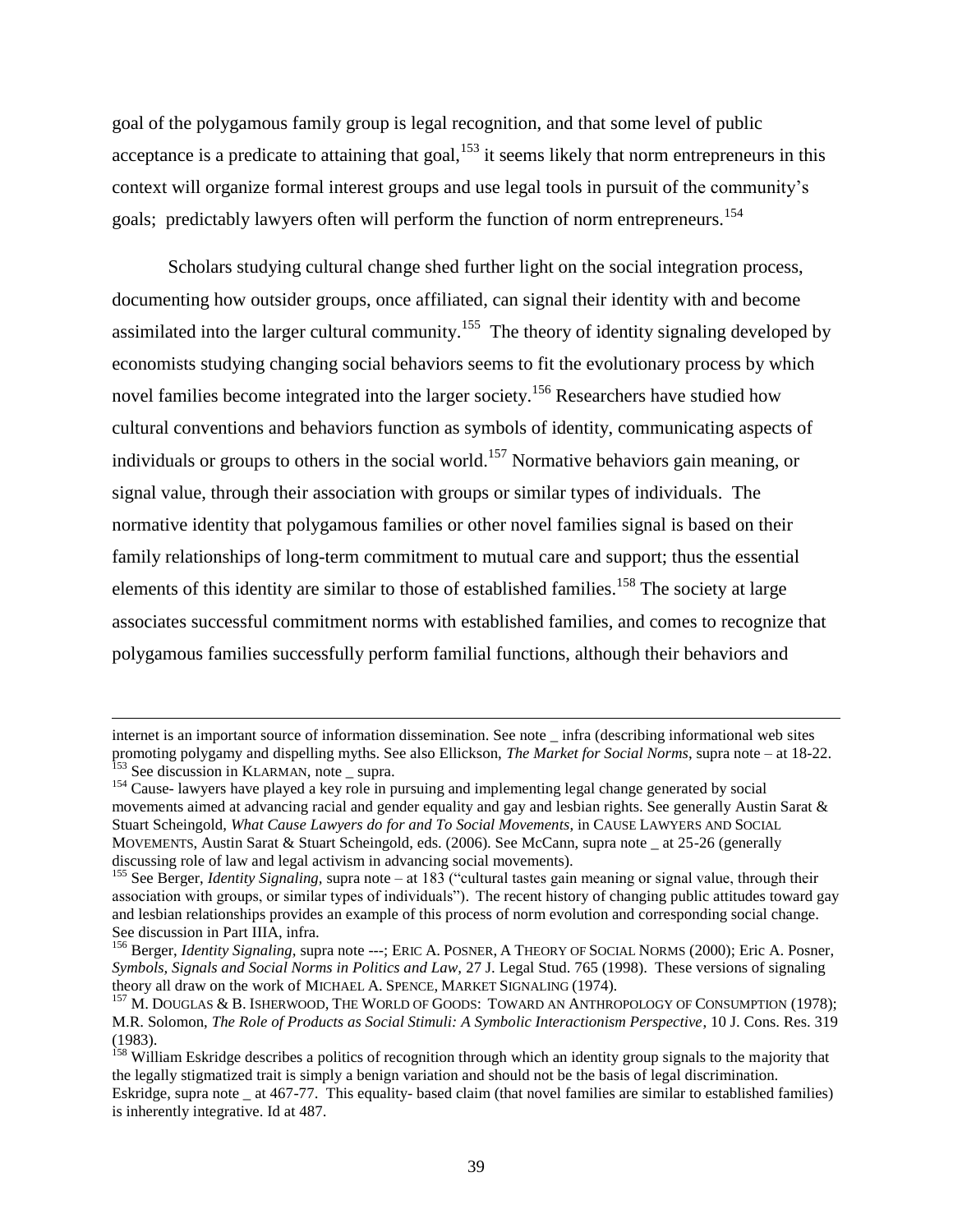identity may not mirror precisely those of marital families.<sup>159</sup> This process of identity signaling is advanced in part by advocates (and perhaps litigation strategists) who, by serving as norm entrepreneurs, accelerate the process of social change. As the cohort of novel families grows, public awareness of their identity increases as well, and if the identity signaling is successful,  $160$ a cascading process of changing social attitudes follows, culminating in public tolerance or acceptance.<sup>161</sup>

Research on the mechanisms that produce social change also aid us in formulating predictions about this last phase of norm integration. Jonah Berger documents a process of change occurring when an idea, cultural view or attitude spreads contagiously through continuous observation and word of mouth.<sup>162</sup> This happens typically when the idea is associated with images or narratives linked to "arousal emotions" such as anger or love<sup>163</sup> and when the behavior is observable and public.<sup>164</sup> In our context, identity signaling by novel families can have this effect. For example, consider the narratives of committed gay and lesbian couples, often with their children, that became familiar during the campaign to extend marriage rights to these couples.<sup>165</sup> Berger's research suggests that these positive images may have played a key role in generating relatively rapid changes in public attitudes.

The process of identity signaling does not proceed seamlessly: it imposes costs on polygamous families, especially in the early period. Successful signaling and normative integration depends on families' willingness to sacrifice some privacy, as public familiarity and

<sup>&</sup>lt;sup>159</sup> Once these outsiders adopt the family-behavior signal, the normative meaning of a family itself may evolve. In other words, as the social change occurs, the set of socially accepted family behavior expands to include the unique means of cementing commitment that the novel group has developed. Berger, *Identity Signaling*, supra note – at 183-4. Thomas Stoddard argued that extending marriage rights to gays and lesbians would positively influence the meaning of marriage. Stoddard, supra note at 14.

<sup>&</sup>lt;sup>160</sup> Of course, it is possible that the signaling will not be effective and public awareness of polygamous families will be lead to alarm accompanied by public hostility.

<sup>&</sup>lt;sup>161</sup> See Ellickson, supra note – at 26-27, for a review of the literature on norm cascades and tipping points. See also, Sunstein, *Social Norms and Social Roles*, supra note – at 909, and McAdams, supra note – at 365-72. Economists have studied similar phenomena as well, focusing on bandwagon effects, herd behavior and information cascades. See e.g., A.V. Banerjee, *A Simple Model of Herd Behavior*, 107 Q. J. Econ. 797 (1992); W. Bikchandani, D. Hirshleifer, I. Welch, *A Theory of Fads, Fashion, Custom and Cultural Change as Information Cascades, 1*00 J. Pol. Econ. 992 (1992).

<sup>&</sup>lt;sup>162</sup> See generally, JONAH BERGER, CONTAGIOUS (2013).

<sup>163</sup> Jonah Berger & Katherine Milkman, *What Makes Online Content Viral*, 49 J. Marketing Res. 192 (2012).

<sup>&</sup>lt;sup>164</sup> For a discussion of the role of social influence, see NICHOLAS A CHRISTAKIS & JAMES FOWLER, CONNECTED: THE SURPRISING POWER OF OUR SOCIAL NETWORKS AND HOW THEY SHAPE OUR LIVES (2009).

<sup>&</sup>lt;sup>165</sup> See discussion in Part IIIA infra.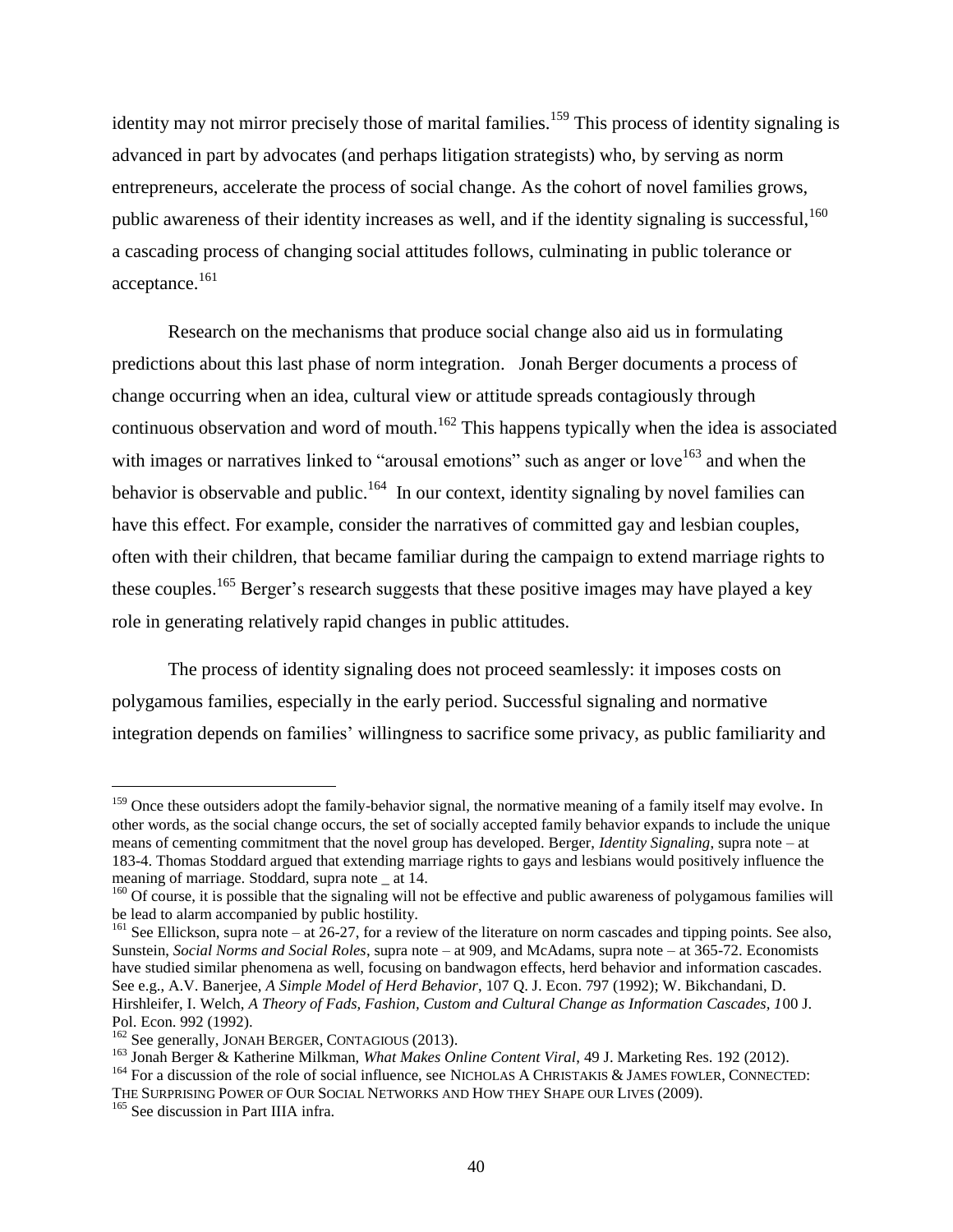acceptance can only happen if polygamous families are open about their relationships. To varying degrees, identity signaling exposes the family to the risk of negative public reactions, ranging from curiosity and skepticism to hostility and outrage. For some novel families (including polygamous families), the costs are likely to be high, including the risk of criminal sanctions for living together as families.<sup>166</sup> Predictably, aspiring families will be reluctant to incur onerous costs. In this situation, some exogenous shock that increase costs on continuing their closeted lives may serve as a catalyst, motivating novel families to bear the initial costs of living openly.<sup>167</sup> Over time, as the public becomes familiar with the nature of novel family relationships, the hope is that acceptance grows and hostility dissipates.

\* \* \*

Although our model proceeds in three discrete stages for analytical purposes, the collaborative process through which polygamous families seek to gain public acceptance overlaps substantially with the group's effort to attain legal recognition. First as we have discussed, novel families and their advocates pursue their legal goals in part by signaling their identity with established families, assuring the public about the quality of their relationships. Second, as we discuss below, regulators are likely to extend legal protections through an incremental process that allows state actors to gain information about the aspiring family category. The incremental extension of legal rights has feedback effects that also contribute to public familiarity and acceptance, while at the same time minimizing backlash that might follow from full recognition of unfamiliar groups.<sup>168</sup> Moreover, legal recognition in itself powerfully signals legitimacy that, in turn, contributes to growing public acceptance of novel families.<sup>169</sup>

<sup>&</sup>lt;sup>166</sup> See discussion in Part IIIA of how anti-sodomy laws inhibited gay couples from living together pre Lawrence. <sup>167</sup> See discussion in Part IIIA of how the exogenous shock of the AIDS crisis functioned as a catalyst for gays' coming out and advocating for legal protection of their family relationships.

<sup>&</sup>lt;sup>168</sup> See discussion of incremental approach infra text accompanying notes \_ to \_. See also KLARMAN, FROM THE CLOSET TO THE ALTAR, supra note \_(describing backlash to early cases extending marriage rights to gay couples) <sup>169</sup> This interaction has been widely studied by scholars examining the expressive function of the law. Larry Lessig has shown that the state, if sensitive to social meaning of particular behaviors, can stimulate desired changes through legal expression. See e.g., Lawrence Lessig, *The Regulation of Social Meaning,* 62 U. Chi. L. Rev.943, 964-73 (1996). Cass Sunstein extended Lessig's analysis by analyzing how legal regulation can affect normative structures as well. Sunstein suggested that antilittering statutes have such an expressive effect. Sunstein, *The Expressive Function of Law*, supra note – at 2026-35. These changes in preferences and values occur because the social meaning of these behaviors has been changed. Thereafter a norm cascade can result through the stimulation of individual preferences being changed by the legal regulation. *Id.* See also McAdams, supra note – at 355-66 (arguing that law can change behavior by signaling a consensus that is only dimly perceived by the larger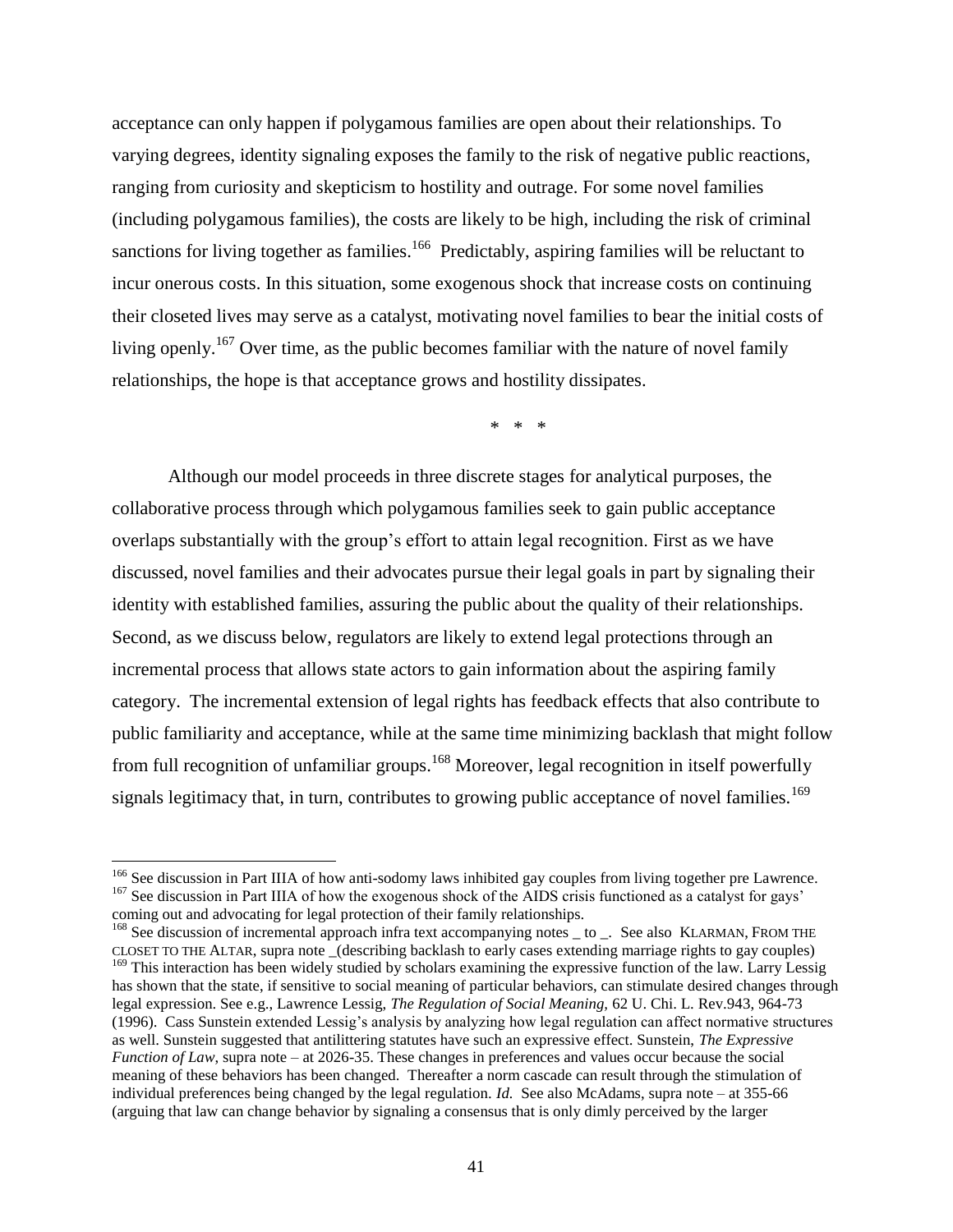#### **4. Resolving the Verifiability Problem through Collaborative Regulation**

*a. Legal Certification to Guard against Uncertain Risks.* Even if the novel family category gains social tolerance or acceptance (and success is certainly not guaranteed), the state independently has an interest in verifying that these groups will function effectively for all of members before it certifies the category as a legal family. But here the state faces a significant information problem: family behavior is private and thus resists efforts to verify the quality of family functioning, especially when (as with polygamous families) there is little by way of historic experience. Some types may appear to perform family functions satisfactorily but create latent risks affecting some members that are not immediately apparent. For example, polygamous family groups may appear to provide care and support to members harmoniously, but experience over time might reveal difficulties maintaining equality norms and avoiding exploitation.<sup>170</sup> (Indeed, it is plausible that groups lacking the qualities of well-functioning families might organize to pursue social acceptance and legal recognition through fraudulent means, a stratagem that time likely would reveal.<sup>171</sup>) Time might also reveal that conjugality serves a key bonding function for unrelated adults and, as a consequence, intergenerational and voluntary kin groups may turn out to be fragile, thereby jeopardizing dependent members.<sup>172</sup> To be sure, these particular risks may not materialize, but the general point is that the state will demand sufficient information to mitigate latent risks as part of the process of determining whether a novel family category should receive family status and the societal benefits and resources that follow.<sup>173</sup> The network of polygamous families, in turn, has an interest in providing information that assures the state that this category meets the state's expectations for family functioning.

Several challenges may arise. Some aspiring groups may deserve legal recognition as fulfilling family functions but be difficult to evaluate because they are based on unconventional commitments or appear to be continuing the process of evolution. Other groups may face

community) and discussion in note \_ infra. For a review and critique of this literature, see Scott, *The Limits of Behavioral Theories of Law and Social Norms*, supra note – at 1623-30.

 $170$  The risk of coercion and exploitation may be as great in dyadic relationships

<sup>&</sup>lt;sup>171</sup> Several readers suggested this possibility, as a component of the political economy story. For example, fundamentalist polygamists could influence public opinion by masking their undesirable qualities and falsely signaling that their relationships were reformed.

 $172$  Of course, non-conjugal unions avoid the destabilizing threat of infidelity.

<sup>&</sup>lt;sup>173</sup> See discussion Part IIIC infra.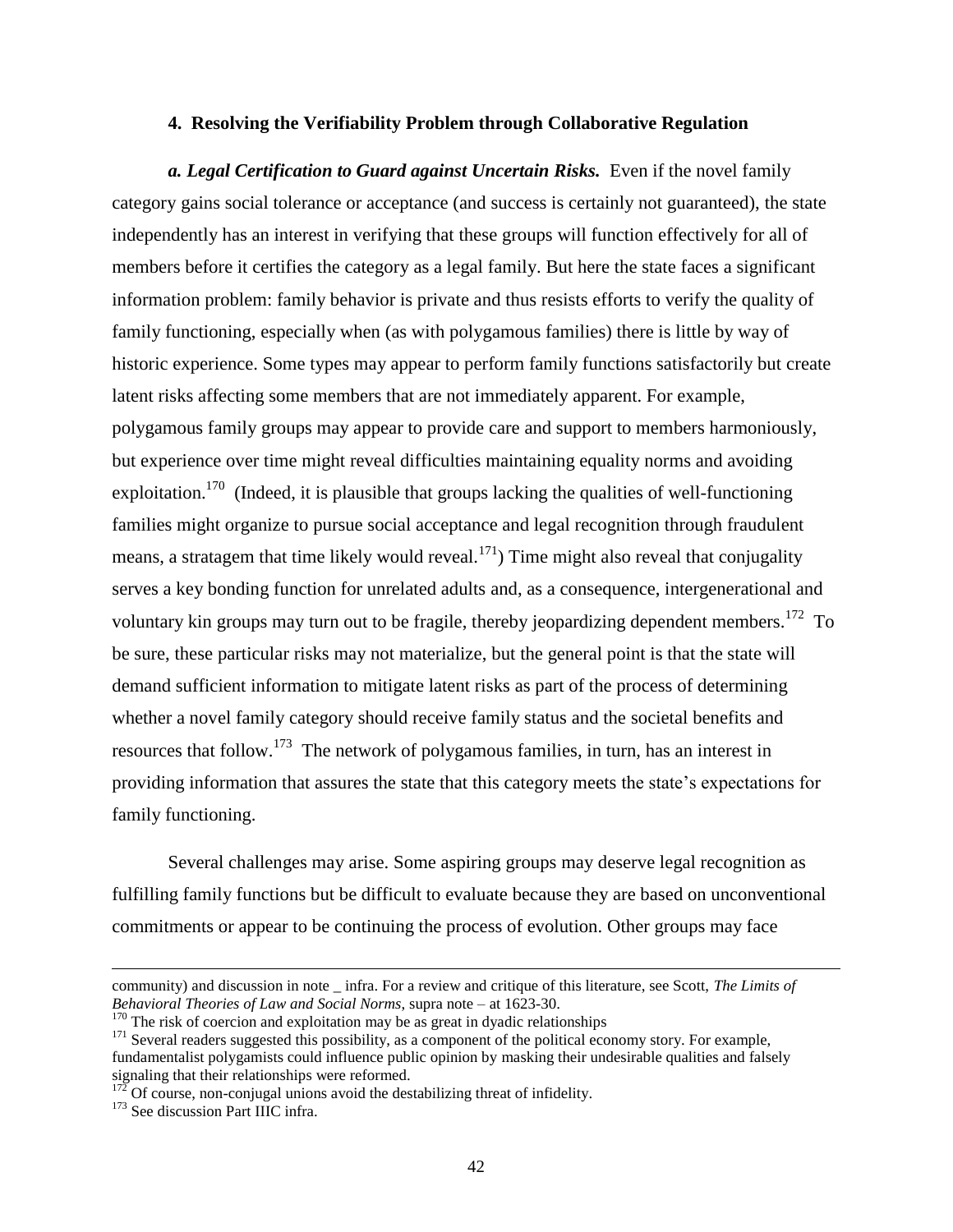unusual political obstacles, despite their apparently effective functioning, that impede full recognition as families. Thus, the state must seek to understand the context in which the aspiring family group functions; in doing so, lawmakers are likely to proceed with caution, perceiving that once rights are extended, they will be difficult to withdraw. For some groups, an iterative process may be appropriate, one in which the legal rights and responsibilities are assigned incrementally, allowing the state to monitor family functioning over time in the process of certifying family status.<sup>174</sup> For other aspiring family categories, particularly those that are truly novel, a collaborative approach may also require joint efforts by the state and the group to establish a standard of best practices that are policed informally by the network itself.

*b. An Iterative Approach***.** The state can verify and certify the family status of an aspiring family type in several ways, including judicial recognition on constitutional grounds, state legislative enactments, and administrative regulation. For some family groups, such as cohabiting couples or (perhaps) multigenerational groups, the risk of exploitation and instability may be relatively modest because the aspiring family is modeled on a familiar form. For these groups, full family status can be attained through a straightforward iterative process, with rights and obligations extended to the group incrementally.<sup>175</sup> Through this collaborative process, state actors acquire information informally about the quality of the family commitments over time, allowing the state to verify that family functions are being performed satisfactorily.<sup>176</sup> For example, if the state creates a family status with some relationship rights and privileges, it can acquire information comparing dissolution rates to divorce rates.<sup>177</sup> Moreover, the iterative process may have a feedback effect, with the limited family status expediting public acceptance of the novel group as "real" families. Eventually, the state's monitoring function recedes as the

<sup>&</sup>lt;sup>174</sup> Several scholars, often drawing on the experience in some European countries, have argued that the path to marriage equality for gay couples is a step by step process. William Eskridge has argued that a "step-by-step approach to the extension of marriage rights for gay couples was important to increase public acceptance. WILLIAM ESKRIDGE, JR., EQUALITY PRACTICE: CIVIL UNIONS AND THE FUTURE OF GAY RIGHTS 115-118 (2002) (arguing that a step-by-step legal process is a means to changing public attitudes). For a contrary view, see Erez Aloni, *Incrementalism, Civil Unions, and the Possibility of Predicting Legal Recognition of Same-Sex Marriage*, 18 Duke J. of Gender L. and Policy 105 (2010).

<sup>&</sup>lt;sup>175</sup> For a discussion of the key features of public-private collaborations, see Charles F. Sabel & William F. Simon, *Contextualizing Regimes: Institutionalization as a Response to the Limits of Interpretation and Policy Engineering,* 110 Mich. L. Rev. 1265, --- (2012).

 $176$  See Part IIIA for a discussion of how relationship rights have been extended incrementally to gay and lesbian couples, culminating in the right to marry.

 $177$  See discussion in Part IIIA of the iterative process through which gay couples obtained marriage equality rights, first through limited domestic partnership laws and then civil union statutes..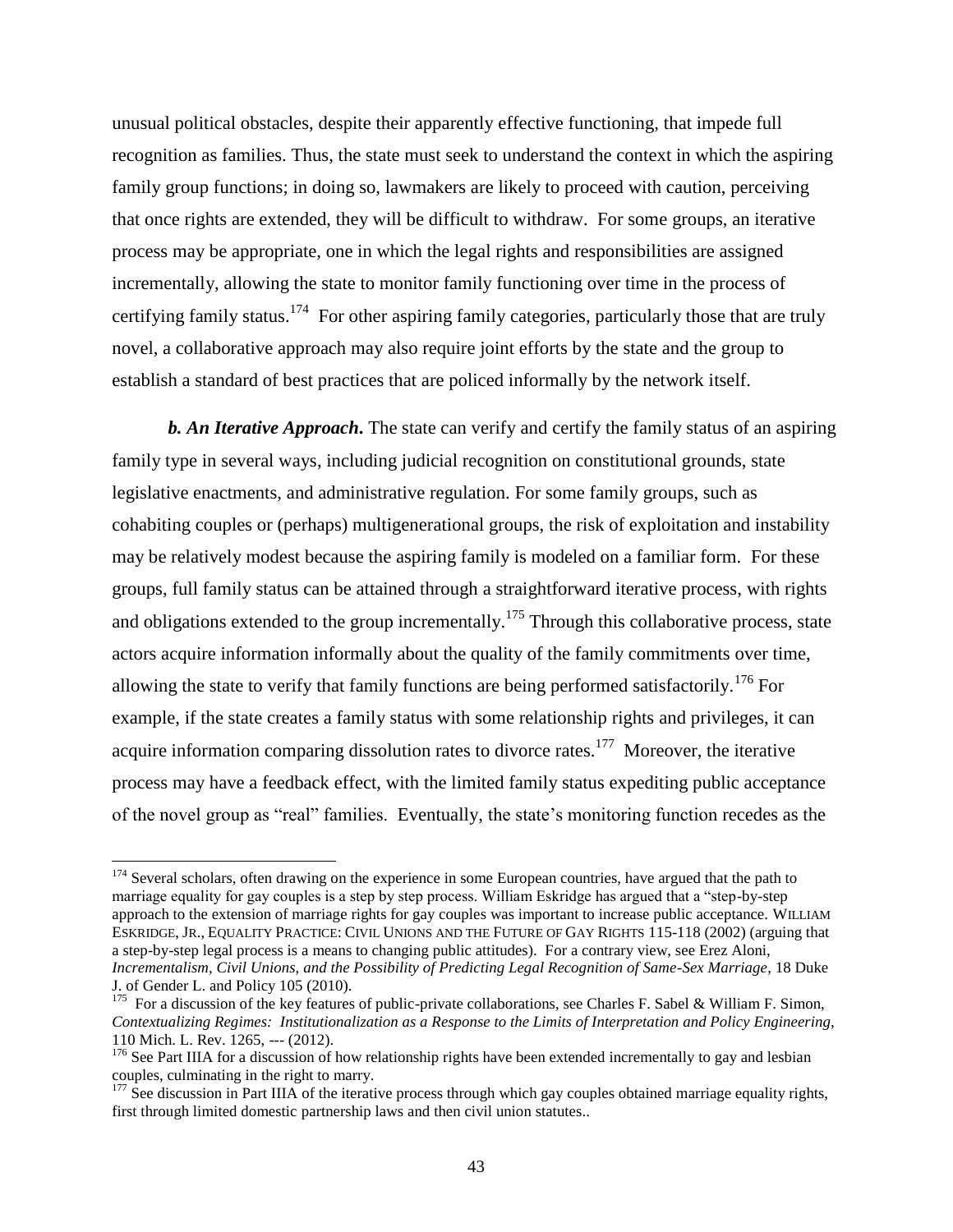new family category stabilizes and ultimately attains full legal recognition. This iterative process provides greater certainty for the parties and for third parties dealing with the new families and enhances the privacy and freedom of individual members of the recognized category to pursue their relationship goals without external monitoring.<sup>178</sup>

*c. Joint Mitigation of Risks through "Best Practices" Collaboration***.** For novel groups that pose substantial informational and\or political challenges, the state may require a more formal collaborative process in conjunction with an iterative approach. For polygamous family groups, for example, uncertainty is high because there are no models for family behavior or tested responses to the possible risks that may arise from certification of the group. In this case, the state may turn to a more interactive collaboration to enunciate and enforce "best practices" that mitigate those risks. Here the goal is to encourage common efforts by the polygamous families themselves to create binding commitments that minimize the risk of perceived harm.

Once again we invoke a commercial analogue—one that at first blush may seem quite remote from the realm of novel families. Leafy green vegetables pose particular risks because they are often eaten raw and, today, often sold in "salad mixes" that mingle greens picked in different locations, thus expanding the possibilities for cross contamination.<sup>179</sup> Following an outbreak of illness, California designated an authority to establish safety standards or "best practices" for the farms from which member handlers buy.<sup>180</sup> These standards require growers and processors to identify hazardous control points and report the measures undertaken to

l

<sup>180</sup> The authority was delegated to a Board established by the Leafy Green Product Handlers Agreement (LGMA). State of Cal. Dep't of Food & Agric., California Leafy Green Products Handler Marketing Agreement (effective as amended from Mar. 5, 2008) [hereinafter California Marketing Agreement], available at [http://www.cdfa.ca.gov/mkt/mkt/pdf/CA%20Leafy%20Green%20Products%20Handler%20Agreement.pd.](http://www.cdfa.ca.gov/mkt/mkt/pdf/CA%20Leafy%20Green%20Products%20Handler%20Agreement.pd) LGMA is governed by a thirteen-member board, chosen by the state Secretary of Agriculture from nominations by the membership. Twelve must be representatives of the handler-members of the organization; the thirteenth is supposed to represent "the public." California Marketing Agreement, id. at art. III.

<sup>&</sup>lt;sup>178</sup> Mary Anne Case argues that the licensing of marriage protects couples' privacy from government intrusion in ways not available couples in domestic partnerships. Once a couple marries, they can have separate bank accounts, live apart etc., whereas domestic partners must provide evidence of marriage-like behavior to establish their status. Mary Anne Case, *Marriage Licenses*, 89 Minn. L. Rev. 1758, 1772-76 (2004-2005). The same freedom would be enjoyed by novel families once the new category is recognized.

<sup>&</sup>lt;sup>179</sup> Gilson, Sabel & Scott, *Contract and Innovation*, supra note – at 211-212. All actors in the food supply chain have an interest in protecting their market by developing a regime of practices that reduce the chances for contamination and limit its effect. The state, as the protector of public health, has complementary interests. Id at 212-213.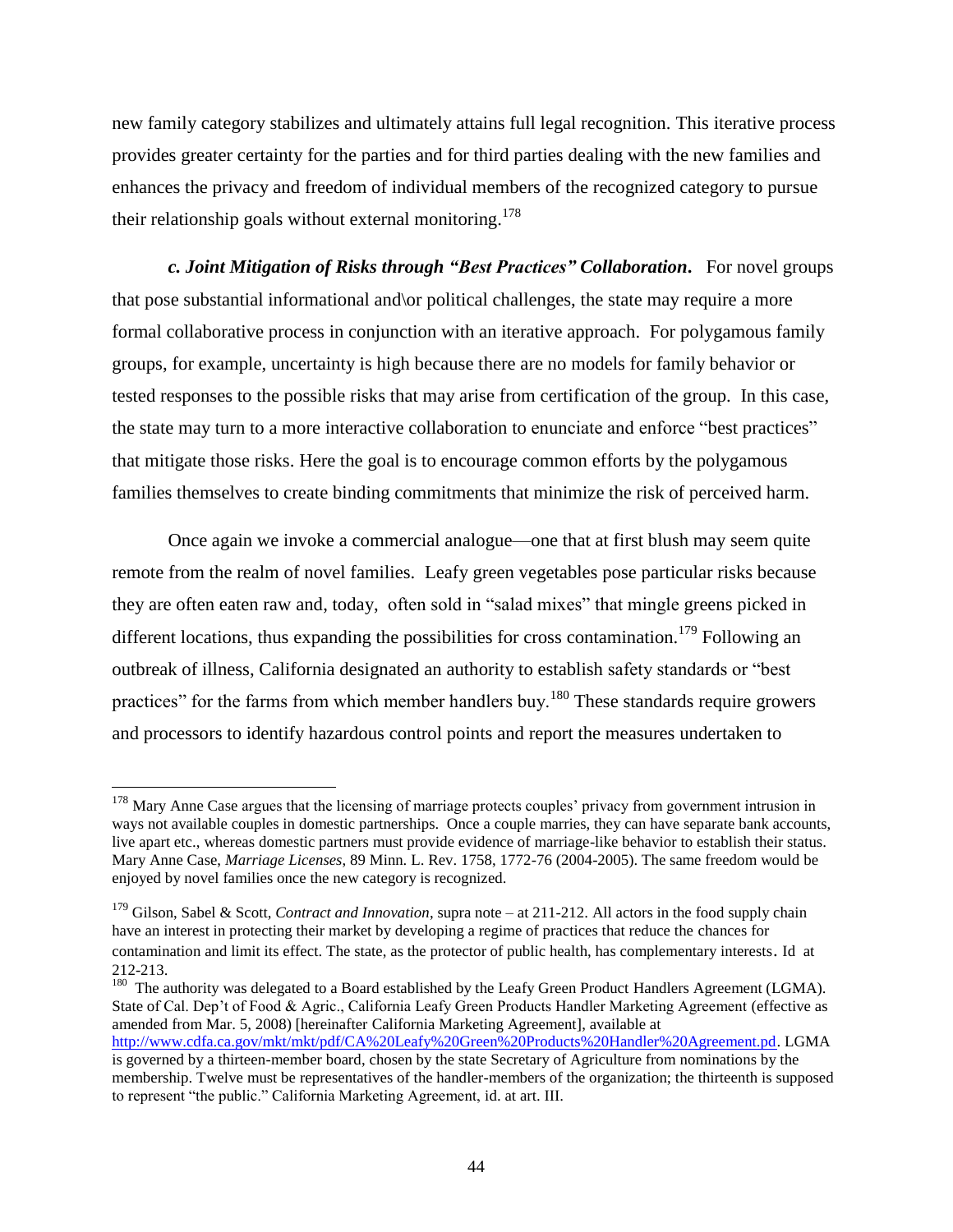mitigate the hazard.<sup>181</sup> Inspectors from the California Department of Food and Agriculture monitor compliance, <sup>182</sup> but the ultimate sanction for noncompliance is suspension or withdrawal of a recalcitrant member's right to use a service mark, and thus temporary or permanent exclusion from the industry is enforced informally.<sup>183</sup>

The success of this "best practices" approach offers a regulatory prototype for the mitigation of harms from legal recognition of some categories of novel families where a more formal process of information-sharing and monitoring is warranted. Such a collaboration has four key elements: 1) creation of a formal association of aspiring families in the high-risk group; 2) information exchange between the group (or its representatives) and the state to establish best practices; 3) monitoring by the state to ensure that the group complies with those practices; and 4) informal enforcement by the association through shaming or exclusion.<sup>184</sup> In the case of polygamous families, risks that might attend the recognition of multiple-party family types include the exploitation of minors and other "minority" interests or harms caused by instability of the family relationships. Problems such as these can be addressed through a collaborative process in which the aspiring families provide information to the state about the context in which they fulfill their family functions, the parties collectively establish benchmarks that embody their expectations for the support and care of all family members, and the families collectively seek to promote compliance with the benchmarks.<sup>185</sup> Through mechanisms such as this, the state, as it incrementally extends rights, can certify well-functioning family categories subject to a regulatory scheme tailored to their needs but serving the general goals of facilitating wellfunctioning family relationships. Thereafter, as with marriage, deference to family privacy will

<sup>&</sup>lt;sup>181</sup> The LGMA additionally requires each handler to maintain records that permit identification of the farm and field from which all components of its products originate in case contamination is later discovered. California Marketing Agreement, supra note --, art. V. See generally, Cal. Leafy Green Prods. Handler Mktg. Bd., Commodity Specific Food Safety Guidelines for the Production and Harvest of Lettuce and Leafy Greens (Jul. 22, 2011, available at http://www.caleafygreens.ca.gov/sites/default/files/LGMA%20Accepted%20Food%20Safety%20Practices%207.22. 11.pdf. (provisions that impose record-keeping requirements on signatory handlers).

<sup>182</sup> Id.

<sup>&</sup>lt;sup>183</sup> The handler members, in turn, commit to deal only with farms that comply with the standards. California Leafy Greens Handler Marketing Agreement, (Jan. 27, 2007) available at [www.caff.org/policy/documents/lgph\\_](http://www.caff.org/policy/documents/lgph_agreement.pdf)**agreement**.pdf. There are other private standard setting and certification regimes, such as GlobalGAP (for "good agricultural practices"), an organization formed by major European retailers; and a private international organization, the Global Food Safety Initiative assesses certification regimes in accordance with a set of meta-standards.

<sup>184</sup> Gilson, Sabel & Scott, *Contract and Innovation,* supra note – at 210-213.

<sup>&</sup>lt;sup>185</sup> In Part IIIC, we discuss how polygamous groups can adopt a best practices regulatory framework.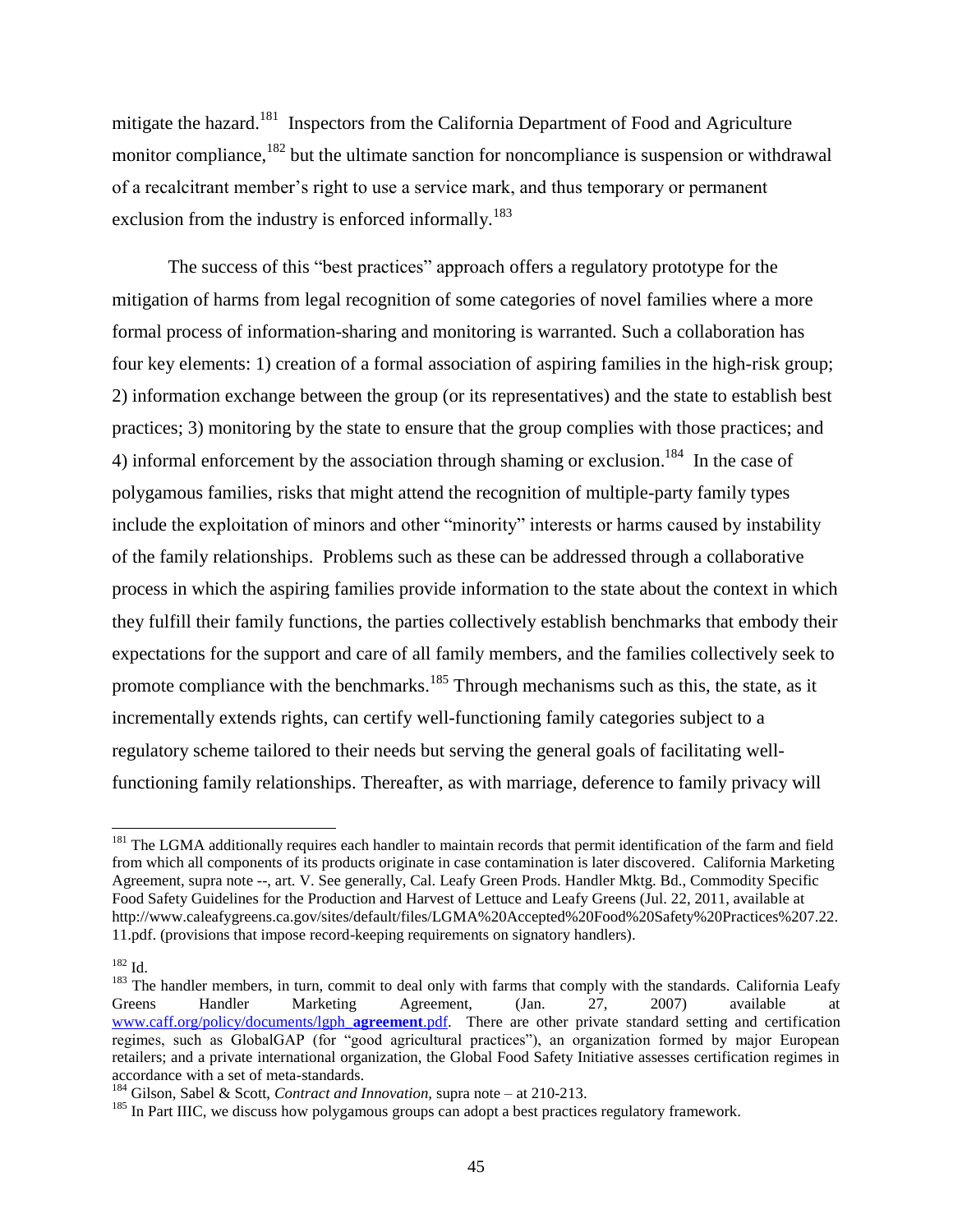translate into minimal state involvement for any individual family that is licensed so long as the family is intact.

*d. The licensing of individual families.* Once a novel family type is certified, a registration or licensing system, analogous to marriage licensing, provides a means by which individual families in the novel type can obtain the formal status. This mechanism sets out simple, clear rules that authorize licensing of all families that qualify under the certified category. The registration process has a number of benefits: It provides public acknowledgment of qualifying family categories, signaling that recognized relationships fulfill important social functions. Further, registration embodies commitment in a concrete form, reinforcing family commitment norms.<sup>186</sup> Licensing is also a means by which the legal obligations and rights that attend the status are clearly defined and assigned, providing security and certainty to family members through post-dissolution enforcement with modest administrative and judicial costs.<sup>187</sup> For example, if formal family status confers on polygamous families a right to share property with other family members as it does for married couples, individual families by registering can avoid difficult proof problems that are likely to accompany contractual enforcement.<sup>188</sup> Registration reduces the risk that exploitative individuals will succeed in enjoying the benefits of family relationships while avoiding reciprocal obligations (as sometimes happens in informal unions).<sup>189</sup> Finally, and importantly, a formal licensing process protects family privacy by avoiding intrusive inquiries to determine whether an individual family embodies the qualities that justify family status, another cost that informal families must bear.<sup>190</sup>

<sup>&</sup>lt;sup>186</sup> The public signal of family status reinforces social norms by resolving any uncertainty the community may have had about the nature of the relationship.

 $187$  Licensing avoids error and administrative costs that regulators face when they seek to evaluate individually the claims of informal aspiring families. It also protects family privacy. See note 188 infra.

<sup>&</sup>lt;sup>188</sup> See Elizabeth Scott, *Implied Contracts*, supra note \_ at\_ (describing the difficult proof problems faced by partners in informal unions seeking to enforce contractual understandings). See also Ira Ellman, *Contract Thinking was* Marvin*'s Fatal Flaw*, 76 Notre Dame L. Rev. 1365 (2001)(describing poor enforcement).

<sup>&</sup>lt;sup>189</sup> *Id.* The ALI Domestic Partnership status creates marriage-like obligations between long time cohabitants, but has not been adopted by American states. ALI, PRINCIPLES OF THE LAW OF FAMILY DISSOLUTION SECT. 6:06-6.06 (2000). See also Robin Fretwell Wilson and Michael Clisham, *American Law Institute's Principles of the Law of Family Dissolution, Eight Years After Adoption: Guiding Principle or Obligatory Footnote?*, 42 Fam. L.Q. 573, 590 (2008) (describing failure of states to adopt ALI Domestic Partnership Principles). Some European countries, as well as Canada and Australia, have sought to mitigate these problems by expanding legal protection to cohabitants and their children. SEE POLIKOFF, BEYOND (STRAIGHT AND GAY) MARRIAGE, at 111-120, supra note --.

<sup>&</sup>lt;sup>190</sup> When parties in non-marital families seek legal recognition of their family status, an individualized inquiry often requires parties to provide decision-makers with intimate information about their relationship, living arrangements and intentions. *See, e.g.*, Braschi v. Stahl Associates Co., 74 N.Y.2d at 213 (1989) (supporting the judgment with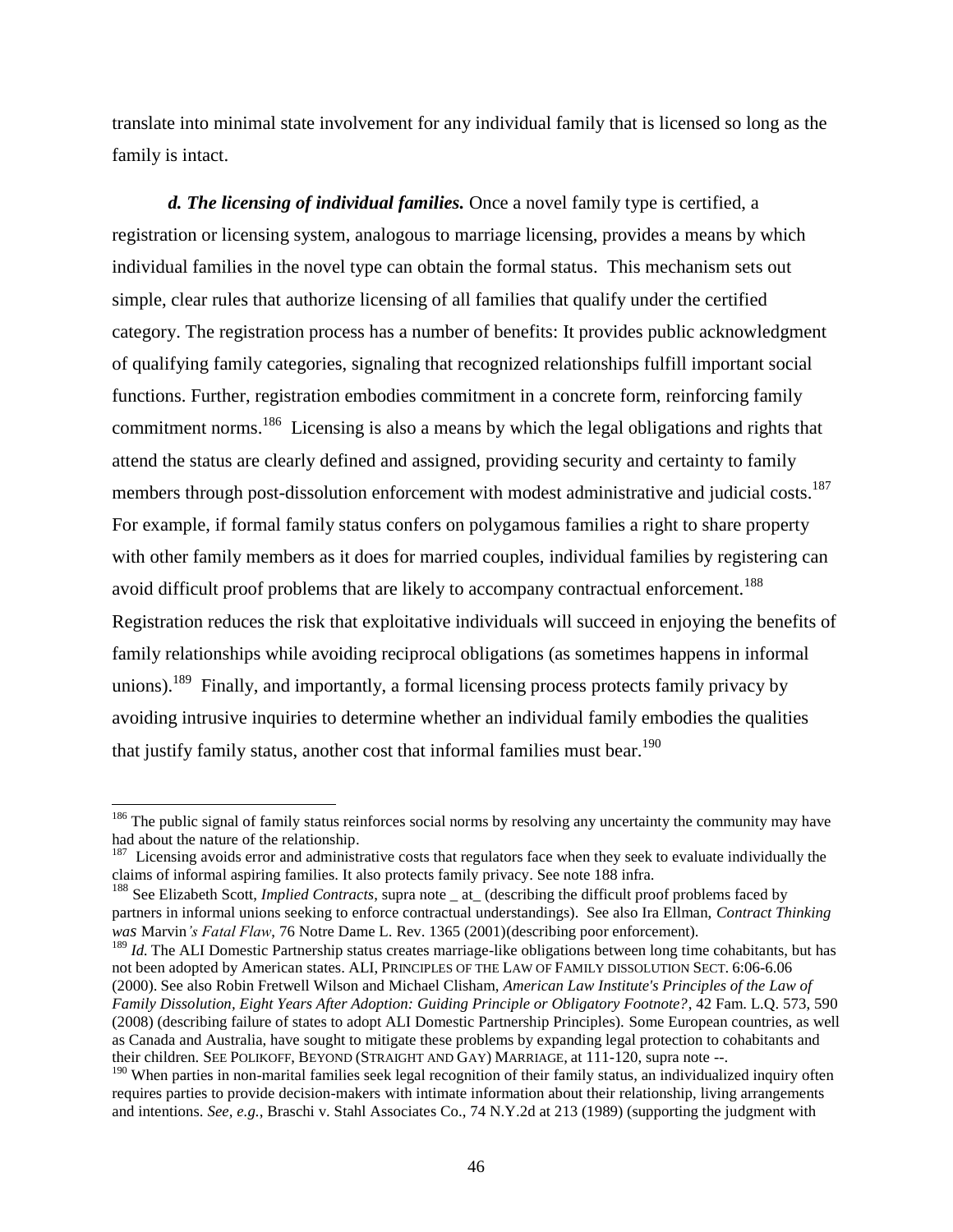\* \* \*

One challenge to the iterative approach we propose is that the evolutionary process toward full legal protection could have the effect of limiting the options for family formation if fully licensed families supplant other less comprehensive forms. In this vein, marriage critics have expressed concern that same-sex couples will be channeled into marriage as an exclusive status that crowds out other forms of legal protection.<sup>191</sup> We acknowledge this risk but, as suggested below, we do not think that the iterative approach necessarily is incompatible with policies of recognizing more limited family relationships.<sup>192</sup>

#### **III. FROM THEORY TO PRACTICE: THE WAY FORWARD FOR NEW FAMILIES**

The model developed in Part II describes in stylized terms the discrete stages of an evolutionary process by which novel family groups can use collaborative techniques to overcome the uncertainty that otherwise impedes legal recognition. In this Part, we turn our attention to real world contexts in which the stages of relational novelty, isolation and non-verifiability are largely overlapping and thus less sharply delineated. In Part IIIA, we show how the movement toward recognition of marriage rights for gay and lesbian couples has successfully deployed collaborative strategies in an evolutionary process that is broadly consistent with the model we describe in Part II.<sup>193</sup> Part IIIB examines, in contrast, the somewhat puzzling failure of families

evidence of the parties' living arrangements over time, daily schedules, joint bank accounts, life insurance policy beneficiaries, in addition to other typically private information). In contrast, the acquisition of a marriage license automatically confers the rights and obligations of family status and allows the defines the group freedom to arrange their lives as they wish without oversight and monitoring by the state. See Case, *Marriage Licenses*, supra note \_ (pointing out the freedom that married couples enjoy). Marital obligations are not formally enforced in intact relationships, but provide the basis for property division and support after divorce. Presumably the same approach would be applied to other registered families.

<sup>191</sup> See e.g. Katherine Franke, *Marriage is a Mixed Blessing*, NY Times, June 23, 2011(op ed arguing that New York's recognition of same-sex marriage may lead to abolition of domestic partnership status and rights of de facto family members).

<sup>&</sup>lt;sup>192</sup> See discussion of options for limited family status, such as Colorado Designated Beneficiaries statute, in Part IIIC2b infra.

<sup>&</sup>lt;sup>193</sup> Of course, ours is one of many possible accounts of the marriage equality movement. Constitutional law scholars have focused on the impact of the LGBT social movement on constitutional culture. See Jack Balkin and Reva Siegel, *Principles, Practices and Social Movements,* 154 U. Pa. L. Rev. 927, 948 (explaining how the LGBT social movement challenged settled constitutional practices as violating anti-discrimination principle ); William Eskridge, *Channeling: Identity-based Social Movements and Public Law*, 150 U. Pa. L. Rev. 419 (2001)(describing politics of recognition through which gays and lesbians (and other identity groups) employ equal protection principle to gain majority rights).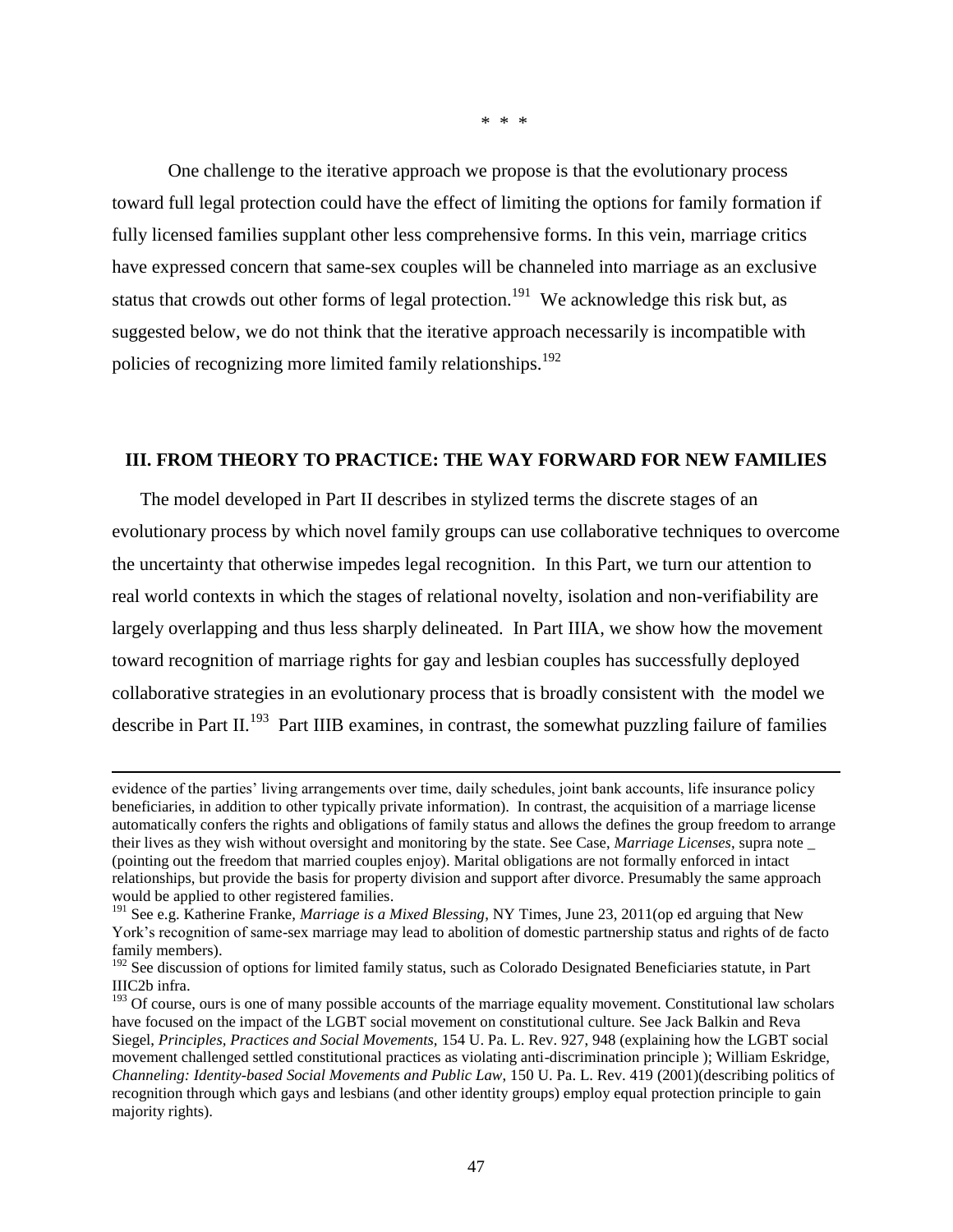based on informal cohabitation to attain legal recognition. We suggest that the complexity and variety of these relationships pose daunting information problems that have inhibited collaborative affiliation, normative integration and legal recognition. In Part IIIC, we focus on relationships not involving dyadic intimate pairs, including polyamorous, multi-generational and voluntary kin groups. These aspiring family groups cannot be measured as readily against the template provided by marriage. Thus, they pose more complex governance issues than does the standard two-party union, and that may create challenges for the state in evaluating family functioning. The collaborative framework we developed in Part II highlights both the challenges and the opportunities for achieving a legal status facing these truly novel family forms.

# **A. SAME-SEX FAMILY RELATIONSHIPS: FROM OUTLAW TO MAINSTREAM**

l

The modern history of gay and lesbian family relationships conforms roughly to our account of how a novel family category evolves from outsider status to full integration and legal recognition.<sup>194</sup> Through the 1980s and well beyond, many (perhaps most) gays were closeted, hiding their sexual orientation and intimate relationships from family, friends and colleagues to avoid harsh social and legal sanctions. But even in this hostile environment, couples cohabited in long-term unions<sup>195</sup> and developed clear understandings of their mutual obligations.<sup>196</sup> Samesex couples in committed relationships began to execute contracts to formalize their understandings regarding property sharing, support, inheritance and related issues.<sup>197</sup> Over time

<sup>&</sup>lt;sup>194</sup> To be sure, the path to recognition of marriage rights for LGBT couples does not precisely follow the stylized three-stage process we describe. But the overall pattern largely tracks the course we describe. Two landmark Supreme Court decisions dramatically mark the change in status we describe. In 1986, the Supreme Court in *Bowers v. Hardwick* upheld the constitutionality of a state statute criminalizing the sexual intimacy between gay men. 478 U.S. 186 (1986). Twenty seven years later, In *United States v. Windsor*, the Court struck down Section 3 of the Defense of Marriage Act on the ground that excluding same-sex couples married under state law from the federal definition of marriage offended the dignity of their relationships. 133 S. Ct. 2675 (2013).

<sup>&</sup>lt;sup>195</sup> MARY MENDOLA, THE MENDOLA REPORT: A NEW LOOK AT GAY COUPLES (1980) (recounting survey of hundreds of same-sex couples in the 70s and 80s). See also e.g., Anne Hull *"Just Married, After 51 Years Together; Activist Gay Couple Accepts Leading Role."* WASH. POST., Feb 29, 2004. p. A.01 (describing life of gay couple together for over 50 years); Glenn Chapman, *Being Gay in America: a 50-year Love Story* AFP, available at http://www.google.com/hostednews/afp/article/ALeqM5iBphZRCRncTYPkQT\_xk9Kseegng?docId=CNG.feaf99808e07209bf669127e7046e006.bd1 (May 8, 2014)(same).

<sup>&</sup>lt;sup>196</sup> George Chauncey's history of the movement describes gay partners exchanging vows in marriage ceremonies performed in the Metropolitan Community Church in the 1970s and 1980s. GEORGE CHAUNCEY, WHY MARRIAGE? THE HISTORY SHAPING TODAY'S DEBATE OVER GAY EQUALITY 91-92 (2004).

<sup>197</sup> See, e.g., *Whorton v. Dillingham*, 202 Cal.App.3d 447 (App. Dist. 1988) (upholding oral contract between samesex partners in which one promised to provide financial support in exchange for emotional support and household services); Posik v. Layton, 695 So. 2d 759, 760 (Fla. Dist. Ct. App. 1997) (upholding written agreement between same-sex partners); Anonymous v. Anonymous, 784 N.Y.S.2d 918 (Sup. Ct. 2004) (upholding agreement between same-sex partners that decided division of property upon termination of relationship).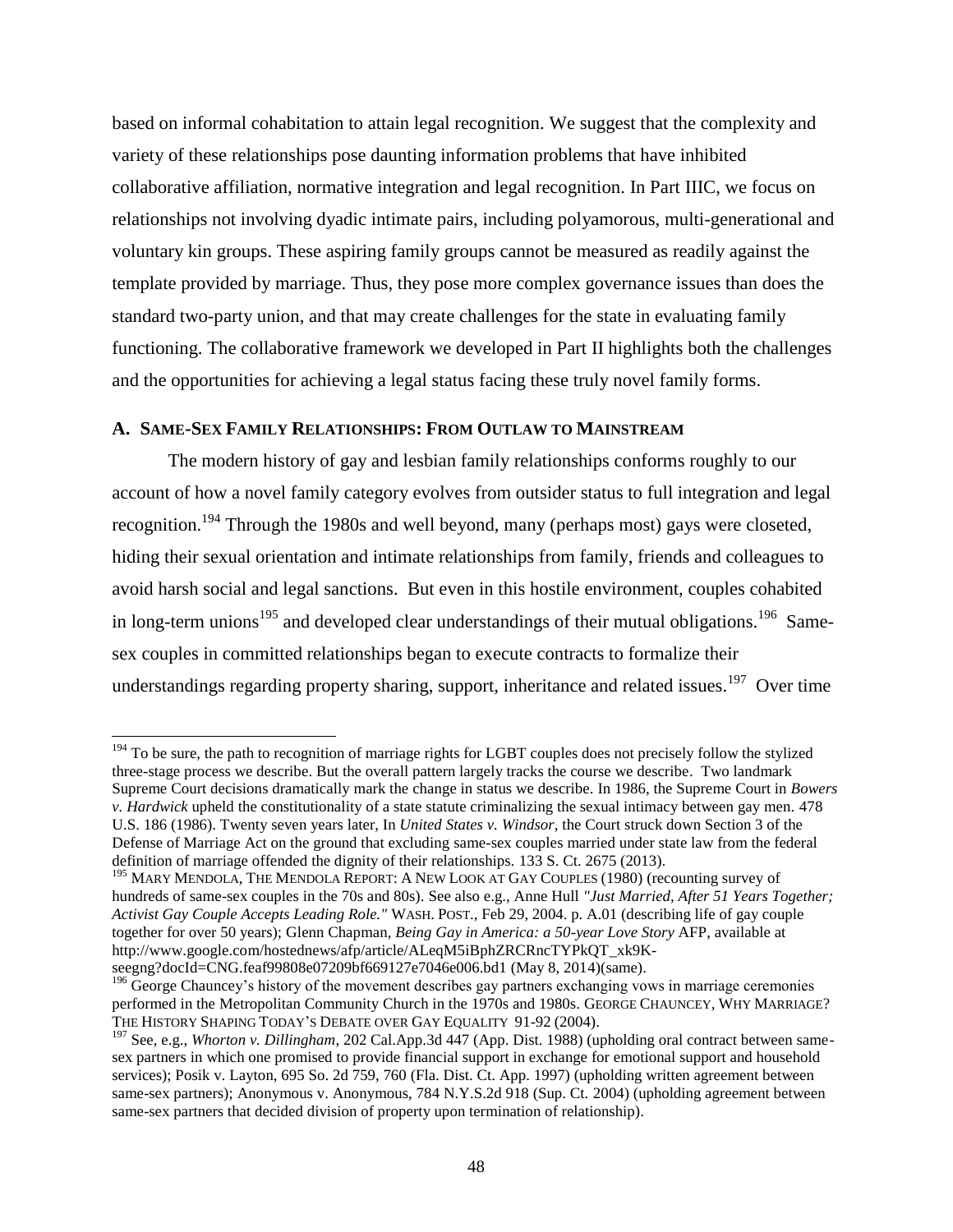these couples and their advocates, motivated by a common goal of attaining respect and legal protection for their relationships, increasingly formed networks through their social, political and religious affiliations.<sup>198</sup> This movement contributed to greater openness about sexual orientation, stimulated media interest and increased public familiarity with, and acceptance of, same-sex family relationships. In recent years, advocates have sought and won legal recognition of these unions through an incremental process, culminating in the largely successful (and ongoing) effort to obtain marriage rights.

# **1. Contract and Commitment.**

 $\overline{a}$ 

Throughout the  $20<sup>th</sup>$  century, gays and lesbians faced intense public animus. Until quite recently, polls showed that most Americans thought same-sex intimacy was immoral;<sup>199</sup> social and religious conservatives in the 1980s even suggested that AIDS was God's punishment for sinful behavior.<sup>200</sup> Some states had criminal anti-sodomy statutes aimed at gays, until these laws were ruled unconstitutional in  $2003$ <sup>201</sup> Discrimination in employment, housing and education was rampant and gays and lesbians received little protection under anti-discrimination laws.<sup>202</sup> Not surprisingly, in this environment many LGBT individuals chose not to publicize their sexual orientation or their intimate relationships, a stance that in many settings prevailed into the  $21<sup>st</sup>$ century.

<sup>&</sup>lt;sup>198</sup> The movement from isolation to broad societal acceptance is generally seen as starting in the 1950s with the Mattachine Society, a group of gay men in Los Angeles who wanted to create social acceptance for LGB people. JAMES T. STEARS, BEHIND THE MASK OF THE MATTACHINE 147 (2006). Disagreements within the group about what methods should be used eventually led the group to disband. C. TODD WHITE, PRE-GAY L.A. 18–19 (2009) (discussing initial disagreement about purpose and mission of Mattachine). The modern LGBT rights movement is then seen as having started with the Stonewall riots in 1969. SAM DEADERICK & TAMARA TURNER, GAY RESISTANCE: THE HIDDEN HISTORY 39–40 (1997).

<sup>&</sup>lt;sup>199</sup> From the 1970s to the early 1990s, polls showed that between two thirds and three quarters of Americans thought gay sexual relations were "always wrong." That percentage dropped to 44% by 2010. Tom Smith, *Public Attitudes toward Homosexuality*, Nat'l Opinion Research Center (2011) at [www.norc.org](http://www.norc.org/) M. Jones, *Americans' Opposition to Gay Marriage Eases Slightly*, Gallup Politics (May 24, 2010), http://www.gallup.com/poll/128291/americansopposition-gay-marriage-eases-slightly.aspx.

<sup>200</sup> Hans Johnson & William Eskridge, *The Legacy of Falwell's Bully Pulpit—A Commentary by William Eskridge* '78 (last visited 4/19/2014, 11:05 AM), http://www.law.yale.edu/news/5131.htm.

<sup>&</sup>lt;sup>201</sup> Lawrence v. Texas, 539 U.S. 558 (2003) (striking down Texas sodomy ban as unconstitutional). Some states still have these laws in their criminal codes, but do not enforce them against consenting adults. See, e.g., Va. Code Ann. § § 18.2-361 (2005).

 $202$  The first nondiscrimination law for LGBT people was passed in Massachusetts in 1981; the next was passed 8 years later. David E. Newton, *Same-Sex Marriage : A Reference Handbook 21* (2010), available at http://site.ebrary.com/lib/columbia//docDetail.action?docID=10437171. These laws generated strong opposition and efforts to repeal. Ultimately the Supreme Court intervenes in *Romer v. Evans* to prevent repeal of these laws. 517 U.S. 620 (1996).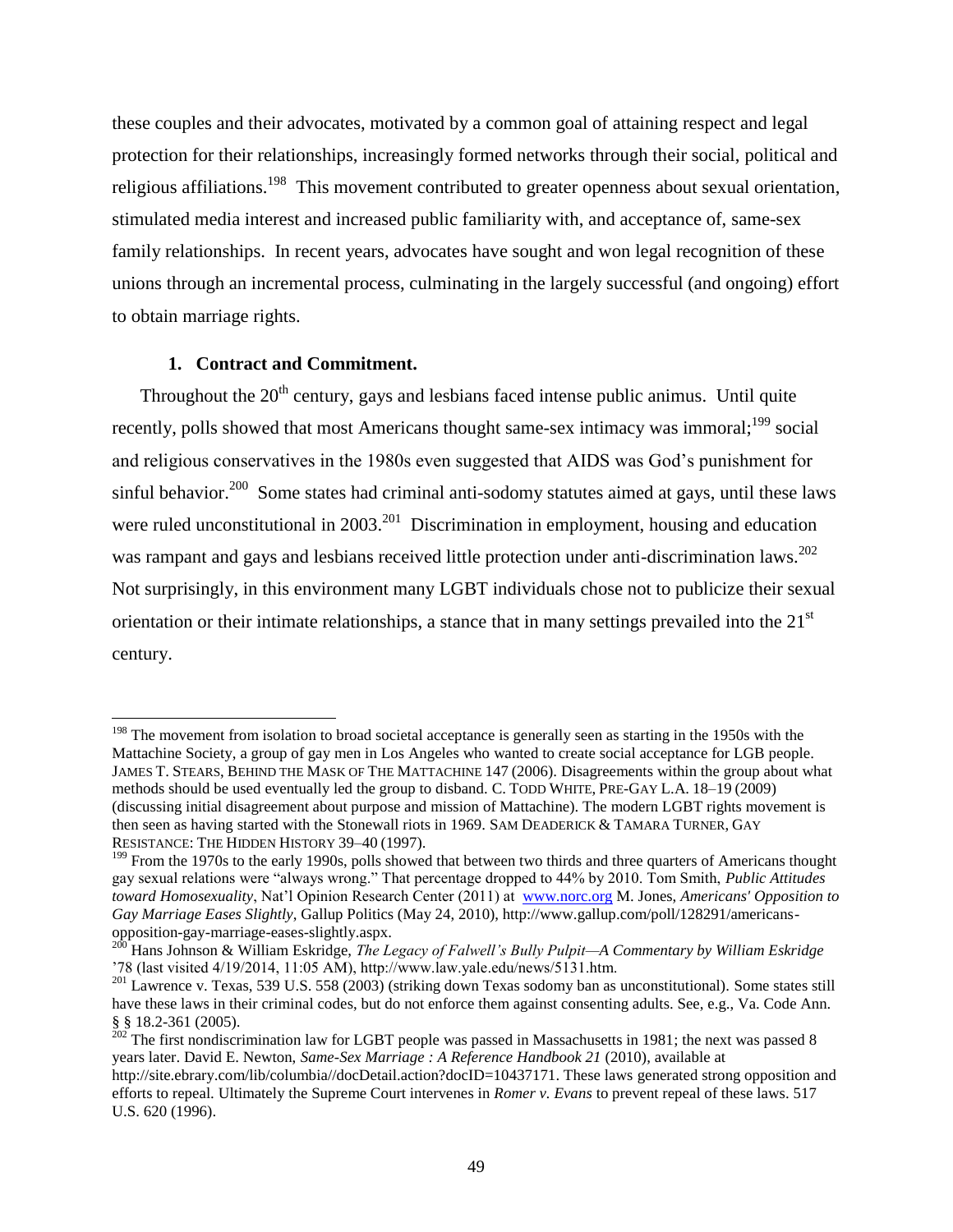Despite this hostile climate, many gays and lesbians found partners and cohabited in stable unions in the last decades of the  $20<sup>th</sup>$  century.<sup>203</sup> Functioning in isolation from the larger society, and often from family, friends and colleagues, same-sex couples constructed their relationships in a highly uncertain environment in which they lacked legal protection and often social support. The evidence suggests that many same-sex couples had clear understandings of their mutual obligations to care for and support one another, and to share income and property. Despite stresses unfamiliar to straight couples, these couples were able to sustain stable relationships on the basis of these understandings,  $204$  Some couples in supportive communities signaled their marriage-like commitment to one another through wedding ceremonies<sup>205</sup> even though neither regulators nor (often) family recognized their commitments.<sup>206</sup>

The understandings of same-sex gay couples in committed relationships during this period can be seen as analogous to collaborative agreements in the business setting. These early cohabitation agreements were experimental endeavors worked out under conditions of high uncertainty. In this environment, collaborative commitments served to guide normative behavior and to build the trust and confidence that reinforces committed relationships. But even couples who exchanged marriage vows well understood that their commitments were not legally enforceable. By the 1990s, however, courts began to apply equitable remedies in cases where one partner had exploited the other in a grossly unfair manner. Thus, for example, some courts imposed constructive trusts on property held in legal title by one cohabitant where the other had invested large amounts on improvements in reliance on the relational understanding.<sup>207</sup> These judicial responses resemble the limited enforcement of collaborative contracts by courts seeking to deter blatant cheating on the commitment to collaborate.

 $^{203}$  Many relationships have become familiar through litigation, the media and historical accounts and cases. See, e.g., *United States v. Windsor*, 133 S. Ct. 2675 (2013) (holding multi-decade lesbian relationship must be recognized under federal law); Glenn Chapman, supra note -- (describing fifty year relationship); WILLIAM N. ESKRIDGE, JR. & DARREN R. SPEDALE, GAY MARRIAGE: FOR BETTER OR FOR WORSE? 251 (2006) (describing 40 year relationship of Jack Baker and Mike McConnell) ; Braschi v Stahl Assoc., supra note -- (11 years).

 $204$  Id. See also generally MENDOLA, supra note  $-$  (providing in-depth qualitative interviews with same-sex couples).  $205$ See note infra.

<sup>&</sup>lt;sup>206</sup>See CHAUNCEY, supra note -- at 99 (discussing pattern during AIDS crisis of hospitals and regulators favoring biological family of LGBT patient over partners without legal relationship). See also, e.g., In re Guardianship of Kowalski, 478 N.W.2d 790 (Minn. Ct. App. 1991) Kowalski was prevented from seeing her partner injured in a severe car accident by her partner's family for several years, until a Minnesota appeals court found her to be the lawful guardian of her partner.

<sup>207</sup> See, e.g., Cannisi v. Walsh, 831 N.Y.S.2d 352 (N.Y. Sup. Ct. 2006) (holding lesbian partner "articulated a colorable claim for a constructive trust on the proceeds of the sale of the subject property").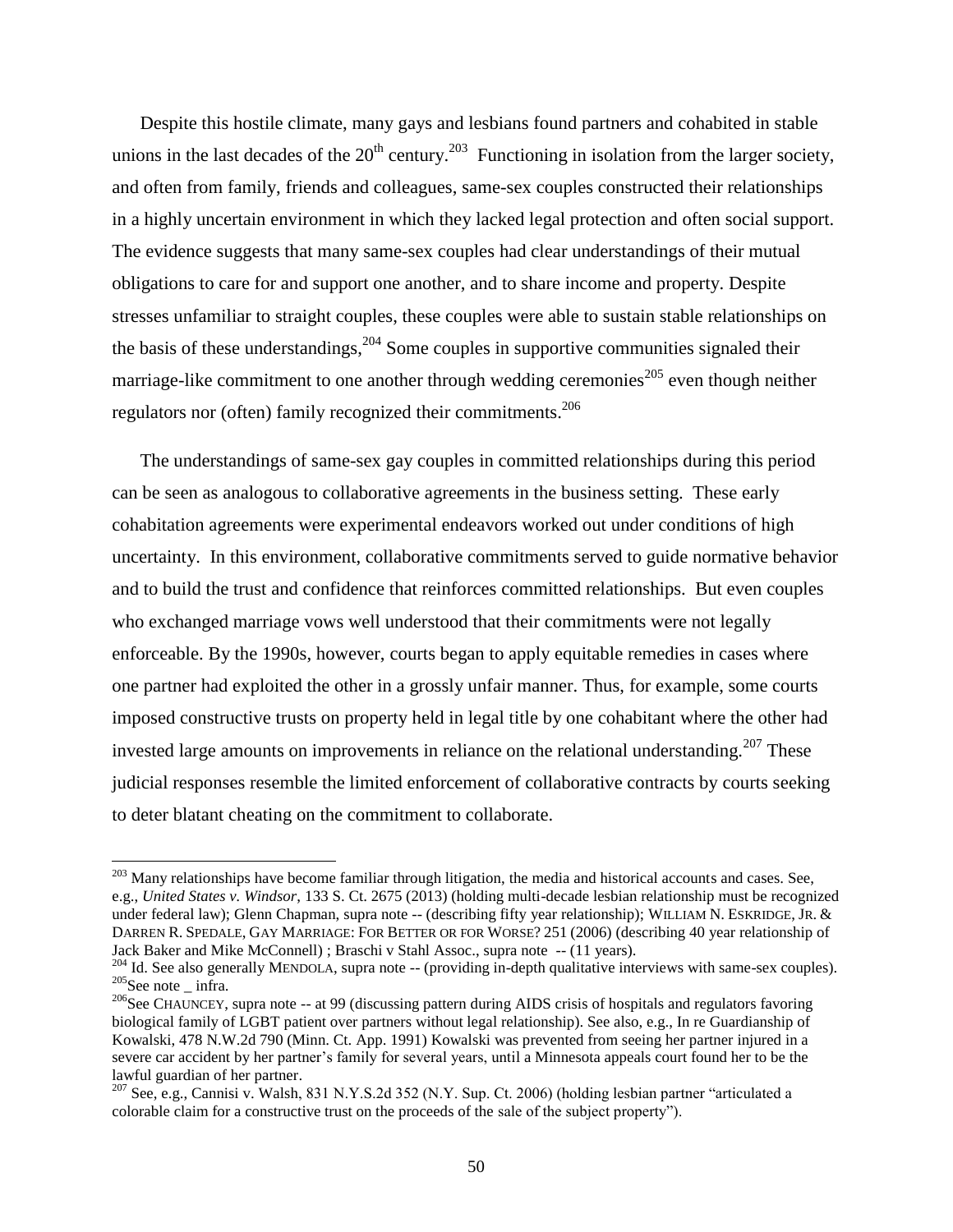Over time, as our collaborative model predicts, some cohabiting couples began to execute formal agreements creating mutually enforceable property rights. Although courts first enforced agreements between cohabitants in the 1970s, few early cases involved same-sex couples. But by the 1990s, courts began to enforce contracts between gay and lesbian partners that specified mutual financial obligations and understandings.<sup>208</sup> Indeed, cohabiting same-sex couples probably were (and are) more likely to execute formal contracts than their straight counterparts because contract provided the only means by which same-sex couples could secure some of the rights and obligations that automatically follow from marital status.<sup>209</sup>

### **2. Political Action, Public Acceptance and Normative Integration.**

l

By the 1980s and 1990s, the number of lesbian and gay families increased and the need for legal protection and political advocacy became more pressing. Scholars agree that two developments during this period -- the AIDS epidemic and the lesbian baby boom -- motivated social and political actions that had far-reaching consequences.<sup>210</sup> A critically important element of this process was the formation of networks by couples and advocates aiming to promote the rights of couples in same-sex relationships, in part through strategies that increased acceptance of gay and lesbian family life in the larger society. <sup>211</sup>

<sup>209</sup> Couples who are not able to marry or enter civil unions frequently execute contracts regarding support, property sharing, inheritance, custody rights, guardianship and other matters. Although estimating the number of such agreements is speculative, in 1995, it was estimated that 10% of same-sex couples had written relationships agreements. Margaret F. Brinig, *Domestic Partnership and Default Rules* at 278, in RECONCEIVING THE FAMILY, supra note \_(reporting study). Some websites and legal documents encourage same-sex couples to execute written agreements, especially in states where they lack other means of legal formalization. See, e.g., Model Cohabitation Agreement for Domestic Partners, http://www.lexisnexis.com/legalnewsroom/estate-elder/b/estate-elderblog/archive/2010/10/05/model-cohabitation-agreement-for-domestic-partners.aspx (Oct. 5, 2010 10:31 AM); See

<sup>&</sup>lt;sup>208</sup> See e.g., Doe v. Burkland, 808 A.2d 1090, 1094 (R.I. 2002) ("I]t is not illegal for two men to live together, much less to contract and to enter into partnerships with each other while doing so.") See also cases cited in note ---, supra.

HRC Sample Domestic Partnership Agreement, available at http://www.hrc.org/files/assets/resources

<sup>/</sup>Domestic\_Partner\_Agreement.pdf [on file with the authors]. Even where gay couples marry or enter civil unions, they may execute contracts out of concern that other states will not recognize their status. See generally Karel Raba, *Recognition and Enforcement of Out-of-State Adoption Decrees Under the Full Faith and Credit Clause: The Case of Supplemental Birth Certificates*, 15 Scholar: St. Mary's L. Rev. & Soc. Just. 293 (2013).

<sup>&</sup>lt;sup>210</sup> George Chauncey identifies the AIDS epidemic and the lesbian baby boom as the key catalysts stimulating the marriage movement, CHAUNCEY, supra note -- at 95-111. See also NeJaime, supra note – at 102 ("The HIV/AIDS epidemic brought countless gay men out of the closet, united lesbians and gay men behind a common cause, and profoundly shaped the organization of the LGBT movement.").

 $^{211}$  See CHAUNCEY, supra note -- at 41-42 and 47 (describing mobilization of gays, with large numbers coming out to friends, workmates and families in the late 1980s and 1990s). David E. Newton, Same-Sex Marriage : A Reference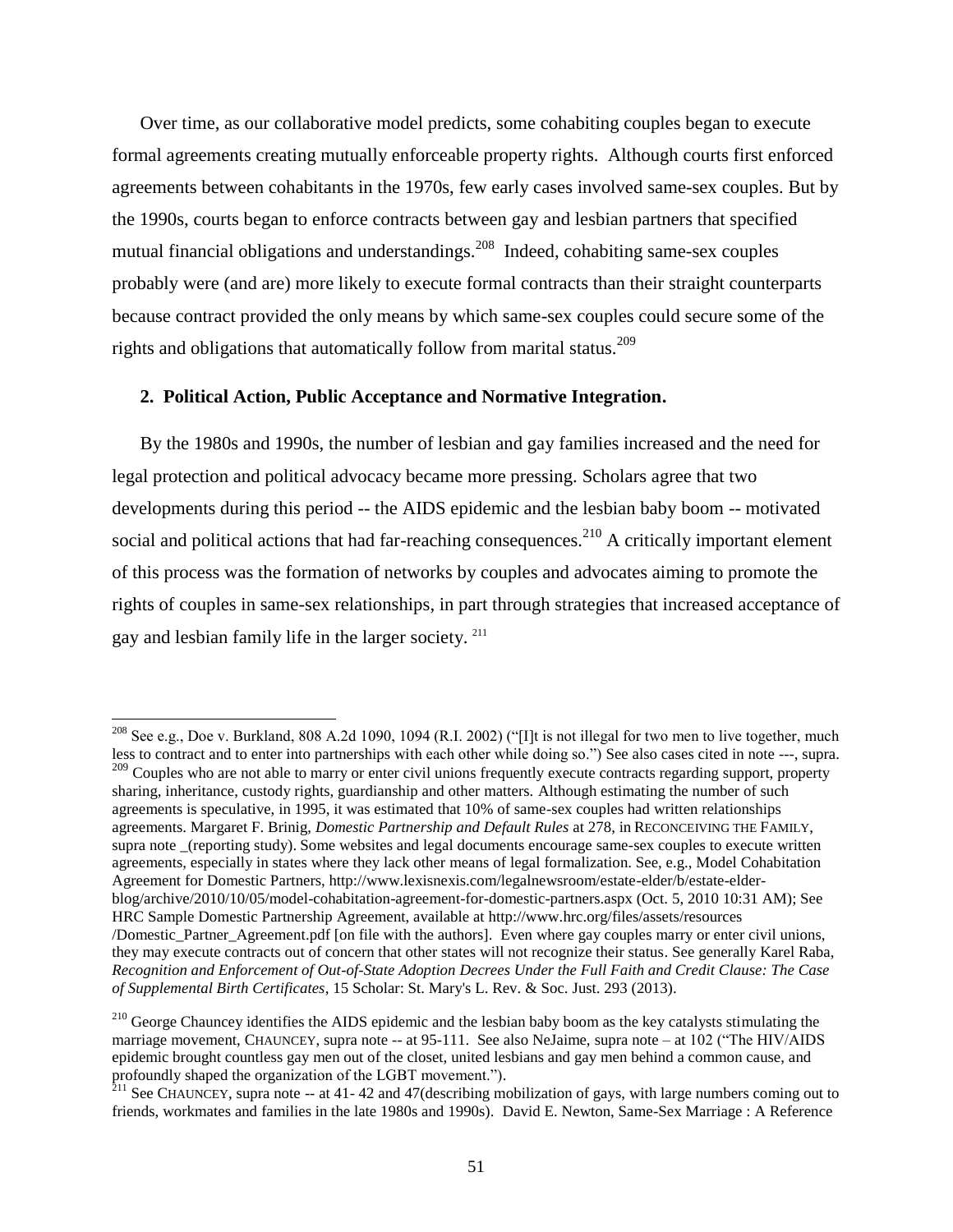The AIDS epidemic was a traumatic, exogenous shock that played a powerful role in triggering the process of social and legal reform because it provided stark evidence of the vulnerability of committed same-sex relationships when partners were required to engage with society's institutions. First, AIDS patients who lost their health insurance because they were too ill to work were not eligible for family coverage on their partners' plans.<sup>212</sup> Moreover, when gay and lesbian individuals contracted AIDS (or, indeed any serious illness or disability<sup>213</sup>), their partners often were prevented from participating in treatment decisions, acting as proxy medical decision-makers, or even from planning funerals and memorial services, often despite decedents' express wishes.<sup>214</sup> Surviving gay partners had no inheritance rights; in the absence of a will (and sometimes even with one), parents, siblings and even more remote relatives acquired the deceased partner's property.<sup>215</sup> In response to the plight of patients and their partners, the gay and lesbian community rallied, uniting in ways that reinforced its cohesiveness, and an energized corps of legal advocates mobilized to assert their rights.<sup>216</sup> The AIDS crisis effectively motivated collective action and provided a foundation for a powerful interest group aimed at gaining protection of same-sex couples' family rights. Despite the onerous cost of living openly, the stakes had become sufficiently high that more couples were willing to take the risk.

In the last decades of the  $20<sup>th</sup>$  century, this drive for legal protection gained momentum from another source as well. Lesbian (and some gay) couples began to form families and to have and raise children, usually biologically related to one partner and often produced through sperm

 $\overline{a}$ 

Handbook 23 (2010), available at http://site.ebrary.com/lib/columbia//docDetail.action?docID=10437171 (noting the growth of LGBT organizations in the 1980s, leading to the emergence of the marriage movement ).

 $212$  See Chauncey, supra note 234 at \_.

 $213$  The case of Sharon Kowalski, supra note -- also had a galvanizing impact, as it made clear how little protection gay partnerships had. *See* CHAUNCEY, supra note -- at 111-116.

<sup>214</sup> William B. Rubenstein, *We Are Family: A Reflection on the Search for Legal Recognition of Lesbian and Gay Relationships,* 8 J.L. & Pol. 91 (1991-1992) ("AIDS has made the lack of a legal relationship crushingly apparent to lesbian and gay couples: a gay man whose partner is dying of AIDS may have difficulty inquiring about his condition or visiting him in the hospital because the couple has no legal relationship to one another.").

<sup>&</sup>lt;sup>215</sup> See, e.g., Matter of Cooper, 592 N.Y.S.2d 797, 800 (1993) (rejecting same-sex partner's claim to be "surviving spouse" for the purpose of inheritance).

 $^{216}$  See CHAUNCEY, supra note -- at 41-42. See also Tina Fetner, How the Religious Right Shaped Lesbian and Gay Activism 55 –56 (2008), available at http://site.ebrary.com/lib/columbia//docDetail.action?docID=10274273. ("Lesbians, though not afflicted by AIDS in large numbers, were on the front lines of [AIDS response]. . . . In dealing with this tragedy, the gay and lesbian community . . . established close networks of organizations working toward common causes.").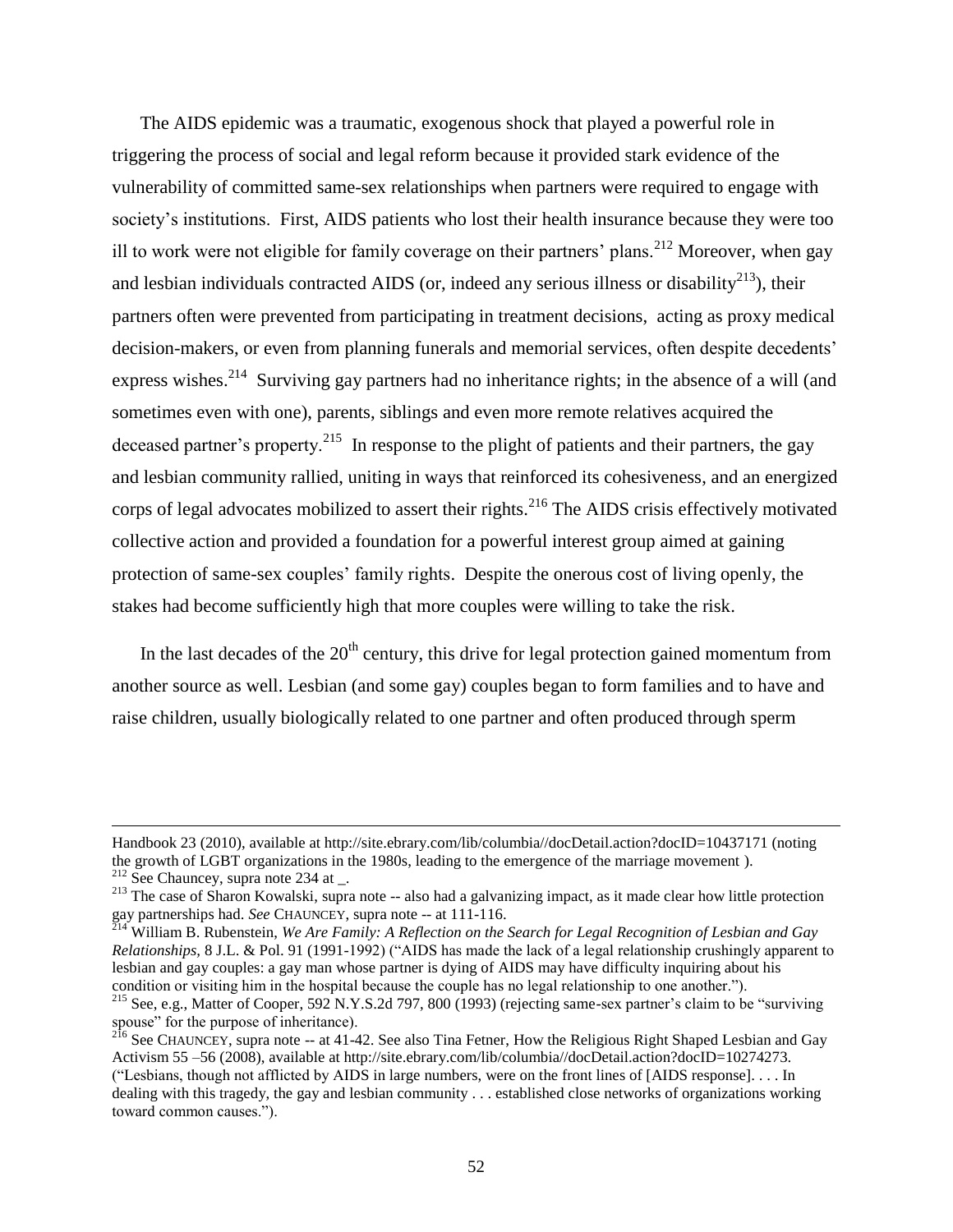donation (or surrogacy arrangements). $^{217}$  This trend in itself indicated the growing desire of same-sex couples to live together in committed family relationships, that of necessity could not function in complete privacy. But these families faced daunting legal challenges unknown to different-sex couples. The partner who lacked a biological connection with the child enjoyed no parental rights.<sup>218</sup> If the legal parent died or became incapacitated, her parents or other relatives were likely to gain custody; despite having lived for years in a parent-child relationship, the partner became a legal stranger to the child.<sup>219</sup> Further, if the parents separated, the nonbiological parent's relationship with her children continued only with the consent of her former partner.<sup>220</sup> Even biological parents lacked secure parental rights as courts in some states were prepared to find lesbians to be unfit parents on the basis of their sexual orientation.  $221$ 

The growing interest among gays and lesbians in forming family relationships, together with increased awareness of how vulnerable these relationships were, became a catalyst for collective action, conforming roughly to the collaborative processes we describe in Part II. During the last decades of the  $20<sup>th</sup>$  century, same-sex couples increasingly affiliated through social, political and religious networks, strengthening bonds within the gay community.<sup>222</sup> Commitment ceremonies grew in popularity and religious couples underwent non-legal marriage ceremonies before friends and family in supportive churches.<sup>223</sup> Committed same-sex couples, together with their children, formed the basis of a normative community of families that provided social support to one another.<sup>224</sup> Particularly with the abolition of anti-sodomy laws criminalizing same-sex

<sup>217</sup> Melanie B. Jacobs, *Micah Has One Mommy and One Legal Stranger: Adjudicating Maternity for Nonbiological Lesbian Coparents,* 50 Buff. L. Rev. 341, 391 n.2 (2002) (citing report that as many as ten million children in the U.S. live in families with same-sex parents).

 $^{218}$  Id. at \_.

<sup>&</sup>lt;sup>219</sup> Adoption of Tammy, 619 N.E.2d 315, 321 (1993) (observing that mother's partner's custodial claim was vulnerable, should mother die, even though mother designated her as child's guardian in her will); T.F. v. B.L., 813 N.E.2d 1244, 1254 (2004) (rejecting custodial claim of former female partner of biological mother with no biological relationship to the child).

<sup>&</sup>lt;sup>220</sup> Jacobs, supra note \_ at \_.<br><sup>221</sup> Divorced or unmarried custodial mothers were vulnerable to challenges by fathers or other relatives claiming that lesbian mothers were unfit. In a much publicized Virginia case, Sharon Bottoms, a lesbian mother, lost custody to her mother. Bottoms v. Bottoms, 457 S.E.2d 102, 108 (1995) (awarding custody to grandmother on ground that "conduct inherent in [mother's] lesbianism is punishable as a Class 6 felony in the Commonwealth..")

<sup>&</sup>lt;sup>222</sup> See discussion of role of AIDS crisis in promoting network formation among gays, supra notes -- to --. <sup>223</sup> See Chauncey, supra note \_ at 91-92; James N. Birkitt, MCC & Marriage Equality, Metropolitan Community Churches (last visited May 8, 2014), http://mccchurch.org/overview/history-of-mcc/mcc-and-marriage-equality/ (describing early Metropolitan Community Church marriage ceremonies).

 $^{224}$  See AMANDA K. BAUMLE ET AL., SAME-SEX PARTNERS 84–91 (2009) (discussing reasons that LGBT people interact and may choose to live in predominantly LGBT neighborhoods). The formation of social community began even before the catalyst of the AIDS crisis triggered a more activist approach. See e.g. Katherine Turk, *"Our*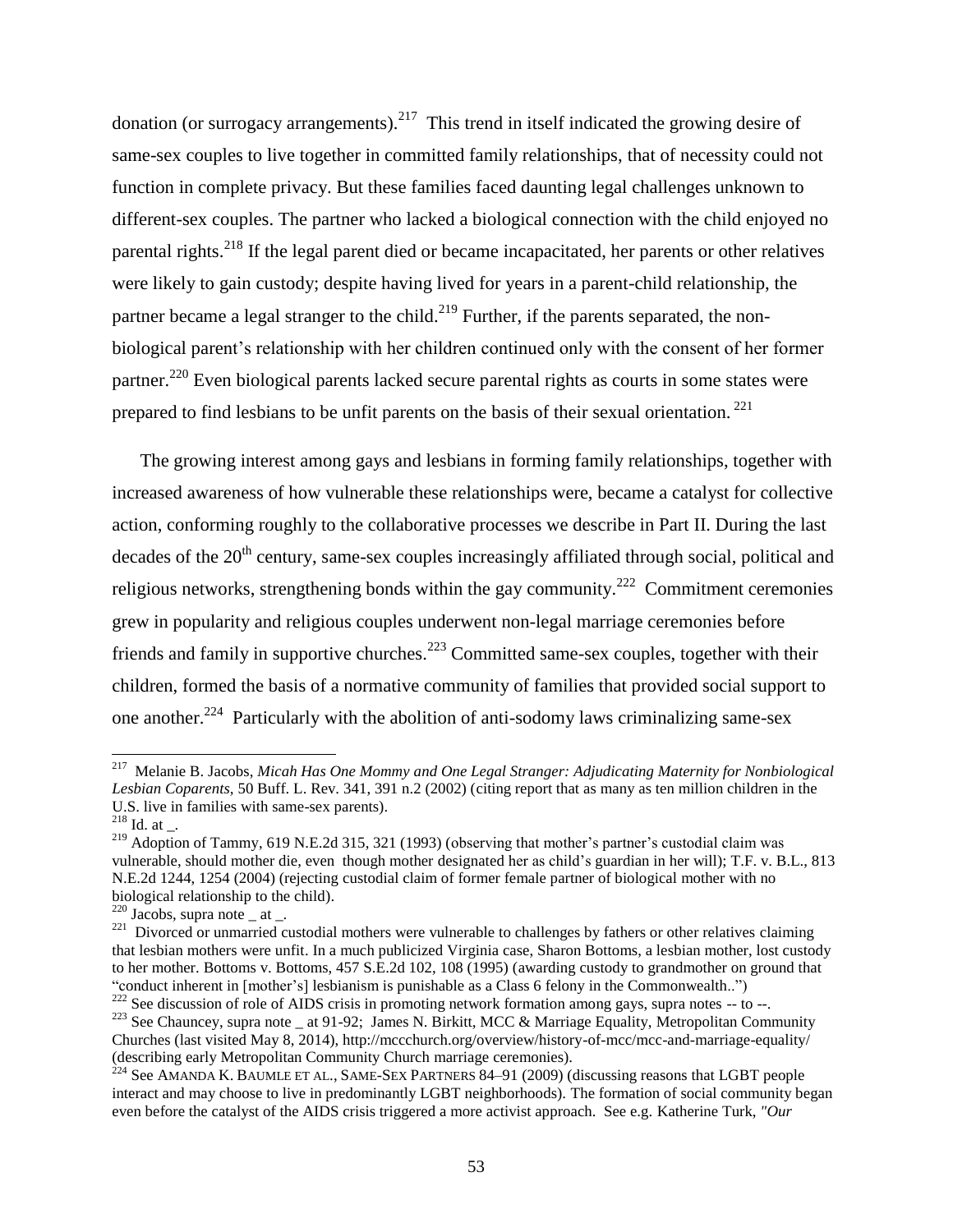intimacy, $225$  these families also began to live more openly in their communities and had more interaction with straight neighbors, teachers, and others, who thus could observe their conventional character. 226

The common goal of securing legal protection for gay and lesbian family relationships was critically important at several levels. First, it served to reinforce cohesiveness within the gay community, with a growing network of same-sex couples and their legal and political advocates collaborating on a common set of political and social objectives.<sup>227</sup> As with the formation of collaborative business networks, this network was supported by the shared goals and common purposes of its members. A norm of cooperation and open exchange of information among network members was essential to the effective pursuit of legal reform. But the evidence suggests that the reform movement served as well to solidify family commitment norms. Beginning in the 1980s with the effort to persuade localities to pass domestic partnership ordinances offering limited protection to gay couples, the clear strategy of the advocates who emerged to lead the political and legal movement (the norm entrepreneurs) was to define the relationships of same-sex couples as being like marriage and *not* like those of different-sex couples who chose not to marry:<sup>228</sup> Advocates described same-sex couples seeking relationship recognition as being in committed, financially dependent unions like their married counterparts. Thus, the state's decision to exclude these couples from benefits that married couples enjoyed

 $227$  See Fetner, supra note -- at 46.

*Militancy Is in Our Openness": Gay Employment Rights Activism in California and the Question of Sexual Orientation in Sex Equality Law,* 31 Law & Hist. Rev. 423, 432–33 (2013) (describing the early formation of social networks among gays and lesbians, together with organizations such as the Mattachine Society and the Daughters of Bilitis in the  $1950s$ ). See discussion in note supra.

<sup>225</sup> Lawrence v. Texas, 539 U.S. 558 (2003)(finding criminal statute prohibiting sodomy unconstitutional).  $^{226}$  Much evidence supports that positive attitudes follow when straights have personal association with gays. See discussion in note 233 *infra*. Surveys show that after 2000, the percentage of the population that had personal relationships with gays increased dramatically.

<sup>&</sup>lt;sup>228</sup> Douglas NeJaime, *supra* note makes this point in describing the strategy of advocates seeking to acquire domestic partnership status for same-sex couples in Los Angeles and San Francisco in the 1990s:

<sup>&</sup>quot;[T]o achieve nonmarital recognition, advocates appealed to marriage's conventions, pointed to the unique exclusion of same-sex couples from marriage, and stressed same-sex couples' commonality with married couples. In building domestic partnership, they emphasized marital norms–such as adult romantic affiliation, mutual emotional commitment, and economic interdependence–capable of including same-sex couples. By challenging marriage's primacy while arguing for recognition in terms defined by marital norms, advocates contested, accepted, and ultimately shaped the institution of marriage while simultaneously portraying same-sex relationships as marriage-like." *Id.* at 113*.*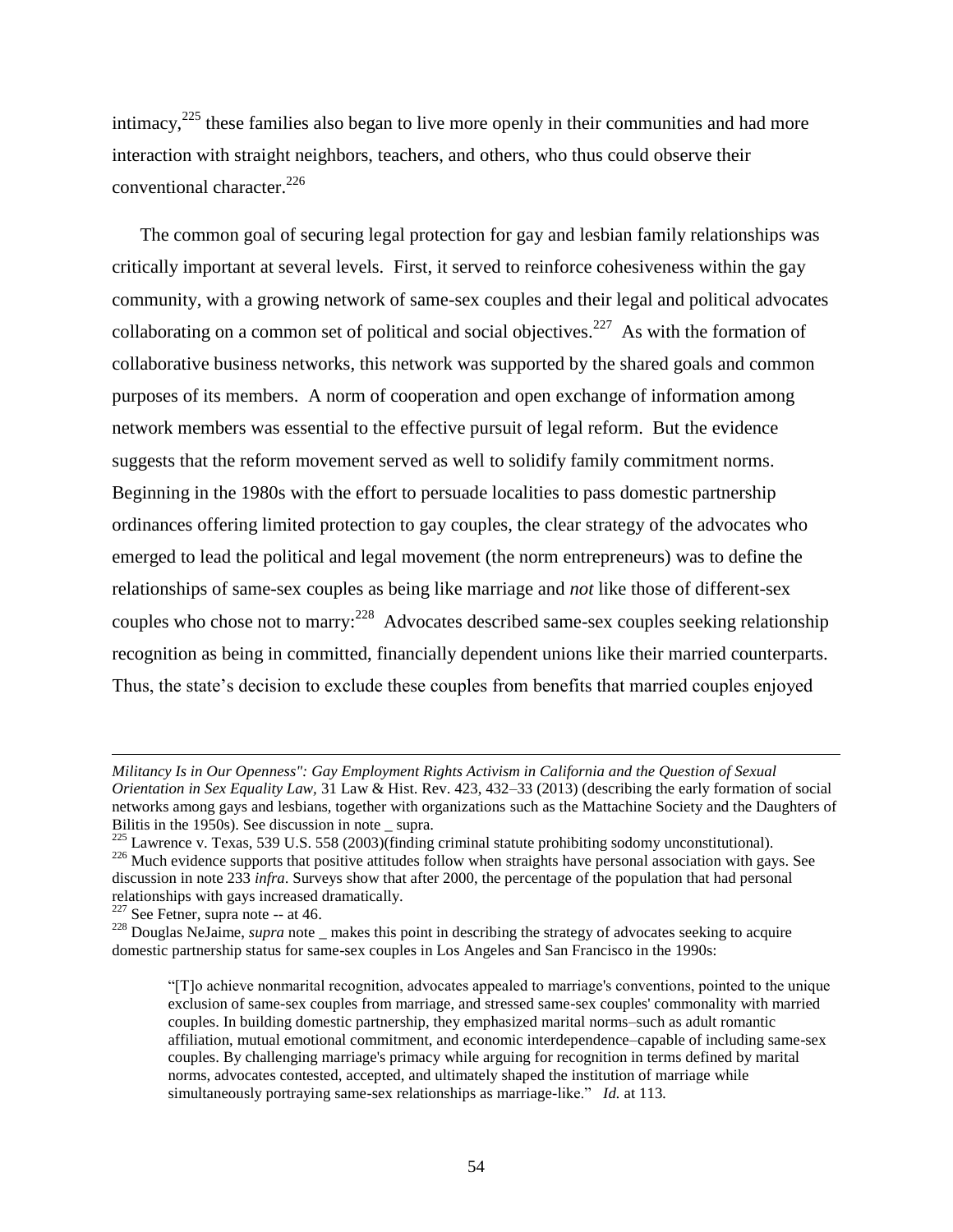was unfair discrimination.<sup>229</sup> This strategy, in effect, both defined the norms for same sex family relationships and encouraged conformity to those norms as the means to attain the community's legal goals. $^{230}$ 

The movement to gain legal protection of same-sex family relationships also contributed importantly to the transformation of public attitudes about these relationships and ultimately about same-sex marriage. To be sure, changes were not immediate. Although the AIDS epidemic awakened in the gay community a realization of the importance of legal reform, public anxiety about AIDS in the 1980s seemed to intensify hostility toward gay and lesbian relationships.<sup>231</sup> But, on our view, collaboration within the community on political and legal goals and consensus about the means to achieve them contributed both indirectly and directly to public acceptance of same-sex relationships.<sup>232</sup> The success of the marriage equality movement required effective engagement with mainstream society. In part, this happened informally as more lesbian and gay couples came out, signaling the quality of their relationships to the straight community; in turn, that community became familiar with same-sex couples living together (often with their children) in conventional family relationships. Research studies clearly indicate that personal association with gay and lesbian individuals as friends, family members, colleagues, and neighbors is strongly correlated with positive attitudes and support for marriage equality.<sup>233</sup> Coming out by gays and lesbians dispelled the fears held by many straights: two

 $229$  Id.

<sup>&</sup>lt;sup>230</sup> As William Eskridge explains, the constitutional equal protection framework deployed by legal advocates intrinsically has propelled gay activists toward an integrative approach, since it is based on a claim that same-sex couples were similarly situated to opposite sex couples, but denied equal treatment. Eskridge, *Channelling* supra note at 480.

<sup>&</sup>lt;sup>231</sup> A Gallop poll in 1988 found that 57% of respondents thought that sex between same-sex partners should be illegal. See *Gay and Lesbian Rights*, Gallup, http://www.gallup.com/poll/1651/gay-lesbian-rights.aspx (last visited May 7th, 2014).

 $232$  To be sure, many advocates in the gay community regret the priority given to attaining marriage rights as well as the assimilative strategy adopted to shift public opinion. See Franke, *The Politics of Same-Sex Marriage Politics*, 15 Colum. J. Gender & L. 236, 237-42 (2006) (challenging movement's focus on marriage)(hereinafter *Politics*); Nancy D. Polikoff, *We Will Get What We Ask for: Why Legalizing Gay and Lesbian Marriage Will Not "Dismantle the Legal Structure of Gender in Every Marriage*", 79 Va. L. Rev. 1535, 1549 (1993) opposing strategy emphasizing similarities between "our relationships and heterosexual marriages."); William B. Rubenstein, *Divided We Litigate: Addressing Disputes Among Group Members and Lawyers in Civil Rights Campaigns*, 106 Yale L.J. 1623, 1635 (1997) (arguing that advocating marriage contrary to the affirmation of gay identity and culture ) . See also Ettelbrick, supra note ---.

<sup>233</sup> Pew Research Center, *In Gay Marriage Debate, Both Supporters and Opponents See Legal Recognition as Inevitable*', 16 (2013), available at http://www.people-press.org/files/legacy-pdf/06-06-

<sup>13%20</sup>LGBT%20General%20Public%20Release.pdf ("68% of those who know a lot of gays and lesbians . . .say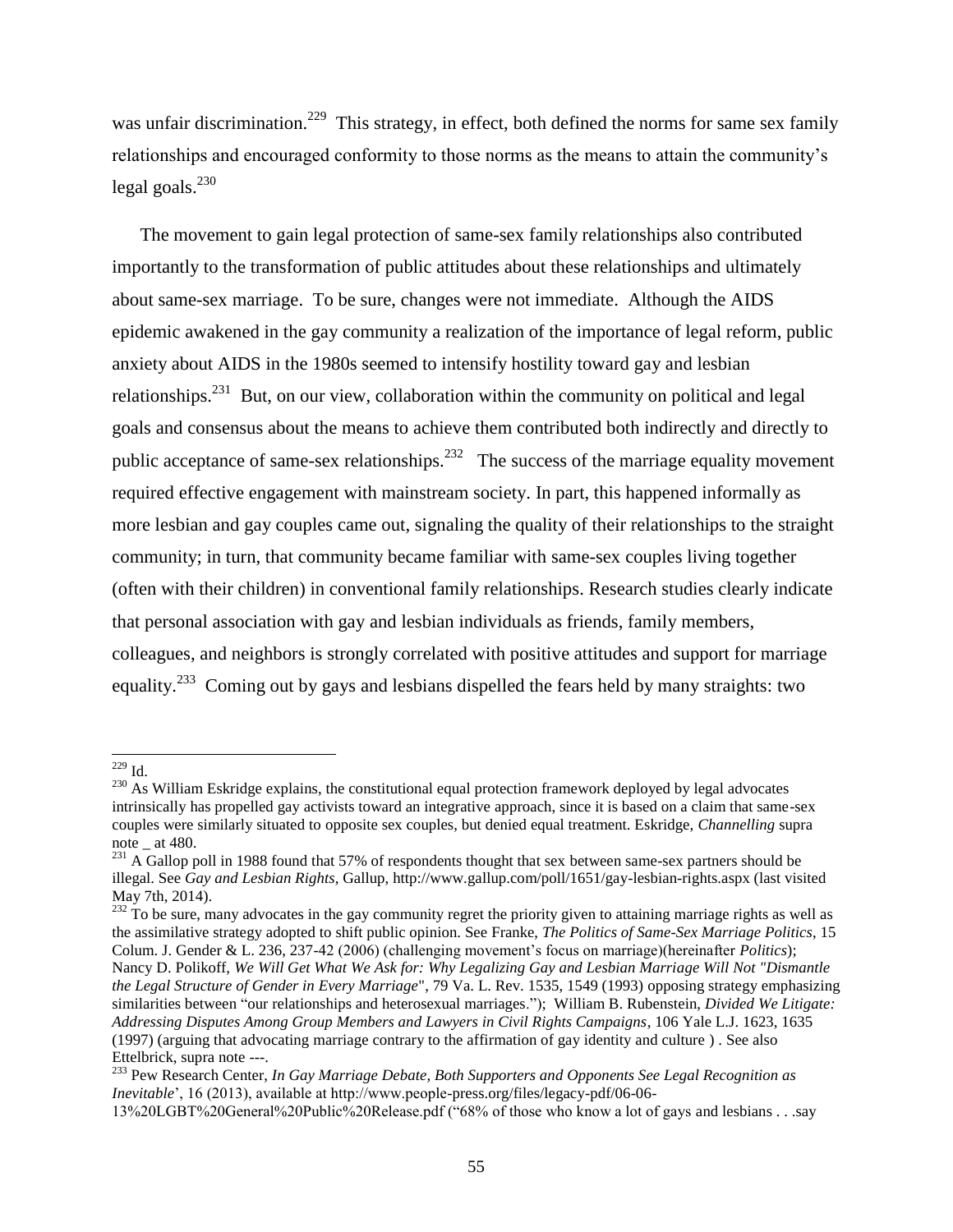adults raising their children in a loving and supportive family was hardly a threatening image. The softening of public attitudes, in turn, made it easier for lesbian and gay families to live more openly, further reinforcing the trend toward public acceptance.<sup>234</sup>

The strategies of legal and political advocates and the behavior of gay and lesbian couples who became the public face of the marriage equality movement also were critical to the process of changing public attitudes. Advocates understood their role as norm entrepreneurs and chose their clients carefully;<sup>235</sup> most petitioners had compelling histories of long-term committed relationships.<sup>236</sup> In various ways, advocates, petitioners and other couples highlighted by the media signaled to the larger community the marriage-like quality of same-sex relationships.<sup>237</sup> The clear message was that if gays and lesbians were actually allowed to marry, couples that chose this option could be expected to conform to stablilizing family norms embraced by the larger community. Media reports confirmed that the desire of gay and lesbian partners to undertake formal commitment through marriage was motivated by the same sentiments and goals as those of straight couples. As Edie Windsor, who successfully challenged the constitutionality of DOMA's exclusion of same-sex spouses from federal benefits, <sup>238</sup> famously remarked, "Marriage is this magic thing. It symbolizes commitment and love like nothing else in the world."<sup>239</sup> Eighty -four year old Windsor and the story of her decades-long relationship with Thea Spyer became world famous; *Time* magazine named her a runner-up as the 2013 Person of

 $\overline{\phantom{a}}$ 

they support same sex marriage."). See also PERSILY, CITRON AND EGAN, supra note 102 at 201. Thus it appears that coming out by gays dispelled fears held by many straights and reduced animus. <sup>234</sup> Pew Research Ctr. *A Survey of LGBT Americans*, 44 (2013), available at

[http://www.pewsocialtrends.org/files/2013/06/SDT\\_LGBT-Americans\\_06-2013.pdf.](http://www.pewsocialtrends.org/files/2013/06/SDT_LGBT-Americans_06-2013.pdf) (92% of LGBTs say society is more accepting of them than a decade ago, attributing change to individuals knowing and interacting with LGBT persons, the efforts of advocates and to LGBT couples raising families).

 $^{235}$  See NeJaime, supra note -- at 88 (describing strategy of emphasizing marriage-like quality of gay relationships as contrasted with unmarried straight couples).

<sup>236</sup> See, e.g., Robert Barnes, *Gay Marriage at the Supreme Court: A 'Real Couple' Behind Prop 8 Challenge*, Washington Post (March 9, 2013), http://www.washingtonpost.com/politics/gay-marriage-at-the-supreme-court-areal-couple-behind-prop-8-challenge/2013/03/09/39dd12f0-869e-11e2-98a3-b3db6b9ac586\_story.html (discussing relationship of couple in California Proposition 8).

 $^{237}$  Id. Attractive and non-threatening couples petitioning for legal equality, registering for civil unions and applying for marriage licenses came to represent all lesbian and gay families subject to legal discrimination. Katherine M. Franke, *Politics, supra* note \_.

<sup>&</sup>lt;sup>238</sup> United States v. Windsor, 133 S. Ct. 2675 (2013). The Court struck down DOMA's § 3, which limited the applications of provisions under federal law relating to marriage to marriages of different-sex couples. *Windsor*, 133 S. Ct. at 2695–96.

<sup>239</sup> Nina Totenberg, *Meet The 83-Year-Old Taking On The U.S. Over Same-Sex Marriage*, NPR, (March 21 , 2013) http://www.npr.org/2013/03/21/174944430/meet-the-83-year-old-taking-on-the-u-s-over-same-sex-marriage.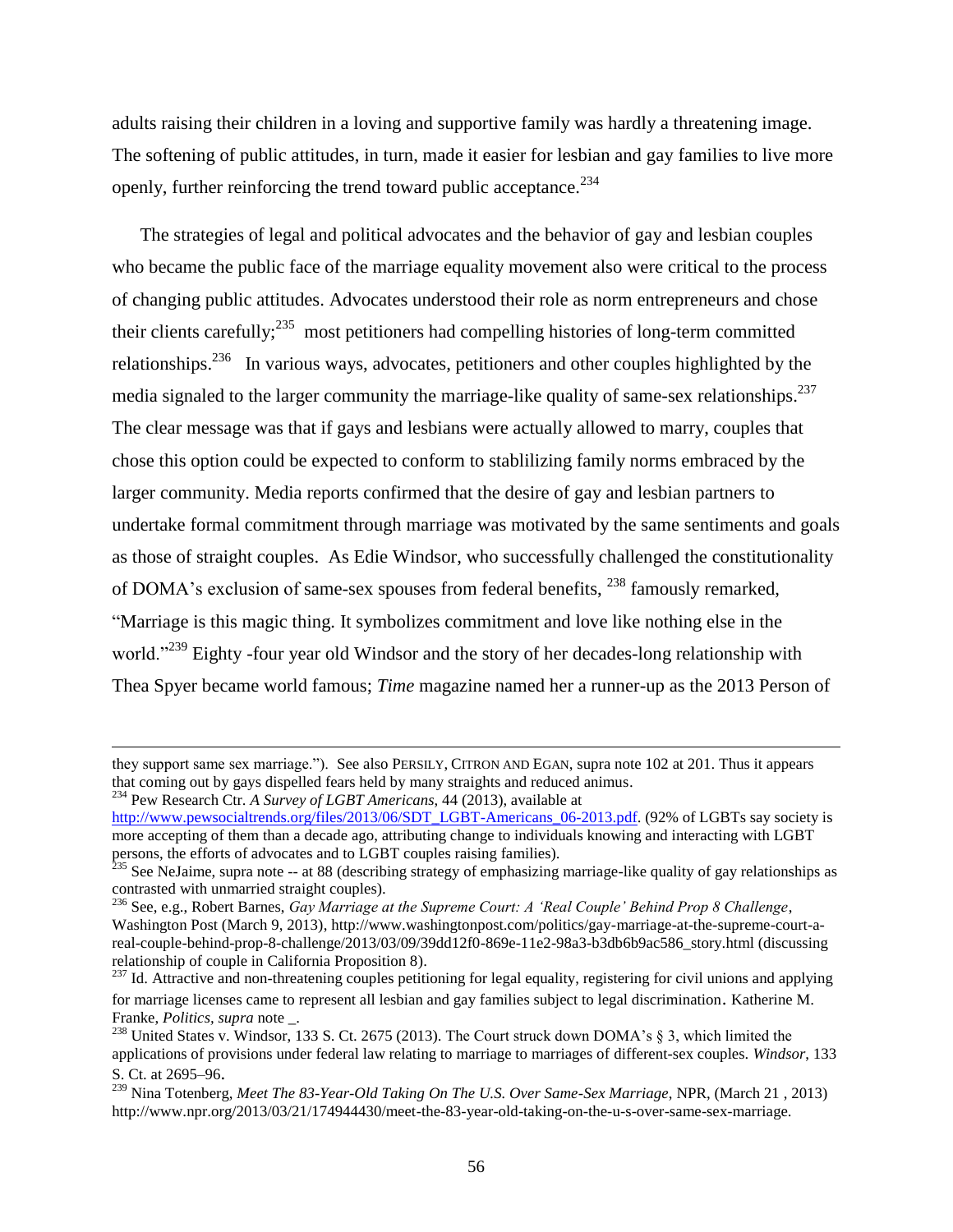the Year.<sup>240</sup> On our view, the success of the marriage equality movement owes a great deal to the impact on public and lawmakers' opinion of the stories of petitioners such as Windsor, without which it is unclear whether the powerful legal arguments made on their behalf would have succeeded.<sup>241</sup>

This account of the gay and lesbian movement to attain marriage rights tracks the evolutionary process from isolation to integration described in Part II. Couples and their advocates collaborated in forming normative communities with the common aim of gaining social recognition and legal protection of gay and lesbian families, and these networks reinforced and supported their family relationships. Partly through the strategies of advocates, same-sex couples signaled effectively to the larger community that they lived in conventional, marriagelike relationships, caring for each other and for their children. This process has led to a dramatic shift in public attitudes; by 2013, a majority of Americans approved of marriage rights for samesex couples.<sup>242</sup> In many parts of the country, the social status of committed same-sex couples has evolved in a generation from that of isolated outsiders or even outlaws to families who are integrated into the broader normative community.

## **3. Incremental Progress toward Legal Recognition**

 $\overline{a}$ 

Although the stages of the collaborative process we describe in Part II are usefully separated for analytic purposes, we would expect the networking-social-acceptance stage and the legal-recognition stage to overlap substantially; this overlap has certainly characterized the marriage equality movement. As we have explained, the realization that same-sex unions were legally vulnerable directly led to the creation and strengthening of LGBT networks. Moreover, signaling the marriage-like qualities of same-sex family relationships which contributed to social acceptance was partly a legal strategy; the evidence suggests that this signaling furthered legal

<sup>240</sup> Eliza Gray, *Edith Windsor, the Unlikely Activist*, Time (Dec. 11, 2013) http://poy.time.com/2013/12/11/runnerup-edith-windsor-the-unlikely-activist, supra note \_; see also Adam Gabbatt, Edith Windsor and Thea Spyer: *'A Love Affair That Just Kept On And On And On'*, (June 26, 2013), available at

<http://www.theguardian.com/world/2013/jun/26/edith-windsor-thea-spyer-doma> (describing relationship). <sup>241</sup> Roberta Kaplan, attorney for Edie Windsor, described the importance of Windsor's personal story to the success of the constitutional litigation. Columbia Law School Commencement address, May 22, 2014 (on file with the authors).

<sup>242</sup> See Lydia Saad, *In U.S., 52% Back Law to Legalize Gay Marriage in 50 States*, at http://www.gallop.com/poll/163730/back-law-legalize-marriage-states.aspx \_(Gallop poll showing majority support for marriage rights).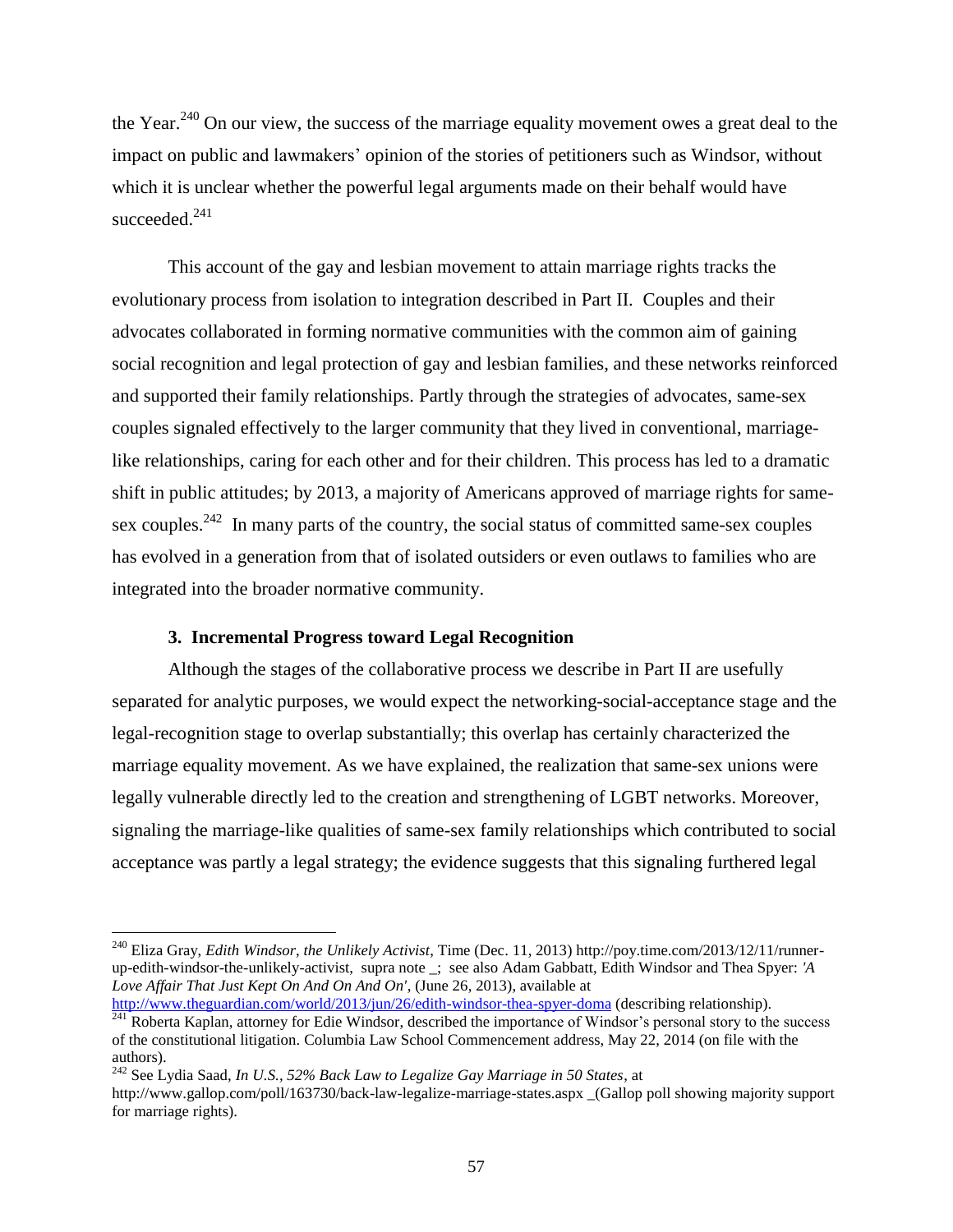claims and reassured lawmakers as well as influencing public opinion.<sup>243</sup> Finally, the extension of legal protections has had a powerful expressive effect, legitimating gay relationships and reinforcing positive public attitudes.<sup>244</sup> In the past decade, of course, the dynamic synergy between evolving public attitudes and legal reform has been extraordinary.<sup>245</sup>

Incremental progress toward full legal recognition of same-sex couples' family relationships began in the late 1980s and continues today. In the early period, LGBT legal advocates enjoyed limited successes; a few courts recognized gay or lesbian couples as *de facto* families for particular purposes,  $246$  and cities such as New York and San Francisco allowed gay and lesbian couples (and sometimes others) to register as domestic partners, a status that carried symbolic meaning but few benefits.<sup>247</sup> In the mid and late 1990s, a handful of state legislatures enacted laws creating registration systems that conferred a somewhat broader array of rights and benefits. <sup>248</sup> Following the Vermont Supreme Court opinion in *Baker v State* in 1999, several states enacted civil union statutes allowing same-sex couples to register for a status that closely mirrored marriage in its tangible benefits and obligations, but lacked its respected status.<sup>249</sup> In 2003, the Supreme Court held anti-sodomy laws unconstitutional in *Lawrence v. Texas*,

<sup>&</sup>lt;sup>243</sup> See United States v. Windsor, 133 S. Ct. 2675, 2694 (2013) (discussing the "aspects of married and family life" embodied in many same-sex relationships). See discussion *supra* Part IIA2.  $244$  Text accompanying note \_.

<sup>&</sup>lt;sup>245</sup> The views of lawmakers changed in response to public opinion, of course, but also sometimes as a result of personal experience. See Richard Socarides, *Rob Portman and His Brave, Gay Son*, The New Yorker (March 15, 2013), http:// www.newyorker.com/online/blogs/newsdesk/2013/03/rob-portman-and-his-brave-gayson.html#ixzz2Nhz4rUQK (noting Senator Rob Portman changed his mind in favor of same-sex marriage after his son came out); Robin Toner, Cheney Stakes Out His Own Position on Gay Marriage, N.Y. TIMES, Aug. 25, 2004, at A1 (describing Dick Cheney's shift in opinion on marriage equality after acknowledging sexuality of his lesbian daughter).

<sup>&</sup>lt;sup>246</sup> See *Braschi*, 543 N.E.2d at 55 (holding gay couple to be de facto family); E.N.O. v. L.M.M. 711 N.E.2d 886, 893–94 (1999) (holding lesbian partner to be de facto parent).

<sup>&</sup>lt;sup>247</sup> See NeJaime, supra note -- (describing efforts to enact domestic partnership ordinances in Los Angeles and San Francisco). See also Raymond C. O'Brien, *Domestic Partnership: Recognition and Responsibility*, 32 San Diego L. Rev. 163, 184 (1995) (describing New York City ordinance extending "health benefits to both homosexual and heterosexual domestic partners."). Different-sex couples were allowed to register under some domestic partnership ordinances, but the purpose was to extend some recognition to gay and lesbian couples.

<sup>&</sup>lt;sup>248</sup> Hawaii created a limited "reciprocal beneficiary" status in 1997. See note infra. *See also* In re Marriage Cases, 183 P.3d 384, 413 (Ca. 2008) (describing 1999 California legislation a statewide domestic partnership registry.)

 $^{249}$  744 A.2d 864 (Vt. 1999) (ban on same sex marriage violated Common Benefits clause of state constitution). In 1993, the Hawaii Supreme Court held that state's prohibition of same-sex marriage to be sex discrimination under state constitution. Baehr v. Lewin, 852 P2d 44 (Haw. 1993). In response, the state constitution was amended. Vermont responded to *Baker* by enacting a comprehensive civil union statute, as did several other states over the next decade. Misha Isaak, *"What's in A Name?:" Civil Unions and the Constitutional Significance of "Marriage"*, 10 U. Pa. J. Const. L. 607, 642 (2008) (describing states enactment of civil unions and domestic partnerships, with many, but not all, of the rights of marriage).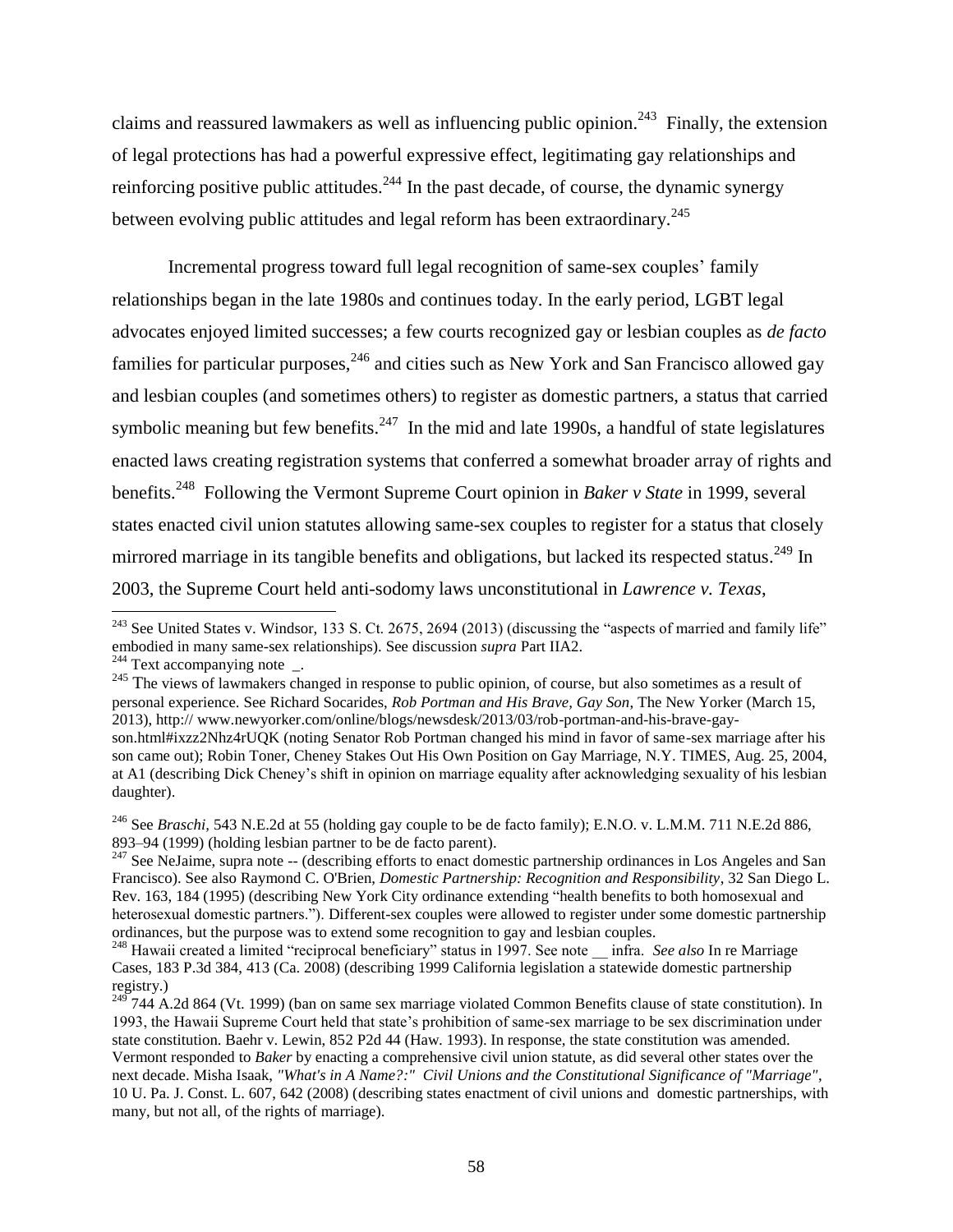removing a major obstacle to safe family formation for same-sex couples.<sup>250</sup> Thereafter, beginning in 2003 with the Massachusetts case of *Goodrich v. Department of Public Health*, courts and then legislatures have extended the right to marry to same sex couples.<sup>251</sup> Today nineteen states recognize this right.<sup>252</sup>

This account is familiar and need not be repeated in detail. For our purposes, three aspects of the regulatory history are important. First, as predicted in the model set out in Part II, the process was iterative, allowing lawmakers to gain information incrementally about the functioning of same-sex unions to determine whether these groups provided the stability and capacity to fulfill family functions. In this way, lawmakers were able to meet the challenge of verifying that an aspiring family group that had been the target of hostility and disparagement deserved legal protection. Courts and legislatures evaluated the claim by marriage opponents that children raised by gay and lesbian parents faced harms not experienced by children raised by married parents—and therefore, these couples lacked the qualities to function adequately as families.<sup>253</sup> Evidence of same sex couples raising their children satisfactorily accumulated over time, along with scientific studies indicating that the opponents' claim was groundless.<sup>254</sup> This information greatly weakened the argument against extending the right to marry to gay and lesbian couples since few disputed that, in the absence of particular harm, children benefited if their parents were able to enjoy the benefits of marriage.<sup>255</sup>

 250

<sup>&</sup>lt;sup>251</sup> Goodridge v. Dep't of Pub. Health, N.E.2d 941, 957 (Mass. 2003) (finding a right to marriage by same sex couples in state). In 2014, 19 states recognize full marriage equality for gay couples. Marriage Equality U.S.A., National Map, at [www.marriageequality.org/current-status,](http://www.marriageequality.org/current-status) visited June 13, 2014.

<sup>&</sup>lt;sup>252</sup> This number is updated as of August 1, 2014. Gay Marriage : Pro and Con, at

http://gaymarriage.procon.org/view.resource.php?resourceID=004857

<sup>&</sup>lt;sup>253</sup> This ubiquitous claim was made recently in the briefs of the state of Utah appealing a District Court's holding that its statute restricting marriage to different sex couples is unconstitutional. See Brief for Appellants, Kitchen v. Herbert, 2013 WL 7175328 (D.Utah) ("[M]an-woman marriage promotes the State's compelling interest in the care and well-being of children (and society) by facilitating responsible procreation and the ideal mode of childrearing").

<sup>&</sup>lt;sup>254</sup> See, e.g., Perry v. Schwarzenegger, 704 F. Supp. 2d 921, 948 (N.D. Cal. 2010) (evaluating and rejecting claims by plaintiffs that "children raised by their married, biological parents do better on average than children raised in other environments."). See also Goodridge v. Dep't of Pub. Health, N.E.2d 941, 957 (Mass. 2003)(rejecting state's claim that children raised by gay parents suffered harm).

<sup>&</sup>lt;sup>255</sup> For example, David Blankenhorn, the advocate who argued in *Perry, id.*, that children were harmed by same-sex parents, abandoned his position in 2012 (on the ground that children benefited from the stability of marriage). Ethan Bronner, *Gay Marriage Gains Backer as Major Foe Revises Views*, N.Y. Times (June 22, 2012) [http://www.nytimes.com/2012/06/23/us/david-blankenhorn-drops-opposition-to-gay-marriage.html.](http://www.nytimes.com/2012/06/23/us/david-blankenhorn-drops-opposition-to-gay-marriage.html)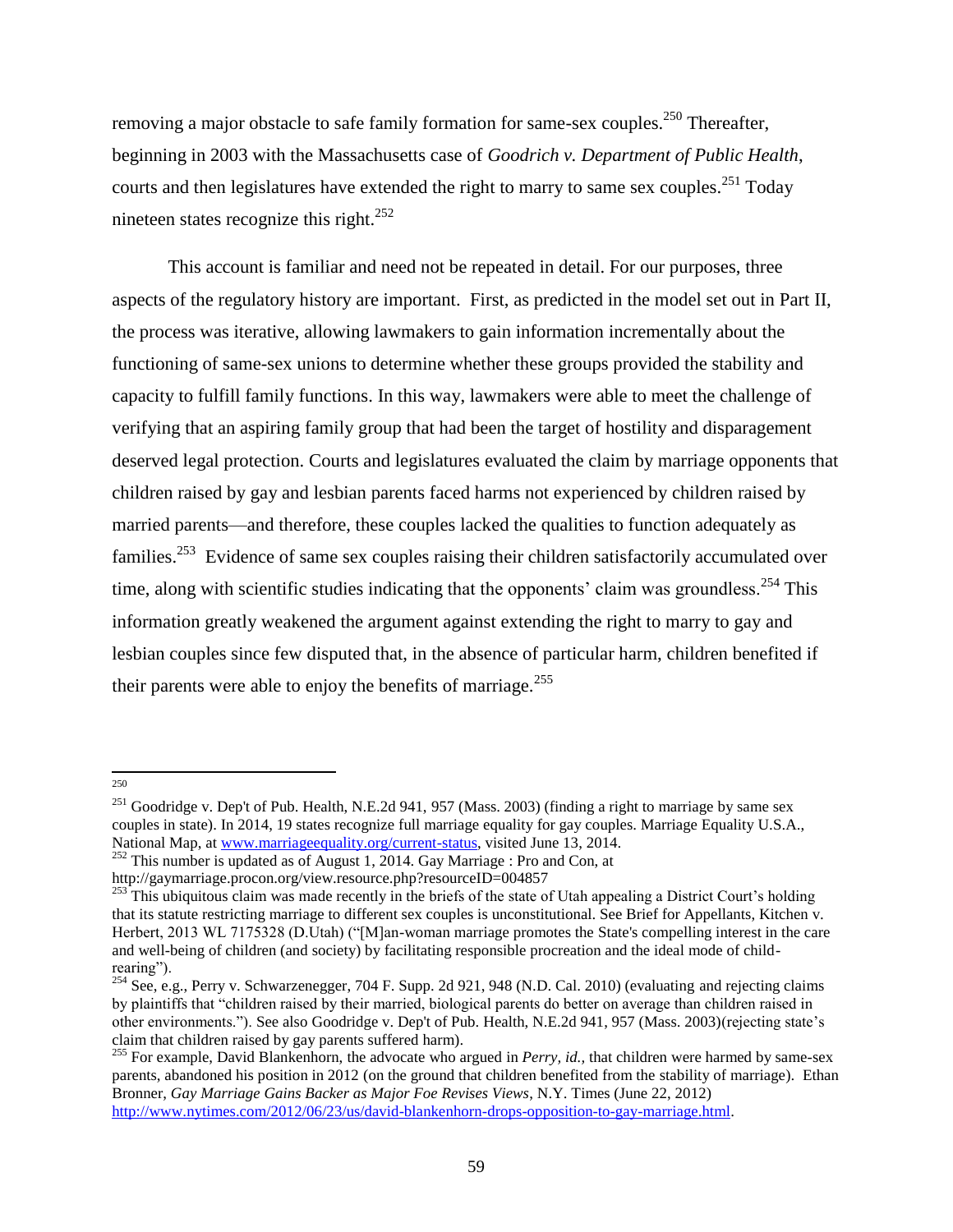The second key feature of the process by which legal rights were extended to gay couples suggests another way in which regulators and advocates collaborated to produce the information necessary to evaluate this group of aspiring families. From the beginning, even when the rights sought and conferred were meager, marriage has provided the template of best practices against which both advocates and regulators have measured same-sex relationships. As Douglas NeJaime demonstrates in his interesting study of LGBT advocacy in California in the 1980s and 1990s, advocates and couples argued consistently in different legal settings that same-sex unions were marriage-equivalent and different from the casual affiliations of heterosexual couples who chose not to marry.<sup>256</sup> Moreover, lawmakers required, as a condition of even limited legal recognition, that qualifying relationships be marriage-like. Under California domestic partnership ordinances and statutes, for example, domestic partners were defined as two individuals, not related by blood or marriage that "share the common necessaries of life,"<sup>257</sup> and "declare that they are each other's principal domestic partner."<sup>258</sup> As NeJaime points out, the language reflected an effort to define the responsibilities and commitment of domestic partners as equivalent to those of marriage.<sup>259</sup>

Two important purposes were served by defining domestic partnerships as marriageequivalent. First, domestic partnership status provided same-sex couples with another and clearer means of signaling the quality of their relationships, expediting the process of public acceptance. Registration as domestic partners may have carried few tangible benefits, but the act announced to the world that couples were in a committed interdependent relationship. Second, domestic partnership and civil union registration have some similarity to the collaborative "best practices" process described in Part II: The aspiring couples provided information to the state about how they planned to fulfill their family functions, the parties collectively established benchmarks that embodied their expectations for the support and care of family members, and lawmakers could use domestic partnership registration by same-sex couples to monitor compliance with advocates' claims that many gay couples lived in marriage-like unions.<sup>260</sup>

 $256$  See NeJaime, supra note\_ at 114-116.

<sup>257</sup> This language was based on California case law defining marital obligations. *Id*. at 119.

<sup>258</sup> San Francisco Dom Ord., *id*. at 130.

<sup>259</sup> *Id*. at 131.

 $^{260}$ Thus, for example, if most domestic partnerships failed, advocates claims about the nature of these unions would have been weakened.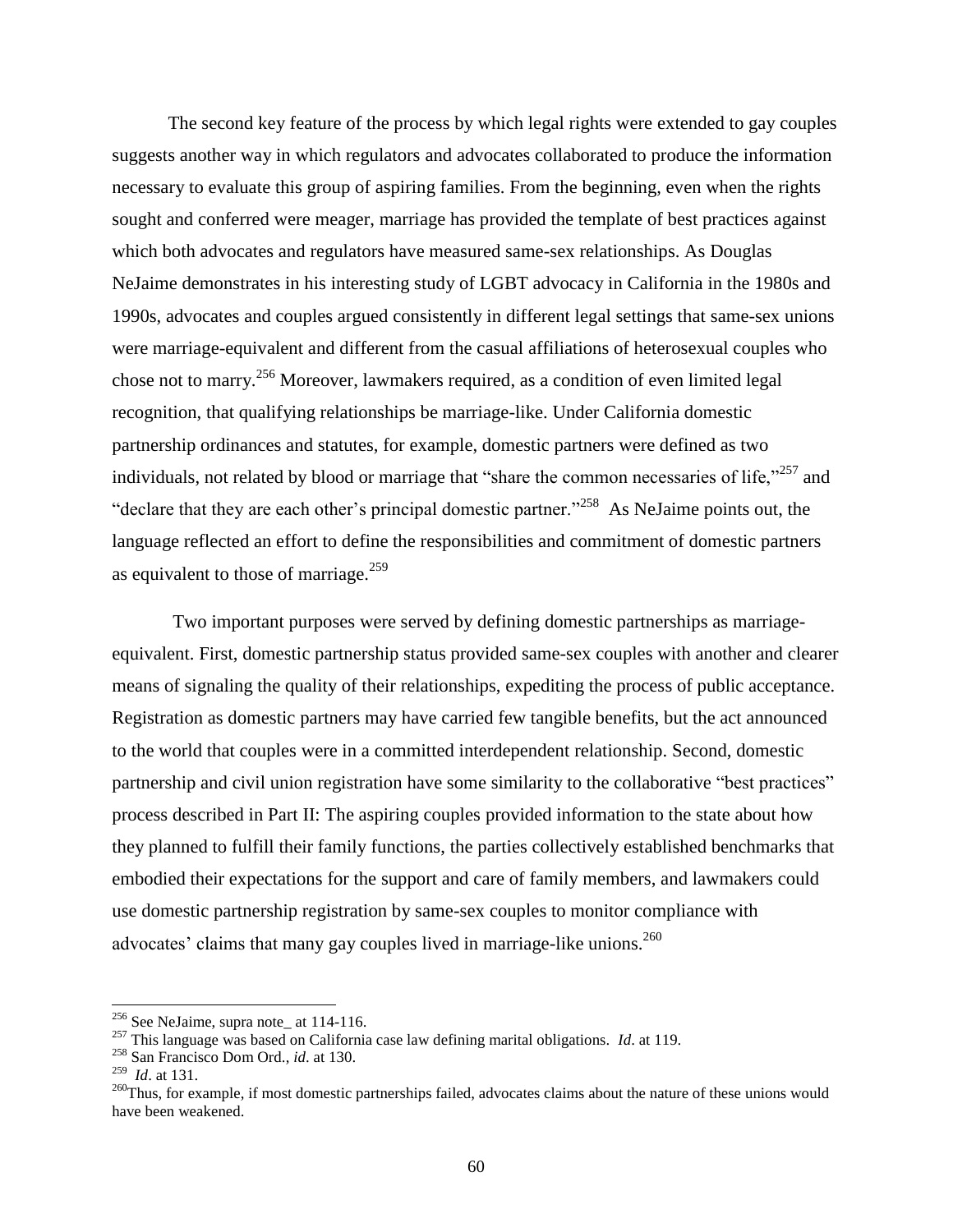The third aspect of the process of legal reform that merits attention is the extent to which lawmakers have conferred legal protection of same-sex relationships through registration and licensing, rather than through judicial recognition of informal unions. Although de facto parents have had some success in obtaining visitation rights in custody disputes, only rarely in the past decade have courts and legislatures conferred rights and obligations on same-sex couples living in informal unions. The ALI Domestic Partnership Principles, under which couples living in informal unions are subject to the *inter se* rights and duties of marriage, has gained little traction.<sup>261</sup> Given the momentum toward greater legal protection of same-sex relationships, this may seem surprising. But as we suggested in Part II, a licensing approach has many advantages. Registration is an efficient and privacy-protective mechanism for resolving the daunting verifiability problems faced by lawmakers aiming to offer family benefits only to those groups that fulfill family functions. By allowing couples to signal that their relationship is based on mutual commitment and responsibility, registration assists regulators in distinguishing unions that warrant legal protection from more casual affiliations without costly probing inquiries.

## **B. THE INCOMPLETE RECOGNITION OF COHABITATION RELATIONSHIPS**

 $\overline{a}$ 

Although LGBT advocates have enjoyed considerable success in attaining legal recognition of same-sex family relationships, informally cohabiting couples in this country have received few legal protections.<sup>262</sup> Public hostility or ignorance about cohabitation cannot explain the failure of lawmakers to confer legal protection on cohabitants; surveys indicate substantial tolerance of informal unions.<sup>263</sup> Yet many couples live together in marriage-like relationships with few of the state benefits associated with marriage and without the obligations to one another

Of course not all aspiring families are modeled on marriage. This suggests that some novel family groups may face different challenges as they seek legal recognition and that regulators' may also need to adopt different verification strategies to evaluate these groups. We address this issue below in Part IIIC.

<sup>&</sup>lt;sup>261</sup> See Wilson & Chilham, supra note 183(reporting that no state has adopted ALI domestic partnership status). See note \_ supra (discussing ALI Domestic Partners' rights and obligations).

 $262$  For a discussion of the very limited legal protections enjoyed by unmarried couples, see ELLMAN, ET. AL, supra note \_ at 967-73. For critiques and proposals for reform, see NANCY POLIKOFF, BEYOND (STRAIGHT AND GAY) MARRIAGE, supra note 1 at 3-4 (describing and critiquing lack of legal protection of unmarried couples); ); Ann Laquer Estin, *Ordinary Cohabitation*, 76 Notre Dame L. Rev. 1381, 1382-85 (2001)(describing the absence of rights and obligations between cohabitants); Cherlin, supra note -- at 292-94 (proposing greater legal protection for cohabiting parents); Weiner, *supra* note – at 160 (arguing for increased rights and obligations between unmarried parents.

As Polikoff has noted, unmarried couples in Canada, and other countries have been more successful in attaining legal protections. CITE

<sup>263</sup> See Pew Research Center, *The Decline of Marriage*, supra note\_ (finding a majority of public either neutral or positive about cohabitation (including unmarried couples raising children)).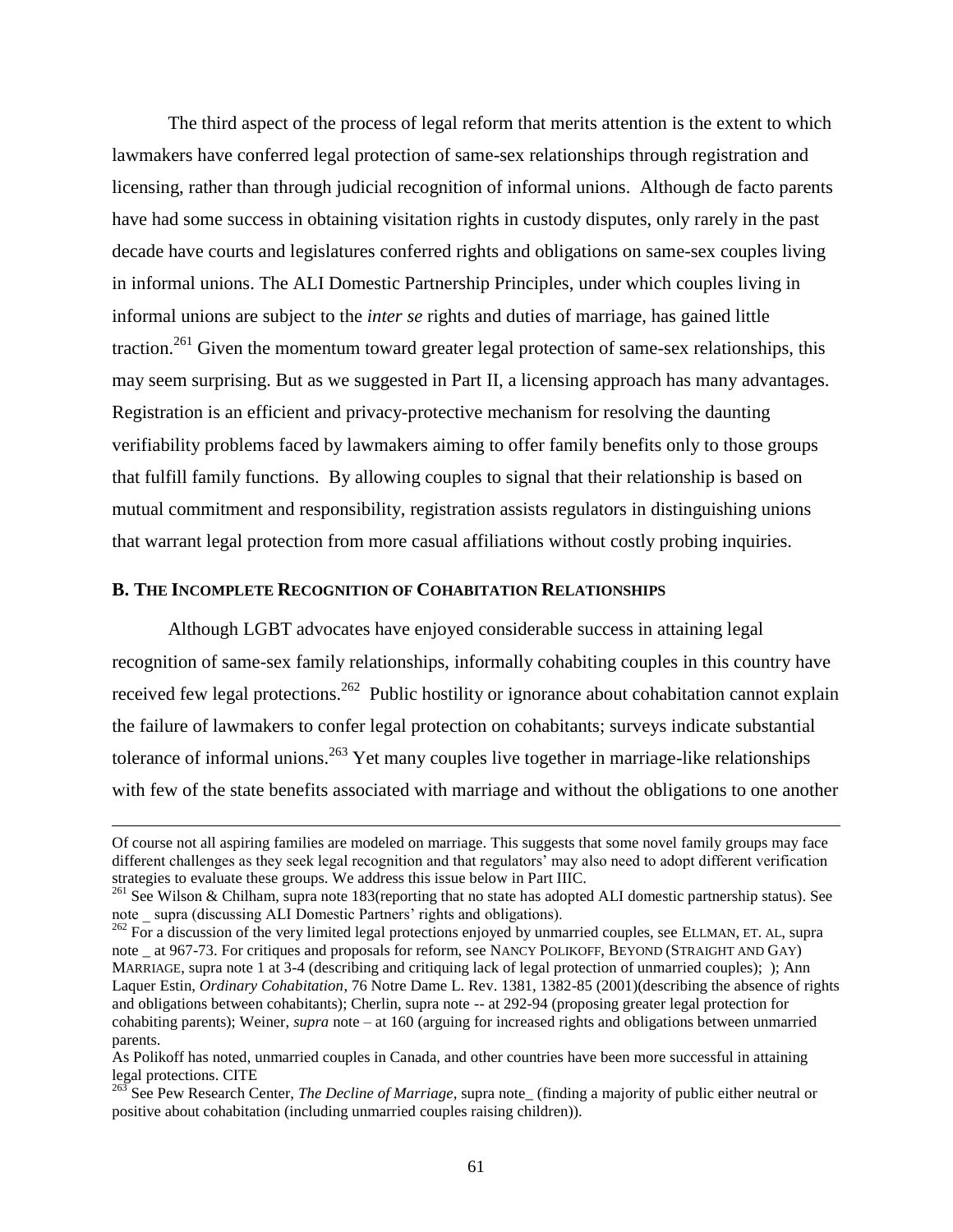that protect spouses on divorce. Our analysis in Part I suggests that a liberal society should confer legal protection on all groups that fulfill family functions satisfactorily. Why then have same sex couples been so successful in attaining the legal benefits awarded to families while cohabitants have largely been left unprotected?

Our analysis of the impediments facing aspiring families and the means of overcoming these obstacles through collaboration sheds light on this puzzle. Two interrelated features of cohabitation have impeded progress toward legal recognition and left cohabitants with few of the legal rights and duties conferred on protected families. First, the category of cohabitants includes a broad range of couples with varying intentions for their relationships. Some cohabiting relationships are based on enduring commitment and interdependence; for psychological or ideological reasons, these couples have chosen not to enter legal marriage.<sup>264</sup> Other couples are experimental and tentative in their commitment; they may or may not develop into long-term family relationships. Still other cohabitants affirmatively reject commitment and financial interdependence: Indeed, this is a significant reason not to marry.<sup>265</sup> Of course, this variability might describe gay and lesbian unions as well. But the difference, emphasized by LGBT advocates, is the second feature of cohabitation that has complicated the path to family recognition. The decision *not* to marry when marriage is an option sends a confusing signal about the nature of cohabitants' relationships, and the extent to which they are defined by family commitment norms. This uncertainty impedes the sorting of those informal unions that serve family functions adequately from more casual relationships that do not. The uncertain signal created by the choice not to marry, together with the variability among cohabiting couples, has hindered network formation and normative integration; it also poses challenging verifiability problems for regulators. In short, the defining features of cohabitation as a category create the uncertainty that has inhibited progress toward legal recognition.

### **1. Cohabitation and Norm Creation: Networking and Integration**

 $\overline{\phantom{a}}$ 

<sup>&</sup>lt;sup>264</sup> Contractual claims for property and support are often brought by parties whose informal union was marriage-like. See Friedman v. Friedman, 24 Cal. Rptr. 2d 892 (1993) (support claim by partner at dissolution of 25 year relationship with 2 children rejected).

<sup>265</sup> Id. See Judith Seltzer, *Families Formed Outside of Marriage*, 62 J. Marriage & Fam. 1247 (2000) (finding differences between cohabitants and spouses).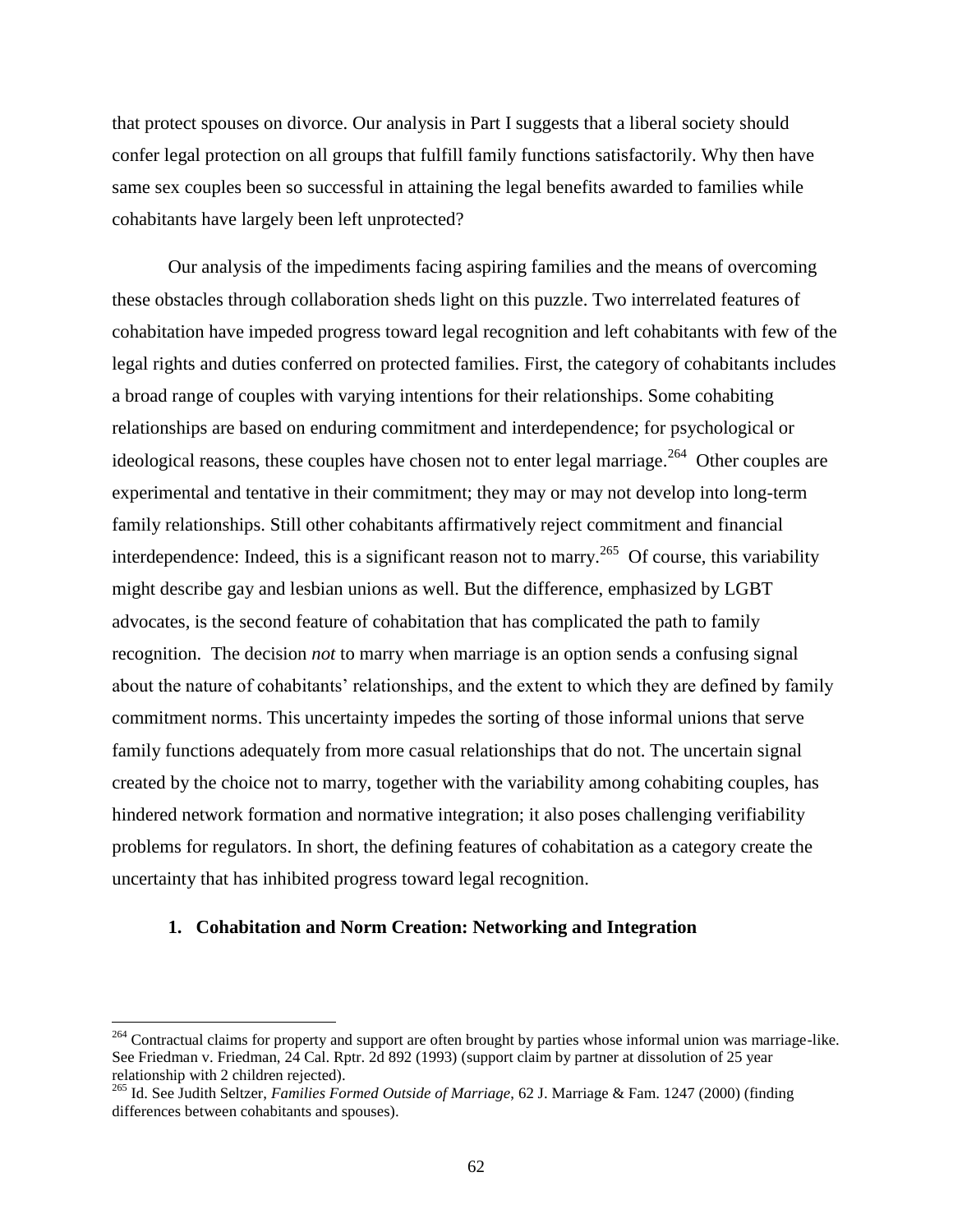Researchers have found that cohabitants have lower levels of commitment to their relationships than do married couples;<sup>266</sup> perhaps for this reason, informal unions typically are far less stable than marriages. This is partly due, of course, to the diversity among cohabiting couples described above. For many couples, cohabitation is experimental, a way for each cohabitant to evaluate whether the relationship is viable and the other party a trustworthy and compatible life partner. Thus, within three years, most informal unions either end or transition to marriage.<sup>267</sup> Like same-sex couples, some different-sex couples may deal with the uncertainty of their relationships by entering into collaborative contracts in the early experimental phase. But as other scholars have noted, cohabiting couples infrequently execute formal contracts regarding property sharing and future support: plausibly this is because many couples who collaborate successfully see marriage as a superior option to formal contracting.<sup>268</sup>

Unlike the pattern observed among same-sex couples, there is little evidence that cohabiting couples generally affiliate in normative communities that support and reinforce their family relationships. This also is likely due to the variations among cohabitant relationships. Couples who eschew commitment likely have little in common with those in long term marriagelike unions (who indeed may present to the community as married couples).<sup>269</sup> Moreover, social class plays a role in cohabitation patterns, with poor and less educated couples being more likely to dissolve their relationships and less likely to marry before having children than those who are more educated.<sup>270</sup> This diversity likely deters the development of collaborative networks that reinforce behavioral expectations promoting care and interdependence. Stephen Nock has argued that, in contrast to marriage, cohabitation is "under-institutionalized," lacking a strong set of

<sup>266</sup> See discussion, supra note --- supra. Stephen Nock, *A Comparison of Marriages and Cohabiting Relationships,* 16 J. Fam. Issues 53 (1995).

 $^{267}$  The National Survey of Family Growth found that 40 percent of first cohabitation transitioned to marriage by 3 years, Copen et. a., supra note -- at 5. Many of these cohabiting couples likely are determining whether they *want* to undertake a more serious commitment to one another. Almost half of the relationships that did not transition to marriage (27% of total group) dissolved in 3 years. 33% were intact at three years. *Id.*

<sup>&</sup>lt;sup>268</sup> Ellman, *Contract Thinking*, supra note \_. Same-sex couples who cannot marry are often advised to execute contracts to afford legal protection to their relationships., supra note ---. Different sex couples have the option of formalizing their commitment through marriage, which many do. Id.

<sup>&</sup>lt;sup>269</sup> See Friedman v. Friedman, supra note --- (associates thought couple in 25 year relationship were married).

<sup>&</sup>lt;sup>270</sup> See general discussion in CAHN AND CARBONE, supra note \_. See also EDIN, PROMISES I CAN KEEP, supra note \_ (discussing attitudes toward marriage among poor women). Cf. Vivian E. Hamilton, *Family Structure, Children, and Law*, 24 Wash. U. J.L. & Pol'y 9, 29 (2007) ("[C]hildren in . . . cohabiting families are almost three times as likely to be poor as children in married-parent families.").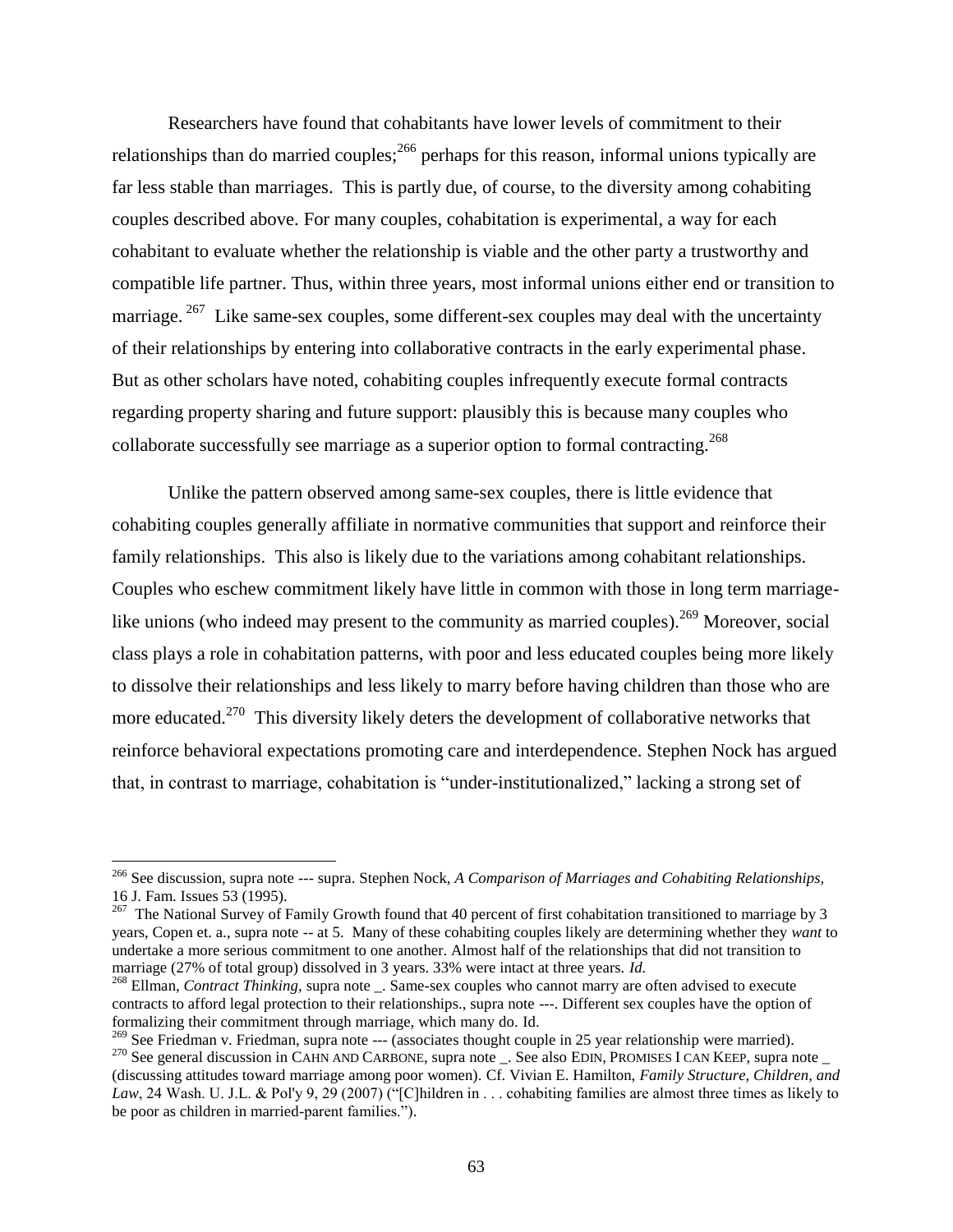stabilizing social norms.<sup>271</sup> Consistent expectations for cohabitants' behavior or goals would fit poorly with the broad range of relationships in the category.

Nor do we find evidence that groups of cohabitants or their advocates collaborate to further their common interest in attaining legal protection. Cohabitants experience most of the legal disadvantages that same-sex couples have suffered: they are excluded from government benefits conferred on married couples and other legal protections; moreover, absent contract, the parties have few obligations to one another.<sup>272</sup> Yet the response to these exclusions has been relatively passive. To be sure, advocates for poor families, that include many cohabitants and their children, seek generally to better lives strained by poverty. But these efforts focus largely on improving child welfare and not directly on extending legal recognition to cohabitants.<sup>273</sup> We find no evidence of network formation aimed at extending legal protection to cohabitation as a family category. Perhaps this is because the vulnerability of non-marital unions can easily be remedied by marriage. Straight couples likely sometimes marry to avoid the frustration and harms of non-marital status, even if their preference might be to continue to cohabitate. Those cohabitants who do not marry must solve a difficult collective action problem if they are to pursue legal recognition and protection of their non-marital families.

The process of normative integration into the larger community also has not proceeded in a way that would position cohabitants to attain legal protection. The LGBT drive to attain family rights was instrumental in fostering normative integration of same sex couples into the broader community and in shaping public attitudes about the character of their family relationships. Cohabitants are not subject to the hostility that same-sex couples endured; thus in some sense informal families already enjoy public acceptance. But this does not translate into public support for elevating cohabitants to the status of fully protected legal families. This is not surprising since cohabitants have not signaled their commitment to family functioning norms. Instead, the wide range of cohabiting relationships means that the signals are noisy: couples in casual or

 $271$  Steven Nock, supra note --- at 55.

<sup>272</sup> See text accompanying notes—to – *supra* for discussion of legal rights, obligations and benefits of marriage not conferred on cohabitants. See discussion in ELLMAN, ET. AL. supra note \_at 967-72 (describing cohabitants' lack of legal protections enjoyed by spouses).

<sup>&</sup>lt;sup>273</sup> See McLanahan and Garfinkel, supra note 27 (presenting evidence of poorer outcomes in children born to unmarried parents and arguing for various reforms).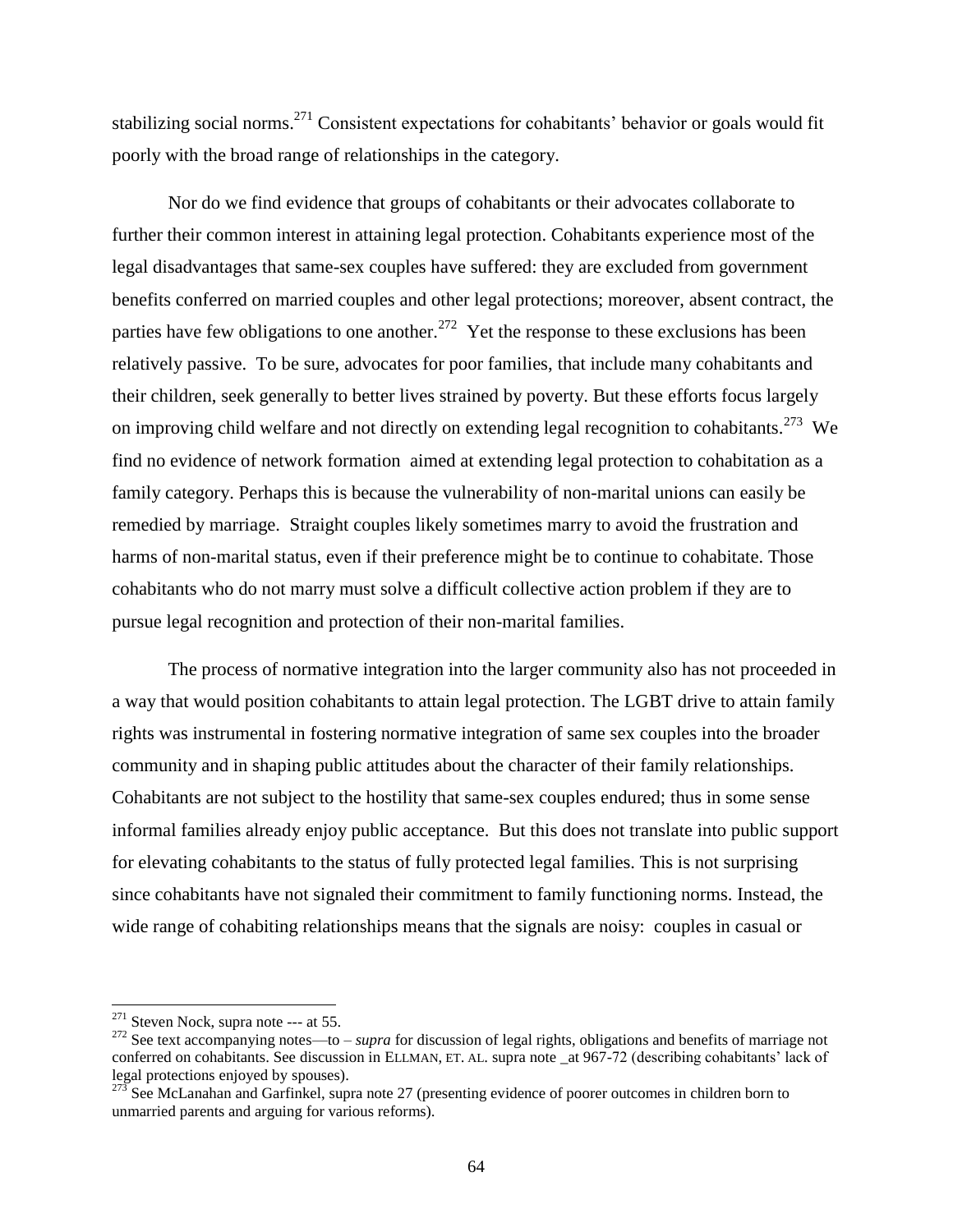tentative relationships do not signal long term commitment while many couples in durable and committed unions often do not announce their unmarried status at all.<sup>274</sup>

### **2. Cohabitation and the Verifiability Problem**

Even if cohabitants formed networks to advocate for legal recognition of their families, regulators would face difficulty in verifying cohabitation as a family category. The broad range of cohabitants includes many couples that lack the qualities of well-functioning families but who may seek family status with its benefits and privileges. Co-residency in an intimate union is unlikely by itself to serve as an adequate basis for designating informal dyads as families, and sorting couples in committed relationships from less deserving types poses a challenge for regulators. Because informal unions lack the clear commitment signal provided by registration,<sup>275</sup> accurate determination of family status requires a costly factual inquiry that threatens privacy<sup>276</sup> and is prone to error. Courts have occasionally been willing to make these determinations but typically it has been in situations where simpler mechanisms for signaling family status are unavailable.<sup>277</sup> As the lukewarm response to the ALI Domestic Partnership Principles demonstrates, state actors resort only reluctantly to this *ex post* approach to determining family status.<sup>278</sup>

Some cohabiting couples are clearly in family relationships, and regulators may be able to employ a few straightforward proxies to minimize verifiability problems. For example, biological parenthood could serve as a basis for creating family bonds between cohabiting parents. Currently, unmarried parents living together have no financial or other duties to one another, although both parents have substantial obligations to their children. The combination of shared parenthood and cohabitation could function as a verifiable proxy subjecting the couple to family obligations and entitling them to the benefits that legal families enjoy.<sup>279</sup> Cohabitants can

<sup>&</sup>lt;sup>274</sup> See Friedman v Friedman, 24 Cal. Rptr. 2d 892, 894 (1993)(associates assumed long-term cohabitants were married).

 $275$  Licensing is the mechanism for imposing binding obligations of mutual care and interdependence, which cohabitants only undertake through contract.

<sup>&</sup>lt;sup>276</sup> See Mary Anne Case, *Marriage Licenses*, supra note (showing how licensing of marriage protects against intrusive government inquiry).

 $277$  See discussion of judicial recognition of functional family relationships, supra note --.

 $^{278}$ See Wilson and Clisham, supra note (finding little impact of ALI Domestic Partnership Principles).

<sup>&</sup>lt;sup>279</sup> See Meryl Weiner, supra note --- at  $\overline{135\text{-}138}$  (arguing that family rights and obligations toward one another should be assigned to cohabitants who have a common child). See also Cynthia Grant Bowman, *Social Science and Legal Policy: The Case of Heterosexual Cohabitation*, 9 J. L. & Fam. Stud. 1, 45 (2007) (similar argument).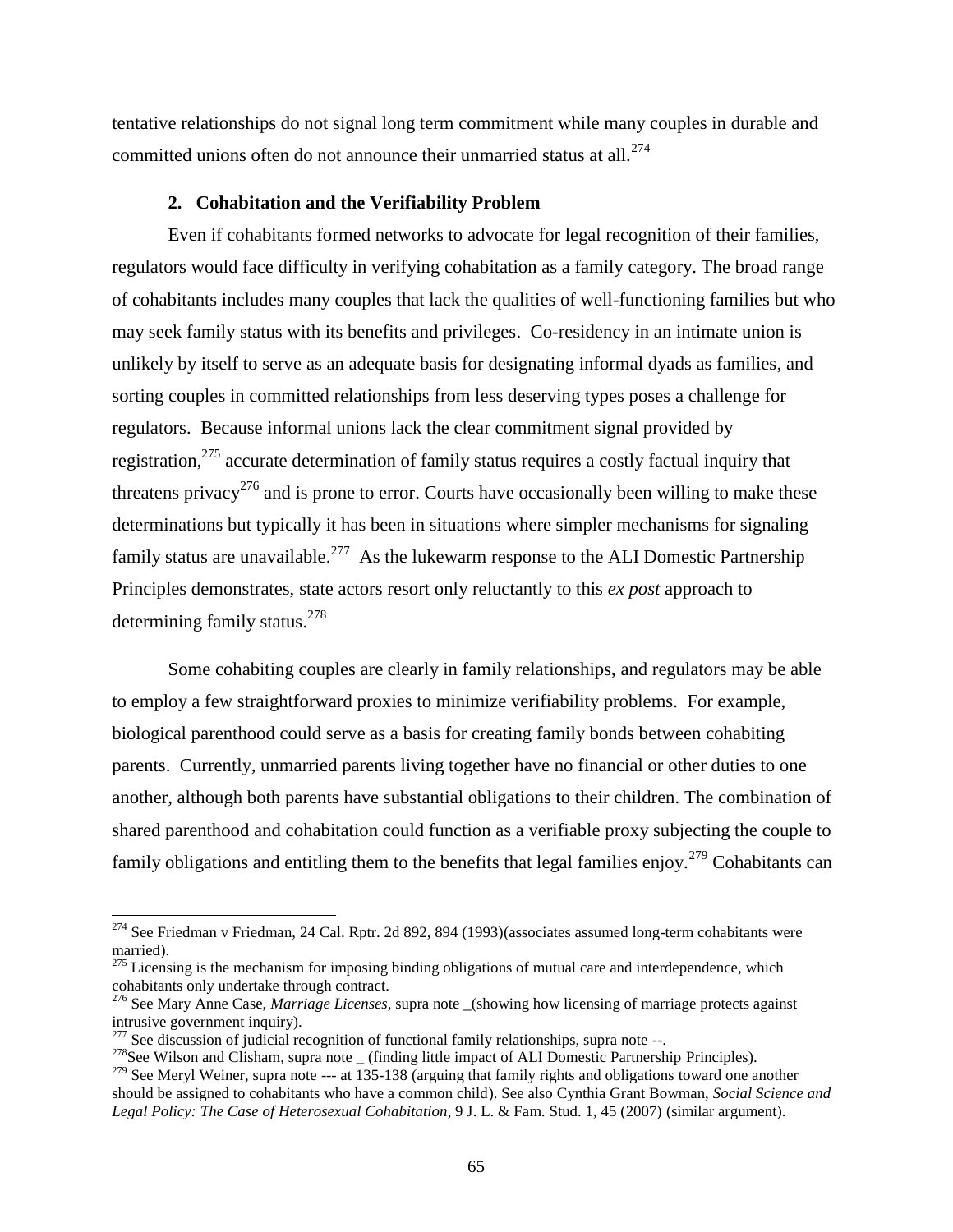also be classified on the basis of the duration of their unions. Most cohabiting couples separate or marry in a few years: a couple who live together for five years or more can be assumed to be in a marriage-like relationship, with the attendant rights and duties, unless they opt out contractually from family obligations.<sup>280</sup> Well-designed proxies such as these would allow regulators to sort cohabitants in family relationships from those whose commitment (and social value) is less compelling.

### **C. NON-DYADIC NOVEL FAMILIES: NAVIGATING NEW TERRITORY**

Both same- and different-sex cohabiting couples are in intimate dyadic relationships, and have been measured against a template based on marriage. For same-sex relationships, this familiar model has simplified and facilitated normative integration and, ultimately, verification by regulators of the qualities of couples aspiring to gain legal protection. Other aspiring families, however, may lack ready models of family behavior to provide them with normative guidelines or to assist others in evaluating their functioning. Polygamous, multi-generational, and voluntary kin groups may all function as viable families, but to some extent they are pioneers adapting behavior and structuring family obligations to suit their unique forms. To be sure, some such families --such as multi-generational relationships—are familiar, but they have thus far functioned informally without the goal of full legal protection.<sup>281</sup> In general, these novel families face the initial task of structuring their family relationships through experimentation and adaptation without the template that marriage provides.

These groups are characterized by one of two features—some by both—that distinguish them from families modeled on marriage. The first is that they often include more than two adult parties.<sup>282</sup> A group that includes multiple adults is more complex than a dyad in ways that generate uncertainty about its functioning. Avoiding exploitation, imposing obligations fairly and efficiently and protecting the interests of those adults who dissent from decisions by the

 $\overline{a}$ 

<sup>280</sup> See Scott, *Marriage, Cohabitation*, *and Collective Responsibility for Dependency*, 2004 U. Chi. L. Forum 225 (arguing that couples who have cohabited for five years typically are in marriage-like relationships and should be subject to default rules regulating property sharing and support on divorce.)

 $^{281}$  Grandparents in the 1980s and 90s did lobby successfully for the enactment of grandparent visitation statutes. See discussion in ELLMAN ET. AL., supra note at 732-33. *But see* Troxel v. Granville, 530 U.S. 57 (2000) (application of Wash. grandparent visitation statute violate parents' constitutional rights). See also Moore v City of East Cleveland, 431 U.S. 494 (rejecting zoning ordinance that had the effect of excluding grandparent raising her grandchild from definition of "family").

 $^{282}$  A multigenerational or voluntary kin family could include just two adults but many will include more. For simplicity, we do not deal specifically with dyads.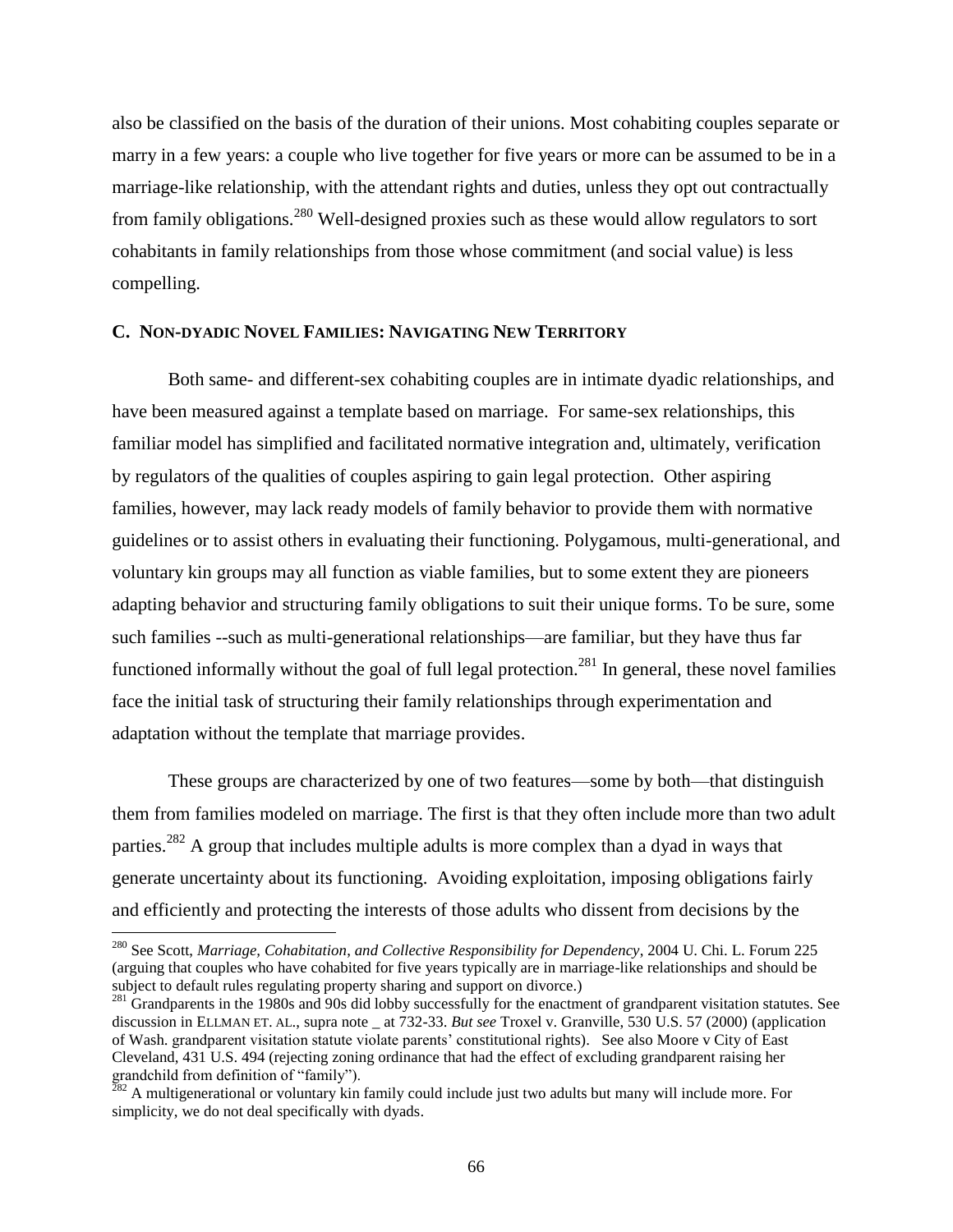adult majority require more complex mechanisms than is required to regulate an equalitarian dyad.<sup>283</sup> Second, while polygamous relationships involve sexual intimacy, other aspiring unions are not based on conjugal bonds among the adults. The combination of multiple parties and asexual relationships creates uncertainties about the stability and functioning of these novel families that are different from, and possibly greater than, those families based on the model of marriage. For multi-generational groups, of course, this uncertainty may be offset by genetic ties and by historic tradition. But other non-dyadic groups may greater challenges in demonstrating their viability as stable families.

### **1. Polygamous Groups**

 $\overline{\phantom{a}}$ 

In the current climate, it may seem fanciful to discuss the path to legal recognition for polygamous family aspirants. In contemporary American society, polygamy is largely associated with fundamentalist Mormon communities and other notorious cultlike groups that are generally viewed with hostility for posing a severe risk to teenage girls who reportedly are coerced into sexual relationships with older men.<sup>284</sup> On this ground, fundamentalist Mormons have been subject to child protection interventions and their leaders have faced criminal prosecution.<sup>285</sup> These groups are deeply hierarchical, with women occupying subservient positions in a maledominated oligarchy-- a family structure that is discordant with contemporary norms of gender equality.<sup>286</sup> Finally, because outlaw polygamous groups include a small number of (usually older) men with many wives, young men are often expelled from their communities.<sup>287</sup> It is fair

 $^{283}$  See Davis, supra note\_ at 1957 - 1961(explaining the governance challenges facing polygamous groups and offering a partnership model in response).

<sup>&</sup>lt;sup>284</sup> The Fundamentalist Church of the Latter Day Saints (FLDS) is led by Warren Jeffs, who has been convicted in several states of criminal offenses related to the coercion of minor girls to "marry" adult men. See generally Mark Shurtleff, *Religion and Non-State Governance: Warren Jeffs and the FLDS*, 2010 Utah L. Rev. 115 (2010) (discussing Warren Jeffs and his criminal history with minors). A polygamous cult, the Branch Davidians, attracted world-wide notoriety when it engaged in a shootout with Federal agents resulting in dozens of deaths at its compound near Waco, Texas in 1993. Branch leader, David Koresh, had multiple "spiritual" wives, including reportedly underage minors. John Burnett, *Two Decades Later, Some Branch Davidians Still Believe*, NPR (Apr. 20, 2013). See, http://www.npr.org/2013/04/20/178063471/two-decades-later-some-branch-davidians-still-believe. <sup>285</sup> *Id*. In a notorious Texas case, allegations of sexual abuse of underage girls led to the removal of 126 children by the Texas Department of Family and Protective Services from the Yearning for Zion ranch, a FLDS community. The Texas Supreme Court upheld an appellate court's order vacating state custody, finding that, despite evidence of a pattern of sexual abuse of pubescent girls on the ranch, children not at risk were removed and those at risk could have been protected without removing them from their parents' custody. In re Texas Department of Family and Protective Services, 255 S.W.3d 613 (Tex. 2008). <sup>286</sup> CITE

<sup>287</sup> Julian Borger, *The Lost Boys, Thrown Out Of US Sect So That Older Men Can Marry More Wives*, The Guardian (June 13, 2005), available at http://www.theguardian.com/world/2005/jun/14/usa.julianborger .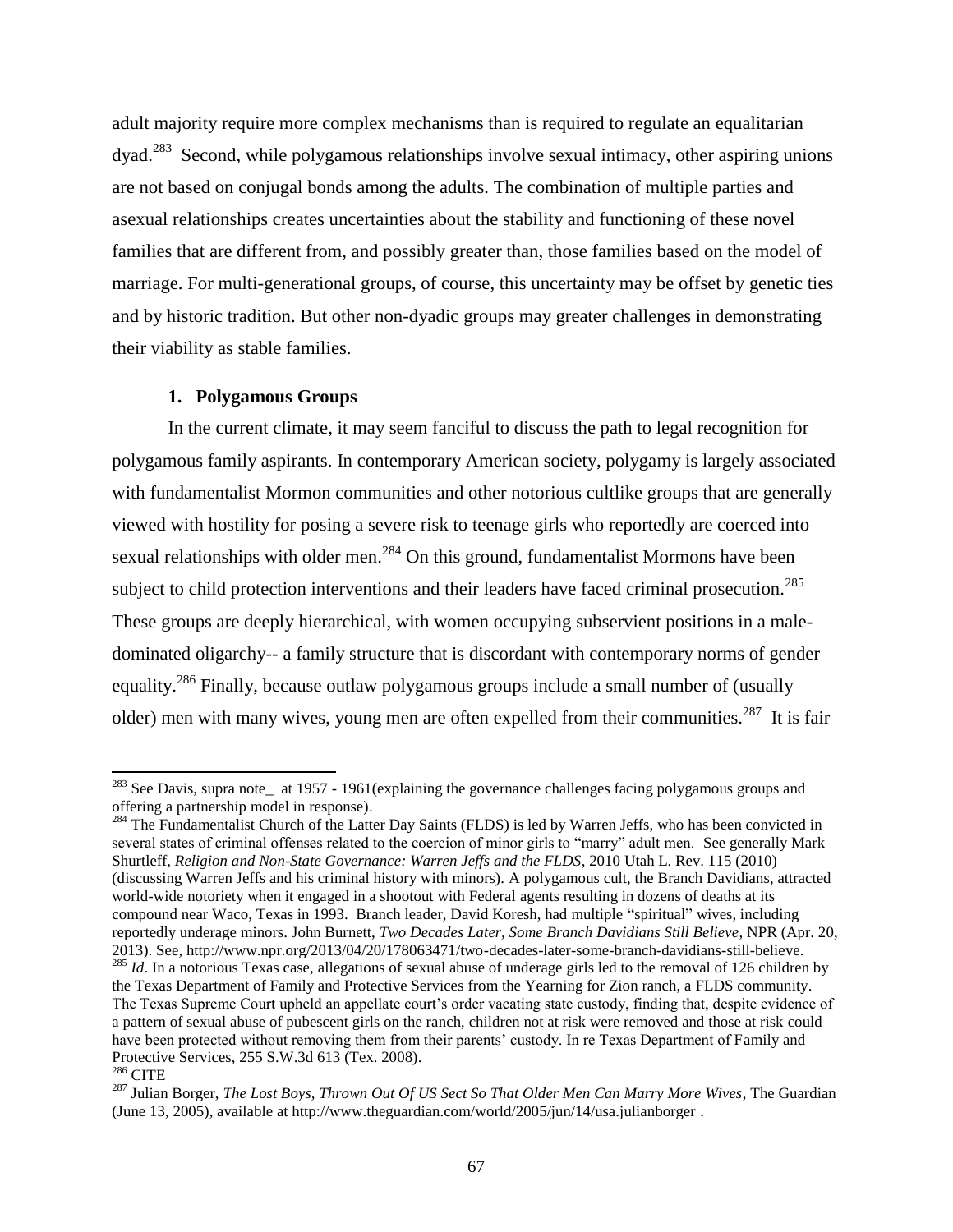to say that polygamous families are unlikely to attain public acceptance or legal recognition so long as fundamentalist religious polygamists represent the archetypical model.

But attitudes toward polygamy appear to be softening somewhat, as evidenced by the popularity of the television series, *Big Love,* and the reality show, *Sister Wives,* both depicting rather conventional polygamous families.<sup>288</sup> Further, the legal basis for prohibiting polygamous families may be eroding. In 2013, in a case involving the family depicted in *Sister Wives,* a Utah federal district court held unconstitutional a state criminal ban on polygamy.<sup>289</sup> As the court in *Brown v, Buhman* pointed out, fundamentalist Mormon men practicing polygamy typically enter multiple *religious* marriages but have only one legal wife. On this basis, the court applied *Lawrence v. Texas* to hold that the prong of the Utah bigamy statute prohibiting cohabitation by a legally married person violated the individuals' right of privacy protected under the 14<sup>th</sup> Amendment.<sup>290</sup> Further, the court found that the Utah law interfered with the free exercise of religion in targeting a particular group. None of this indicates that polygamy has gained public acceptance but it does suggest some change in public attitudes and a movement toward decriminalization, an essential step in the process leading to legal recognition.<sup>291</sup>

Although some polyamorous groups may value the fluidity and liberty that parties in unregulated relationships enjoy,  $292$  others (such as the hypothetical polygamous family we describe) might aspire to relationships based on commitment and interdependence.<sup>293</sup> For those in the latter category, family status may be a desirable goal, made more plausible by the success

<sup>288</sup> The web site of Sister Wives described the purpose of the show as showing viewers how the Browns, a polygamous family "navigates life as a 'normal' family in a society that shuns their lifestyle, " at *Who are the Browns?*, TLC a[t http://tlc.discovery.com/tv/sister-wives/about-the-show.html last visited June 2,](http://tlc.discovery.com/tv/sister-wives/about-the-show.html%20last%20visited%20June%202) 2014. See generally Kaitlin R. McGinnis, *Sister Wives: A New Beginning for United States Polygamist Families on the Eve of Polygamy Prosecution?*, 19 VILL. SPORTS & ENT. L.J. 249 (2012) (discussing impact of Sister Wives and Big Love on public perception of polygamous relationships).

<sup>289</sup> Brown v. Buhman*,* 947 F. Supp. 2d 1170 (D. Utah 2013). *Brown* struck down United States v. Reynolds, 98 U.S. 145 (1878), a 19<sup>th</sup> century Supreme Court opinion upholding the constitutionality of such a ban.

 $^{291}$ Of course. Lawrence v. Texas provided this step in the marriage-equality movement.

 $\overline{a}$ 

<sup>&</sup>lt;sup>290</sup> In his dissenting opinion in *Lawrence v. Texas*, Justice Scalia argued that the decision would weaken the ban on polygamy. 539 U.S. 558, \_ (2003)*. But see* Utah v. Holm, 137 P3d 726 (Utah 2006)(holding that polygamy implicates marriage and thus is outside privacy protection of *Lawrence).* 

<sup>&</sup>lt;sup>292</sup> See Emens, *Monogamy's Law*, supra note -- at 309-330 (discussing commitment to free sexual expression among many polyamorists). Some advocates for polyamory may respond similarly to critics arguing that the marriage equality movement has limited the freedom of gays to live their intimate lives free of the constraint of marriage. Franke, *Longing for* Loving, supra note \_; cf. Melissa Murray, Marriage as Punishment, 112 Colum. L. Rev. 1 (2012)(more general but similar argument).

 $^{293}$  One polyamory website reports polyamorous groups in committed partnerships and undergoing commitment ceremonies. [www.lovemore.com/faq.](http://www.lovemore.com/faq)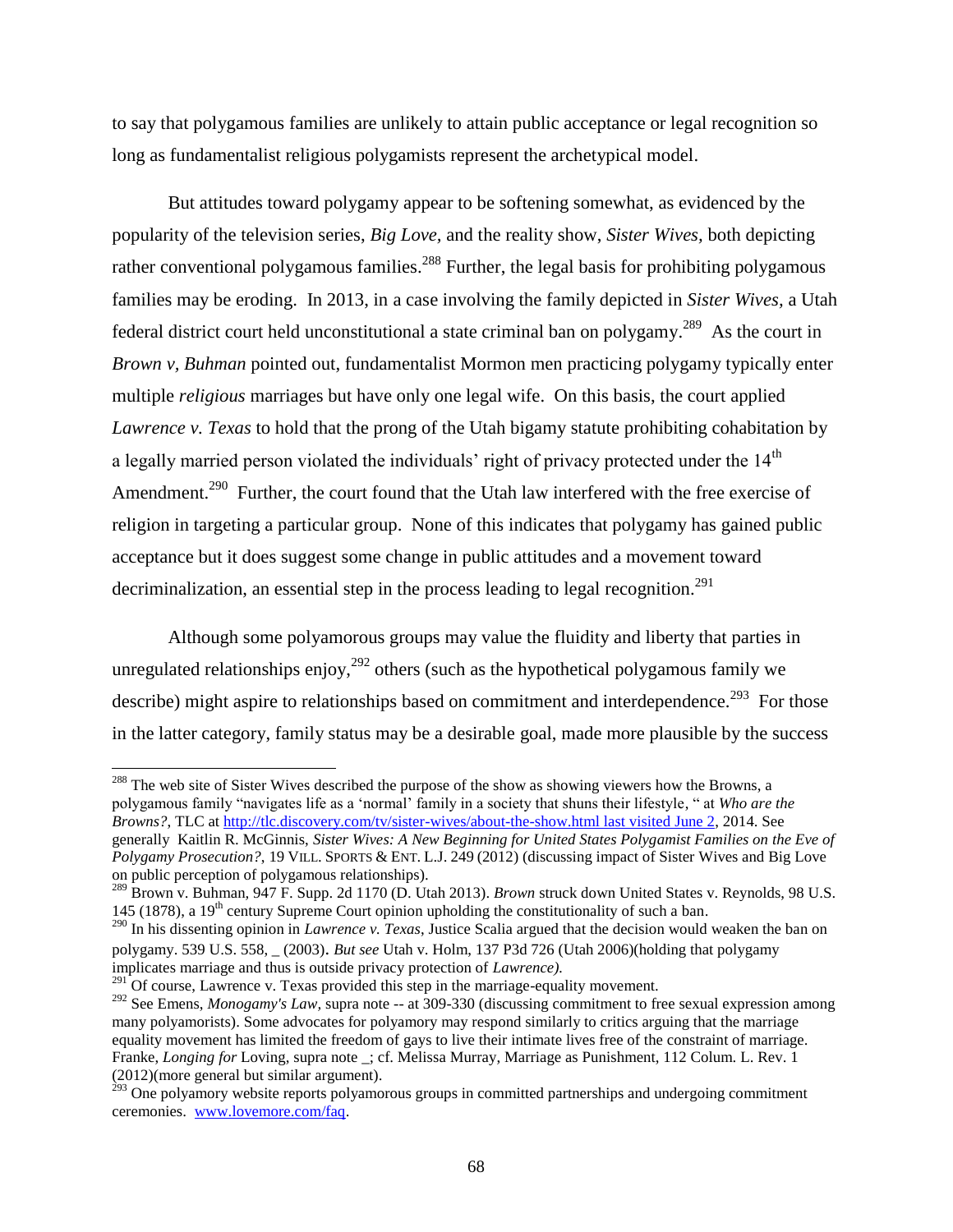of the LGBT marriage equality movement.<sup>294</sup> Aspiring polygamous families confront two challenges, one common to multi-party adult relationships generally and the other familiar from the LGBT experience. Like other families with multiple adults, polygamous groups aiming for recognition must create governance structures that promote stability, while ensuring a fair distribution of rights and obligations, without the guidance provided by the dyadic model of marriage. In addition, like same-sex couples, polygamous groups face the formidable challenge of moving from outlaw status to integration into the broader normative community. Moreover, aspiring polygamous families must overcome a challenge not confronted by gays and lesbians the reputational harm created by the actual practices of fundamentalist polygamists.<sup>295</sup>

The first challenge for aspiring polygamous families is to create a collaborative agreement sufficient to overcome high levels of uncertainty about the viability of this relationship form. Multi-party contracting requires more complex governance structures than does bilateral agreement.<sup>296</sup> In addition to the challenge of specifying mutual obligations and responsibilities, parties must structure their relationships and performance to avoid exploitation of all members and also address the key question of how to resolve disagreements.<sup>297</sup> Adrienne Davis has suggested that this challenge can be met by adapting the default rules governing partnership relationships.<sup>298</sup> These rules protect dissenting members from exploitation by the majority and permit exit from the partnership by dissenting minorities under specified conditions.<sup>299</sup> In addition, the parties can contract for a unanimity rule governing all family decision-making. Here the threat of dissolution of the relationship should the parties fail to agree on a course of action deters frivolous disagreements and encourages compromise. Under this regime, parties are able to learn rather quickly whether their partners are capable of adequate family functioning and whether they have the capacity for collaborative decision-making. Such

 $^{294}$  See Davis, supra note -- at 1957 (describing how both supporters and detractors of polygamous marriage rights view the goal as more plausible in the wake of marriage equality for gays.)

<sup>&</sup>lt;sup>295</sup> See notes 277 to 279 and accompanying text (describing association of FLDS with sexual abuse and other harms to children). In contrast, no evidence supports allegations that children of gay parents suffer harm by virtue of their parents' sexual orientation.

<sup>296</sup> Fabrizio Cafaggi, *Introduction,* in CONTRACTUAL NETWORKS, INTER-FIRM COOPERATION AND ECONOMIC GROWTH 9 (F. Cafaggi ed. 2011).

 $297$  As my colleague Liz Emens points out, the risk of coercion may be as great in dyadic relationships.

 $298$  Davis, supra note -- at 2004.

<sup>&</sup>lt;sup>299</sup> Some polygamists favor a structure in which the entity endures, but individual members are free tpo withdraw. See Davis, supra note at 2007]. A partnership model of governance would incorporate the fiduciary duties of care and loyalty.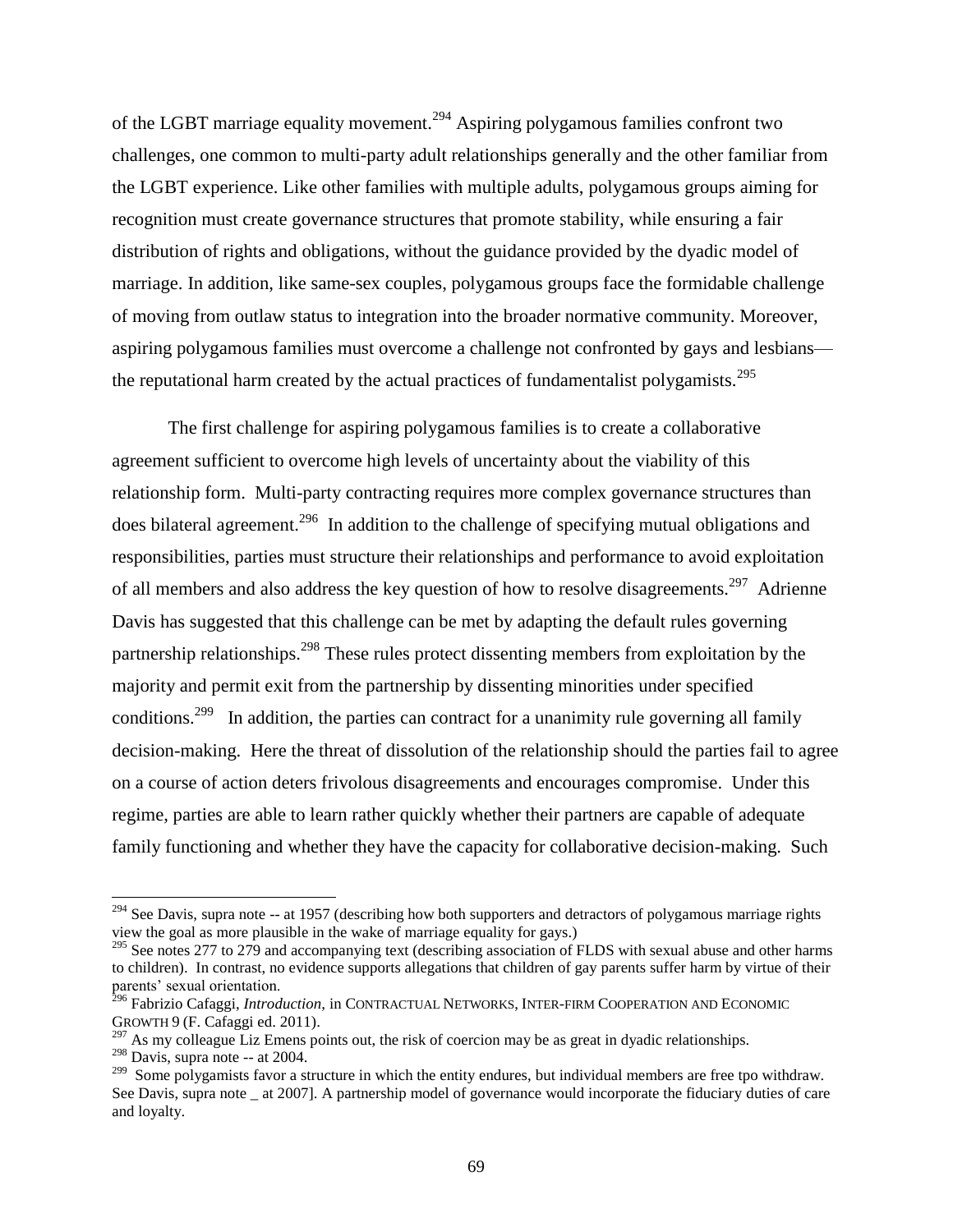an environment has been shown to create bonds of trust in commercial relationships based on similar collaborative structures. The success of multi-party professional partnerships and other commercial collaborations suggests that there are available models to solve the contracting problems facing polygamous groups who wish to test the durability of their relationship through contract.

But even if individual polygamous relationships can be sustained through collaborative and formal contracting, these groups face a daunting task seeking to move from outlaw status to integration with the larger normative community. Just as same sex intimacy was criminalized in the pre-*Lawrence* era, (at least some) polygamous unions are often prohibited under criminal law.<sup>300</sup> For this reason, polygamous groups are likely to be secretive; as with same-sex couples, this inhibits the formation of normative networks and, ultimately, acceptance by the broader social community. Moreover, a powerful strategy deployed by LGBT advocates for gaining public acceptance and legal reform, the identification of same sex unions with marriage, is likely not available to polygamous groups. Further, stable commitment may seem to be incompatible with the simultaneous maintenance of multiple intimate relationships; if so, polygamous relationships may be perceived as offending the strong social norm against adultery.

But polygamists have been heartened by the LGBT movement, the success of which may function as a catalyst that emboldens polygamist groups to live more openly and to pursue legal recognition of their family relationships.<sup>301</sup> If these groups function as stable, caring units in which adult members relate to one another on the basis of equality and minors are not exploited, polygamous families plausibly can signal to the larger community that they are committed to family functioning norms. As with the LGBT marriage equality movement, a key element of this process is the formation of networks of aspiring families and their advocates. Effective legal and social advocacy by norm entrepreneurs on behalf of contemporary polygamous groups might gradually supplant religious polygamists in the public imagination. Indeed, the process of network formation has begun, facilitated by the internet, with the emergence of interest groups

 $300$  See text accompanying notes  $\_$  to  $\_$  supra (discussing judicial responses to criminal statutes). Utah Att'y Gen. Off., The Primer: A Guidebook for Law Enforcement and Human Services Agencies Who Offer Assistance to Fundamentalist Mormon Families 53–59 (Jan. 2011), available at http://attorneygeneral.utah.gov/wpcontent/uploads/sites/6/2013/08/The\_Primer.pdf (cataloging and discussing laws that can be used against polygamists in various states).

 $301$  See text accompanying note note 326 infra.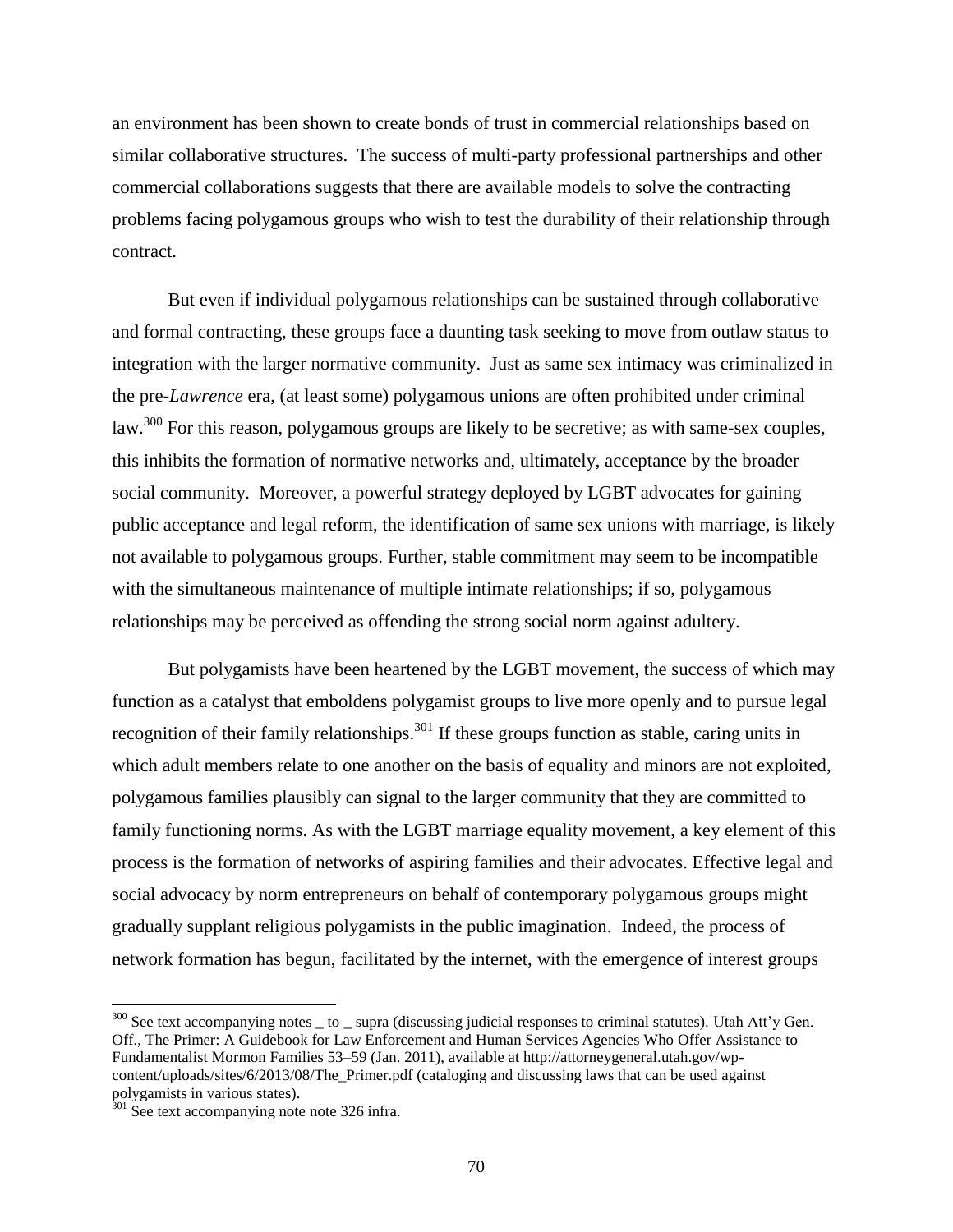whose goal is promote interaction among polygamists, disseminate information to correct negative impressions and ultimately acquire plural marriage rights. The web site of one such group announces that "[f]reely-consenting, adult, non-abusive, marriage-committed polygamy is the next civil rights battle."  $302$ 

Polygamists face particularly daunting challenges in attaining state certification. Because the form is not modeled on the familiar marital dyad and because of the sordid and familiar recent history of polygamy, the state will require extraordinary assurances that these new families are different from fundamentalist cults. Because of these unique obstacles, transparency and cooperation with regulators will likely be essential. The model developed in Part II predicts that an iterative process of collaboration to develop and enforce best practices offers the most plausible path for polygamists to attain family status. To be sure, the goal of attaining marriage rights for polygamists may currently seem unlikely, but *Buhman* and other recent developments hint that the legal prohibition of and moral distaste for multi-party intimate unions is beginning to erode. If so, polygamous groups may well be in the early stages of the evolutionary process that leads to legal recognition. $303$ 

## **2. Non-Conjugal Aspiring Families**

Aspiring non-conjugal families includes groups that are truly contemporary and those that are quite familiar; both confront unique challenges in attaining legal recognition. Some aspiring families, such as voluntary kin groups, have only recently attracted public interest and attention.<sup>304</sup> Others, such as multi-generational families, have deep roots in American society and have been recognized by the Supreme Court as having constitutionally protected family status for some purposes.<sup>305</sup> Non-conjugal groups have some advantages as aspiring families. They avoid the destabilizing risk of infidelity and, because their non-sexual bonds do not incite moral disapproval, they are unlikely to stir public opprobrium. In this regard, the process toward legal recognition may be smoother than that of same-sex couples or polygamous groups. But

<sup>&</sup>lt;sup>302</sup> Polygamy= Marriage at [www.Pro-Polygamy.com.](http://www.pro-polygamy.com/) Websites have been critical in the movement to create networks and gain public acceptance of polygamy. Pro-Polygamy.com aims to provide information to media outlets on contemporary polyamory and to dispel myths about polygamous relationships as abusive. See [www.lovemore.com/faq.](http://www.lovemore.com/faq) Network formation is also promoted b[y www.polygamylifestyle.com](http://www.polygamylifestyle.com/) , which allows polygamist groups to find others in their locality.

 $303$  Goldfeder, supra note (discussing changes in public attitudes toward polygamous relationships).

<sup>304</sup> Angier, supra note \_.

<sup>&</sup>lt;sup>305</sup> Moore v City of East Cleveland, 431 U.S. 494 (1977) (recognizing right of grandparent to live with grandchild).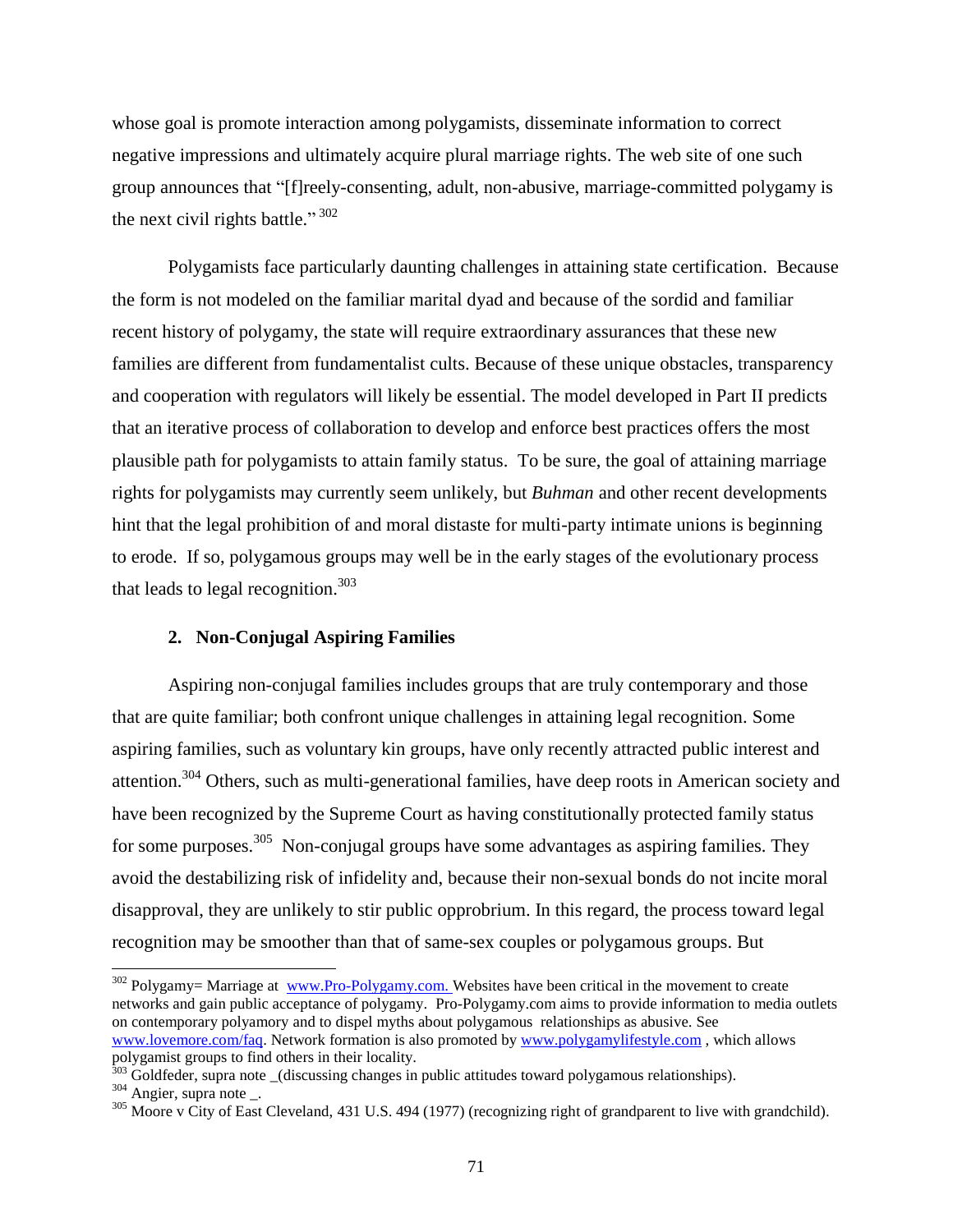paradoxically, the absence of conjugal ties may generate skepticism about the durability and stability of some non-conjugal affiliations. Because the legal family has long been modeled on marriage, non-conjugal groups may need to overcome an implicit assumption that a sexual bond reinforces family commitment between unrelated adults. Moreover, like polygamous groups, multi-member non-conjugal family aspirants need to create governance structures that promote commitment and avoid exploitation. Finally, some non-conjugal relationships (particularly voluntary kin) fill important family functions, but the parties themselves do not expect the group to satisfy the full range of dependency needs.<sup>306</sup> In short, the evolutionary process whereby these groups might acquire legal protection remains unclear.

*a. Multigenerational groups.* These obstacles may be least likely to impede legal recognition of multi-generational families. Extended families have the benefit of both deep historic roots and genetic bonds, ties that are assumed to form a solid basis of family commitment. Indeed, until the  $20<sup>th</sup>$  century, when the two-parent nuclear family became the norm, multi-generational families predominated.<sup>307</sup> The Supreme Court, in an opinion rejecting the constitutionality of a zoning ordinance that prohibited a grandson from living in his grandmother's home, famously noted that extended families have played an important role in American society for centuries.<sup>308</sup> But despite the fact that multi-generational families are recognized for some limited legal purposes,  $309$  and generally are regarded favorably in the public imagination, for the most part these families function informally and do not receive the legal protection of marital families.

In part, this may be due to the complexity of extended families and uncertainty about which genetic family members are, or should be, recognized as a legal family. A family with multiple adults of different generations may include some who are eager to assume durable family obligations in an extended family unit and others whose affiliations are more attenuated, and who may prefer to form smaller units with non-family partners. Some members may reside

 $306$  See text accompanying note  $\_$  infra (discussing limited functions of some voluntary kin groups). iscussion  $^{307}\mathrm{CITE}$ 

<sup>308</sup> *Id* at 504.

<sup>&</sup>lt;sup>309</sup> Examples include intestate succession statutes, statutes imposing obligations on adult children to care for parents and grandparent visitation statutes. Kristine S. Knaplund*, Grandparents Raising Grandchildren and the Implications for Inheritance*, 48 Ariz. L. Rev. 1, 22 (2006) (discussing intestate succession statutes), 23 Pa. Cons. Stat. § 4603 (2006)(statutes imposing care obligations on adult children); Troxel v. Granville 530 U.S. 57 (2000) (declining to strike down grandparent visitation statute but finding it to violate parental rights as applied).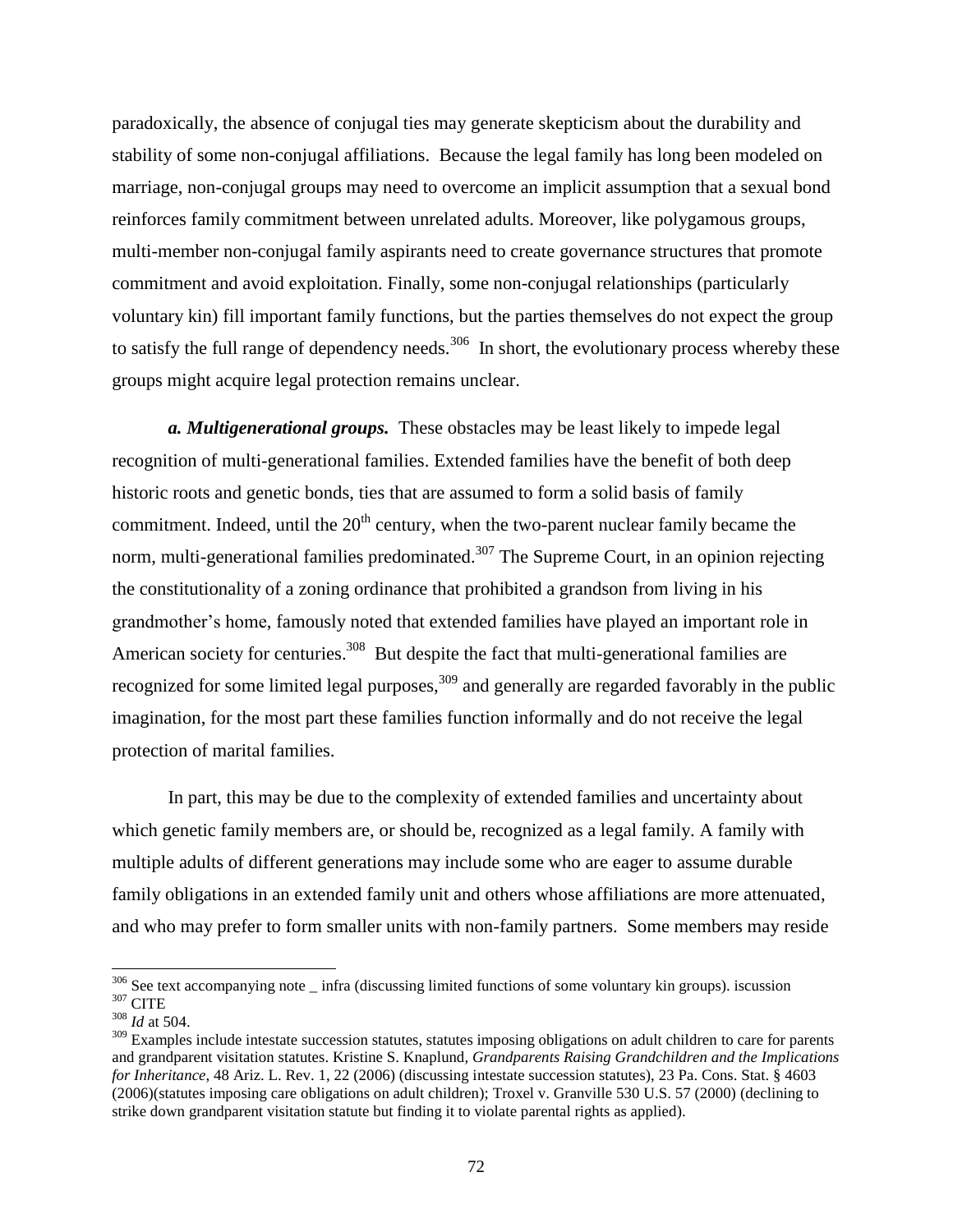with the group for a period and then depart. If legal recognition is justified for multigenerational groups with stable long-term commitments to provide mutual care, the state will require a sorting mechanism –beyond genetic ties – to separate those members that fulfill family functioning needs from those that lack either the willingness or the capability (or both) to fulfill the familial role.

Probably the strongest candidate for full family status is the linear family group composed of grandparent(s), parent(s) and child(ren). It is clear that this familiar type of extended family can function satisfactorily to fulfill family functions. Further, the genetic bond among the members, together with well-defined family roles, reinforces already existing norms of commitment and caring. The primary challenge for these extended families may be the creation of networks with other similar families to pursue their goals of increasing public support and attaining official family status.<sup>310</sup> More complex multigenerational groups pose a greater challenge because they are less familiar to the public and less likely to be bound by family commitment norms than are linear family groups. Partly for this reason, regulators may find it more difficult to verify the family functioning of these non-conventional multi-generational groups.

*b. Voluntary kin groups.* Voluntary kin groups have recently received media attention, but generally they are relatively unfamiliar to the public and to regulators.<sup>311</sup> In part, their emergence can be explained as a product of deficits in the functioning of more traditional family forms with the increase in divorce and decline of extended families in recent decades. Thus, some groups of voluntary kin function as substitutes for marriage or other family relationships. Lacking genetic or legal ties, members assume certain family roles and insist that their relationships are not simply friendships.<sup>312</sup> These groups can take many forms: variations include two or more divorced or widowed adults, sometimes with their minor children; a parent

<sup>&</sup>lt;sup>310</sup> An established group such as AARP might be enlisted to assist in this project. AARP effectively advocated for laws allowing grandparent visitation in the 1980s, mobilizing grandparents across the country. Natalie Reed, *Third-Party Visitation Statutes: Why Are Some Families More Equal Than Others?*, 78 S. Cal. L. Rev. 1529, 1536 (2005)(describing the role of AARP in lobbying successfully in 50 states for statutes).

 $311$  Angier, supra note --- at ---.

<sup>312</sup> Braithewaite, et. al., supra note --- (describing types of voluntary kin relationships); Marieke Voorpostel, *Just like Family: Fictive Kin Relationships in the Netherlands,* 68 (5) J. Gerontology: Series B: Psychological Sciences and Social Sciences 816 (2013).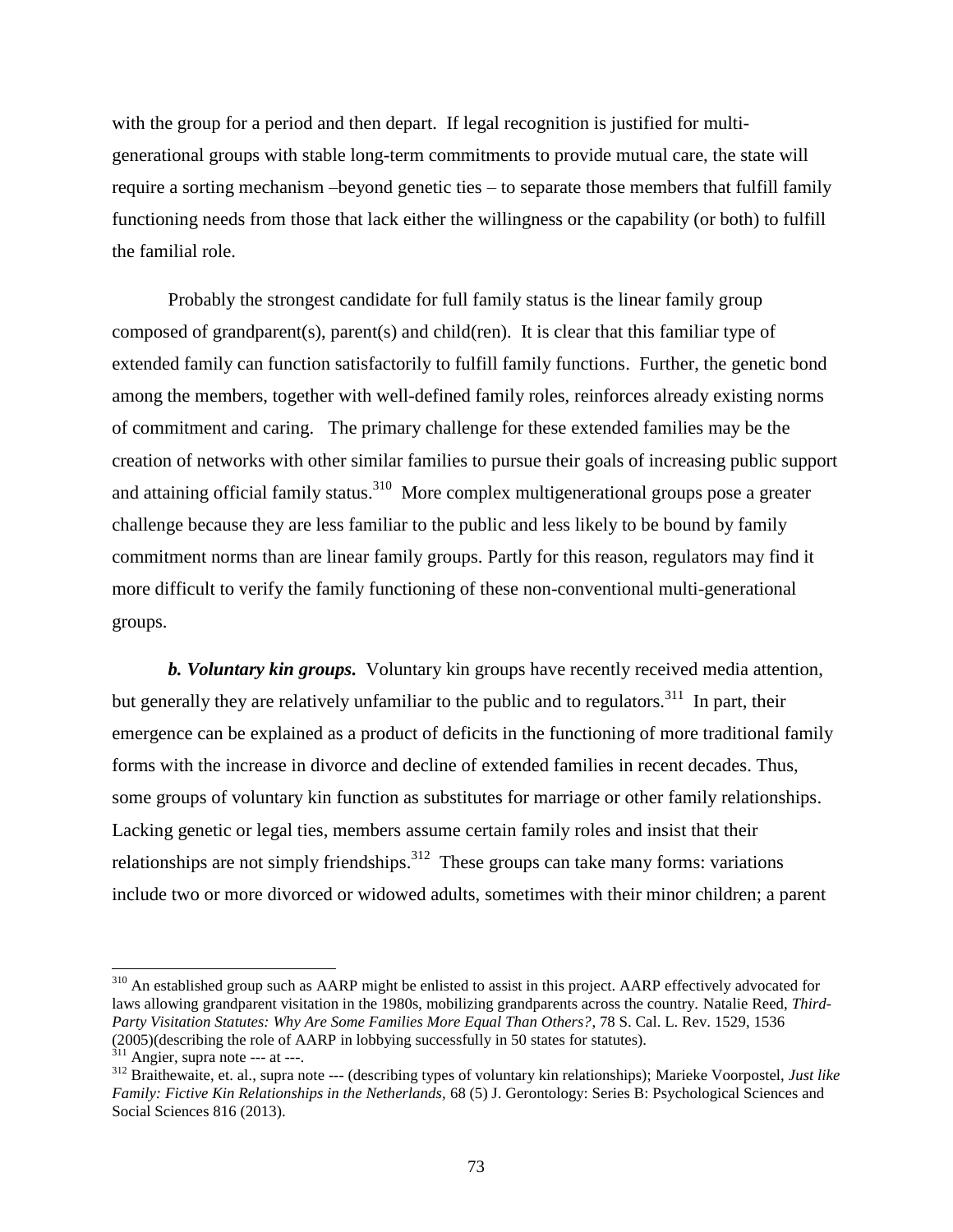who has lost an adult child and a younger adult who has assumed that role;<sup>313</sup> and adult friends who decide to live together, share resources and care for one another in a non-conjugal group.<sup>314</sup> The latter affiliation may include retired seniors who decide to live together for mutual companionship and support.  $315$ 

In one sense, the path to legal recognition might be less difficult for these aspiring families than for gay couples or polygamous groups because voluntary kin are less likely to face public enmity. Moreover, in contrast to some relationships based on sexual intimacy, these nonconjugal groups are formed specifically (and solely) for the purpose of fulfilling family functions.<sup>316</sup> But voluntary kin groups have many varying goals and expectations about their family roles. While some live as committed interdependent families, researchers report that in many relationships the voluntary kin do not purport (or aspire) to satisfy the full range of family functions.<sup>317</sup> Sometimes the relationship is viewed as a supplement to other primary family relationships. For example, lesbian parents may have a relationship with their child's biological father who plays an important role in the child's life but does not assume other family obligations.<sup>318</sup> As with cohabiting couples, this variety predictably can impede the formation of networks based on common interests and complicate the ability to signal the family-like nature of the category. Of course, unlike cohabitants, committed voluntary kin cannot marry and thus groups that do function fully as families predictably can signal their nature more effectively than can cohabitants.

One issue raised by the possibility of assigning family status to voluntary kin and other multi-adult family groups is whether the size of these groups is self-limiting. As we have suggested, increasing the number of adults adds complexity and costs to family relationships,

 $\overline{a}$ 

<sup>&</sup>lt;sup>313</sup> Angier, supra note ---.

<sup>314</sup> Asexual individuals who seek to form families would be voluntary kin groups. Asexual couples could "pass" as a married couple but this would deny their identity. For a discussion of asexual identity, see Elizabeth Emens, *Compulsory Sexuality*, 66 Stan. L. Rev. 303 (2014).

<sup>315</sup> A Canadian study found that 8 percent of widowed individuals include a friend in descriptions of family. *Beyond Conjugality*, supra note 1 at 5. A variation is the naturally occurring retirement community or NORC. See discussion at www.norcs.org.

<sup>&</sup>lt;sup>316</sup> Our colleague Bert Huang made this point.

<sup>317</sup> Braithewaite, et. al., supra note ---; Angier, supra note ---.

<sup>&</sup>lt;sup>318</sup> More broadly, de facto parents represent a category of voluntary kin who may sometimes be in limited family roles. Older adults may assist one another in realizing their healthcare and other caregiving needs but not be financially interdependent and members may have allegiance to their primary biological families. See Braithewaite, et al, supra note \_ (describing various types of voluntary kin family relationships).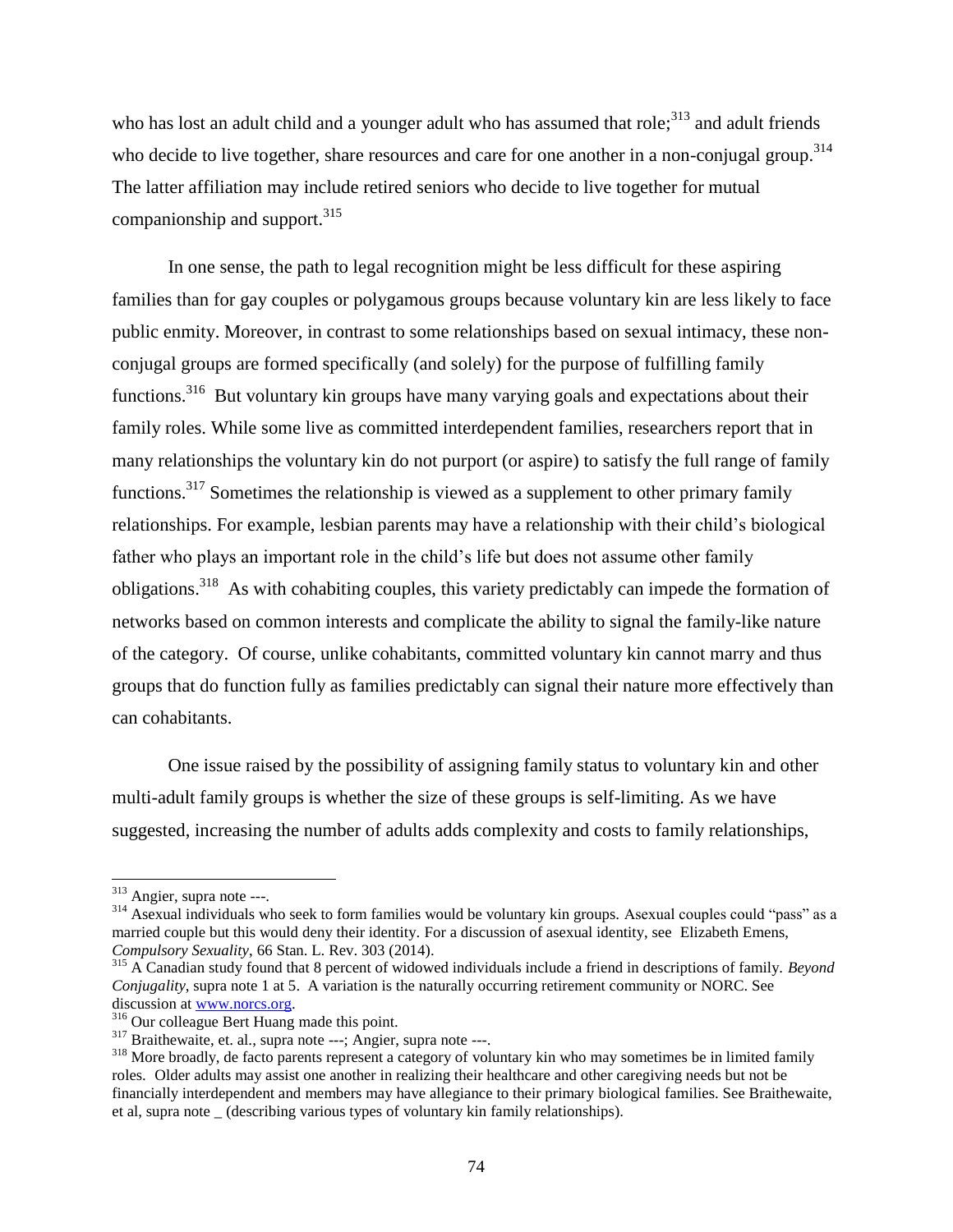along with the risk of exploitation, shirking, and other potential harms.<sup>319</sup> These risks may tend to increase as members are added, with the result that only multi-party groups with relatively few members are likely to function effectively in fulfilling family functions. Limitations on the size of aspiring families that are able to qualify for legal recognition forestall the possibility that communes or cult groups might register as a voluntary kinship family.

A final important question that we note but do not fully address is raised by the heterogeneity of voluntary kin groups (and some multi-generational families), with many fulfilling a limited range of family functions. Here the question is whether these limited purpose relationships are likely to acquire legal recognition through the evolutionary process we describe. To be sure, many individuals in voluntary kin relationships, like some cohabitants, prefer to maintain informal ties. But others may desire legal enforcement of the particular rights and obligations that they have assumed and seek protection of those family bonds. $320$  Suggestive evidence of groups attaining limited family rights supports the plausibility of this outcome through some variation of the process we describe. For example, grandparents have lobbied successfully (with the assistance of AARP, a powerful interest group) to enact statutes that give them standing to seek visitation with their grandchildren.<sup>321</sup> Moreover, at least one state has enacted a statute that allows couples to customize their family relationships by executing "designated beneficiary" agreements in which each party chooses to extend particular rights and protections to the other from a menu of options.<sup>322</sup> It may be that the path to legal protection of more limited family relationships raises fewer or different challenges than those faced by groups

<sup>&</sup>lt;sup>319</sup> See text accompanying notes\_ to\_ supra (discussing these problems in polygamous groups). See Robert ELLICKSON, THE HOUSEHOLD: INFORMAL ORDER AROUND THE HEARTH (2008).

<sup>&</sup>lt;sup>320</sup> The involved biological father of a child raised by lesbian parents is one example.

<sup>&</sup>lt;sup>321</sup> See note \_ supra. Grandparent web sites provide information about grandparent rights. www.grandparents.com. Moreover, some states authorize visitation by de facto parents based on the fulfillment of parental obligations for an extended period of time with the consent of the legal parent. V.C. v. M.J.B., 748 A.2d 539 (N.J. 2000)(authorizing custody or visitation by de facto parent and describing factors) . These factors effectively require substantial evidence of commitment to the parental role and a contractual understanding between the de facto and legal parent. But we have not found evidence of networking or advocacy to foster public acceptance. See text accompanying notes—to --- supra..

 $322$  Colo. Rev. Stat. Sect. 15-22-101 to 112 (2009). The parties to the designated beneficiary agreement (DBA) may select any of the 16 rights/protections on the state-provided form. Colo. Rev. Stat. §15-22-106 (2009). These rights include joint ownership of property, hospital visitation rights, medical decision-making rights, and the ability to sure for wrongful death and to benefit from workers' compensation. Colo. Rev. Stat. § 15-22-105 (2009). DBA parties cannot be married nor in a civil union with another person. Colo. Rev. Stat. §15-22-104 (2009). See discussion of DBAs in Erez Aloni, *Registering Relationships*, 87 Tulane L. R. 573, at 593 and 609 (2013).